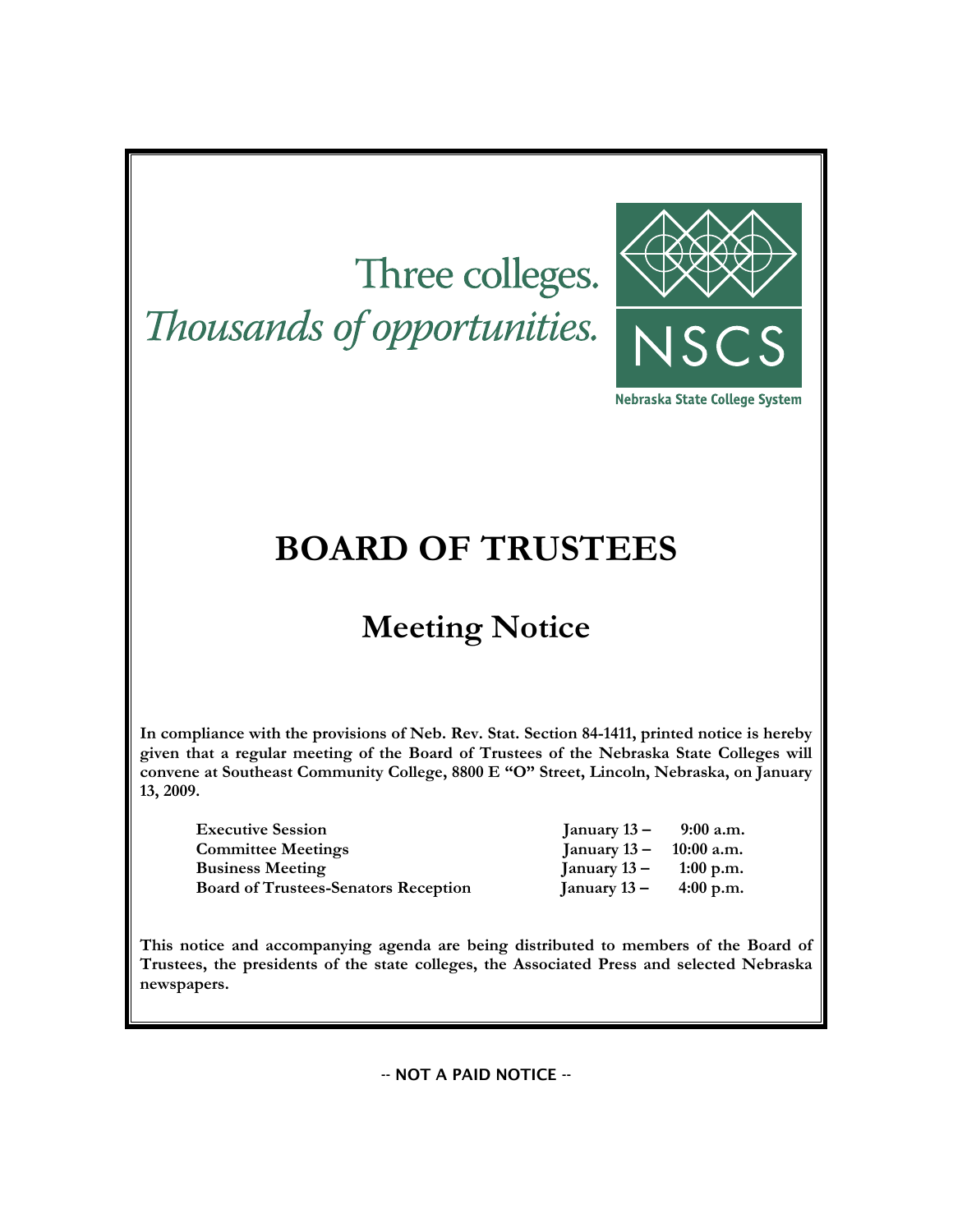# **BOARD OF TRUSTEES MEETING**

### **JANUARY 13, 2009 SOUTHEAST COMMUNITY COLLEGE - 8800 "O" Street LINCOLN, NEBRASKA**

|                 | TUESDAY, JANUARY 13 - Meetings will be held in U102-U104 unless otherwise<br>indicated                                                                                                             |                                         |
|-----------------|----------------------------------------------------------------------------------------------------------------------------------------------------------------------------------------------------|-----------------------------------------|
| $8:00 - 10:00$  | <b>Business Officers Council Meeting</b>                                                                                                                                                           | U106                                    |
| $8:30 - 10:00$  | <b>Admissions and College Relations</b><br><b>Council Meeting</b>                                                                                                                                  | U104                                    |
| $8:00 - 10:00$  | <b>Academic Officers Council Meeting</b>                                                                                                                                                           | U102                                    |
| $9:00 - 10:00$  | <b>Board of Trustees</b><br><b>Executive Session - Personnel Issues</b>                                                                                                                            | <b>U2 Conference Room</b>               |
| $10:00 - 12:00$ | <b>BOARD COMMITTEE MEETINGS</b><br><b>Academic, Personnel &amp; Student</b><br><b>Affairs Committee</b><br><b>Enrollment &amp; Marketing Committee</b><br><b>Fiscal &amp; Facilities Committee</b> | U102<br>U104<br>U106                    |
| $12:00 - 1:00$  | <b>LUNCH</b>                                                                                                                                                                                       | <b>E2 Cafeteria Private Dining Area</b> |
| $1:00 - 3:00$   | <b>BOARD OF TRUSTEES BUSINESS MEETING</b>                                                                                                                                                          | U102-U104                               |
| 4:00            | <b>SENATORS' RECEPTION</b>                                                                                                                                                                         | <b>Ferguson House</b>                   |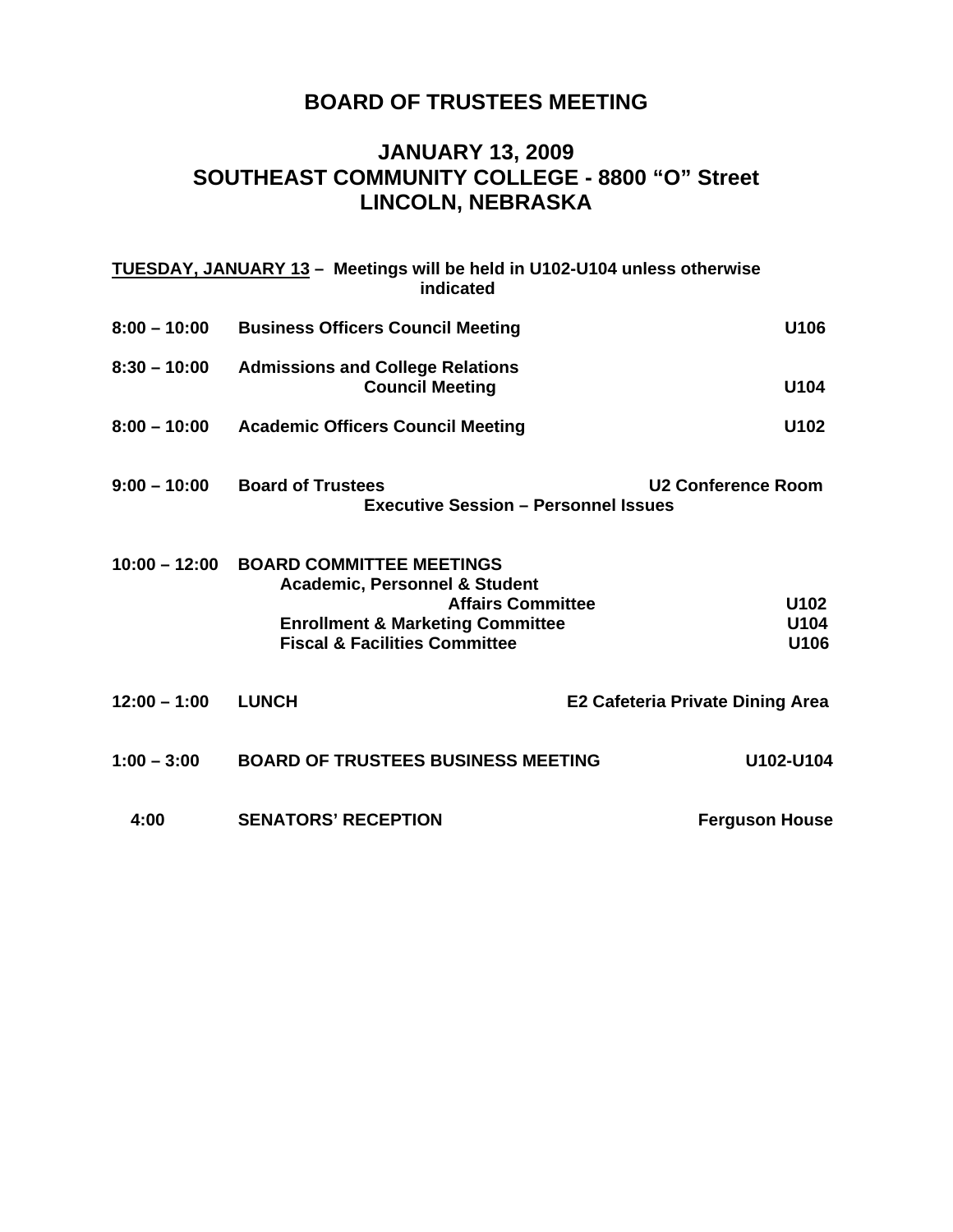#### **JANUARY 13, 2009 10:00 A.M. – 12:00 P.M. U102**

#### **ACADEMIC, PERSONNEL & STUDENT AFFAIRS COMMITTEE MEETING**

#### **Consent agenda items:**

- 1.1 Accept Report on Personnel Action
- 1.2 Final Round Approval of Changes to Board Policy 5030; Method of Payment; Periods of Employment; State College Employees
- 1.3 Final Round Approval of Deletion of Board Policy 5031; Compensation from Grants and Contracts; Faculty and Staff
- 1.4 Final Round Approval of Deletion of Board Policy 5207; Salary Calculation Upon Termination; State College Employees

#### **Items for discussion and action:**

No action items

#### **Items for information and discussion:**

- 5.1 Quantitative Academic Reports
- 5.2 College Diversity Plan Reports
- 5.3 Collective Bargaining Update
- 5.4 VSA/College Portrait Report CDS/IPEDS Data Supplemental Data Links Text and Links
- 5.5 Update on Faculty College Planning CSC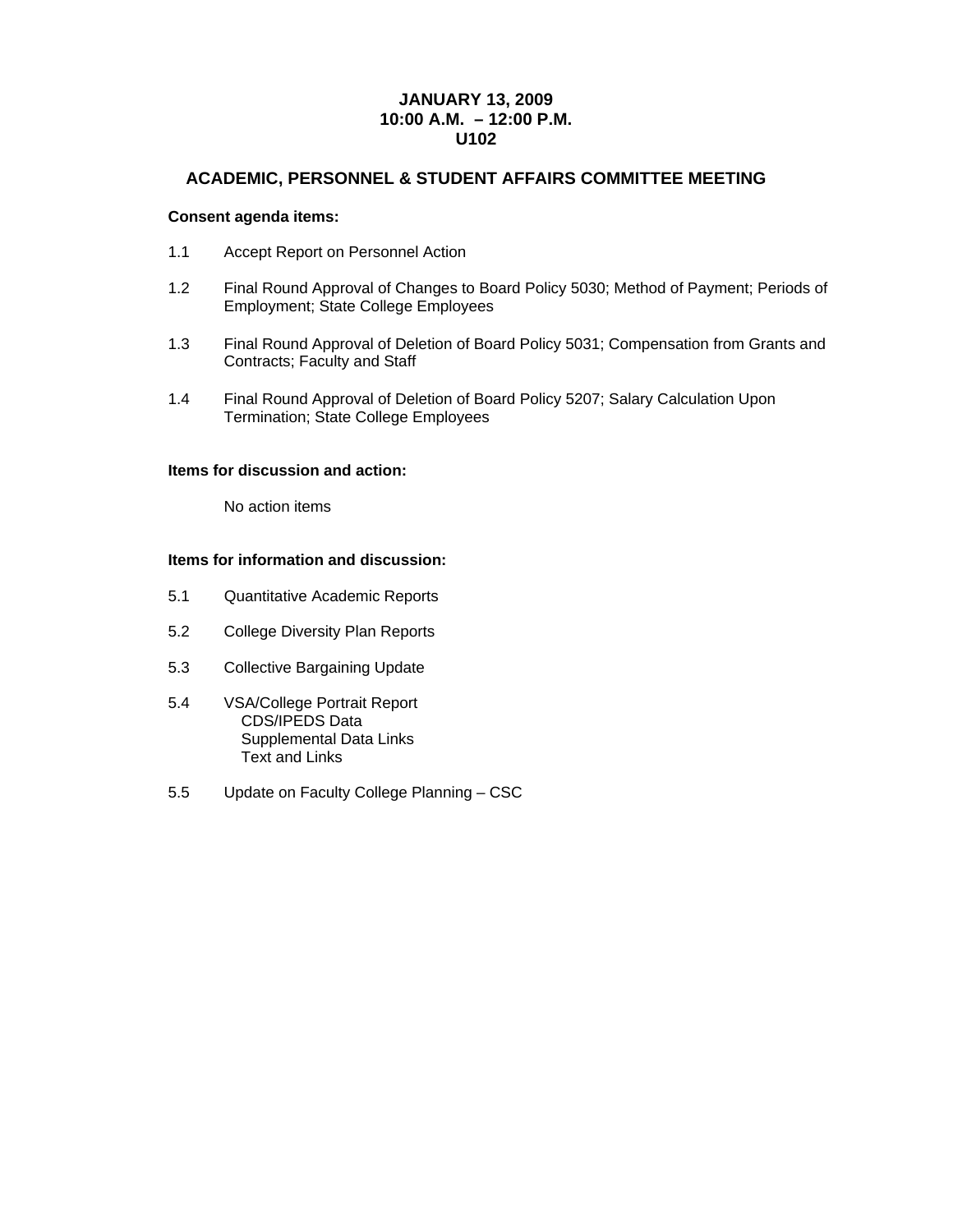#### **JANUARY 13, 2009 10:00 A.M. – 12:00 P.M. U104**

#### **ENROLLMENT & MARKETING COMMITTEE MEETING**

#### **Consent agenda items:**

No consent agenda items

#### **Items for discussion and action:**

No action items

#### **Items for information and discussion:**

- 6.1 Board of Trustees Scholarship Application Report
- 6.2 Governor's Opportunity Award Report
- 6.3 Davis Chambers Scholarship Report
- 6.4 Scholarship Luncheon
- 6.5 Student Trustees' Selection
- 6.6 Senators' Reception Dates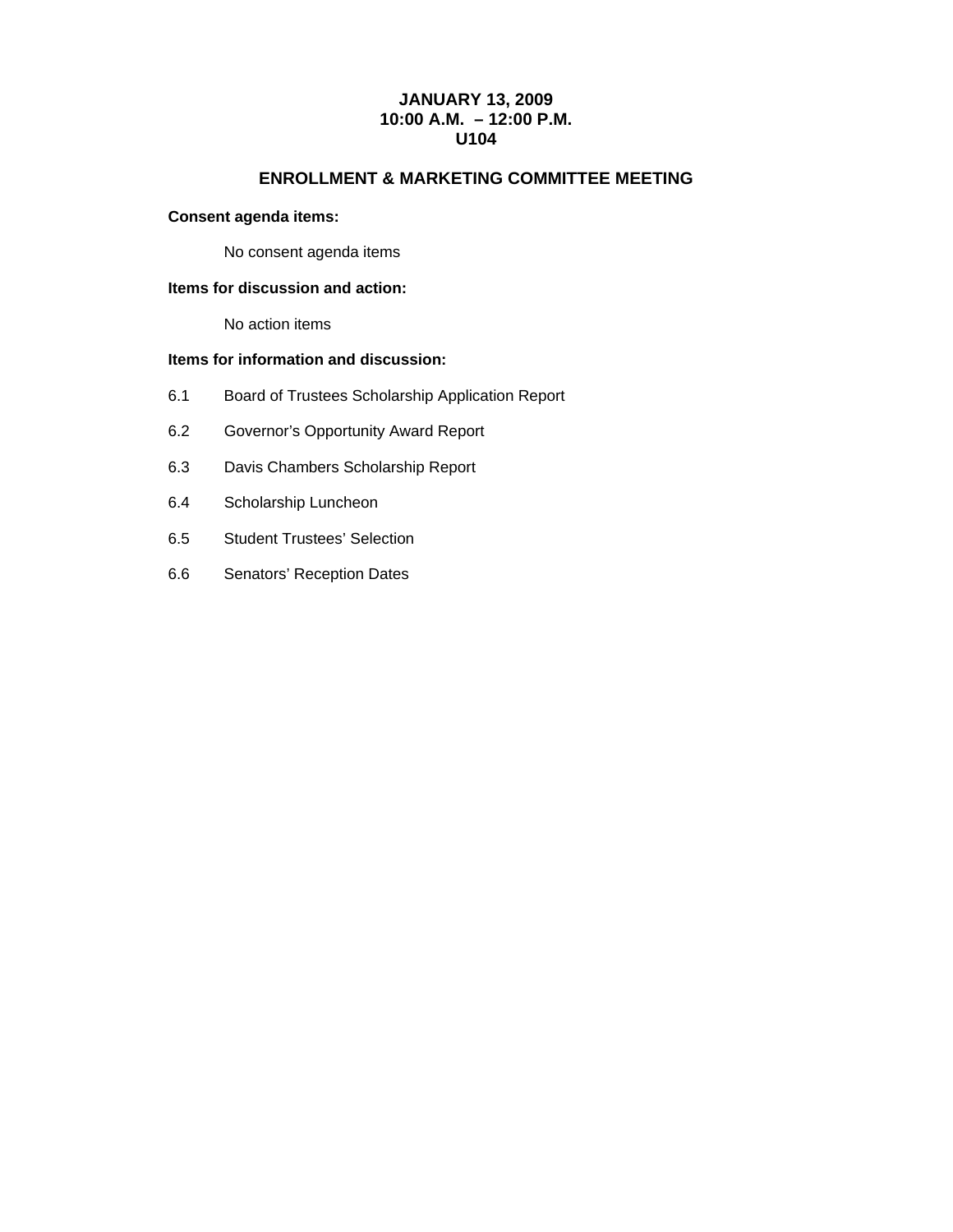#### **JANUARY 13, 2009 10:00 A.M. – 12:00 P.M. U106**

#### **FISCAL & FACILITIES COMMITTEE MEETING**

#### **Consent agenda items:**

- 1.5 Approve LB 309 Allocations and Retrievals
- 1.6 Final Round Approval of Changes to Board Policy 3400; Tuition Remission
- 1.7 Final Round Approval of Board Policy 7400; Identity Theft Prevention Policy

#### **Items for discussion and action:**

- 4.1 Accept the Nebraska State College System Audit Report for the Year Ended June 30, 2008.
- 4.2 Appoint Architect Selection Committee for Jindra PSC
- 4.3 Authorize Chancellor to Sign Professional Services Agreement for Jindra Fine Arts Building Codes Upgrade Project – PSC
- 4.4 Adopt Resolution to Select Construction Management at Risk Contract Delivery System for Jindra Fine Arts Building Codes Upgrade Project – PSC
- 4.5 Appoint Construction Manager Selection Committee for Jindra Fine Arts Building Codes Upgrade Project – PSC
- 4.6 Approve Transfer of \$18,660.86 LB 605 Funds from Emergency Power Generator Project to AWAC Parking Lot Project – PSC
- 4.7 Approve Alumni House Lease Between Wayne State College and Wayne State **Foundation**
- 4.8 First Round Approval of Board Policy 8061; Capital Construction; Needs Statements
- 4.9 First Round Approval of Board Policy 8062; Capital Construction; Program Statements
- 4.10 Approve Use of Capital Improvement Fund Fees WSC
- 4.11 Authorize Chancellor to Sign Peterson HVAC and Commons Project Construction Contracts – WSC

#### **Items for information and discussion:**

- 7.1 Grant Applications and Awards
- 7.2 Contracts and Change Orders
- 7.3 Governor's Budget Recommendations
- 7.4 Physical Plant Status Reports (October December 08)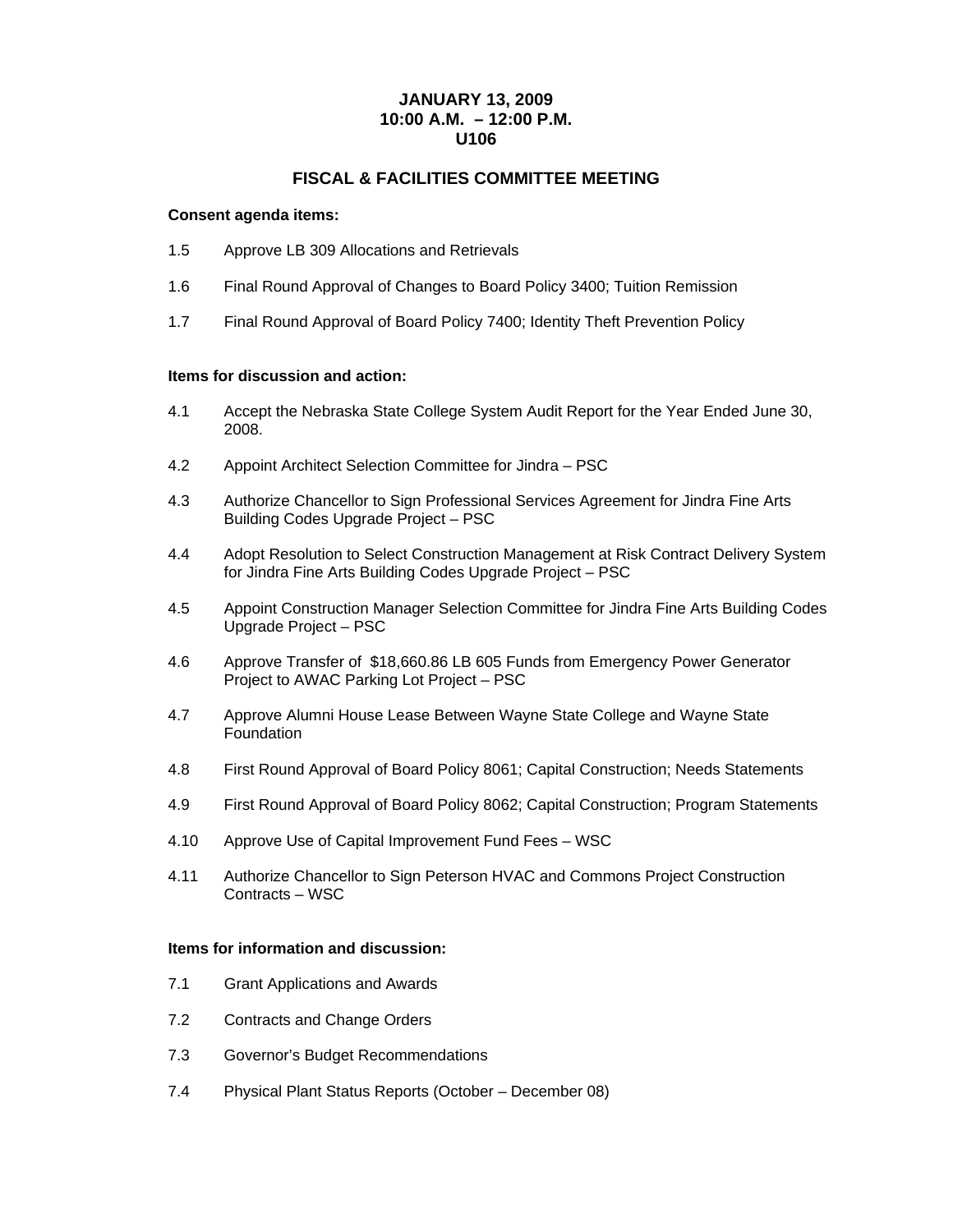## **JANUARY 13, 2009 BOARD OF TRUSTEES MEETING**

#### **CALL TO ORDER**

#### **1. APPROVAL OF MEETING AGENDA**

**APPROVAL OF MINUTES** from the November 13-14, 2008 meeting

 **PUBLIC COMMENT** 

#### **ITEMS FOR CONSENT AGENDA**

- 1.1 Accept Report on Personnel Actions
- 1.2 Final Round Approval of Changes to Board Policy 5030; Method of Payment; Periods of Employment; State College Employees
- 1.3 Final Round Approval of Deletion of Board Policy 5031; Compensation from Grants and Contracts; Faculty and Staff
- 1.4 Final Round Approval of Deletion of Board Policy 5207; Salary Calculation Upon Termination; State College Employees
- 1.5 Approve LB 309 Allocations and Retrievals
- 1.6 Final Round Approval of Changes to Board Policy 3400; Tuition Remission
- 1.7 Final Round Approval of Board Policy 7400; Identity Theft Prevention Policy

#### **ITEMS FOR DISCUSSION AND ACTION**

#### **2. ACADEMIC, PERSONNEL & STUDENT AFFAIRS**

No action items

#### **3. ENROLLMENT AND MARKETING**

No action items

#### **4. FISCAL AND FACILITIES**

- 4.1 Accept the Nebraska State College System Audit Report for the Year Ended June 30, 2008.
- 4.2 Appoint Architect Selection Committee for Jindra PSC
- 4.3 Authorize Chancellor to Sign Professional Services Agreement for Jindra Fine Arts Building Codes Upgrade Project – PSC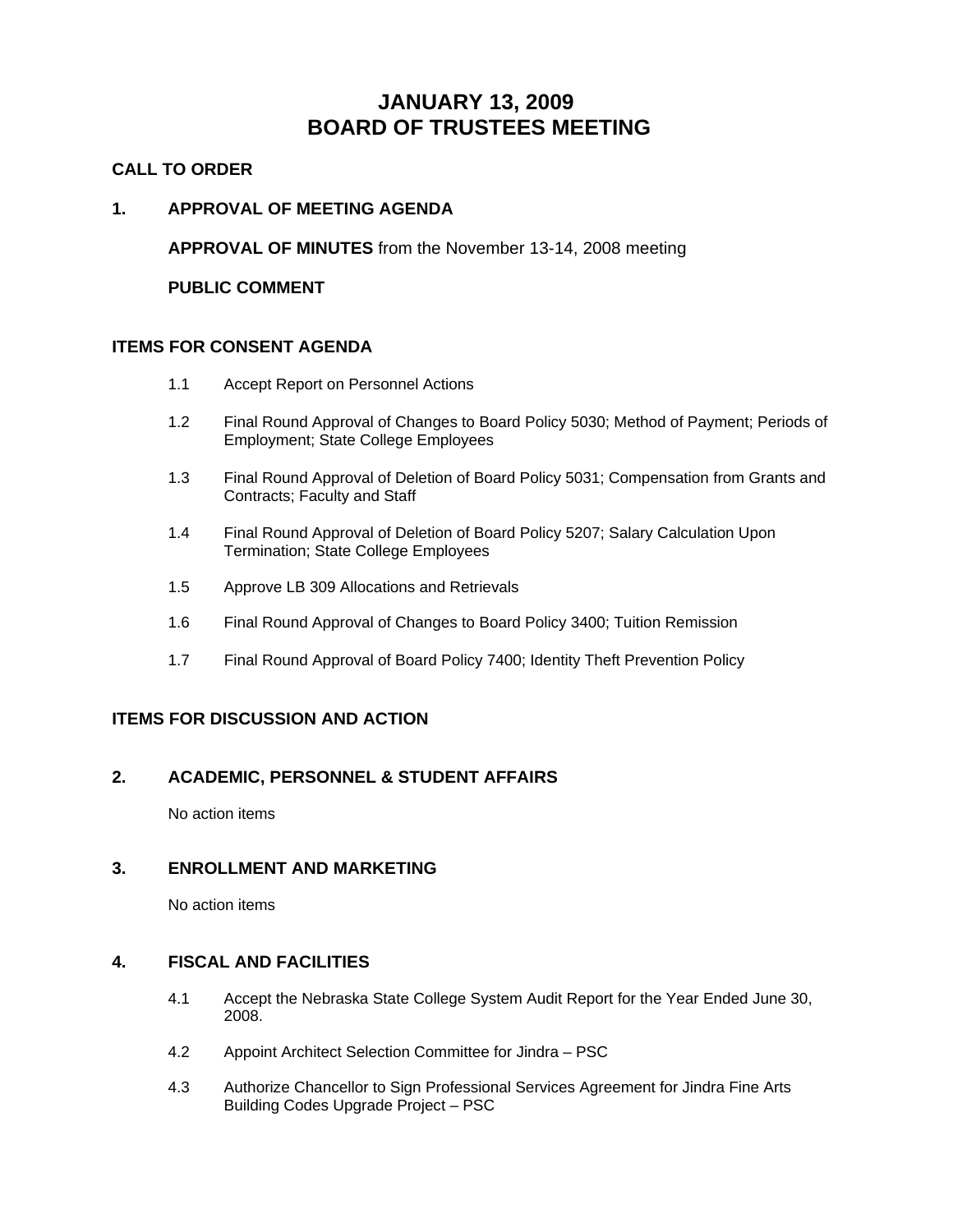- 4.4 Adopt Resolution to Select Construction Management at Risk Contract Delivery System for Jindra Fine Arts Building Codes Upgrade Project – PSC
- 4.5 Appoint Construction Manager Selection Committee for Jindra Fine Arts Building Codes Upgrade Project – PSC
- 4.6 Approve Transfer of \$18,660.86 LB 605 Funds from Emergency Power Generator Project to AWAC Parking Lot Project – PSC
- 4.7 Approve Alumni House Lease Between Wayne State College and Wayne State Foundation
- 4.8 First Round Approval of Board Policy 8061; Capital Construction; Needs Statements
- 4.9 First Round Approval of Board Policy 8062; Capital Construction; Program Statements
- 4.10 Approve Use of Capital Improvement Fund Fees WSC
- 4.11 Authorize Chancellor to Sign Peterson HVAC and Commons Project Construction Contracts – WSC

#### **ITEMS FOR INFORMATION AND DISCUSSION**

#### **5. ACADEMIC, PERSONNEL AND STUDENT AFFAIRS**

- 5.1 Quantitative Academic Reports
- 5.2 College Diversity Plan Reports
- 5.3 Collective Bargaining Update
- 5.4 VSA/College Portrait Report CDS/IPEDS Data Supplemental Data Links Text and Links
- 5.5 Update on Faculty College Planning CSC

#### **6. ENROLLMENT AND MARKETING**

- 6.1 Board of Trustees Scholarship Application Report
- 6.2 Governor's Opportunity Award Report
- 6.3 Davis Chambers Scholarship Report
- 6.4 Scholarship Luncheon
- 6.5 Student Trustees' Selection
- 6.6 Senators' Reception Dates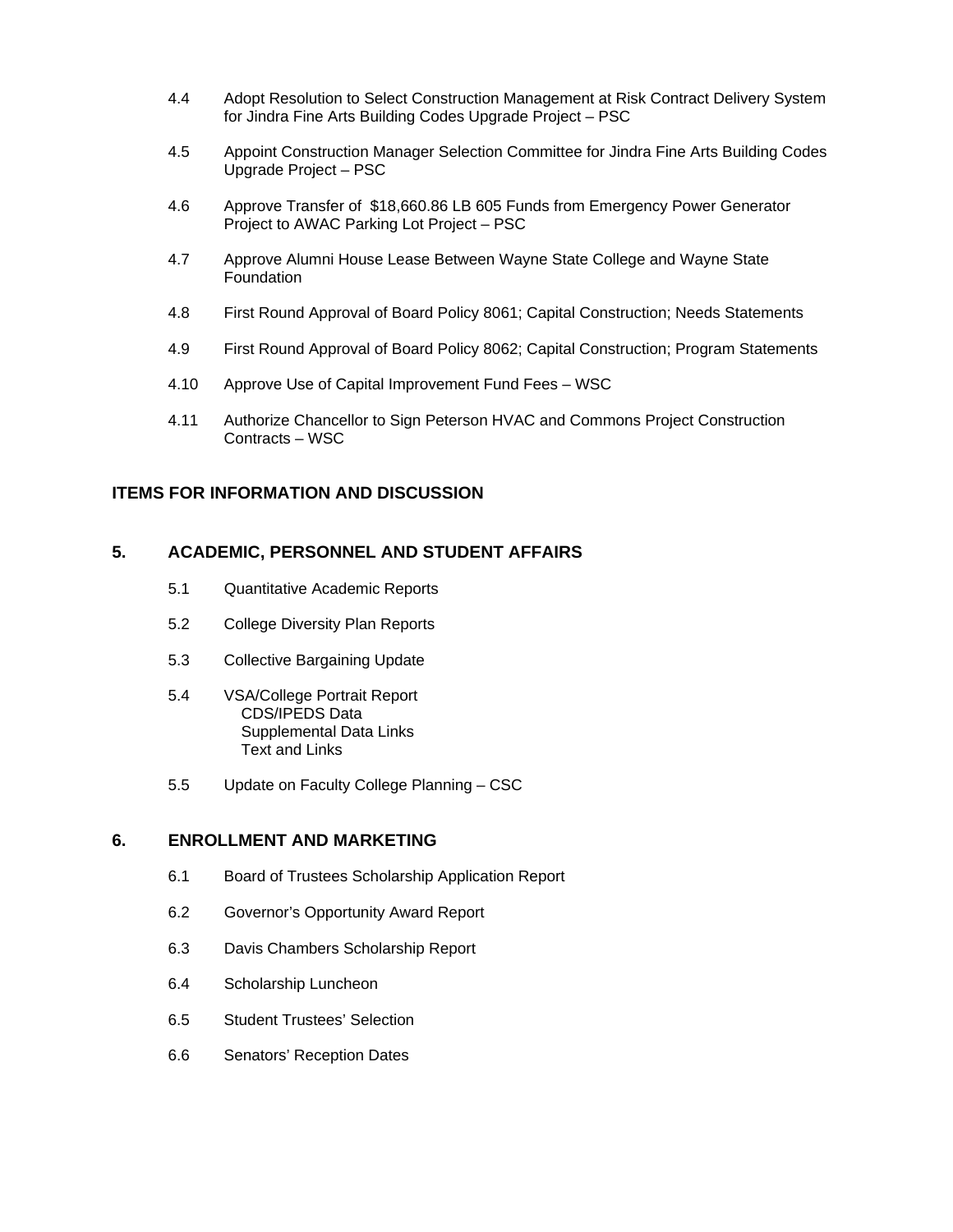#### **7. FISCAL AND FACILITIES**

- 7.1 Grant Applications and Awards
- 7.2 Contracts and Change Orders
- 7.3 Governor's Budget Recommendations
- 7.4 Physical Plant Status Reports (October December 08)

#### **8. MISCELLANEOUS ACTION & INFORMATION ITEMS**

- 8.1 Chancellor's Report
	- 8.1.1 Economic Downturn and its Impact on the NSCS
	- 8.1.2 Identify Board Members Attending May Commencement (May 9)
	- 8.1.3 National Conference on Trusteeship-April 18-21, 2009 San Diego, CA
- 8.2 Presidents' Reports
- 8.3 Student Trustees' Reports

#### **ADJOURNMENT**

The next regularly scheduled meeting of the Board of Trustees of the Nebraska State Colleges will be held February 27, 2009 at Lincoln.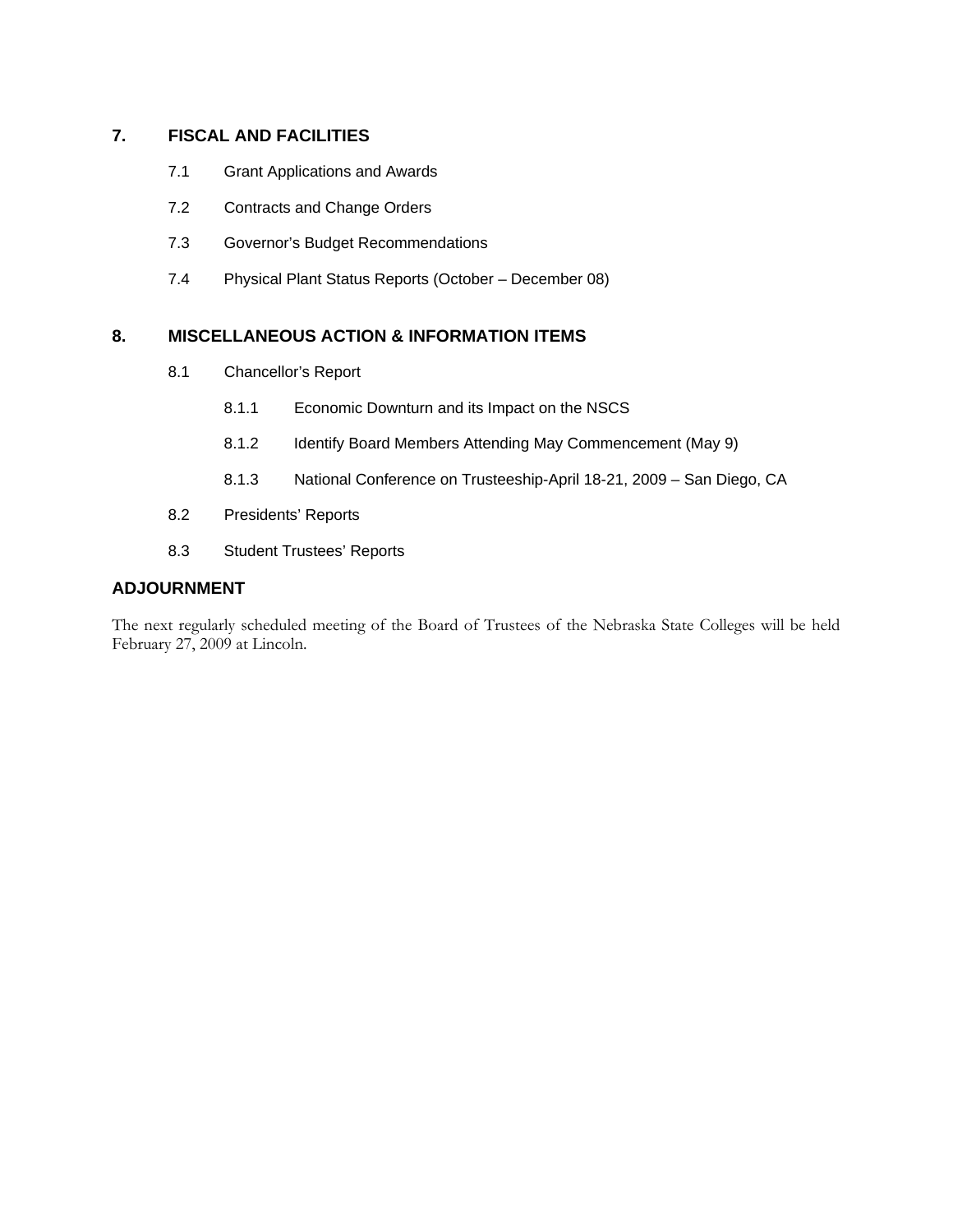#### **NEBRASKA STATE COLLEGE SYSTEM BOARD OF TRUSTEES**

#### **MINUTES OF NOVEMBER 13-14, 2008 MEETING**

A meeting of the Board of Trustees of the Nebraska State College System was held at Wayne State College, Wayne, Nebraska on Thursday and Friday, November 13-14, 2008.

In compliance with the provisions of Neb. Rev. Stat. Section 84-1411, printed notice of this meeting was mailed to each member of the Board of Trustees. In addition, copies of such notice were sent to the Presidents of the State Colleges, Associated Press, and selected Nebraska newspapers. We, each of us, hereby acknowledge due and sufficient service to the above, the foregoing notice of the time and place and object of said meeting, and agree to meet in said meeting at the time and place presented.

Board members present: Bill Roskens, Omaha Larry Teahon, Chadron Gary Bieganski, Chadron Cap Peterson, Wayne Michelle Suarez, Lincoln

Student Board Members present: Rich Kunckel, Chadron State College Taylor Dunekacke, Peru State College Amanda Gehle, Wayne State College

NSCS Office Staff, present:

Stan Carpenter, Chancellor Kristin Petersen, General Counsel & Vice Chancellor for Employee Relations Carolyn Murphy, Vice Chancellor for Finance & Administration Korinne Tande, Vice Chancellor for Academic & Student Affairs Ed Hoffman, Vice Chancellor for Facilities, Planning & Information Technology Sheri Irwin-Gish, Associate Vice Chancellor for Communications, Marketing and System Relations Lynne Olson, Administrative Assistant to the Chancellor

CSC Staff present:

Janie Park, President Dale Grant, Vice President for Administration Lois Veath, Vice President for Academic Affairs Randy Rhine, Vice President of Enrollment Management & College Relations Tena Cook, Director of Admissions

PSC Staff present:

Linda Jacobsen, Vice President for Administration and Finance Todd Drew, Vice President for Academic and Student Affairs Micki Willis, Director of Admissions and Recruitment

WSC Staff present:

Richard Collings, President Beth Kroger, Vice President for Administration and Finance Bob McCue, Vice President for Academic Affairs Curt Frye, Vice President and Dean for Student Life Jay Collier, Director of College Relations Tammy Young, Director of Admissions Tricia Akerlund, Marketing Coordinator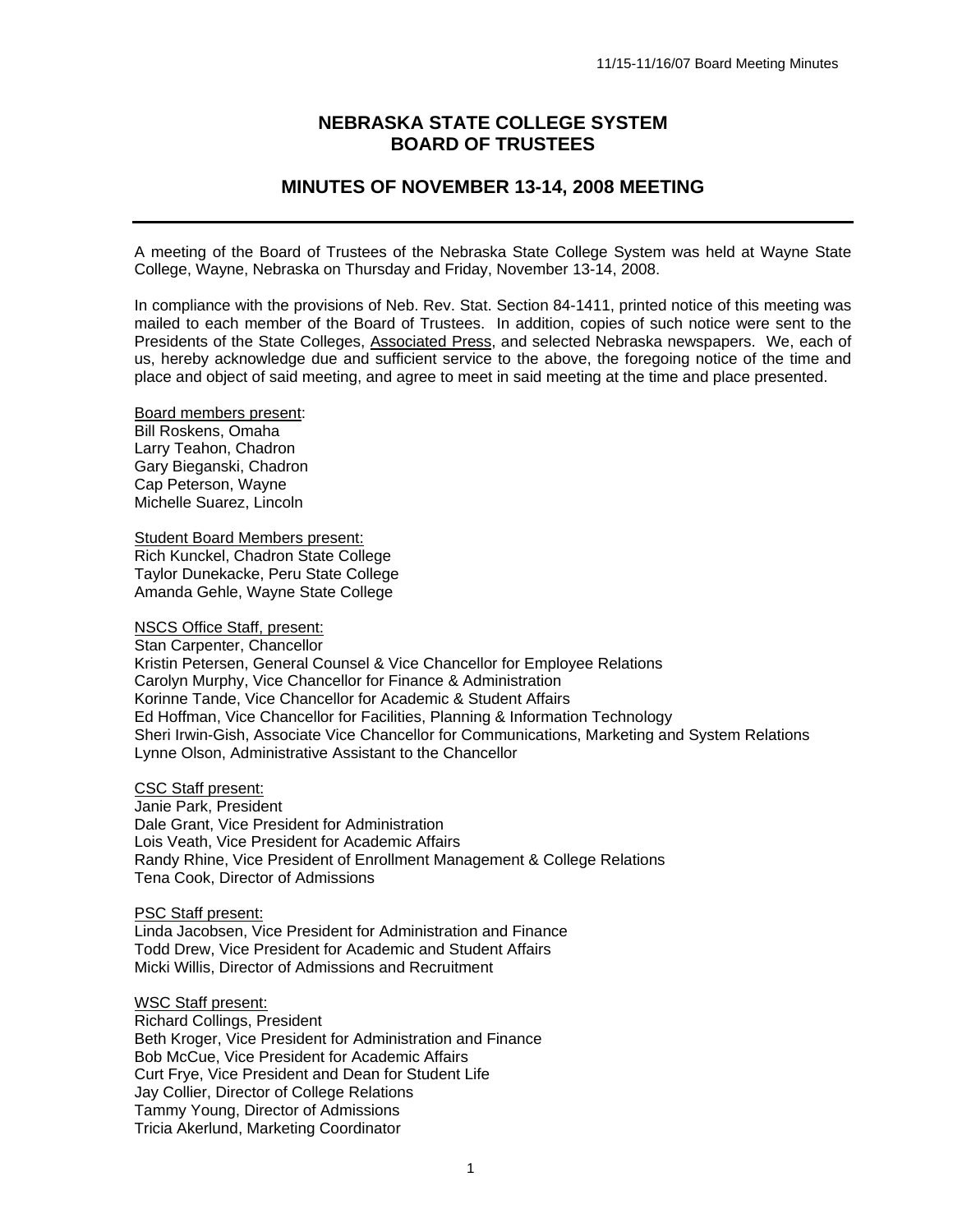#### Others present:

Bill Path, President, Northeast Community College Neil Suntken, BCDM Dr. Ken Bird, CEO, Bright Futures Foundation Dr. Jef Johnston, COO, Bright Futures Foundation Ms. Giovanni Jones, Talent Advisor, Bright Futures Foundation

#### **Thursday, November 13, 2008**

#### **CALL TO ORDER**

#### **EXECUTIVE SESSION**

Board Chair Roskens called the meeting to order at 10:00 a.m.

Motion was made by Trustee Peterson and seconded by Trustee Teahon to move into executive session to discuss collective bargaining and personnel issues. No action was taken. Motion was made by Trustee Bieganski and seconded by Trustee Peterson to move out of executive session at 11:35 a.m.

Sheri Irwin-Gish, Associate Vice Chancellor for Communications, Marketing and System Relations along with Tena Cook, CSC Director of Admissions, Michaela Willis, PSC Director of Admissions and Recruitment and Tammy Young, WSC Director of Admissions shared the PowerPoint presentation used during the 2008 NSCS Tour. The presentation included college activities, admissions and scholarship information, especially the new Governor's Opportunity Award scholarship.

Sheri Irwin-Gish, Associate Vice Chancellor for Communications, Marketing and System Relations reviewed the NSCS Strategic Plan. The review included current reports and their correlation to the priorities, goals, and strategies outlined in the plan. Bob McCue, WSC Vice President for Academic Affairs presented information on the website developed by WSC for the Voluntary System of Accountability (VSA) College Portrait. This initiative was established as part of the NSCS' response to the question of assessment of student learning and accountability.

Neil Suntken, a representative from Beringer Ciaccio Dennell Mabrey (BCDM), presented an overview of the design development documents to the South Sioux City College Center project. The project is a cooperative effort between WSC and Northeast Community College.

This session of the meeting was adjourned at 1:30 p.m.

The Academic, Personnel and Student Affairs Committee, the Enrollment and Marketing Committee and the Fiscal and Facilities Committee met separately starting at 1:30 p.m. to discuss agenda items. No action was taken. The committee meetings adjourned at 3:00 p.m.

At 3:00 p.m., the Board of Trustees and the Chancellor held a college constituent focus group meeting for members of the college community to share their thoughts, concerns and ideas about WSC and the System.

#### **Friday, November 14, 2008**

#### **CALL TO ORDER—BUSINESS MEETING**

Board Chair Roskens called the business meeting to order at 8:32 a.m.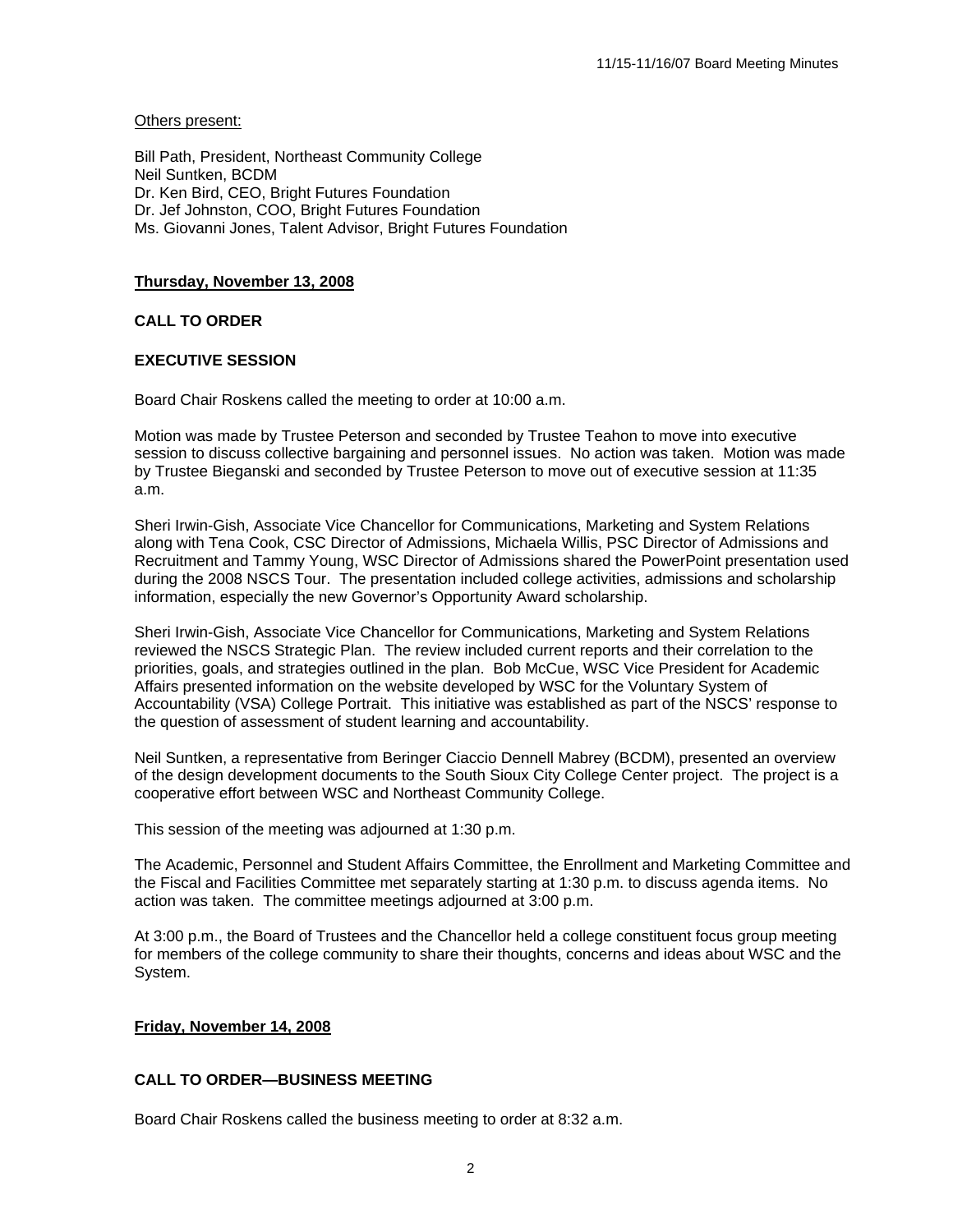#### **APPROVAL OF MEETING AGENDA**

The meeting agenda for November 13-14, 2008 was approved.

#### **APPROVAL OF MINUTES**

Minutes of the September 4-5, 2008 meeting were unanimously approved.

#### **CONSENT AGENDA ITEMS**

A motion was made by Trustee Teahon and seconded by Trustee Peterson to approve the following consent agenda items. Voting aye: Bieganski, Peterson, Roskens, Suarez, and Teahon. Voting nay: None. Student Opinion aye: Dunekacke, Gehle and Kunckel. Motion was unanimously approved.

#### Accept Report of Personnel Actions

Final Round Approval of Changes to Board Policy 2700; Equal Educational Opportunity

Final Round Approval of Changes to Board Policy 5002; Conflict of Interest; General Employment Guidelines; State College Employees

Final Round Approval of Deletion of Board Policy 5204; Professional Conduct Committees; Powers; State College Employees

Final Round Approval of Changes to Board Policy 5608; Military Leave

Final Round Approval of Board Policy 8071; Capital Construction; Contracts; Design Build; Construction Management at Risk

Approve LB 309 Allocations and Retrievals

#### **ITEMS FOR DISCUSSION AND ACTION**

#### **Academic, Personnel and Student Affairs Committee**

#### Approval of Changes to Board Policy Manual By-Laws

A motion to approve the changes to the Board Policy Manual By-Laws was recommended by the committee to the full Board, which unanimously approved the motion.

First Round Approval of Changes to Board Policy 5030; Method of Payment; Periods of Employment; State College Employees

A motion for first round approval of the changes to Board Policy 5030; Method of Payment; Periods of Employment; State College Employees was recommended by the committee to the full Board, which unanimously approved the motion.

#### First Round Approval of Deletion of Board Policy 5031; Compensation from Grants and Contracts; Faculty and Staff

A motion for first round approval of the deletion of Board Policy 5031; Compensation from Grants and Contracts; Faculty and Staff was recommended by the committee to the full Board, which unanimously approved the motion.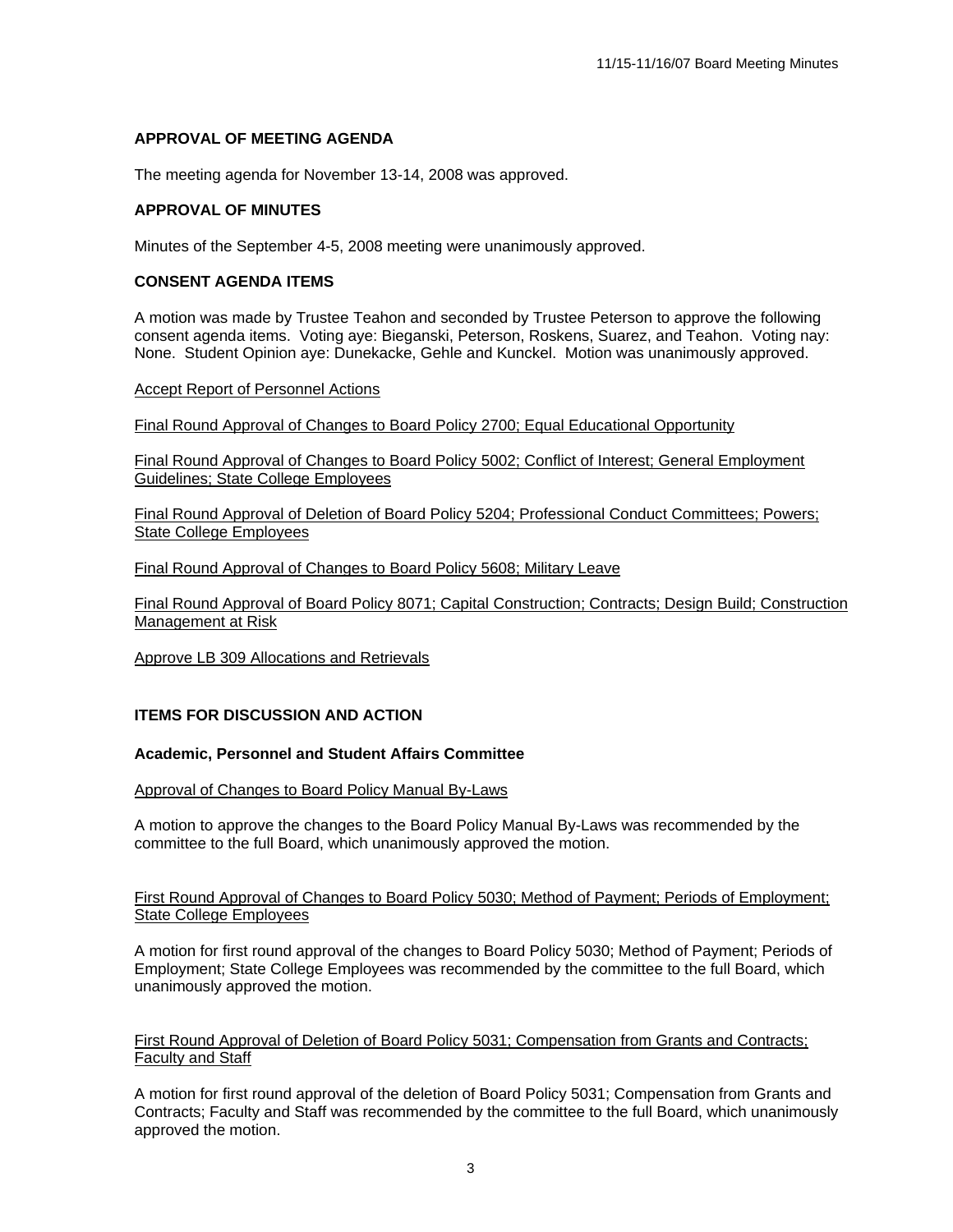#### First Round Approval of Deletion of Board Policy 5207; Salary Calculation Upon Termination; State College Employees

A motion for first round approval of the deletion of Board Policy 5207; Salary Calculation Upon Termination; State College Employees was recommended by the committee to the full Board, which unanimously approved the motion.

#### Approve Changes to Peru State Administrative Organizational Chart

A motion to approve the proposed changes to the PSC administrative organizational chart, which includes the addition of a Vice President for Enrollment Management/Student Affairs position, was recommended by the committee to the full Board, which unanimously approved the motion.

#### **Enrollment and Marketing Committee**

The committee had not action items.

#### **Fiscal and Facilities Committee**

#### Revenue Bond Audit Reports

A motion to accept the 2007-2008 Revenue Bond Audit reports as submitted for the Colleges by KPMG was recommended by the committee to the full Board, which unanimously approved the motion. Voting aye: Bieganski, Peterson, Roskens, Suarez, and Teahon. Voting nay: None. Student Opinion aye: Dunekacke, Gehle and Kunckel.

#### First Round Approval of Changes to Board Policy 3400; Tuition Remission

A motion for first round approval of changes to Board Policy 3400; Tuition Remission was recommended by the committee to the full Board, which unanimously approved the motion. Voting aye: Bieganski, Peterson, Roskens, Suarez, and Teahon. Voting nay: None. Student Opinion aye: Dunekacke, Gehle and Kunckel.

#### First Round Approval of Board Policy 7400; Identify Theft Prevention Program

A motion for first round approval of Board Policy 7004; Theft Prevention Program was recommended by the committee to the full Board, which unanimously approved the motion.

#### Approve Early Entry Tuition Pilot Project – PSC

A motion to approve a three year early entry tuition rate pilot project at Peru was recommended by the committee to the full Board, which unanimously approved the motion. The program will begin Fall 2009 and annual reports will be required for the Board Fall 2010, Fall 2011 and Fall 2012. Voting aye: Bieganski, Peterson, Roskens, Suarez, and Teahon. Voting nay: None. Student Opinion aye: Dunekacke, Gehle and Kunckel.

#### Accept Substantial Completion of Emergency Generator – PSC

A motion to accept substantial completion of the emergency power generator project at PSC was recommended by the committee to the full Board, which unanimously approved the motion.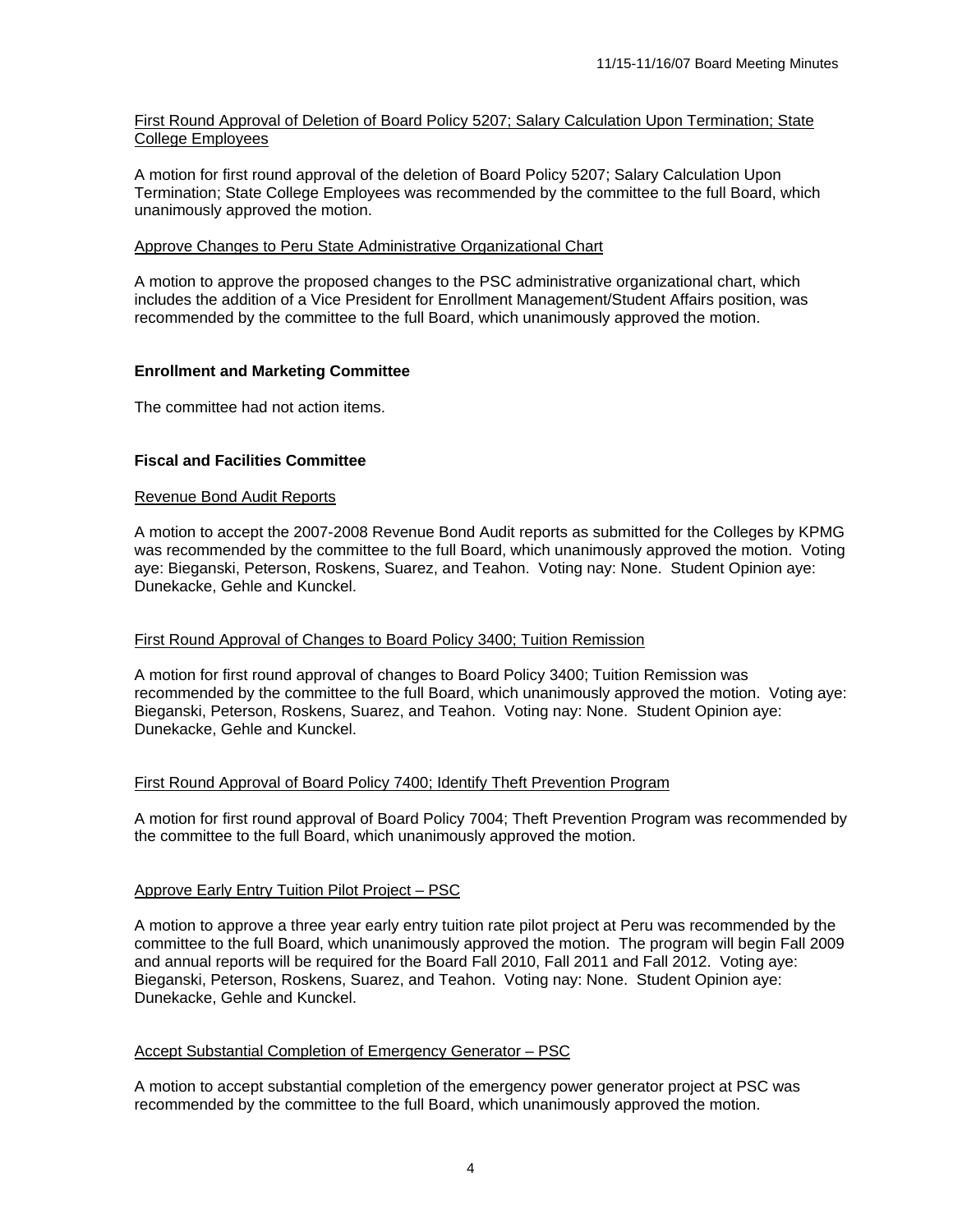#### Approve Depository, Bank Account and Signatories – WSC

A motion to approve the US Bank as a depository for a new Wayne State bank account and the related signatories was recommended by the committee to the full Board, which unanimously approved the motion. Voting aye: Bieganski, Peterson, Roskens, Suarez, and Teahon. Voting nay: None. Student Opinion aye: Dunekacke, Gehle and Kunckel.

#### Reallocation of Contingency Maintenance Funds

A motion to approve the following reallocations of contingency maintenance funds for Wayne State was recommended by the committee to the full Board, which unanimously approved the motion. Voting aye: Bieganski, Peterson, Roskens, Suarez, and Teahon. Voting nay: None. Student Opinion aye: Dunekacke, Gehle and Kunckel.

| From Resolution 2007 | \$12.100 | Terrace – Tuck Pointing             |
|----------------------|----------|-------------------------------------|
| From Resolution 2008 | \$24.500 | Student Center - Dining Room Chairs |
| To Resolution 2008   | \$36,600 | Bowen Hall - Roof Replacement       |

#### Construction Management at Risk Contract and Authorize Chancellor to Sign Carhart Renovations Phase I at WSC

A motion to approve the recommendation for a construction management at risk contract with Beckenhauer Construction and to authorize the Chancellor to sign the contract for Carhart Renovations Phase I at Wayne State was recommended to the full Board, which unanimously approved the motion. Voting aye: Bieganski, Peterson, Roskens, Suarez, and Teahon. Voting nay: None. Student Opinion aye: Dunekacke, Gehle and Kunckel.

#### Approve Design Development Documents for Sioux City College Center – WSC

A motion to approve the design development documents for the South Sioux City College Center was recommended by the committee to the full Board, which unanimously approved the motion.

#### Appoint Substantial Completion Committee for Rice-Stadium Renovations – WSC

A motion to appoint the following substantial completion committee for the Rice-Stadium Renovations project at Wayne State was recommended by the committee to the full Board, which unanimously approved the motion.

 Larry Teahon, Chair, Fiscal & Facilities Committee, Board of Trustees Cap Peterson, Fiscal & Facilities Committee, Board of Trustees Ed Hoffman, Vice Chancellor for Facilities, Planning, and Information Technology, NSCS Carolyn Murphy, Vice Chancellor for Finance and Administration, NSCS Richard Collings, President, WSC Bob McCue, Vice President for Academic Affairs, WSC Curt Frye, Vice President and Dean of Students, WSC Chad Altwine, Director of Facility Services, WSC Mike Rindone, State Building Division Ed Vidlak, Leo A Daly Martin Lane, Leo A Daly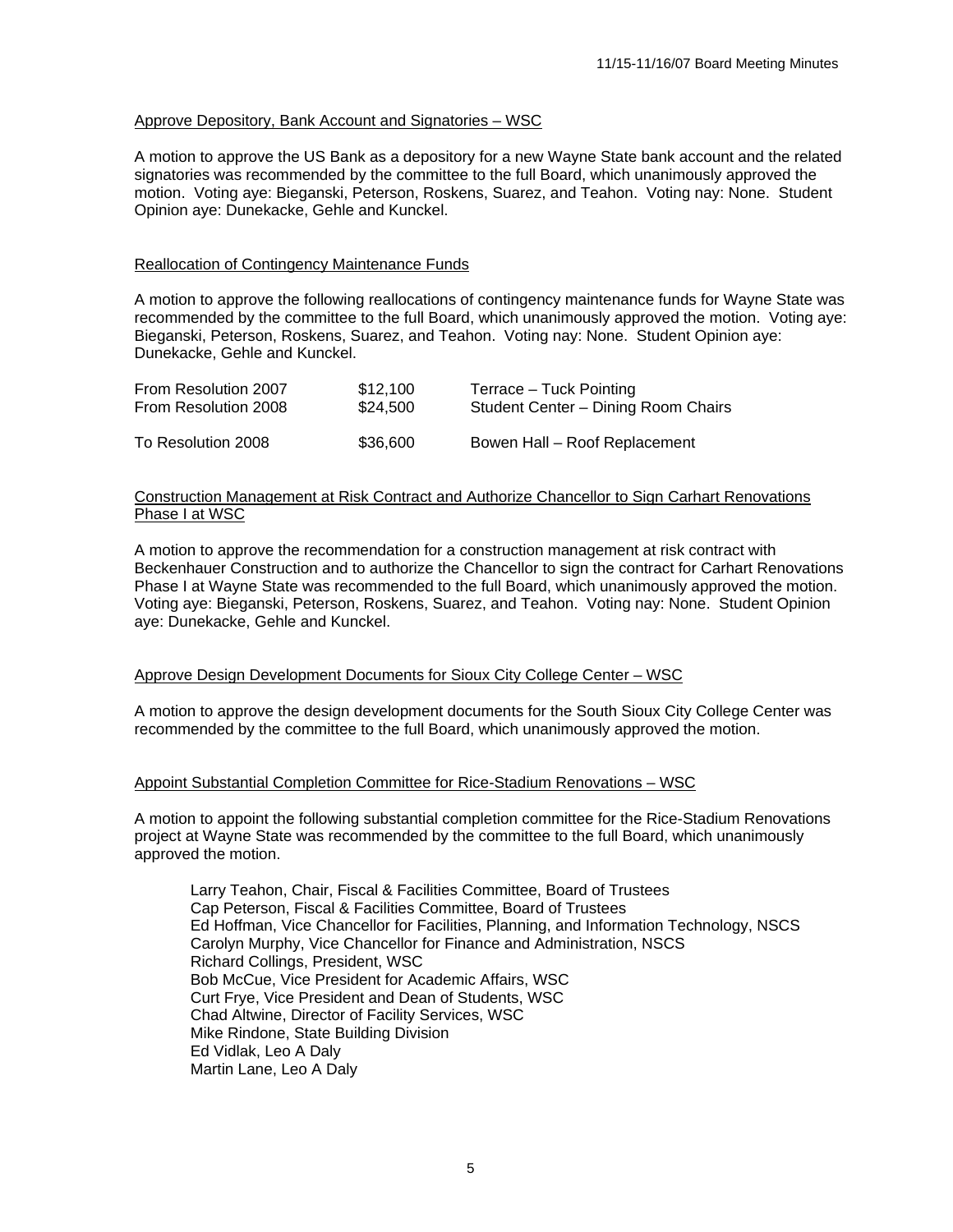#### Contracts and Change Orders

A motion to approve the following contracts with the cost of the Carhart Renovations services changed from \$365,500 to \$365,000 was recommended by the committee to the full Board, which unanimously approved the motion. Voting aye: Bieganski, Peterson, Roskens, Suarez, and Teahon. Voting nay: None. Student Opinion aye: Dunekacke, Gehle and Kunckel.

#### Chadron Contract

• Resident Halls (security cameras) -- \$93,289.89

Wayne Contracts

- College Center at South Sioux City (construction services) -- \$50,600
- Carhart Renovations Phase I (professional services) -- \$365,000

#### Approve Antenna Placement Memorandum of Understanding – WSC

A motion to approve the memorandum of understanding between Wayne State and Providence Medical Center to accommodate a communications antenna placement on the top of Bowen Hall at Wayne State was recommended by the committee to the full Board, which was unanimously approved.

#### **ITEMS FOR INFORMATION AND DISCUSSION**

#### **Academic, Personnel and Student Affairs**

#### On-Line Program Offerings Report

A summary of the on-line programs offered by each of the colleges was reported to the Board. The summary included the programs offered on-line, enrollments, hours, oversight of faculty, academic support provided, courses offered and the approval process used to determine the programs that are offered on-line. (Copies are attached to the official minutes.)

#### Summer Enrollment Reports

Summer 2008 enrollment reports from each college not requiring Board approval were reported for information. (Copies are attached to the official minutes.)

#### Summer Instructional Load Reports

Summer 2008 instructional load reports from each college not requiring Board approval were reported for information. (Copies are attached to the official minutes.)

#### Off-Campus and Early Entry Course Offerings Report

Board members were provided a summary of off-campus and early-entry courses offered during 2007- 08. Over 1,329 courses were offered at 74 locations throughout the state to 23,339 students. (Copies are attached to the official minutes.)

#### Collective Bargaining Update

A description of the activities that have taken place were provided to the Board in executive session.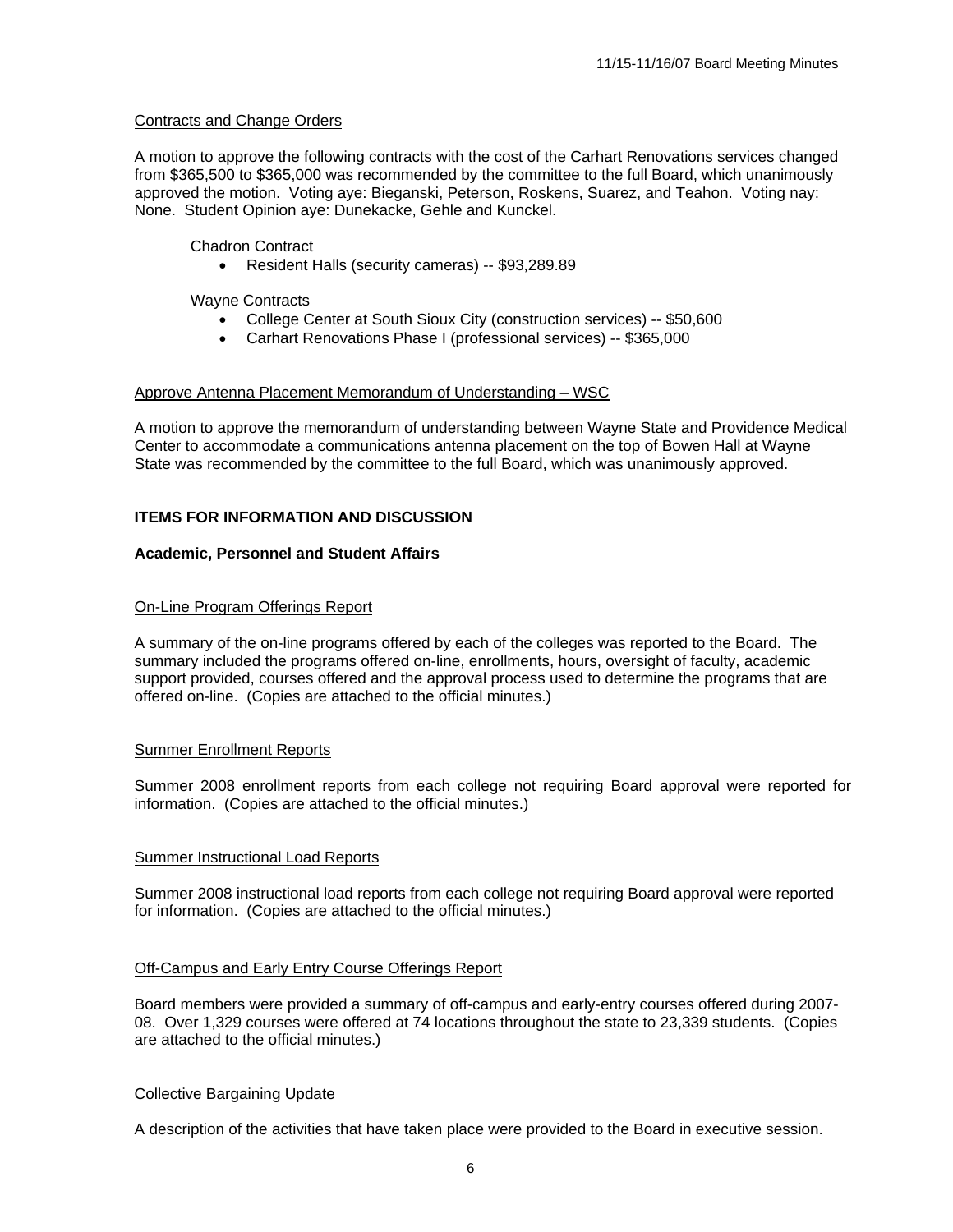#### Update on Faculty College

The third "Faculty College" will be held at Chadron State May 18 through May 20, 2009 and the theme will be the "First Three Years and Beyond". President Park asked if faculty from other colleges outside the NSCS could be invited. The Board approved inviting faculty from other colleges to the "Faculty College".

#### Strategic Plan Review

Lynne Olson, Administrative Assistant to the Chancellor, worked with each college on the action items listed in the 2006 version of the Strategic Plan. Information was compiled about the updates of the action items under each strategy. The action items without updates need to be discussed over the next year.

#### **Enrollment and Marketing**

#### Summer Enrollment Reports

Summer 2008 enrollment reports from each college not requiring Board approval were reported for information. (Copies are attached to the official minutes.)

#### Preliminary Fall Enrollment

The preliminary fall enrollments will be discussed in order to help to determine marketing goals and objectives for the spring semester.

#### Retention Goals

The current retention efforts at each college will be discussed in an effort to make the efforts more beneficial.

#### Board of Trustees Scholarship Acceptance Report

Each of the colleges reported the number of Board of Trustees Scholarships offered to entering freshmen, and the actual number in effect for each academic class (freshmen, sophomore, junior and senior). (Copies are attached to the official minutes.)

#### NSCS Tour

One hundred twenty two education professionals attended breakfast and lunch events hosted by NSCS staff. One hundred nineteen students and parents attended the new evening events. The tour visited Gering, Kearney, Norfolk, South Sioux City, Lincoln and Omaha. The theme was "Your Choice in '09!". Next year there will be a "virtual" tour entitled "Tour in a Box". Because of the time constraints required for the SIS implementation project, admissions staff will need to be available on campus. Thus the idea of the virtual tour.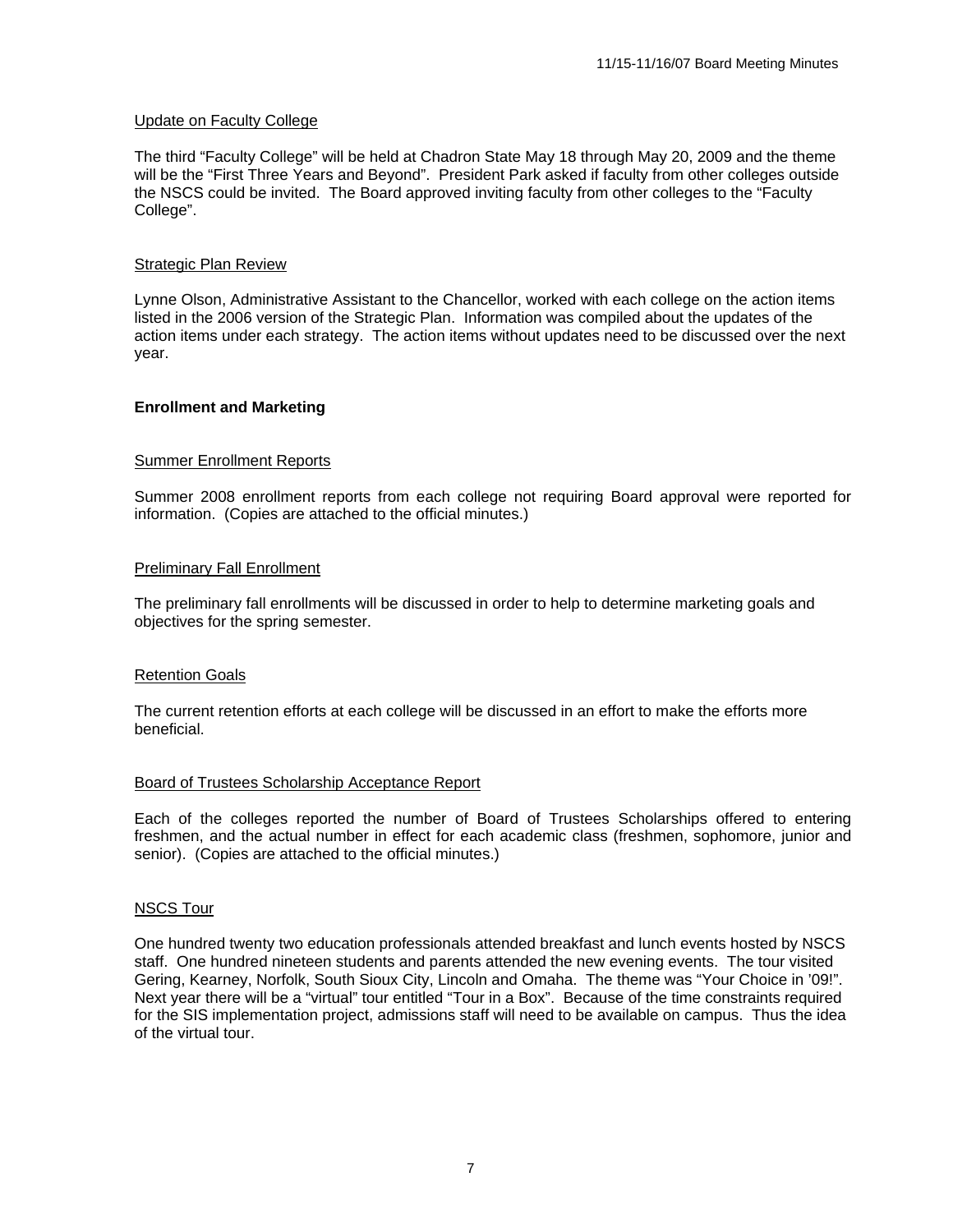#### Counseling Conference

The NSCS had a booth at the annual Nebraska Counseling Association Conference held in Kearney on September 18 and 19. A survey was administered to high school counselors to determine their role in the college decision-making process of their students.

#### Counseling Survey

Because only a few surveys were completed at the counseling conference, the survey was distributed to counselors attending the Lincoln and Omaha NSCS Tour events. The survey was also included with the Board of Trustees' Scholarship and Governor's Opportunity Scholarship mailing to high school counselors across the state.

#### NSCS Month

For the fourth year in a row, Governor Heineman proclaimed the month of October as NSCS month. The colleges awarded a \$500 bookstore gift certificate to three students, one from each college who visited during the month of October. The students selected for the certificates were:

 Noelle Gall, Columbus – Chadron State Kari Brunges, Crab Orchard – Peru State Jennifer Griffiths, Columbus – Wayne State

#### Application Week

The first-ever "NSCS College Application Week" was held October 27-31, 2008. Admissions staff from all three colleges visited nearly 120 high schools across Nebraska to help seniors apply to one or more of our colleges through a new joint application. One thousand seven hundred sixty one applications were received.

#### Print Advertising Campaign

A new print advertising campaign, designed by Tricia Akerlund from WSC, was launched this fall in the education guides in the Scottsbluff, Omaha and Lincoln newspapers. The ads will be used in the winter and spring education guides as well.

#### Strategic Plan Review

Lynne Olson, Administrative Assistant to the Chancellor, worked with each college on the action items listed in the 2006 version of the Strategic Plan. Information was compiled about the updates of the action items under each strategy. The action items without updates need to be discussed over the next year.

#### **Fiscal and Facilities**

#### Remission Fund Awards Report

A summary of the remission funds awarded by category was presented to the Board. (Copies are attached to the official minutes.)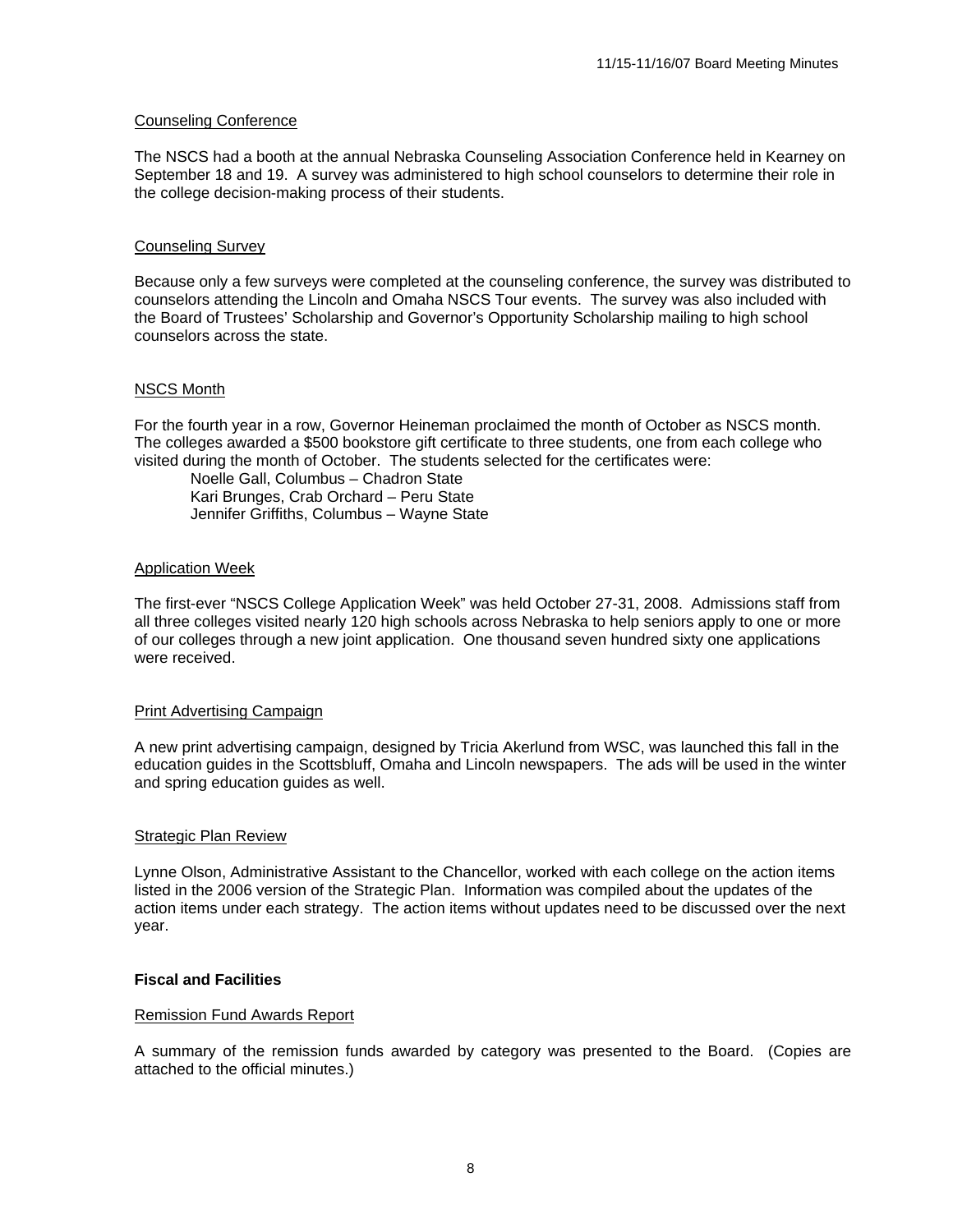#### Cash Reserve Balance Report

An update on the status of each of the college's cash reserve funds was presented to the Board. (Copies are attached to the official minutes.)

#### Deficit Budget Requests

Deficit budget requests were due to the DAS Budget Office on October 26.

#### Expenditures per FTE Student Reports

A report showing a five-year history of each colleges' general operations expenditures per full-time equivalent student not requiring Board approval was provided for information. (Copy is attached to the official minutes.)

#### Physical Plant Status Reports

Each college provided a report of the status of their respective physical plant projects to the Board. (Copies are attached to the official minutes.)

#### Capital Construction Progress Reports

The following capital construction progress reports not requiring Board approval were reported for information. (Copies are attached to the official minutes.)

Chadron State

- Administration Building Interim report
- Sparks Hall Renovation Interim report

#### Peru State

- AD Majors Demolition and Parking Lot Interim Report
- Al Wheeler Activity Center Addition/Renovation/Bleachers Interim report
- Emergency Power Generation Interim report

#### Wayne State

- Campus Services Construction & Renovation Interim report
- Campus Streets Project Phase II Final report
- Rice-Stadium Renovations Project Interim report

#### Contract and Change Orders

The following contracts and change orders were presented to the Board for information.

Chadron Contracts

- $12^{th}$  Street Repairs (professional design services) \$21,120
- Armstrong Gymnasium (sound system) \$24,995
- Football Stadium (sound system) \$17,038
- Nelson Physical Activity Center (professional design services) \$3,900

#### Peru Contracts

- Academic Resource Center (art) \$25,000
- Al Wheeler Activity Center (art) \$20,000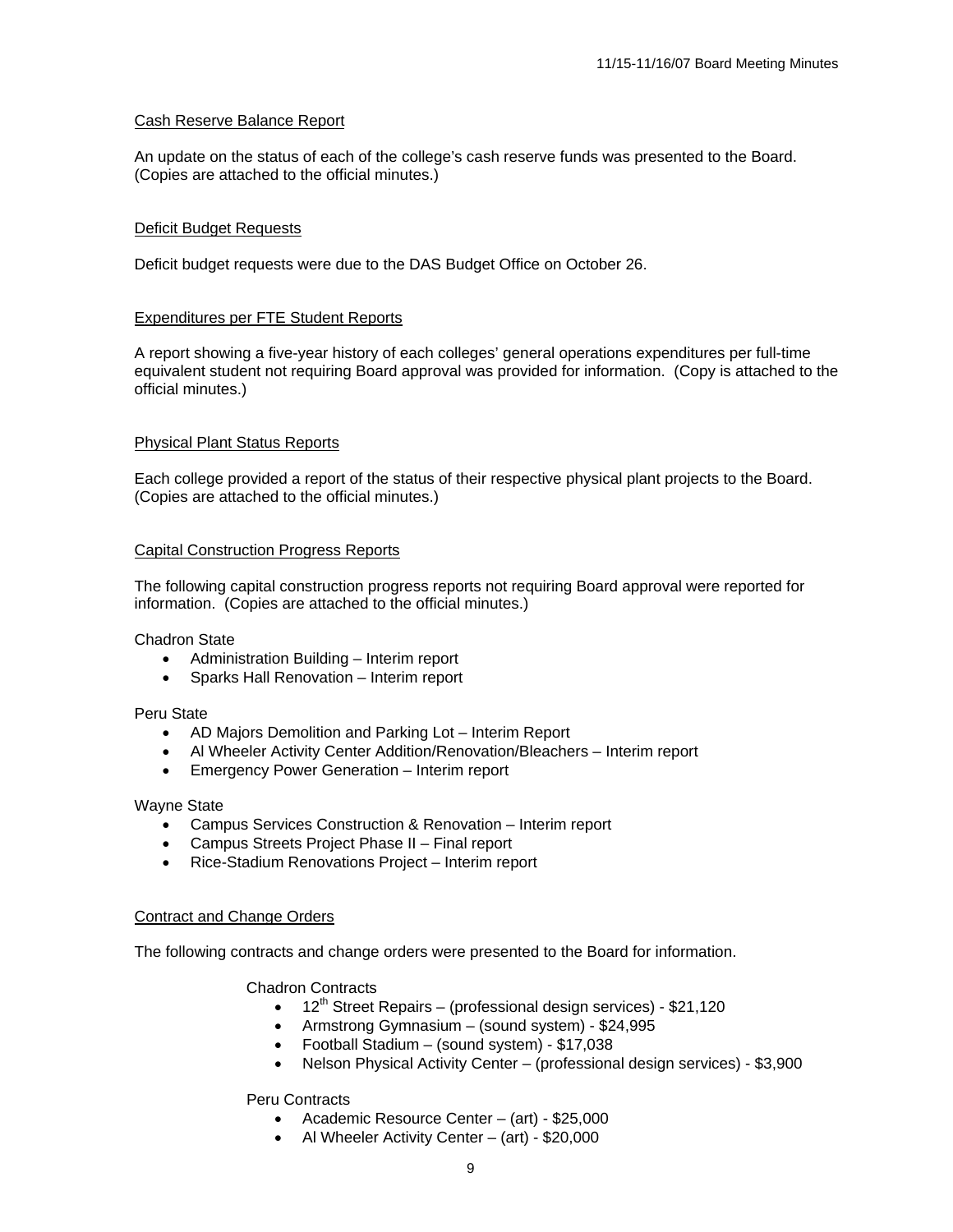• Administration Building – (design elevator upgrade) - \$7,750

#### Wayne Contracts

- Hahn Administration Building (construction services) \$4,832
- Old Football Locker Room (install everlast rubber flooring) \$10,151
- Campuswide (miscellaneous sidewalk project 1) \$2,161
- Rice Auditorium & Stadium (remodel weight room) \$15,850
- Conn Library (asbestos abatement) \$2,800
- Conn Library (carpet) \$2,054
- 1304 Walnut Street Property (asbestos abatement) \$3,171

Chadron Change Orders

- Administration Building Renovation  $-$  (#2 add. floor prep, media cabinet shelves) - \$10,509.40
- Reta King Library Fire Sprinkler System (#1 cast iron fittings and rodding at mechanical room) - \$847
- Football Stadium (#1 loudspeaker additions) \$785

#### Peru Change Orders

- AV Larson (#8 add check valve and install fire rated door and hardware) \$4,197
- Al Wheeler Activity Center (construction administration services for demolition of AD Majors) – \$13,680

Wayne Change Orders

- Rice Auditorium/Stadium (#7 stadium network conduit/hand rail/emergency phone/mid-level locker room) - \$13,316
- Rice Auditorium & Stadium (#8 steam line pit and expansion) \$16,149
- Campuswide (#4 lighting and reseeding less irrigation materials donation) \$439.96
- Rice Auditorium & Stadium (#9 re-pipe existing drain; utilities for wash/dry; steam condensate meter) - \$10,362
- Rice Auditorium & Stadium (#10 auto door openers/carpet MBB locker room) - \$9,678
- Campus Services Facility (#12 general construction fire dampers in ventilation ducts) - \$7,039

#### Grant Applications and Awards

The following grant applications and awards were presented to the Board for information.

Chadron Award

• Expanding Chadron State College's Educational Family (Nebraska Coordinating Commission for Postsecondary Education through the College Access Challenge Grant Program) -- \$72,259.78

Wayne Applications

- Nebraska Business Development Center (.S. Small Business Administration through the University of Nebraska at Omaha) --\$60,000
- Student Leadership, Scholarship and PK-12 Partnerships (Corp. for National Service/Midwest Consortium for Service Learning in Higher Education/University of Nebraska-Lincoln) -- \$13,579
- Wayne State College Food Pantry (Nebraska Minority Public Health Association) -- \$500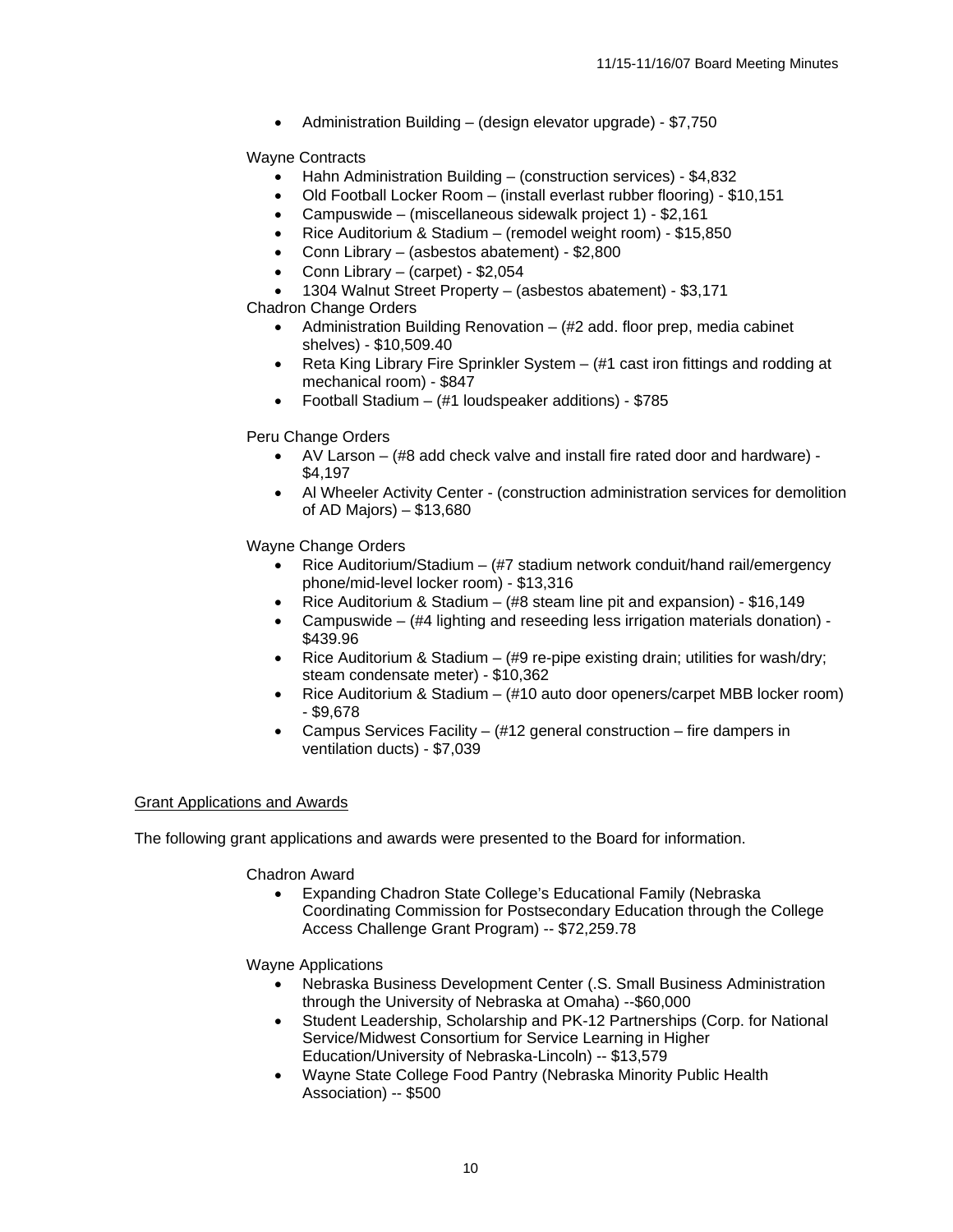Wayne Awards

- Geographic Educators of Nebraska (National Geographic Education Foundation) -- \$50,000
- The Network Addressing Collegiate Alcohol and Other Drug Issues (U.S. Department of Education's Higher Education Center for Alcohol and Other Drug Abuse and Violence Prevention through the IA-KS-MO-NE Regional Network) - - \$5,840
- RUI (Research at an Undergraduate Institution): An Ecological Guild-Based Biodiversity Inventory and Survey of the Aquatic Non-biting Midges (Diptera: Chironomidae) of the Altai and Hangai Mountain Drainages, Mongolia – (National Science Foundation) -- \$110,476
- Student Support Services (STRIDE) (U.S. Department of Education) -- \$293,273
- Student Support Services (STRIDE) (U.S> Department of Education) -- #308,670
- TRUST Coalition Social Norms Poster Campaign (Nebraska Office of Highway Safety through the Nebraska Collegiate Consortium to Reduce High Risk Drinking Mini-Grant Program) -- \$500

#### **Strategic Plan Review**

Lynne Olson, Administrative Assistant to the Chancellor, worked with each college on the action items listed in the 2006 version of the Strategic Plan. Information was compiled about the updates of the action items under each strategy. The action items without updates need to be discussed over the next year.

#### **MISCELLANEOUS ACTION AND INFORMATION ITEMS**

#### Chancellor's Report

Chancellor Carpenter asked each of the Board members to check their calendars for a possible December 19 videoconference meeting to accept the NSCS audit. Chancellor Carpenter noted the deficit request discussed at the September 4-5, 2008 meeting had been changed a bit so that the deficit request had been submitted with the two following requests.

- 1) Transfer of \$83,000 of appropriation from LB 1 to LB 1100 for final bond payments
- 2) Request for \$1,200,000 in additional support for NeSIS

Chancellor Carpenter further noted that Ed Hoffman had been named one of the co-project directors for the SAP/SIS implementation project. The SAP project appears to be progressing on schedule. The NeSIS project is moving forward as well. Interviews for a project manager were being conducted.

Chancellor Carpenter report that J.B. Milliken, Dennis Baack and he had recently met with the Governor to discuss budget issues. The Governor indicated that in all likelihood he would recommend that the NSCS, University and community colleges be flat funded for the next biennium. Any cost increase would have to be borne by the colleges and/or our students.

The next Board of Trustees meeting will be held January 13, 2009 at Southeast Community College at 8800 'O' Street. The Senators' Reception will immediately follow the Board meeting at 4:00 p.m. at the Ferguson House.

A motion was made by Trustee Teahon and seconded by Trustee Peterson to approve a contract with Federal Management Strategies, Inc. to represent the NSCS in Washington, DC. Voting aye: Bieganski, Peterson, Roskens, Suarez, and Teahon. Voting nay: None. Student Opinion aye: Dunekacke, Gehle and Kunckel. Motion carried unanimously.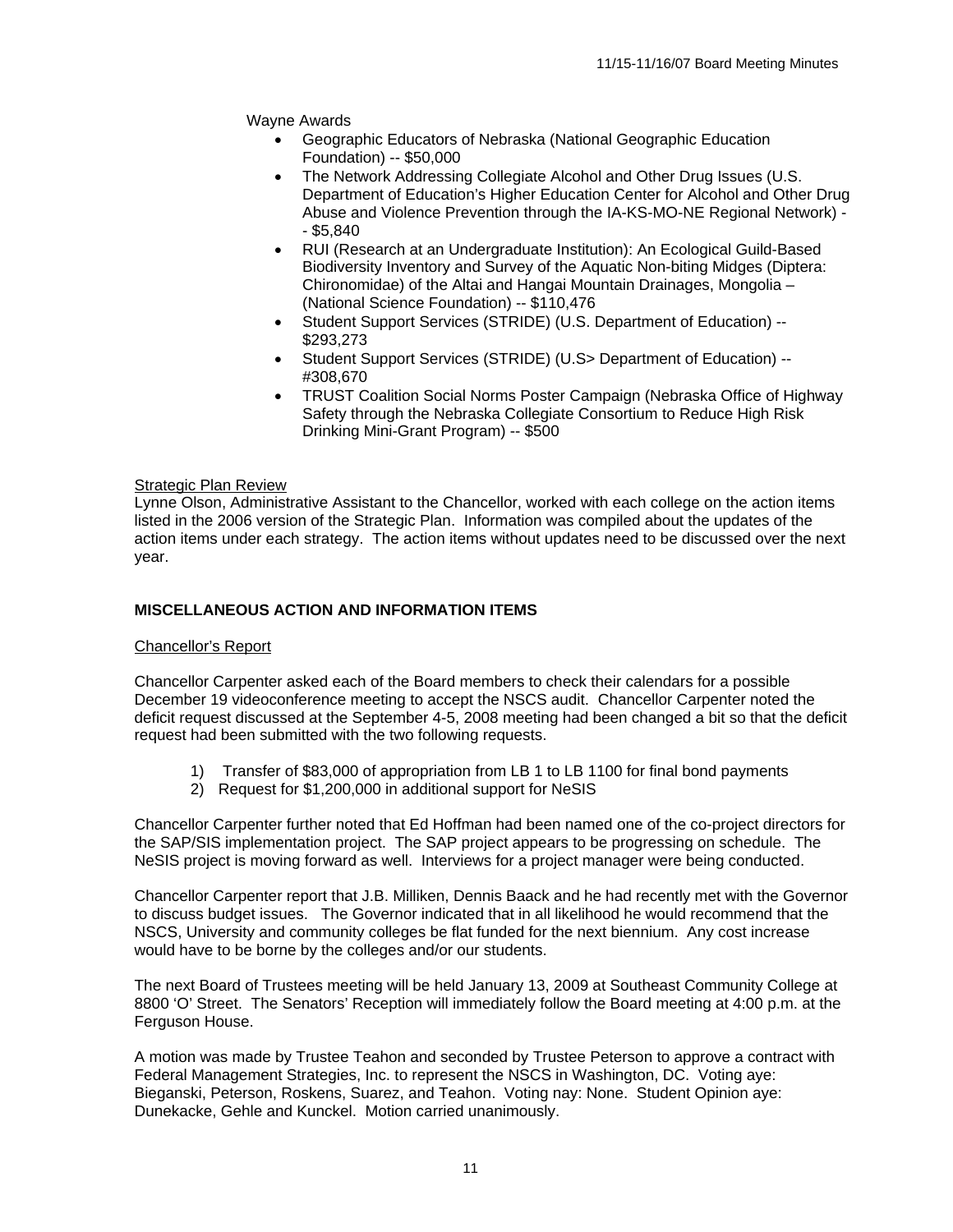#### Presidents' Reports

WSC President Collings reported on the current or recent construction projects at Wayne including the new observatory on the north side of the campus, the Campus Services Building renovation and construction, renovation of Rice Auditorium basement, stadium renovation project, and the opening of the A. Jewell Schock Museum of Natural History. Other upcoming projects include the Carhart Science Building renovation, the Campus Commons project and the South Sioux City College Center.

Northeast Community College President, Bill Path addressed the Board to indicate his enthusiastic support the South Sioux City College Center project. The current plan is to offer freshman and sophomore courses in ESL, adult basic education, and business and industry with baccalaureate degrees to be offered in the future.

CSC President Park reported that Chadron is continuing to participate in the Higher Learning Commission's Academy of Assessment of Student Learning. Being involved in the Academy has enabled Chadron to make major strides in the assessment of student learning and to develop a robust Electronic Assessment System (EAS).

President Park also reported that CSC & WSC would play in the football playoffs on November 15 at Chadron. Chancellor Carpenter suggested a bet along the lines of, if Chadron won President Collings would have to sing the CSC fight song at the January board meeting. If Wayne won, President Park would have to wear a WSC cap and sweatshirt to the January board meeting.

PSC President Carpenter noted the preliminary report from the October 26-29 NCATE visit to Peru was excellent and the final report would be received in March/April.

PSC Vice President for Academic & Student Affairs Drew reported on the various music groups and activities available to PSC students including Jazz Band, Concert Band, Pep Band, Madrigal Singers, Misty Blues Show Choir and College Choir. The Piano Extravaganza, Jazz and Show Choir Festivals and Madrigal Dinners are other activities spotlighting the music groups and activities available to students at Peru.

#### Student Trustees' Reports

PSC Student Trustee Dunekacke reported on various activities on campus and the Diagnostic and Remedial Reading Clinic in which he had participated. The clinic was conducted by PSC elementary education students. They assisted local elementary students 1 hour for 10 sessions. The clinic was very successful as the reading levels of the elementary students increased significantly.

WSC Student Trustee Gehle reported on the experimental trayless days in the cafeteria as the "going green" project at WSC. She also noted a service learning project between WSC and the City of Wayne to increase the number of bike racks available in the downtown area had received the Lied Main Street Award.

CSC Student Trustee Kunckel reported the Eagles had won their  $3<sup>rd</sup>$  Rocky Mountain Athletic Conference title in football. The Eagles quarterback was also a finalist for the Harlon Hill Award. Trustee Kunckel also noted the student body had voted to increase the student activity fee to assist with the renovations of the activity center on campus.

#### Bright Futures Foundation

Chancellor Carpenter introduced Dr. Ken Bird, CEO of the Bright Futures Foundation.

Dr. Bird introduced his associates, Dr. Jef Johnston, COO and Ms. Giovanni Jones, Talent Advisor for Bright Futures Foundation. Each of the individuals provided information regarding the Bright Futures Foundation.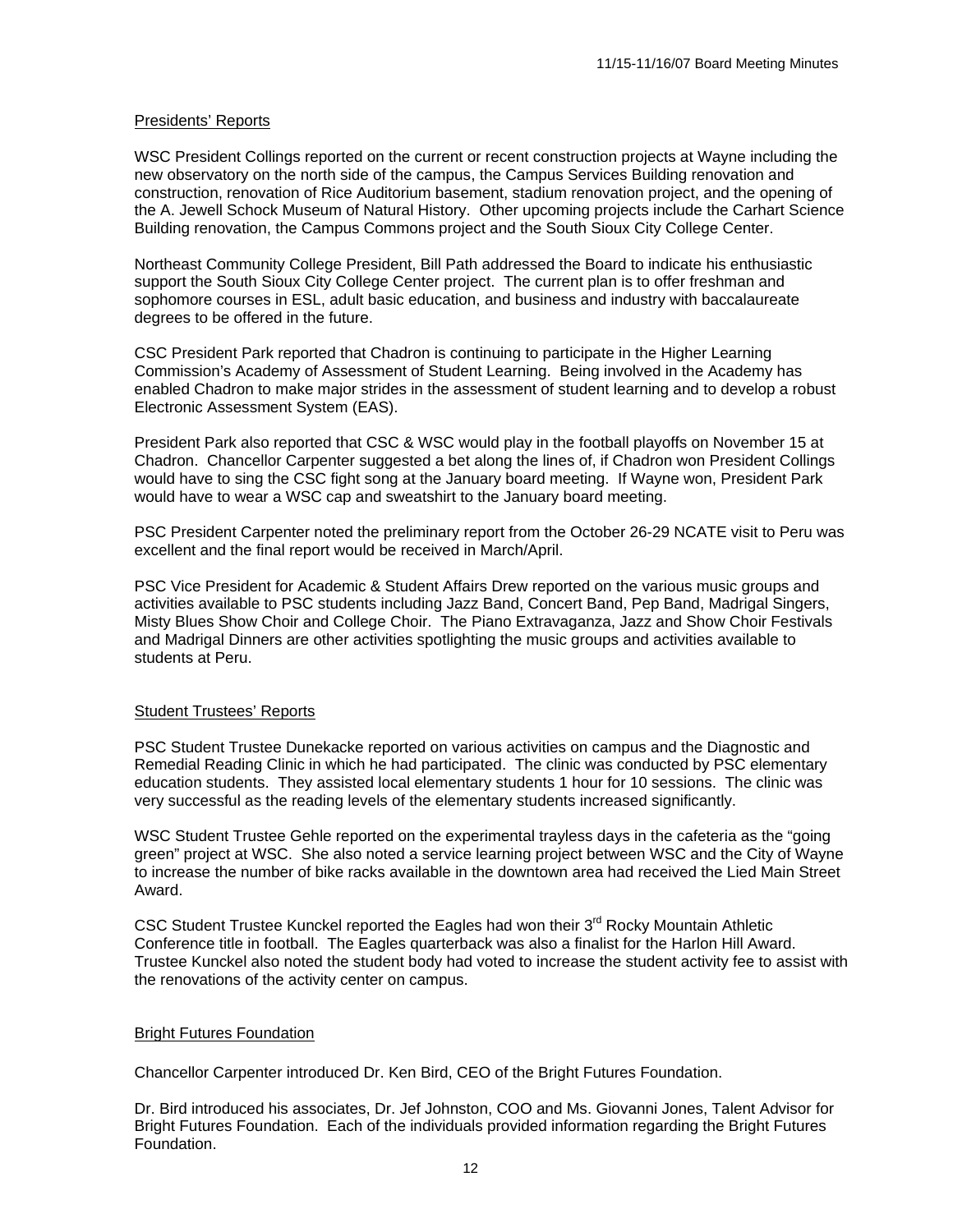The program was founded to help students, of need and talent, in Douglas and Sarpy Counties to attend college, succeed in college and to enter the workforce upon graduation. The program would work with the students from the summer before their junior year in high school through to two years after college graduation and their entry into the workforce. The staff of the foundation plan to identify prospective students by January 2009 to work with and prepare for college.

Bright Futures Foundation will be selecting the colleges to partner with in this program. It is the hope of the NSCS that our colleges could be made a part of the program. Within 5 years the foundation hopes to have approximately 500-700 students in the program.

#### Next Meeting

The next regularly scheduled meeting of the NSC Board of Trustees will be held in Lincoln, Nebraska on January 13, 2009.

**ADJOURNMENT --** The meeting was adjourned at 10:15 a.m.

Respectfully submitted,

Stan Carpenter **Chancellor** 

Individuals interested in source documents relating to the above agenda items may consult the Board Book for this meeting kept on file in the Nebraska State Colleges System Office in Lincoln.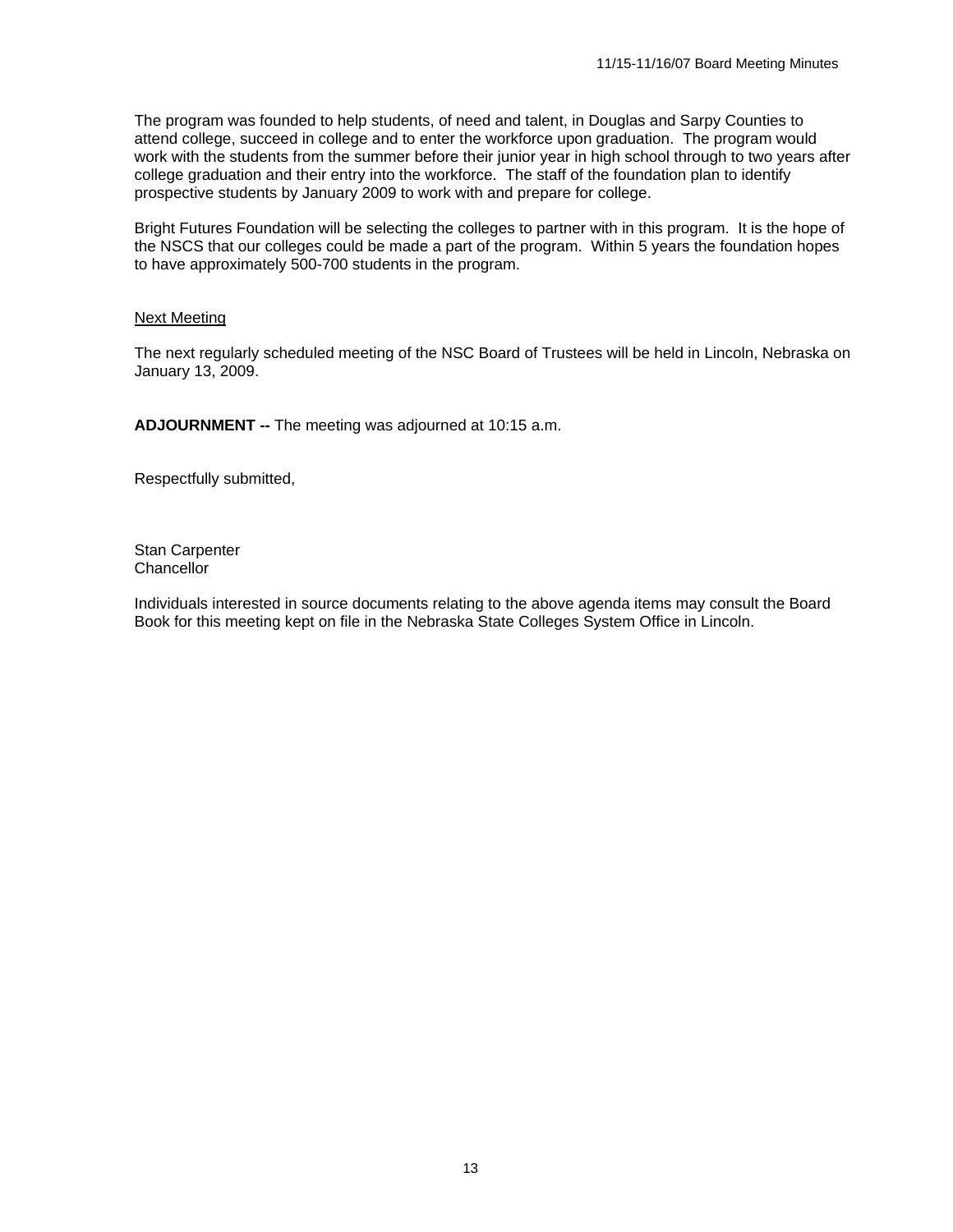#### **Academic, Personnel & Student Affairs Committee**

*Gary Bieganski, Chair Marge Harouff Rich Kunckel* 

January 13, 2009

#### ACTION: **Accept Report of Personnel Actions**

Priority: Educational Excellence Throughout the System Goal: 3. Recruit, retain and invest in excellent faculty and staff

Board Policy 5021 states that all full-time (0.75 FTE or more) and part-time (less than .75 FTE) personnel appointments, overload assignments and summer school contract extensions be approved by the Presidents and reported to the Chancellor. The Board is asked to review and accept this report to establish a record of such action.

**\_\_\_\_\_\_\_\_\_\_\_\_\_\_\_\_\_\_\_\_\_\_\_\_\_\_\_\_\_\_\_\_\_\_\_\_\_\_\_\_\_\_\_\_\_\_\_\_\_\_\_\_\_\_\_\_\_\_\_\_\_\_\_\_\_\_\_\_\_\_\_\_\_\_\_\_** 

**\_\_\_\_\_\_\_\_\_\_\_\_\_\_\_\_\_\_\_\_\_\_\_\_\_\_\_\_\_\_\_\_\_\_\_\_\_\_\_\_\_\_\_\_\_\_\_\_\_\_\_\_\_\_\_\_\_\_\_\_\_\_\_\_\_\_\_\_\_\_\_\_\_\_\_\_**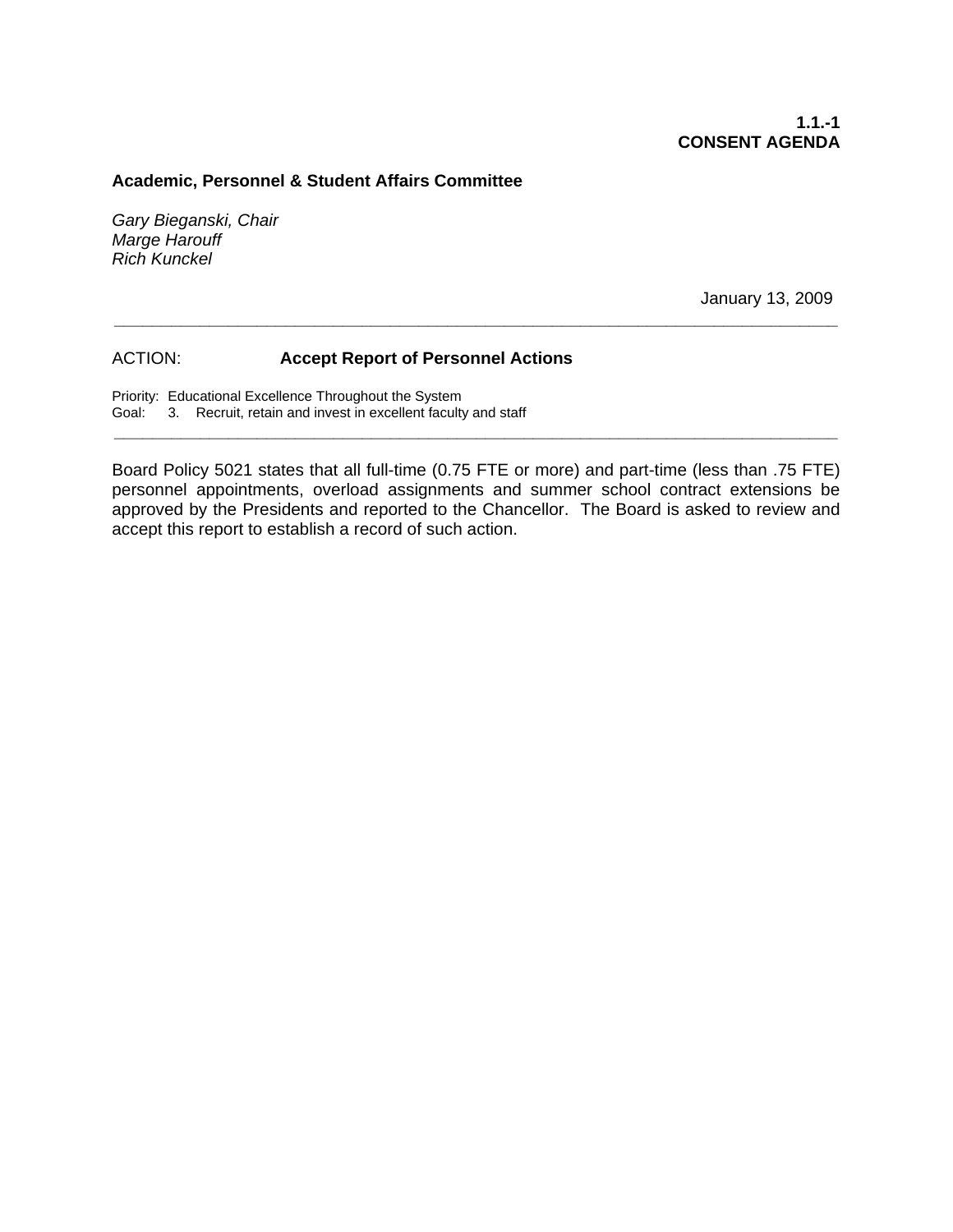| <b>RANKED FACULTY</b><br>(FULL-TIME/.75 FTE OR MORE) |                    |           |                  |                   |                                |            |                                                                         |                     |  |
|------------------------------------------------------|--------------------|-----------|------------------|-------------------|--------------------------------|------------|-------------------------------------------------------------------------|---------------------|--|
| <b>Name</b>                                          | Title/Assignment   | Rank      | Salary           | Funding<br>Source | <b>Period of</b><br>Employment | <b>FTE</b> | <b>Reason for Action</b>                                                | Type of Appointment |  |
| Gardener, Clark                                      | EHPCP&SW Education | Professor | 17.084.00<br>IFY | <b>State</b>      | 06/01/1990 -<br>06/30/2009     | .00        | <b>Voluntary Retirement</b><br>Settlement Program;<br>Board Policy 5406 | Specific, Tenured   |  |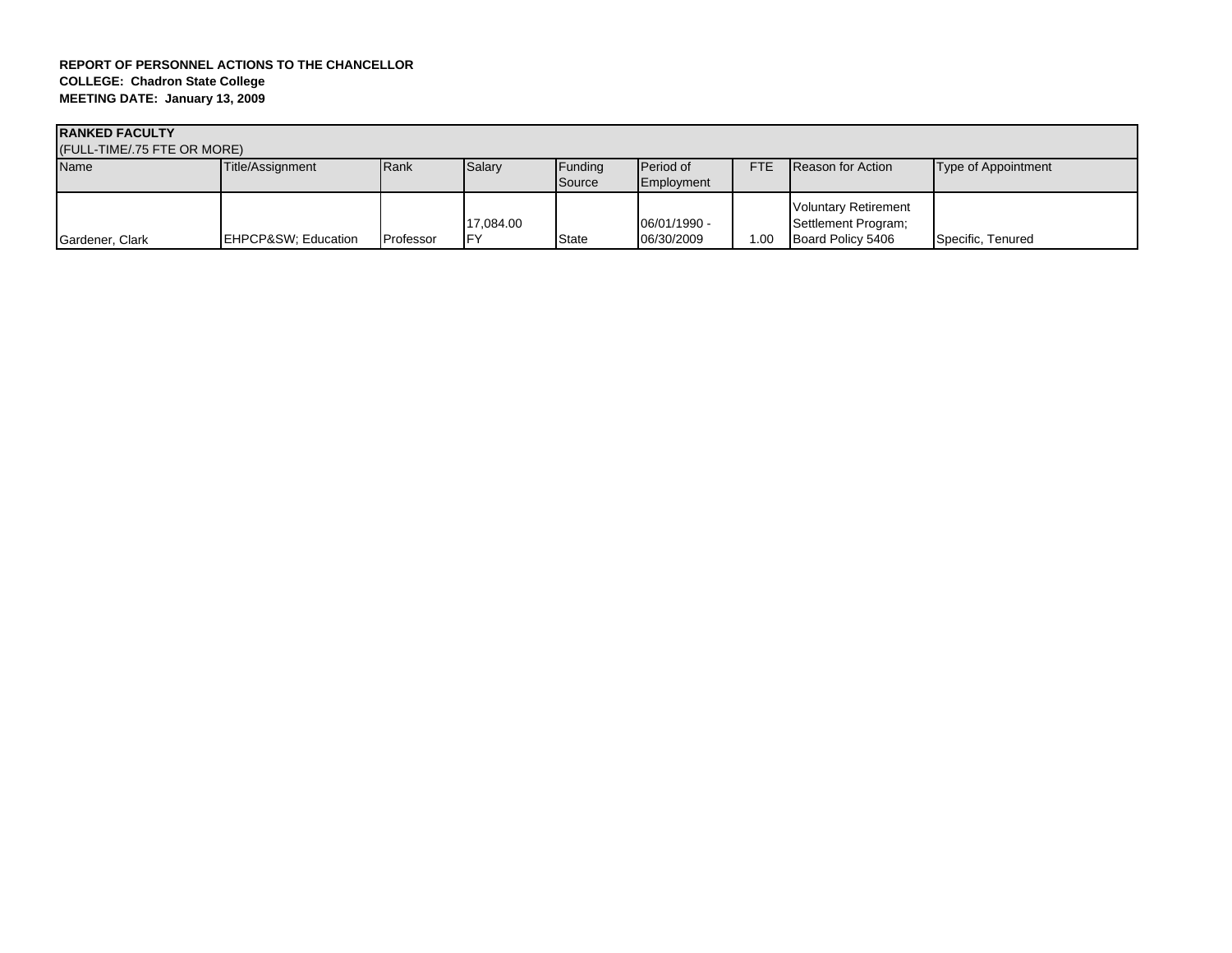| <b>IUNIONIZED PROFESSIONAL STAFF</b> |                                           |      |           |                   |                         |            |                   |                                 |
|--------------------------------------|-------------------------------------------|------|-----------|-------------------|-------------------------|------------|-------------------|---------------------------------|
| (FULL-TIME/.75 FTE OR MORE)          |                                           |      |           |                   |                         |            |                   |                                 |
| <b>Name</b>                          | Title/Assignment                          | Rank | Salary    | Funding<br>Source | Period of<br>Employment | <b>FTE</b> | Reason for Action | Type of Appointment             |
|                                      | Library & Learning<br>Services: Reference |      | $-921.74$ |                   | 10/01/2008 -            |            |                   |                                 |
| Britsch, James                       | Librarian                                 | NA   | <b>MO</b> | State             | 10/31/2008              | <b>NA</b>  | Leave without pay | Specific Term; Non-Probationary |

| <b>NON-UNIONIZED PROFESSIONAL STAFF</b><br>(FULL TIME/.75 FTE OR MORE) |                                                             |           |                                |                        |                            |           |                                           |                     |  |
|------------------------------------------------------------------------|-------------------------------------------------------------|-----------|--------------------------------|------------------------|----------------------------|-----------|-------------------------------------------|---------------------|--|
| Name                                                                   | Title/Assignment                                            | Rank      | Salary                         | Funding<br>Source      | Period of<br>Employment    | FTE       | <b>Reason for Action</b>                  | Type of Appointment |  |
| Binkard, Daniel                                                        | College Relations; Interim,<br><b>Graphic Design Artist</b> | <b>NA</b> | 12,723.00<br>(30,888.00)<br>FY | State                  | 12/06/2008 -<br>05/05/2009 | 1.00      | Contract Extension                        | Special; Interim    |  |
| Kennell, Deena                                                         | Project STRIVE & Upward<br>Bound: Interim Director          | <b>NA</b> | 10,304.00<br>FY                | Grant                  | 10/20/2008 -<br>01/31/2009 | <b>NA</b> | <b>Additional duties</b>                  | Special             |  |
| Simons, Sherri                                                         | Housing & Residence Life;<br>Director                       | <b>NA</b> | 5,000.00<br>FY                 | Revenue<br><b>Bond</b> | 10/01/2008 -<br>06/30/2009 | <b>NA</b> | <b>Additional duties</b>                  | Specific Term       |  |
| Simons, Sherri                                                         | Housing & Residence Life;<br><b>Director</b>                | <b>NA</b> | 2,000.00<br><b>FY</b>          | Revenue<br><b>Bond</b> | 11/01/2008 -<br>12/31/2008 | <b>NA</b> | Additional duties due to<br>medical leave | Special             |  |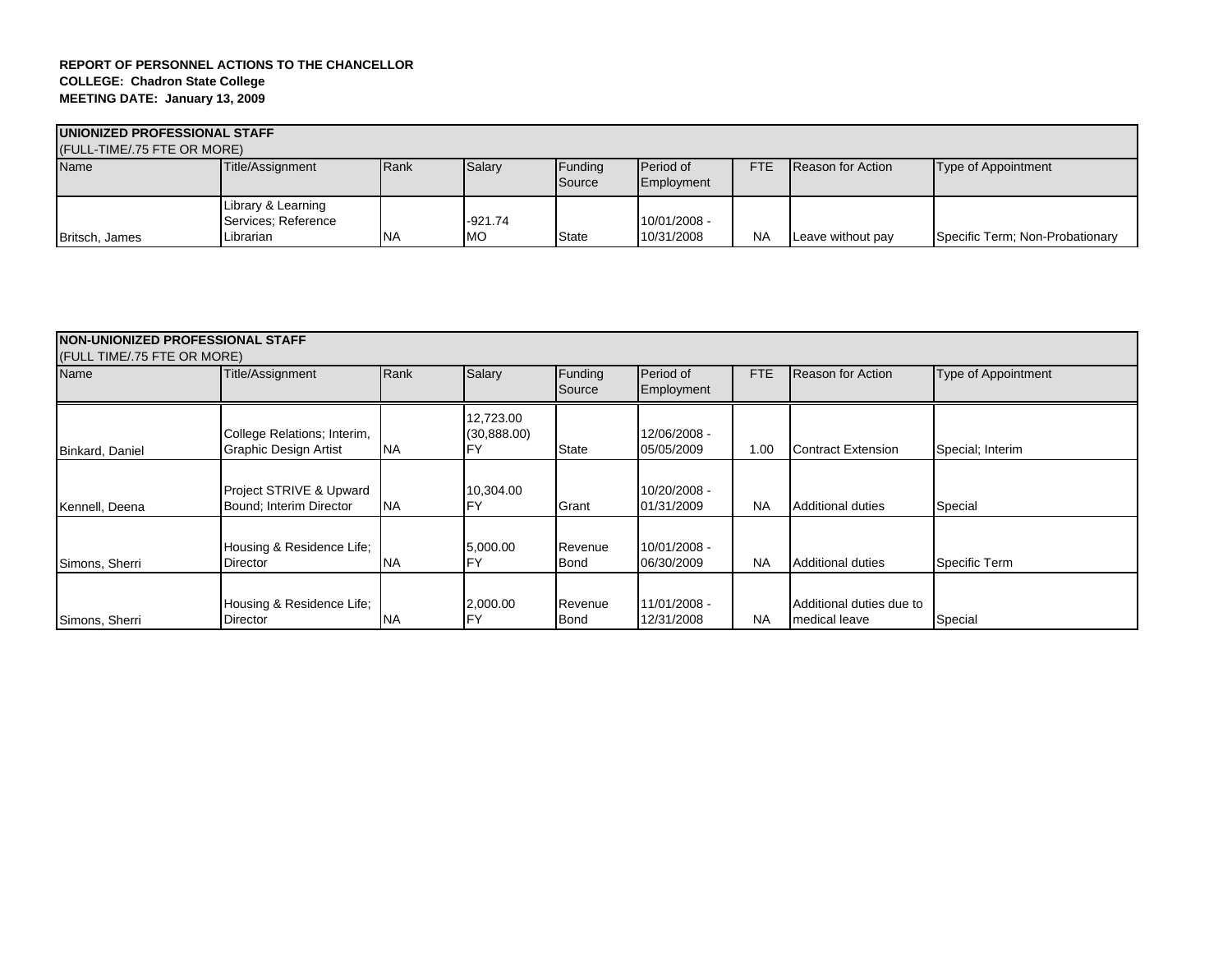|                       | (OVERLOAD AND SUMMER SCHOOL APPOINTMENTS)              |                        |                |                   |                            |            |                                |                            |
|-----------------------|--------------------------------------------------------|------------------------|----------------|-------------------|----------------------------|------------|--------------------------------|----------------------------|
| Name                  | Title/Assignment                                       | Rank                   | Salary         | Funding<br>Source | Period of<br>Employment    | <b>FTE</b> | <b>Reason for Action</b>       | <b>Type of Appointment</b> |
| Amukamara, Humphrey   | EHPCP&SW Education                                     | Assistant<br>Professor | 833.31<br>AY   | <b>State</b>      | 08/25/2008 -<br>12/19/2008 | <b>NA</b>  | <b>ITV Courses</b>             | Special                    |
|                       |                                                        |                        |                |                   |                            |            |                                |                            |
| Bentz, Laura          | Arts & Sciences; Visual &<br>Performing Arts           | Assistant<br>Professor | 1,000.00<br>AY | <b>State</b>      | 08/01/2008 -<br>11/30/2008 | <b>NA</b>  | FFYBE Design &<br>Facilitation | Special                    |
| Blundell, E. Patricia | EHPCP&SW Education                                     | Professor              | 452.55<br>AY   | <b>State</b>      | 10/01/2008 -<br>10/31/2008 | <b>NA</b>  | Correspondence<br>Courses      | Special                    |
| Blundell, E. Patricia | EHPCP&SW Education                                     | Professor              | 10.12<br>AY    | <b>State</b>      | 12/01/2008 -<br>12/31/2008 | <b>NA</b>  | Correspondence<br>Courses      | Special                    |
| Brammer, Dawn         | EHPCP&SW Health,<br>Physical Education &<br>Recreation | Instructor             | 1,000.00<br>AY | <b>State</b>      | 08/01/2008 -<br>11/30/2008 | <b>NA</b>  | FFYBE Design &<br>Facilitation | Special                    |
| Brammer, Dawn         | EHPCP&SW Health,<br>Physical Education &<br>Recreation | Instructor             | 238.15<br>AY   | <b>State</b>      | 10/01/2008 -<br>10/31/2008 | <b>NA</b>  | Correspondence<br>Courses      | Special                    |
| Brammer, Dawn         | EHPCP&SW Health,<br>Physical Education &<br>Recreation | Instructor             | 452.55<br>AY   | <b>State</b>      | 11/01/2008 -<br>11/30/2008 | NA         | Correspondence<br>Courses      | Special                    |
| Brammer, Dawn         | EHPCP&SW Health,<br>Physical Education &<br>Recreation | Instructor             | 714.11<br>AY   | <b>State</b>      | 12/01/2008 -<br>12/31/2008 | <b>NA</b>  | Correspondence<br>Courses      | Special                    |
| Buchmann, Ann         | Arts & Sciences; Physical & Assistant<br>Life Sciences | Professor              | 2,600.10<br>AY | <b>State</b>      | 08/25/2008 -<br>12/19/2008 | 0.10       | Overload                       | Special                    |
| Burke, Ronald         | <b>BEAMS; Business &amp;</b><br>Economics              | Professor              | 13.45<br>AY    | <b>State</b>      | 10/01/2008 -<br>10/31/2008 | <b>NA</b>  | Correspondence<br>Courses      | Special                    |
| Burke, Ronald         | <b>BEAMS; Business &amp;</b><br>Economics              | Professor              | 219.78<br>AY   | <b>State</b>      | 12/01/2008 -<br>12/31/2008 | <b>NA</b>  | Correspondence<br>Courses      | Special                    |
| Carnot, Mary Jo       | EHPCP&SW Counseling.<br>Psychology & Social Work       | Associate<br>Professor | 1,000.00<br>AY | <b>State</b>      | 08/25/2008 -<br>12/19/2008 | NA.        | <b>ITV Courses</b>             | Special                    |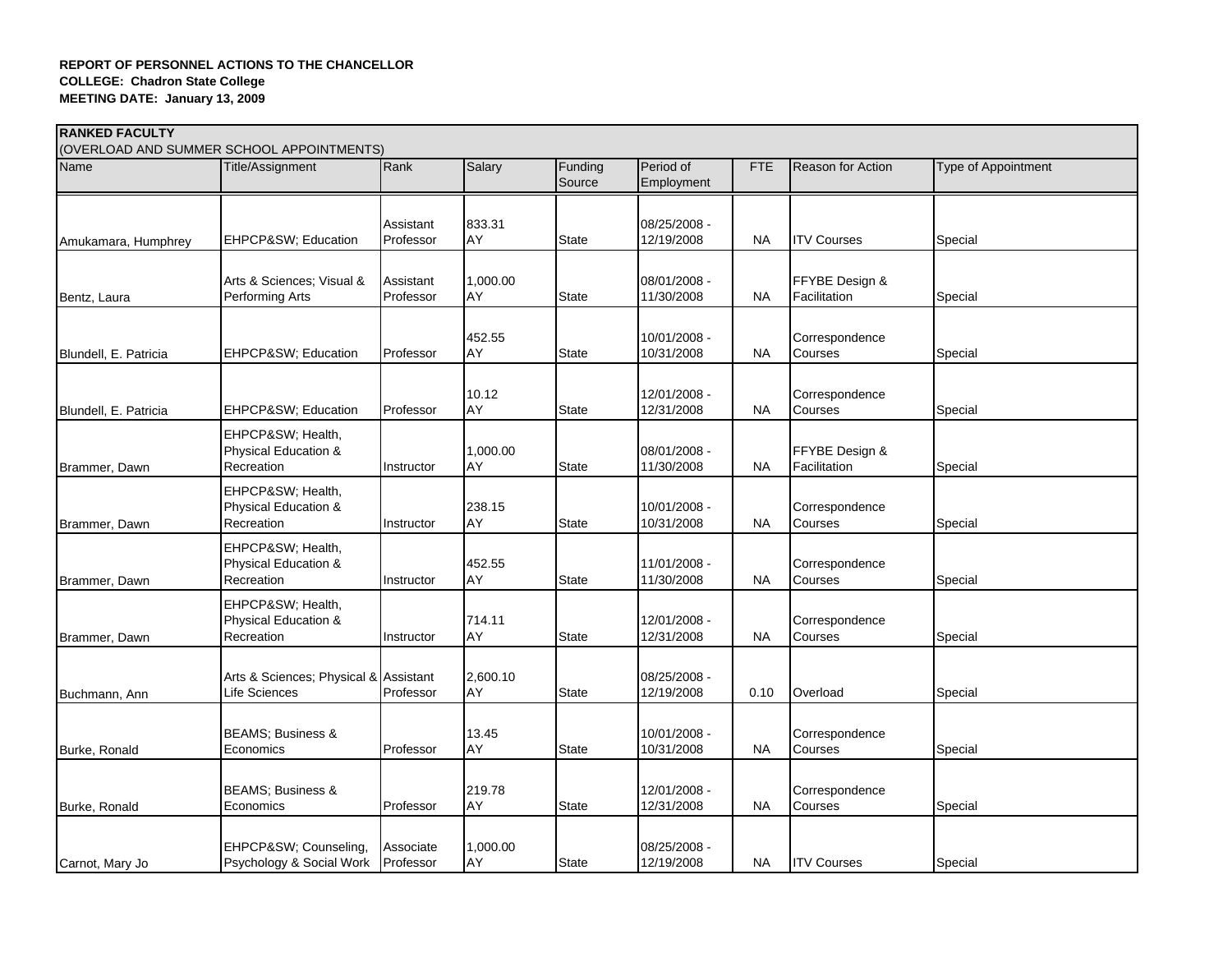|                 | (OVERLOAD AND SUMMER SCHOOL APPOINTMENTS)    |                        |                |                   |                            |            |                           |                     |
|-----------------|----------------------------------------------|------------------------|----------------|-------------------|----------------------------|------------|---------------------------|---------------------|
| Name            | Title/Assignment                             | Rank                   | Salary         | Funding<br>Source | Period of<br>Employment    | <b>FTE</b> | <b>Reason for Action</b>  | Type of Appointment |
|                 |                                              |                        |                |                   |                            |            |                           |                     |
|                 | EHPCP&SW Counseling,                         | Associate              | 1,500.00       |                   | 10/01/2008 -               |            | Online Course             |                     |
| Carnot, Mary Jo | Psychology & Social Work                     | Professor              | AY             | <b>State</b>      | 10/31/2008                 | <b>NA</b>  | Development               | Special             |
|                 | EHPCP&SW Counseling,                         | Associate              | 245.02         |                   | 11/01/2008 -               |            | Correspondence            |                     |
| Carnot, Mary Jo | Psychology & Social Work                     | Professor              | AY             | <b>State</b>      | 11/30/2008                 | <b>NA</b>  | Courses                   | Special             |
|                 | <b>BEAMS; Mathematical</b>                   | Associate              | 500.00         |                   | 08/25/2008 -               |            |                           |                     |
| Cary, Phil      | Sciences                                     | Professor              | AY             | <b>State</b>      | 12/19/2008                 | <b>NA</b>  | <b>ITV Courses</b>        | Special             |
|                 |                                              |                        |                |                   |                            |            | <b>Corrected Course</b>   |                     |
|                 | <b>BEAMS; Mathematical</b>                   | Associate              | 117.08         |                   | 09/01/2008 -               |            | Challenge reported on     |                     |
| Cary, Phil      | Sciences                                     | Professor              | AY             | <b>State</b>      | 09/30/2008                 | <b>NA</b>  | 11-14-2008                | Special             |
|                 |                                              |                        |                |                   |                            |            |                           |                     |
| Cary, Phil      | <b>BEAMS; Mathematical</b><br>Sciences       | Associate<br>Professor | 284.89<br>AY   | <b>State</b>      | 10/01/2008 -<br>10/31/2008 | <b>NA</b>  | Correspondence<br>Courses | Special             |
|                 |                                              |                        |                |                   |                            |            |                           |                     |
|                 | <b>BEAMS; Mathematical</b>                   | Associate              | 234.16         |                   | 10/01/2008 -               |            |                           |                     |
| Cary, Phil      | Sciences                                     | Professor              | AY             | <b>State</b>      | 10/31/2008                 | <b>NA</b>  | <b>Course Challenges</b>  | Special             |
|                 |                                              |                        |                |                   |                            |            |                           |                     |
|                 | Arts & Sciences; English &                   | Assistant              | 219.78         |                   | 12/01/2008 -               |            | Correspondence            |                     |
| Dickinson, Zane | <b>Humanities</b>                            | Professor              | AY             | <b>State</b>      | 12/31/2008                 | <b>NA</b>  | Courses                   | Special             |
|                 |                                              |                        |                |                   |                            |            |                           |                     |
| Gardener, Clark | EHPCP&SW Education                           | Professor              | 499.98<br>AY   | <b>State</b>      | 08/25/2008 -<br>12/19/2008 | <b>NA</b>  | <b>ITV Courses</b>        | Special             |
|                 |                                              |                        |                |                   |                            |            |                           |                     |
|                 | EHPCP&SW Counseling,                         |                        | 107.63         |                   | 10/01/2008 -               |            | Correspondence            |                     |
| Gaudet, Laura   | Psychology & Social Work                     | Professor              | AY             | <b>State</b>      | 10/31/2008                 | <b>NA</b>  | Courses                   | Special             |
|                 |                                              |                        |                |                   |                            |            |                           |                     |
|                 | EHPCP&SW Counseling,                         |                        | 918.09         |                   | 12/01/2008 -               |            | Correspondence            |                     |
| Gaudet, Laura   | Psychology & Social Work                     | Professor              | AY             | <b>State</b>      | 12/31/2008                 | <b>NA</b>  | Courses                   | Special             |
|                 |                                              |                        |                |                   |                            |            |                           |                     |
|                 | Arts & Sciences; Physical &<br>Life Sciences |                        | 3,752.44<br>AY | <b>State</b>      | 08/25/2008 -<br>12/19/2008 | 0.07       | Overload                  |                     |
| Hardy, Joyce    |                                              | Professor              |                |                   |                            |            |                           | Special             |
|                 | EHPCP&SW Counseling.                         | Assistant              | 1,000.00       |                   | 08/25/2008 -               |            |                           |                     |
| Hoem, Bruce     | Psychology & Social Work                     | Professor              | AY             | <b>State</b>      | 12/19/2008                 | NA.        | <b>ITV Courses</b>        | Special             |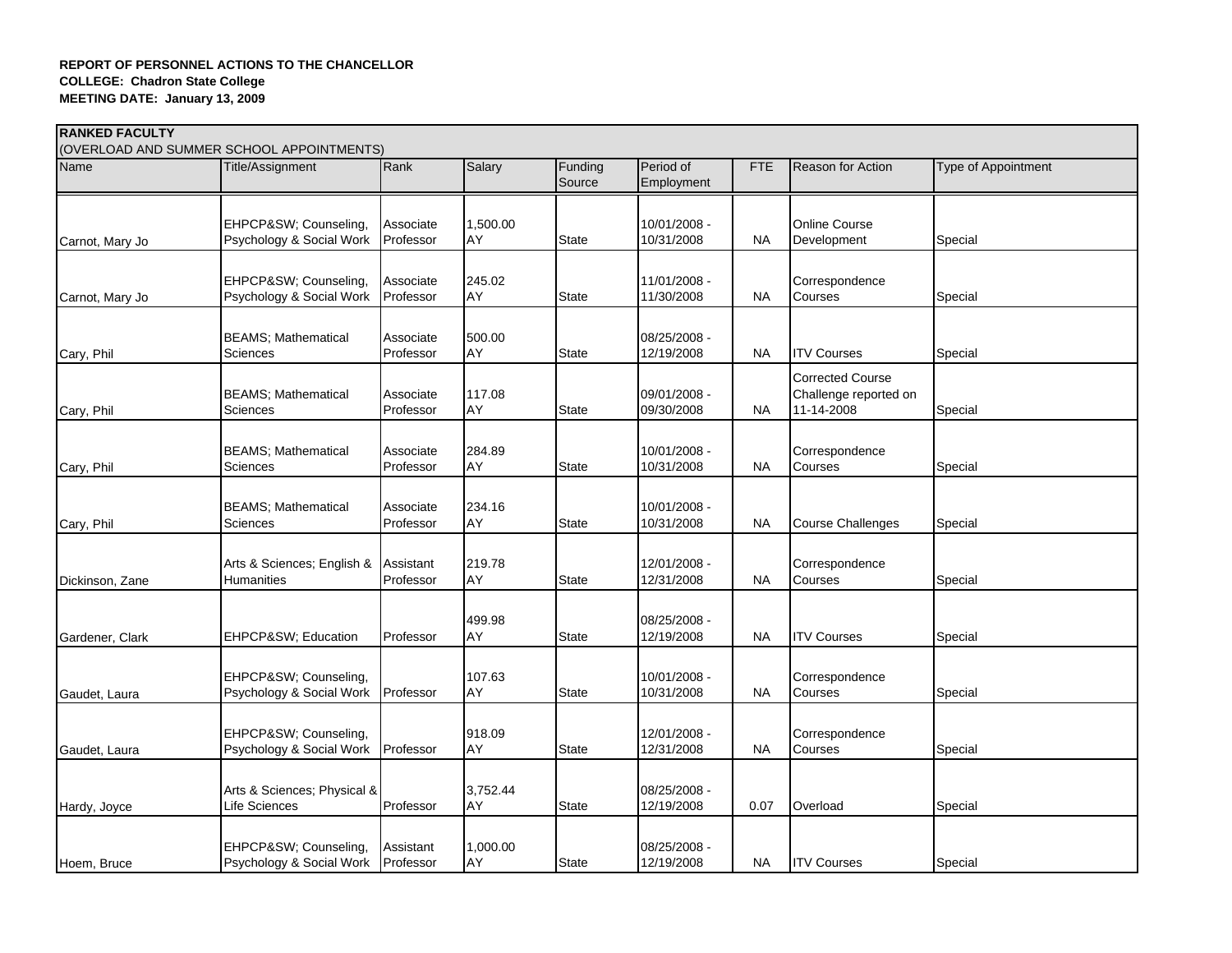| <b>RANKED FACULTY</b><br>(OVERLOAD AND SUMMER SCHOOL APPOINTMENTS) |                                                        |                        |                |                   |                            |            |                             |                            |  |  |
|--------------------------------------------------------------------|--------------------------------------------------------|------------------------|----------------|-------------------|----------------------------|------------|-----------------------------|----------------------------|--|--|
| Name                                                               | Title/Assignment                                       | Rank                   | Salary         | Funding<br>Source | Period of<br>Employment    | <b>FTE</b> | <b>Reason for Action</b>    | <b>Type of Appointment</b> |  |  |
| Hoffman, William                                                   | EHPCP&SW Health,<br>Physical Education &<br>Recreation | Instructor             | 77.59<br>AY    | <b>State</b>      | 11/01/2008 -<br>11/30/2008 | <b>NA</b>  | Correspondence<br>Courses   | Special                    |  |  |
| Hoffman, William                                                   | EHPCP&SW Health,<br>Physical Education &<br>Recreation | Instructor             | 77.59<br>AY    | <b>State</b>      | 12/01/2008 -<br>12/31/2008 | <b>NA</b>  | Correspondence<br>Courses   | Special                    |  |  |
| Hyer, Joel                                                         | Arts & Sciences; Social<br>Sciences                    | Associate<br>Professor | 1,170.83<br>AY | State             | 08/01/2008 -<br>08/31/2008 | NA.        | Independent Study<br>Course | Special                    |  |  |
| Hyer, Joel                                                         | Arts & Sciences; Social<br>Sciences                    | Associate<br>Professor | 250.00<br>AY   | <b>State</b>      | 08/25/2008 -<br>12/19/2008 | NA         | <b>ITV Courses</b>          | Special                    |  |  |
| Hyer, Joel                                                         | Arts & Sciences: Social<br>Sciences                    | Associate<br>Professor | 836.28<br>AY   | State             | 10/01/2008 -<br>10/31/2008 | <b>NA</b>  | Correspondence<br>Courses   | Special                    |  |  |
| Hyer, Joel                                                         | Arts & Sciences; Social<br>Sciences                    | Associate<br>Professor | 1,836.18<br>AY | <b>State</b>      | 11/01/2008 -<br>11/30/2008 | ΝA         | Correspondence<br>Courses   | Special                    |  |  |
| Hyer, Joel                                                         | Arts & Sciences; Social<br>Sciences                    | Associate<br>Professor | 1,150.86<br>AY | <b>State</b>      | 12/01/2008 -<br>12/31/2008 | <b>NA</b>  | Correspondence<br>Courses   | Special                    |  |  |
| Jackson, Allen                                                     | EHPCP&SW Health,<br>Physical Education &<br>Recreation | Assistant<br>Professor | 219.78<br>AY   | <b>State</b>      | 10/01/2008 -<br>10/31/2008 | NA         | Correspondence<br>Courses   | Special                    |  |  |
| Jackson, Allen                                                     | EHPCP&SW Health,<br>Physical Education &<br>Recreation | Assistant<br>Professor | 685.32<br>AY   | <b>State</b>      | 12/01/2008 -<br>12/31/2008 | <b>NA</b>  | Correspondence<br>Courses   | Special                    |  |  |
| Knight, Robert                                                     | Arts & Sciences; Social<br>Sciences                    | Assistant<br>Professor | 54.95<br>AY    | State             | 10/01/2008 -<br>10/31/2008 | NA.        | Correspondence<br>Courses   | Special                    |  |  |
| Knight, Robert                                                     | Arts & Sciences; Social<br>Sciences                    | Assistant<br>Professor | 232.77<br>AY   | State             | 12/01/2008 -<br>12/31/2008 | NA.        | Correspondence<br>Courses   | Special                    |  |  |
| Koehn, James                                                       | <b>BEAMS</b> ; Business &<br>Economics                 | Assistant<br>Professor | 750.00<br>AY   | <b>State</b>      | 08/25/2008 -<br>12/19/2008 | NA.        | <b>ITV Courses</b>          | Special                    |  |  |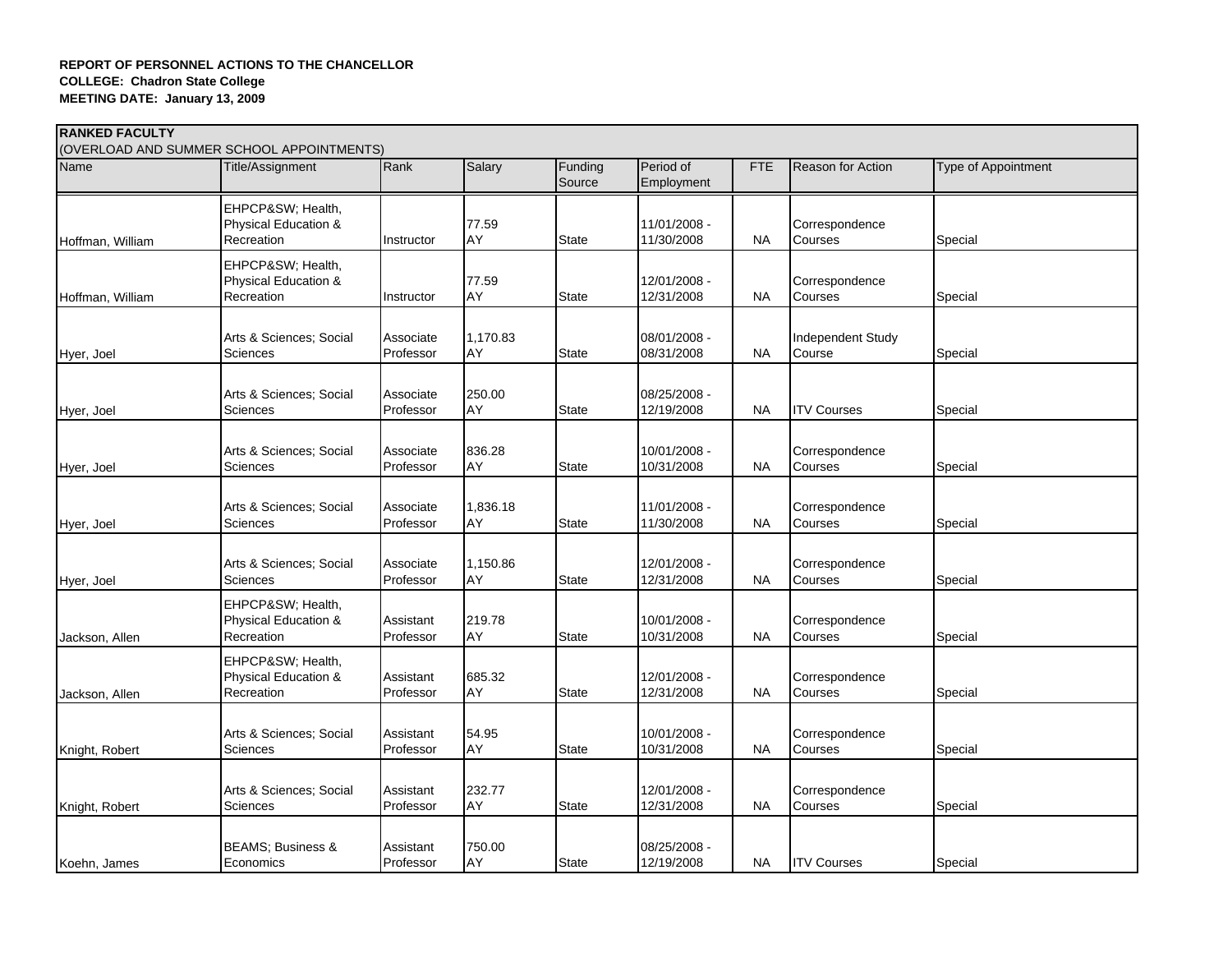| <b>RANKED FACULTY</b><br>(OVERLOAD AND SUMMER SCHOOL APPOINTMENTS) |                                                        |                                |                     |                   |                            |            |                             |                     |  |  |
|--------------------------------------------------------------------|--------------------------------------------------------|--------------------------------|---------------------|-------------------|----------------------------|------------|-----------------------------|---------------------|--|--|
| Name                                                               | Title/Assignment                                       | Rank                           | Salary              | Funding<br>Source | Period of<br>Employment    | <b>FTE</b> | <b>Reason for Action</b>    | Type of Appointment |  |  |
| Leite, Michael                                                     | Arts & Sciences; Physical &<br>Life Sciences           | Professor                      | 66.50<br>AY         | <b>State</b>      | 11/01/2008 -<br>11/30/2008 | <b>NA</b>  | Correspondence<br>Courses   | Special             |  |  |
| Leite, Michael                                                     | Arts & Sciences; Physical &<br>Life Sciences           | Professor                      | 330.62<br>AY        | <b>State</b>      | 12/01/2008 -<br>12/31/2008 | <b>NA</b>  | Correspondence<br>Courses   | Special             |  |  |
| Lockwood, Catherine                                                | Arts & Sciences; Social<br>Sciences                    | Professor                      | 4,999.54<br>AY      | Grant             | 10/01/2008 -<br>10/31/2008 | <b>NA</b>  | <b>Grant Administration</b> | Special             |  |  |
| Madsen, Kim                                                        | <b>BEAMS; Applied Sciences</b>                         | Professor /<br>Director CDC AY | 14.68               | <b>State</b>      | 10/01/2008 -<br>10/31/2008 | <b>NA</b>  | Correspondence<br>Courses   | Special             |  |  |
| Madsen, Kim                                                        | <b>BEAMS; Applied Sciences</b>                         | Professor /<br>Director CDC    | 219.78<br><b>AY</b> | <b>State</b>      | 11/01/2008 -<br>11/30/2008 | <b>NA</b>  | Correspondence<br>Courses   | Special             |  |  |
| Moody, Yvonne                                                      | <b>BEAMS; Applied Sciences</b>                         | Associate<br>Professor         | 500.00<br>AY        | <b>State</b>      | 08/25/2008 -<br>12/19/2008 | <b>NA</b>  | <b>ITV Courses</b>          | Special             |  |  |
| Ritzen, Donna                                                      | EHPCP&SW Health,<br>Physical Education &<br>Recreation | Assistant<br>Professor         | 155.18<br>AY        | <b>State</b>      | 11/01/2008 -<br>11/30/2008 | NA         | Correspondence<br>Courses   | Special             |  |  |
| Ritzen, Donna                                                      | EHPCP&SW Health,<br>Physical Education &<br>Recreation | Assistant<br>Professor         | 77.59<br>AY         | <b>State</b>      | 12/01/2008 -<br>12/31/2008 | <b>NA</b>  | Correspondence<br>Courses   | Special             |  |  |
| Schaefer, G. Sandy                                                 | Arts & Sciences; Music                                 | Professor                      | 156.12<br>AY        | <b>State</b>      | 07/01/2008 -<br>07/31/2008 | <b>NA</b>  | Independent Study<br>Course | Special             |  |  |
| Schaeffer, Susan                                                   | EHPCP&SW Counseling,<br>Psychology & Social Work       | Associate<br>Professor         | 1,000.00<br>AY      | <b>State</b>      | 08/25/2008 -<br>12/19/2008 | <b>NA</b>  | <b>ITV Courses</b>          | Special             |  |  |
| Schaeffer, Susan                                                   | EHPCP&SW Counseling,<br>Psychology & Social Work       | Associate<br>Professor         | 73.64<br>AY         | <b>State</b>      | 10/01/2008 -<br>10/31/2008 | <b>NA</b>  | Correspondence<br>Courses   | Special             |  |  |
| Stack, Robert                                                      | <b>BEAMS; Mathematical</b><br>Sciences                 | Professor                      | 2,590.69<br>AY      | <b>State</b>      | 10/03/2008 -<br>12/19/2008 | 0.07       | Overload                    | Special             |  |  |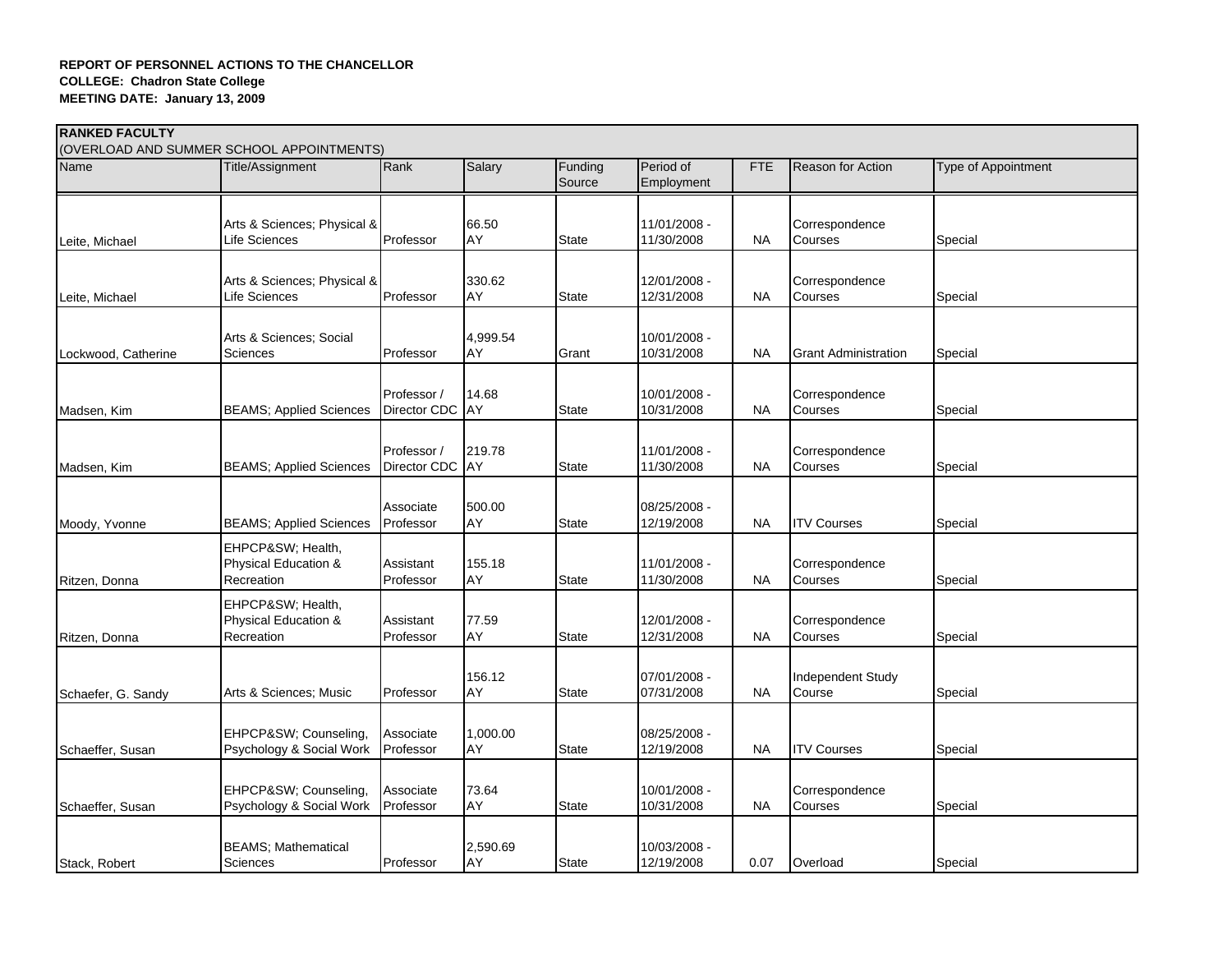| <b>RANKED FACULTY</b> |                                                        |                        |                |                   |                            |            |                                    |                     |
|-----------------------|--------------------------------------------------------|------------------------|----------------|-------------------|----------------------------|------------|------------------------------------|---------------------|
|                       | (OVERLOAD AND SUMMER SCHOOL APPOINTMENTS)              |                        |                |                   |                            |            |                                    |                     |
| Name                  | Title/Assignment                                       | Rank                   | Salary         | Funding<br>Source | Period of<br>Employment    | <b>FTE</b> | <b>Reason for Action</b>           | Type of Appointment |
|                       |                                                        |                        |                |                   |                            |            |                                    |                     |
|                       | <b>BEAMS</b> ; Mathematical                            |                        | 8.14           |                   | 11/01/2008 -               |            | Correspondence                     |                     |
| Stack, Robert         | Sciences                                               | Professor              | AY             | <b>State</b>      | 11/30/2008                 | <b>NA</b>  | Courses                            | Special             |
|                       |                                                        |                        |                |                   |                            |            |                                    |                     |
|                       | EHPCP&SW Counseling,<br>Psychology & Social Work       | Associate<br>Professor | 750.00<br>AY   | <b>State</b>      | 08/25/2008 -<br>12/19/2008 | <b>NA</b>  | <b>ITV Courses</b>                 | Special             |
| Stewart, Deb          |                                                        |                        |                |                   |                            |            |                                    |                     |
|                       |                                                        |                        |                |                   |                            |            |                                    |                     |
|                       | <b>BEAMS; Applied Sciences</b>                         | Assistant<br>Professor | 250.00<br>AY   | <b>State</b>      | 08/25/2008 -<br>12/19/2008 | <b>NA</b>  | <b>ITV Courses</b>                 | Special             |
| Sutliffe, Jay         |                                                        |                        |                |                   |                            |            |                                    |                     |
|                       |                                                        |                        |                |                   |                            |            |                                    |                     |
| Varpness, Zach        | Arts & Sciences; Physical & Assistant<br>Life Sciences | Professor              | 1,721.28<br>AY | State             | 08/25/2008 -<br>12/19/2008 | 0.07       | Overload                           | Special             |
|                       |                                                        |                        |                |                   |                            |            |                                    |                     |
|                       |                                                        |                        |                |                   |                            |            |                                    |                     |
| Vogl, Michael         | <b>BEAMS; Mathematical</b><br>Sciences                 | Assistant<br>Professor | 1,587.30<br>AY | <b>State</b>      | 10/03/2008 -<br>12/19/2008 | 0.07       | Overload                           | Special             |
|                       |                                                        |                        |                |                   |                            |            |                                    |                     |
|                       |                                                        |                        |                |                   |                            |            |                                    |                     |
| Waldo, Jamie          | <b>BEAMS</b> ; Business &<br>Economics                 | Associate<br>Professor | 1,000.00<br>AY | <b>State</b>      | 08/01/2008 -<br>11/30/2008 | <b>NA</b>  | FFYBE Design &<br>Facilitation     | Special             |
|                       |                                                        |                        |                |                   |                            |            |                                    |                     |
|                       |                                                        |                        |                |                   |                            |            |                                    |                     |
| Waldo, Jamie          | <b>BEAMS</b> ; Business &<br>Economics                 | Associate<br>Professor | 465.54<br>AY   | <b>State</b>      | 11/01/2008 -<br>11/30/2008 | <b>NA</b>  | Correspondence<br>Courses          | Special             |
|                       |                                                        |                        |                |                   |                            |            |                                    |                     |
|                       |                                                        |                        |                |                   |                            |            |                                    |                     |
| Weedon, Ron           | Arts & Sciences; Physical &<br>Life Sciences           | Professor              | 468.34<br>AY   | <b>State</b>      | 07/01/2008 -<br>07/31/2008 | <b>NA</b>  | <b>Independent Study</b><br>Course | Special             |
|                       |                                                        |                        |                |                   |                            |            |                                    |                     |
|                       |                                                        |                        |                |                   |                            |            |                                    |                     |
| Wentworth, Beth       | <b>BEAMS; Mathematical</b><br>Sciences                 | Assistant<br>Professor | 2,597.16<br>AY | State             | 08/25/2008 -<br>12/19/2008 | 0.10       | Overload                           | Special             |
|                       | <b>BEAMS: Business &amp;</b>                           |                        | 250.00         |                   | 08/25/2008 -               |            |                                    |                     |
| Wright, James         | Economics                                              | Professor              | AY             | <b>State</b>      | 12/19/2008                 | NA         | <b>ITV Courses</b>                 | Special             |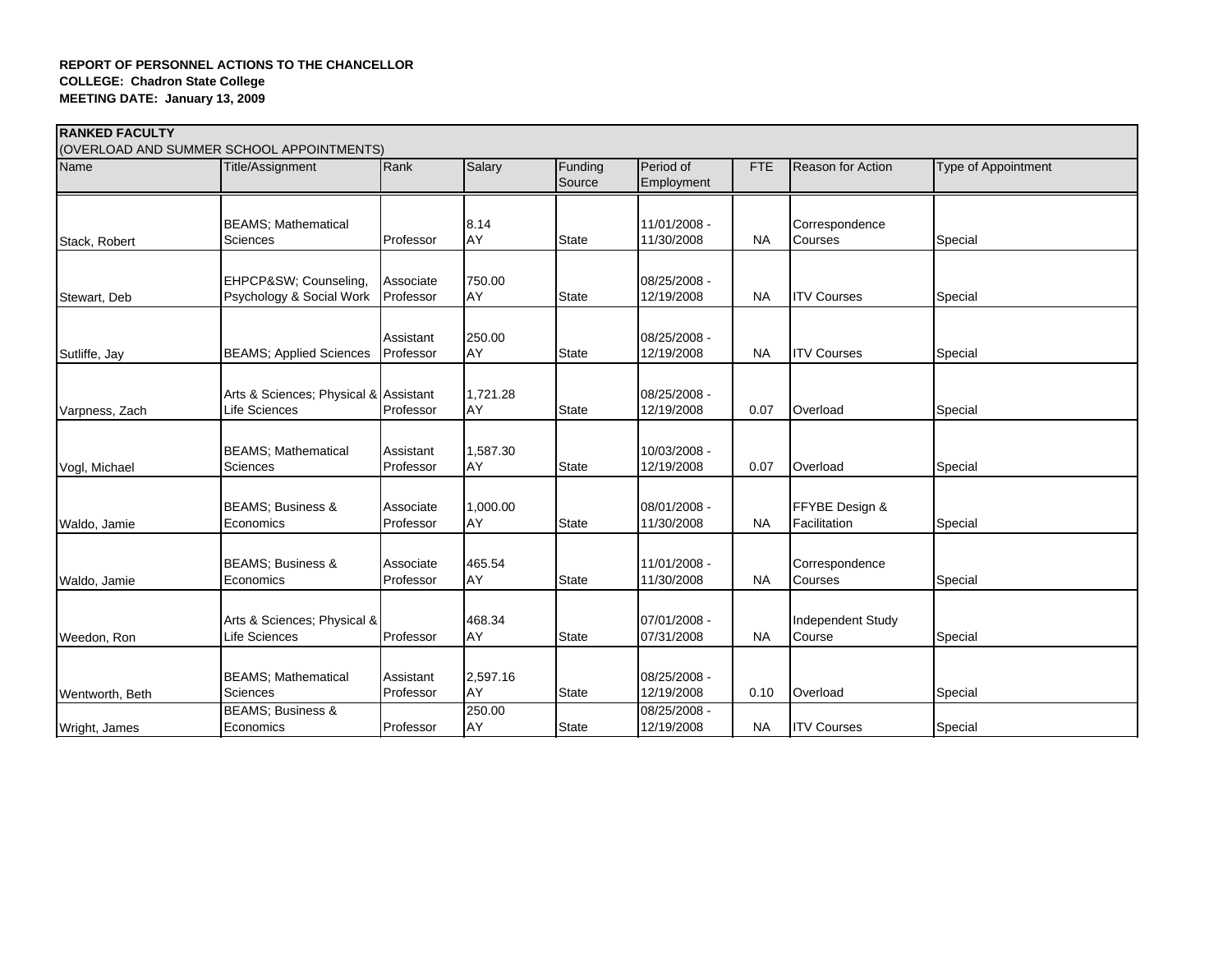| <b> NON-RANKED FACULTY</b><br>(PART-TIME/LESS THAN .75 FTE) |                                                  |                       |                       |                   |                            |            |                                          |                            |  |  |
|-------------------------------------------------------------|--------------------------------------------------|-----------------------|-----------------------|-------------------|----------------------------|------------|------------------------------------------|----------------------------|--|--|
| Name                                                        | Title/Assignment                                 | Rank                  | Salary                | Funding<br>Source | Period of<br>Employment    | <b>FTE</b> | <b>Reason for Action</b>                 | <b>Type of Appointment</b> |  |  |
|                                                             | EHPCP&SW Counseling,                             | Adjunct               | 500.00                |                   | 08/25/2008 -               |            |                                          |                            |  |  |
| Bernhardt, Sarah                                            | Psychology & Social Work                         | Instructor            | AY                    | <b>State</b>      | 12/19/2008                 | NA         | <b>ITV Courses</b>                       | Special                    |  |  |
| Coone, Jan                                                  | <b>Extended Campus</b><br>Programs               | Adjunct<br>Instructor | 758.38<br>AY          | <b>State</b>      | 10/01/2008 -<br>10/31/2008 | NA         | <b>Online Course</b>                     | Special                    |  |  |
| Coone, Jan                                                  | <b>Extended Campus</b><br>Programs               | Adjunct<br>Instructor | 146.48<br>AY          | <b>State</b>      | 11/01/2008 -<br>11/30/2008 | <b>NA</b>  | <b>Online Course</b>                     | Special                    |  |  |
| Coone, Jan                                                  | <b>Extended Campus</b><br>Programs               | Adjunct<br>Instructor | 301.62<br>AY          | <b>State</b>      | 12/01/2008 -<br>12/31/2008 | <b>NA</b>  | <b>Online Course</b>                     | Special                    |  |  |
| Derby, Mary                                                 | EHPCP&SW Education                               | Adjunct<br>Instructor | 499.98<br>AY          | <b>State</b>      | 08/25/2008 -<br>12/19/2008 | <b>NA</b>  | <b>ITV Courses</b>                       | Special                    |  |  |
| Ferguson, Frank                                             | <b>Extended Campus</b><br>Programs               | Adjunct<br>Instructor | 219.78<br>AY          | <b>State</b>      | 12/01/2008 -<br>12/31/2008 | NA         | <b>Online Course</b>                     | Special                    |  |  |
| Follis, Nikki                                               | <b>Extended Campus</b><br>Programs               | Adjunct<br>Instructor | 900.00<br>AY          | <b>State</b>      | 11/01/2008 -<br>11/30/2008 | <b>NA</b>  | Correspondence Course<br><b>Rewrites</b> | Special                    |  |  |
| Jamison, Todd                                               | <b>BEAMS; Mathematical</b><br>Sciences           | Adjunct<br>Instructor | 117.08<br>AY          | <b>State</b>      | 12/01/2008 -<br>12/31/2008 | <b>NA</b>  | Course Challenge                         | Special                    |  |  |
| Lawson, H. Randy                                            | <b>West Nile Grant</b>                           | <b>NA</b>             | 2,000.00<br><b>FY</b> | Grant             | 10/01/2008 -<br>11/30/2008 | NA         | <b>Grant Administration</b>              | Special                    |  |  |
| Lawson, H. Randy                                            | West Nile Grant                                  | <b>NA</b>             | 1,000.00<br><b>FY</b> | Grant             | 11/01/2008 -<br>11/30/2008 | <b>NA</b>  | <b>Grant Administration</b>              | Special                    |  |  |
| Moran, Gail                                                 | EHPCP&SW Counseling,<br>Psychology & Social Work | Adjunct<br>Instructor | 500.00<br>AY          | <b>State</b>      | 08/25/2008 -<br>12/19/2008 | NA         | <b>ITV Courses</b>                       | Special                    |  |  |
| Neuharth, Marvin                                            | <b>Extended Campus</b><br>Programs               | Adjunct<br>Instructor | 885.60<br>AY          | <b>State</b>      | 08/25/2008 -<br>12/19/2008 | NA         | <b>ITV Courses</b>                       | Special                    |  |  |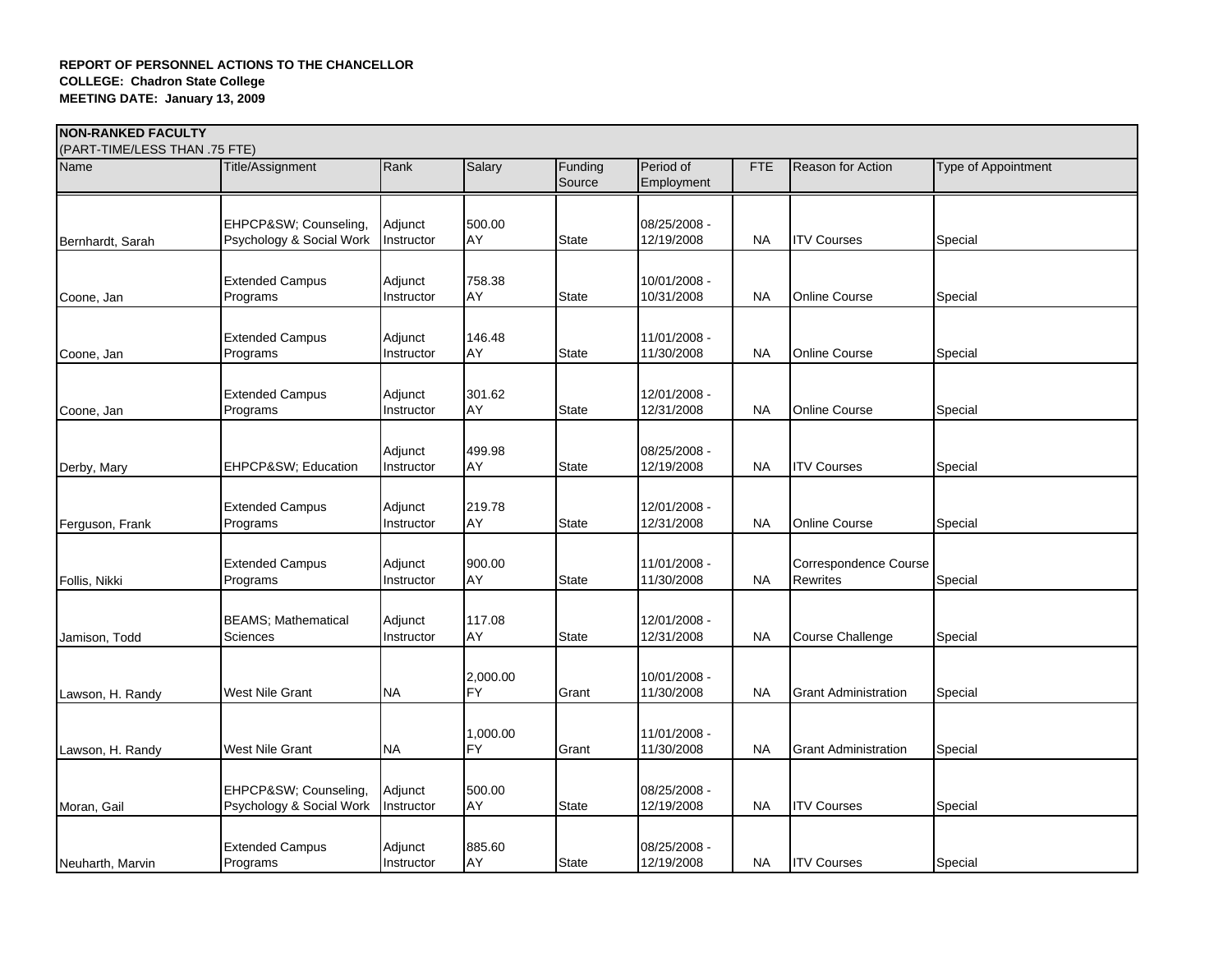| <b>NON-RANKED FACULTY</b>     |                                    |                                    |                |                   |                            |           |                                  |                            |  |  |  |  |
|-------------------------------|------------------------------------|------------------------------------|----------------|-------------------|----------------------------|-----------|----------------------------------|----------------------------|--|--|--|--|
| (PART-TIME/LESS THAN .75 FTE) |                                    |                                    |                |                   |                            |           |                                  |                            |  |  |  |  |
| Name                          | Title/Assignment                   | Rank                               | Salary         | Funding<br>Source | Period of<br>Employment    | FTE       | Reason for Action                | <b>Type of Appointment</b> |  |  |  |  |
|                               | Arts & Sciences; English &         | Adjunct                            | 500.00         |                   | 08/01/2008 -               |           | FFYBE Design &                   |                            |  |  |  |  |
| Novy, Laurie                  | <b>Humanities</b>                  | Instructor                         | AY             | <b>State</b>      | 11/30/2008                 | <b>NA</b> | Facilitation                     | Special                    |  |  |  |  |
| Ocken, David                  | EHPCP&SW Education                 | Visiting<br>Assistant<br>Professor | 1,166.62<br>AY | <b>State</b>      | 08/25/2008 -<br>12/19/2008 | <b>NA</b> | <b>ITV Courses</b>               | Special                    |  |  |  |  |
| Smith, G. Robin               | <b>Extended Campus</b><br>Programs | Adjunct<br>Instructor              | 295.20<br>AY   | <b>State</b>      | 11/01/2008 -<br>11/30/2008 | <b>NA</b> | <b>Online Course</b>             | Special                    |  |  |  |  |
| Smith, G. Robin               | <b>Extended Campus</b><br>Programs | Adjunct<br>Instructor              | 295.20<br>AY   | <b>State</b>      | 12/01/2008 -<br>12/31/2008 | <b>NA</b> | <b>Online Course</b>             | Special                    |  |  |  |  |
| Wright, Ottley                | <b>Extended Campus</b><br>Programs | Adjunct<br>Instructor              | 151.30<br>AY   | <b>State</b>      | 10/01/2008 -<br>10/31/2008 | <b>NA</b> | Correspondence<br><b>Courses</b> | Special                    |  |  |  |  |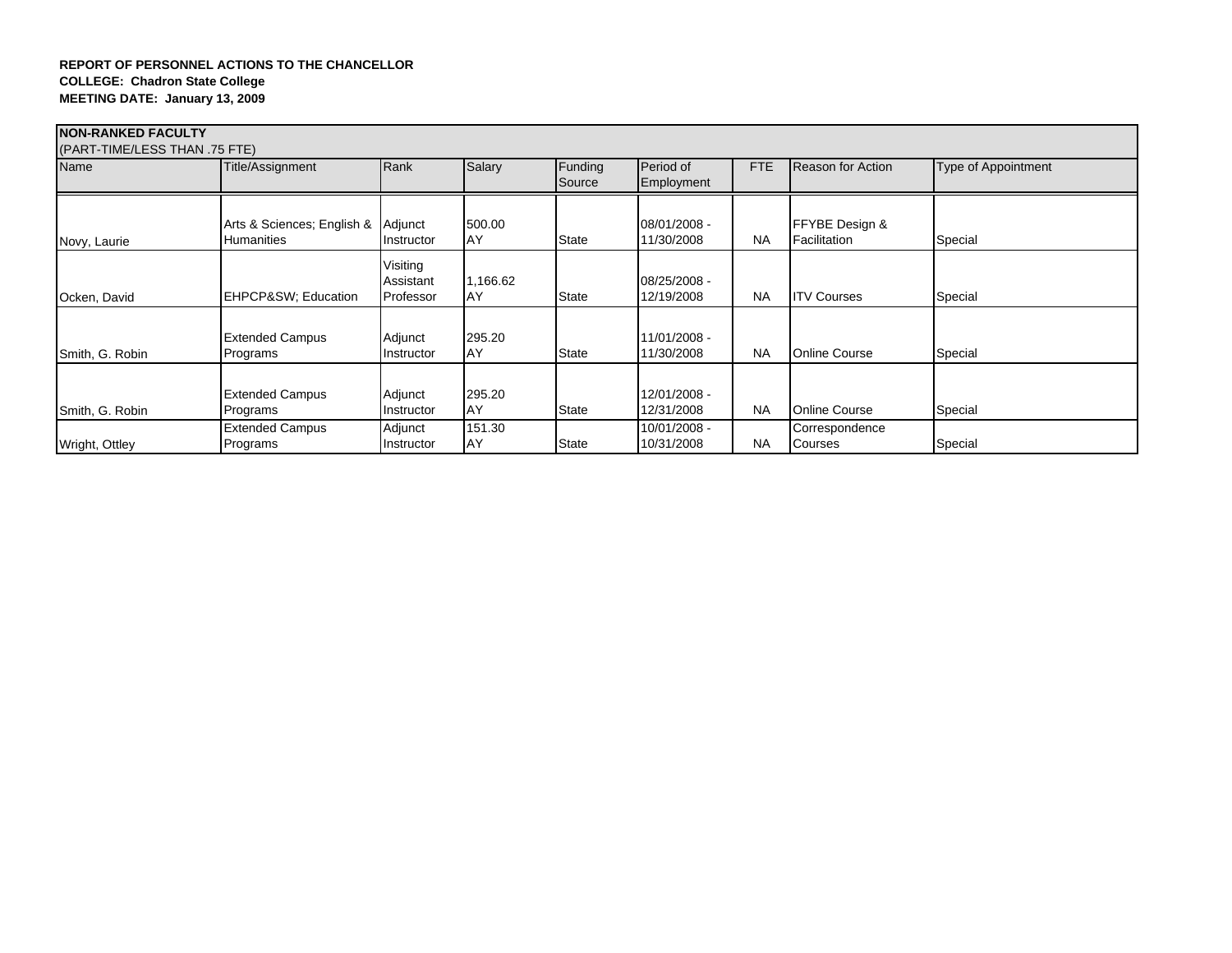| NON-UNIONIZED PROFESSIONAL STAFF |                                                             |      |           |                   |                            |            |                                                            |                     |  |  |  |
|----------------------------------|-------------------------------------------------------------|------|-----------|-------------------|----------------------------|------------|------------------------------------------------------------|---------------------|--|--|--|
| (PART-TIME/LESS THAN .75 FTE)    |                                                             |      |           |                   |                            |            |                                                            |                     |  |  |  |
| <b>Name</b>                      | Title/Assignment                                            | Rank | Salary    | Funding<br>Source | Period of<br>Employment    | <b>FTE</b> | <b>Reason for Action</b>                                   | Type of Appointment |  |  |  |
| Wright, Clinton                  | Visual & Performing Arts;<br>Interim, Theater Technician NA |      | 11.277.00 | <b>State</b>      | 10/27/2008 -<br>05/08/2009 | 0.38       | New Appointment;<br><b>Received Chancellor</b><br>Approval | Special: Part-time  |  |  |  |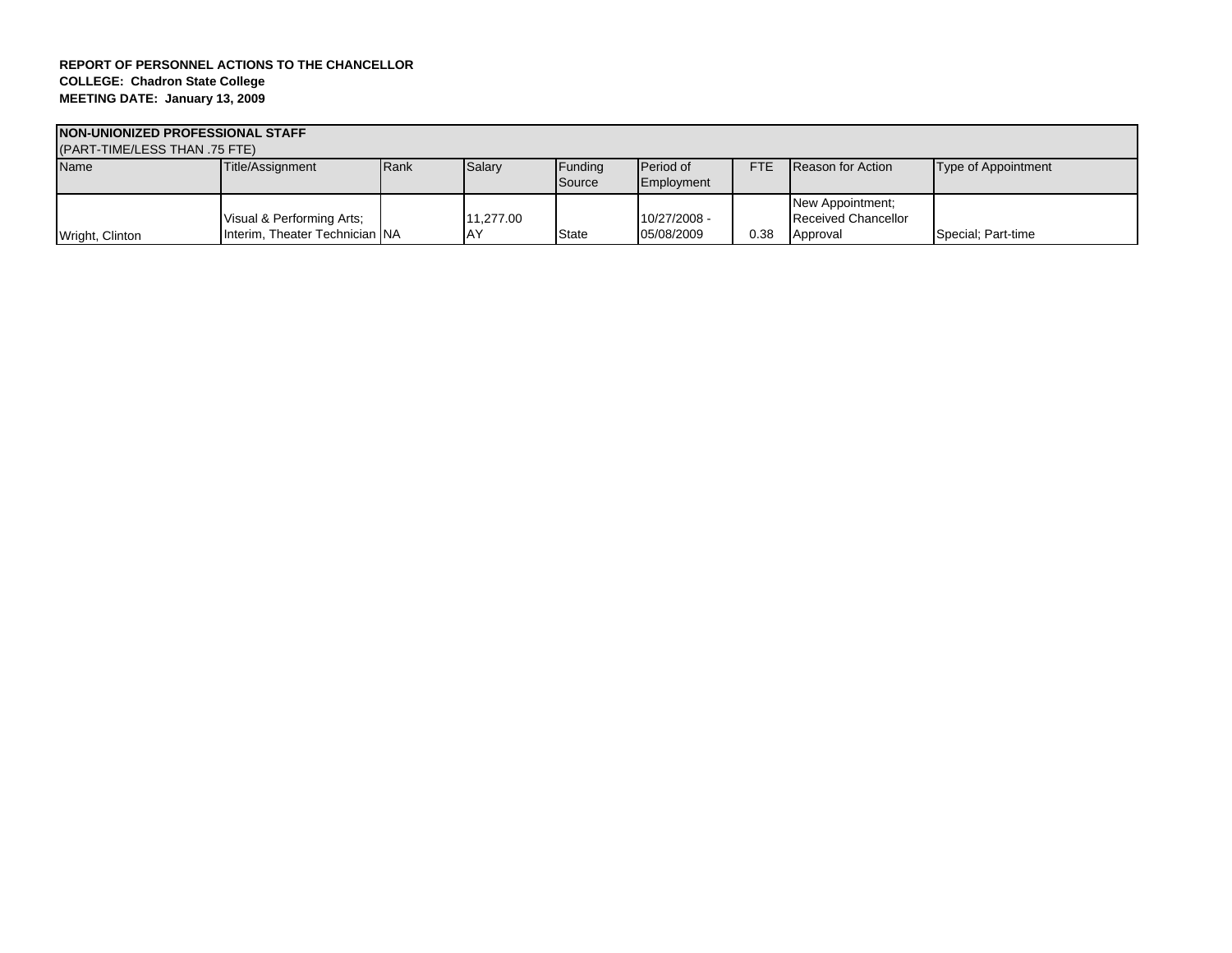| UNIONIZED SUPPORT STAFF<br>(FULL-TIME/.75 FTE OR MORE) |                                                               |           |                        |                   |                            |            |                                                 |                                 |  |  |  |
|--------------------------------------------------------|---------------------------------------------------------------|-----------|------------------------|-------------------|----------------------------|------------|-------------------------------------------------|---------------------------------|--|--|--|
| Name                                                   | Title/Assignment                                              | Rank      | Salary                 | Funding<br>Source | Period of<br>Employment    | <b>FTE</b> | Reason for Action                               | Type of Appointment             |  |  |  |
| Lemmon, Terri                                          | <b>Business Office:</b><br><b>Accounting Clerk II</b>         | <b>NA</b> | ,766.00<br><b>MO</b>   | <b>State</b>      | 12/8/2008                  | 1.00       | New Appointment;<br><b>Replaces Terry Burks</b> | Special; Probationary           |  |  |  |
| Novy, Wes                                              | <b>Physical Facilities:</b><br>Maintenance Repair<br>Worker I | <b>NA</b> | 1,657.67<br>МO         | <b>State</b>      | 08/14/2006 -<br>12/12/2008 | 1.00       | Resignation                                     | Specific Term; Non-Probationary |  |  |  |
| Rickenbach, Michele                                    | Registrar; Academic<br>Records Clerk II                       | <b>NA</b> | $-864.83$<br><b>MO</b> | <b>State</b>      | 10/01/2008 -<br>10/31/2008 | <b>NA</b>  | Leave without pay                               | Specific Term; Non-Probationary |  |  |  |

| <b>NON-UNIONIZED SUPPORT STAFF</b><br>(PART-TIME/LESS THAN .75 FTE) |                                     |           |                    |                   |                         |            |                          |                     |  |  |  |
|---------------------------------------------------------------------|-------------------------------------|-----------|--------------------|-------------------|-------------------------|------------|--------------------------|---------------------|--|--|--|
| <b>Name</b>                                                         | Title/Assignment                    | Rank      | Salary             | Funding<br>Source | Period of<br>Employment | <b>FTE</b> | <b>Reason for Action</b> | Type of Appointment |  |  |  |
| Waldron, Mary                                                       | Conferencing; Office<br>Assistant I | <b>NA</b> | 8.80<br><b>IHR</b> | State             | 12/1/2008               | 0.50       | <b>New Appointment</b>   | Special; Part-time  |  |  |  |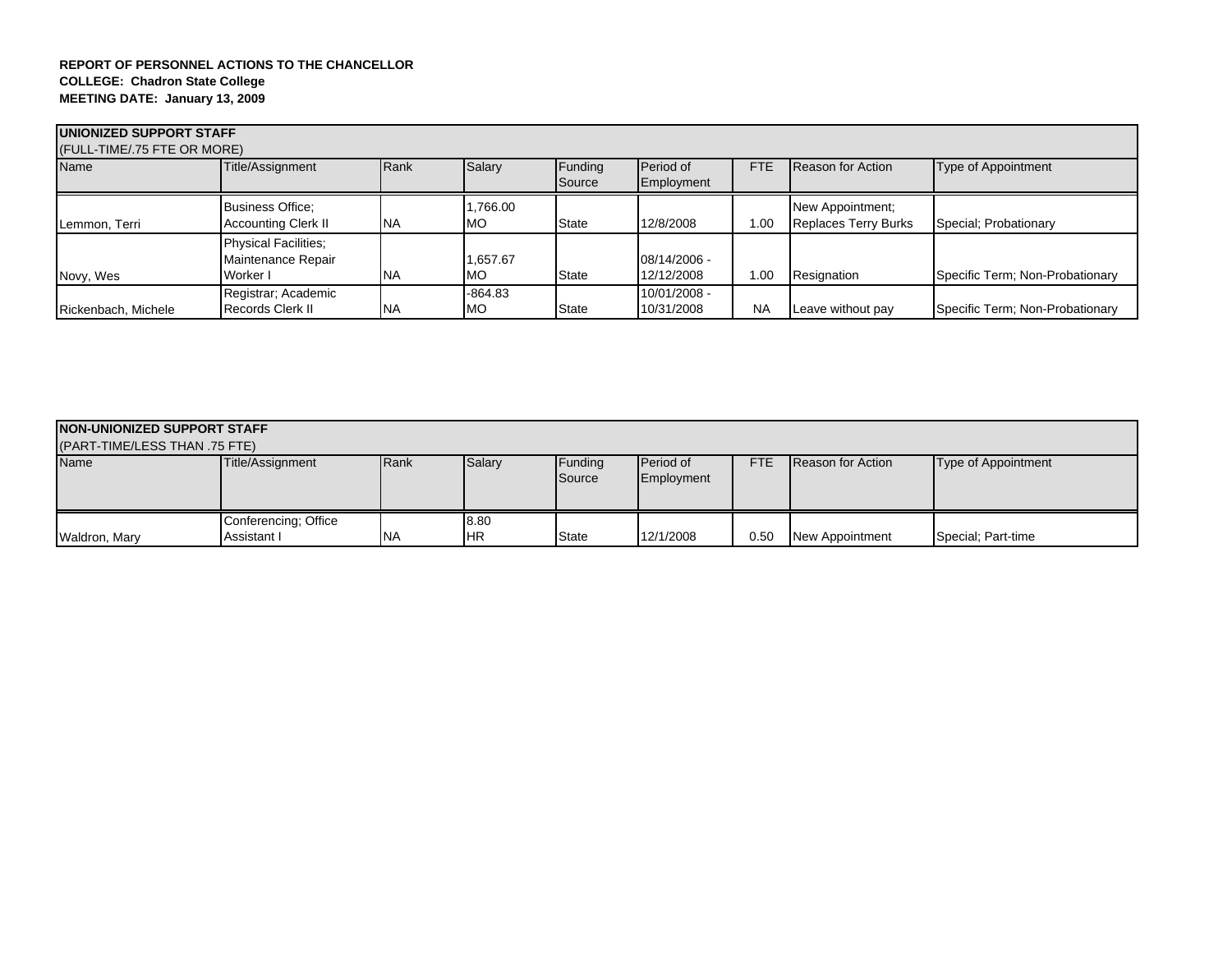# **RANKED FACULTY**

| (FULL-TIME / .75 FTE OR MORE) |                             |            |                    |                   |                         |            |                      |                               |  |  |  |
|-------------------------------|-----------------------------|------------|--------------------|-------------------|-------------------------|------------|----------------------|-------------------------------|--|--|--|
| Name                          | Title/Assignment            | Rank       | Salary             | Funding<br>Source | Period of<br>Employment | <b>FTE</b> | Reason for<br>Change | Indicate Type of Appointment: |  |  |  |
| Gottschalk, Carrie            | School of                   | Instructor | \$36,215           | <b>State</b>      | 05/09/09                |            | Resignation          | N/A                           |  |  |  |
|                               |                             |            |                    |                   |                         |            |                      |                               |  |  |  |
|                               | <b>Professional Studies</b> |            |                    |                   |                         | AY         |                      |                               |  |  |  |
| Zost, Loretta                 | School of Education         | Assistant  | \$41,300 pro-rated | <b>State</b>      | 01/12/09-               |            | Appointment          | Specific, Probationary Tenure |  |  |  |
|                               |                             | Professor  |                    |                   | 05/09/09                | AY         |                      | Track                         |  |  |  |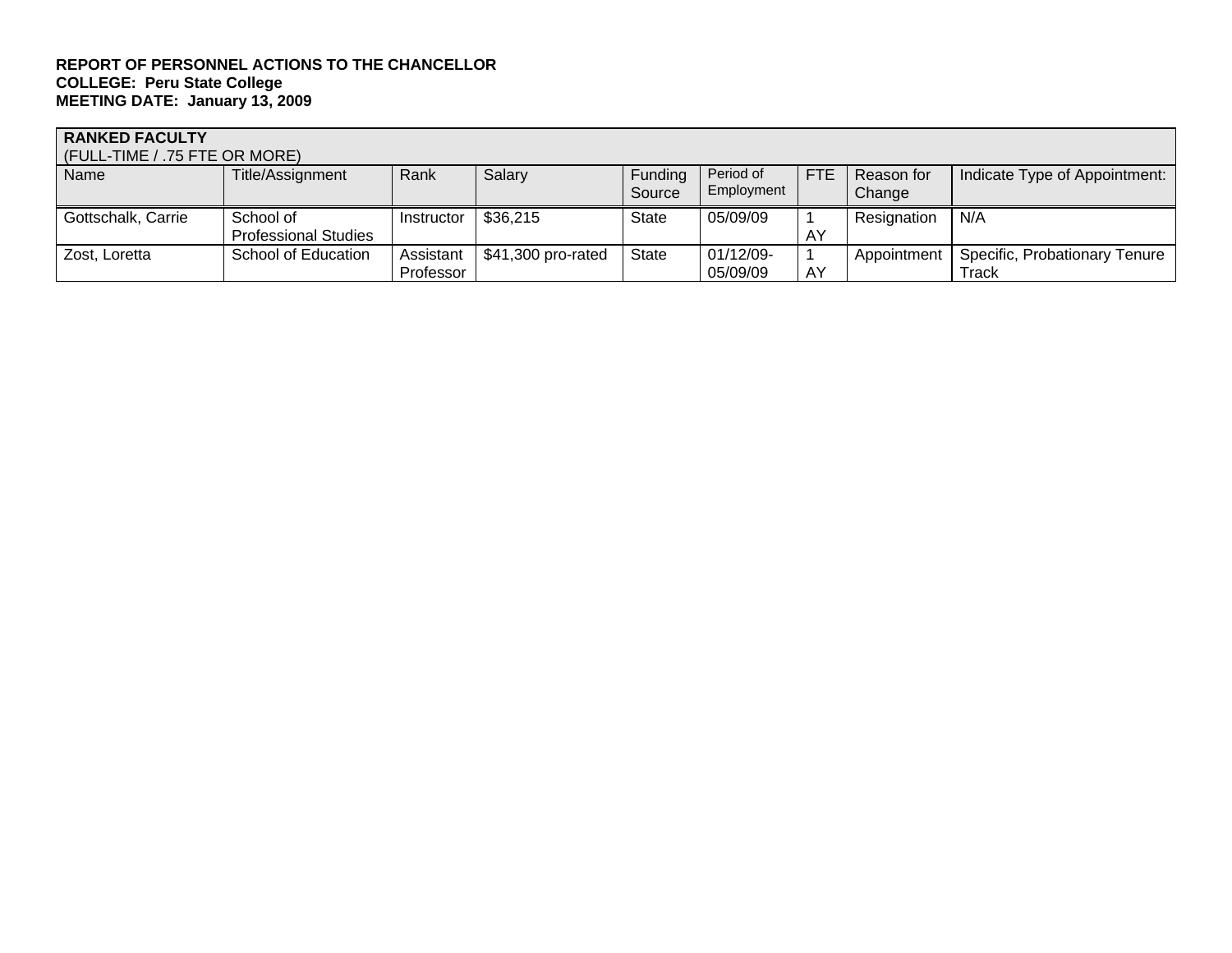| NON-UNIONIZED PROFESSIONAL STAFF<br>(FULL-TIME / .75 FTE OR MORE) |                                                                   |      |                                                                                     |                   |                                                 |            |                                                                                     |                                  |  |  |  |
|-------------------------------------------------------------------|-------------------------------------------------------------------|------|-------------------------------------------------------------------------------------|-------------------|-------------------------------------------------|------------|-------------------------------------------------------------------------------------|----------------------------------|--|--|--|
| Name                                                              | Title/Assignment                                                  | Rank | Salary                                                                              | Funding<br>Source | Period of<br>Employment                         | <b>FTE</b> | Reason for<br>Change                                                                | Indicate Type of<br>Appointment: |  |  |  |
| Roberts, Laura                                                    | School of<br><b>Professional Studies</b>                          | N/A  | \$50/student/cr.hr.<br>for 10 students;<br>\$34/student/ cr.hr.<br>for 11 and above | <b>State</b>      | 01/12/09-<br>03/06/09;<br>03/16/09-<br>05/08/09 | .20<br>AY  | PSYC 250-49X;<br><b>PSYC 250-49Y</b>                                                | Special, Temporary               |  |  |  |
| Willis, Michaela                                                  | Vice President for<br>Enrollment<br>Management/Student<br>Affairs | N/A  | \$90,000 pro-rated                                                                  | <b>State</b>      | 01/01/09-<br>06/30/09                           | 1 FY       | Reorganization-<br>Change in Title<br>and Duties (from<br>Director of<br>Admissions | Specific                         |  |  |  |

| UNIONIZED PROFESSIONAL STAFF<br>(FULL-TIME / .75 FTE OR MORE) |                                    |      |                   |                   |                         |            |                      |                                  |  |  |  |
|---------------------------------------------------------------|------------------------------------|------|-------------------|-------------------|-------------------------|------------|----------------------|----------------------------------|--|--|--|
| Name                                                          | Title/Assignment                   | Rank | Salary            | Funding<br>Source | Period of<br>Employment | <b>FTE</b> | Reason for<br>Change | Indicate Type of<br>Appointment: |  |  |  |
| Youngquist, Katie                                             | <b>Payroll Benefits</b><br>Manager | N/A  | \$32,760          | <b>State</b>      | 01/30/09                | 1 FY       | Resignation          | N/A                              |  |  |  |
| Blevins, Matt                                                 | <b>Network Specialist</b>          | N/A  | \$39,000 prorated | <b>State</b>      | 11/03/08                | 1 FY       | Appointment          | Specific                         |  |  |  |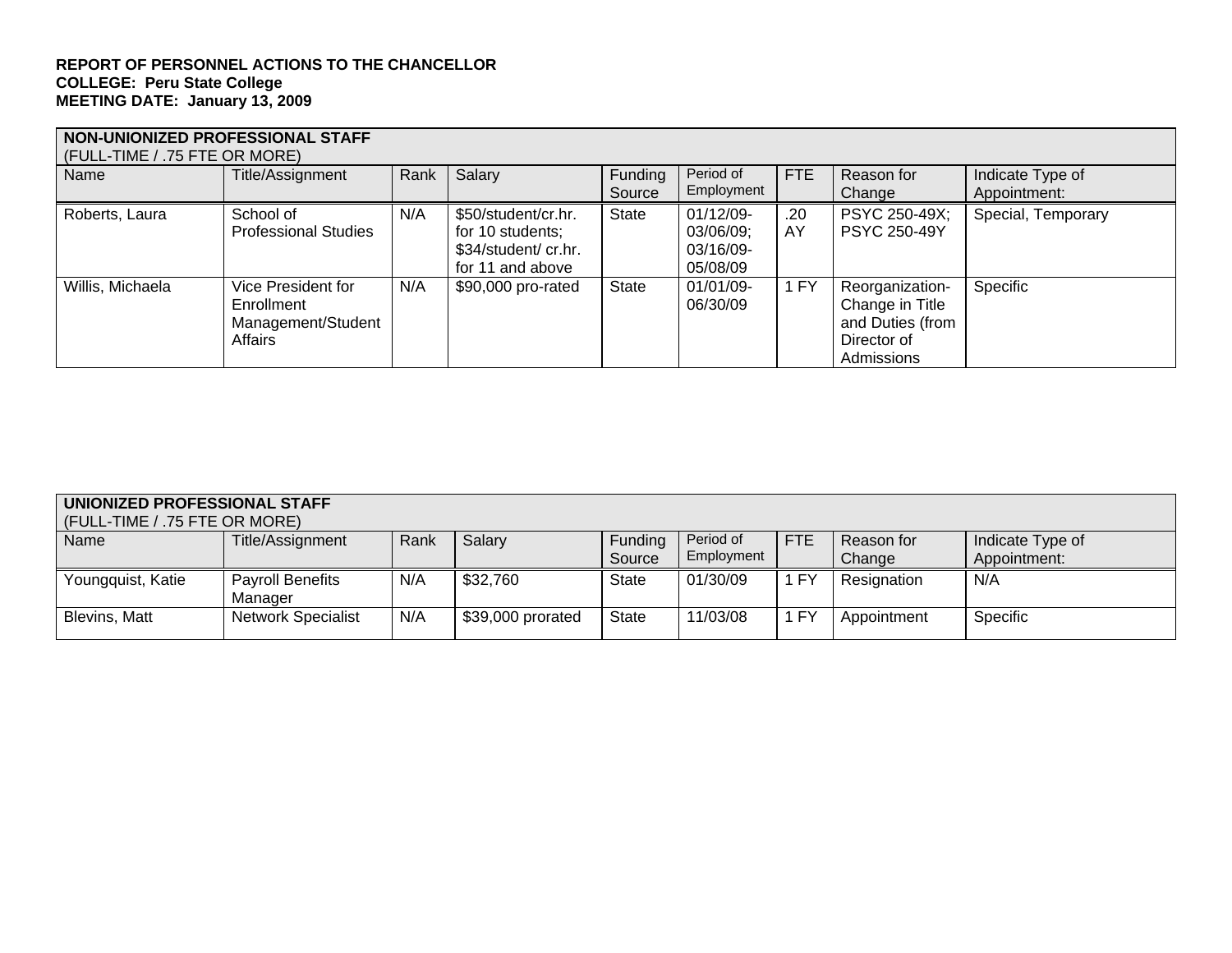| <b>NON-RANKED FACULTY</b><br>(PART-TIME / LESS THAN .75 FTE) |                                          |      |                                                                                                                     |                   |                                                 |            |                                    |                      |
|--------------------------------------------------------------|------------------------------------------|------|---------------------------------------------------------------------------------------------------------------------|-------------------|-------------------------------------------------|------------|------------------------------------|----------------------|
| Name                                                         | Title/Assignment                         | Rank | Salary                                                                                                              | Funding<br>Source | Period of<br>Employment                         | <b>FTE</b> | Reason for<br>Change               | Type of Appointment: |
| Anderson, Josh                                               | School of Arts and<br><b>Sciences</b>    | N/A  | \$50/student/cr.hr.<br>for 10 students;<br>\$34/student/<br>cr.hr. for 11 and<br>above                              | State             | 01/12/09-<br>03/06/09;<br>03/16/09-<br>05/08/09 | .20 AY     | ART 206-49X;<br>ART 206-49Y        | Special, Temporary   |
| Benscoter, Andrew                                            | School of Arts and<br><b>Sciences</b>    | N/A  | \$50/student/cr.hr.<br>for 10 students;<br>\$34/student/<br>cr.hr. for 11 and<br>above                              | <b>State</b>      | 01/12/09-<br>03/06/09;<br>03/16/09-<br>05/08/09 | .20 AY     | ENG 101-49X;<br><b>ENG 202-49Y</b> | Special, Temporary   |
| Bonner, Mike                                                 | School of<br><b>Professional Studies</b> | N/A  | \$50/student/cr.hr.<br>for 10 students;<br>\$34/student/<br>cr.hr. for 11 and<br>above                              | <b>State</b>      | 01/12/09-<br>03/06/09                           | .10 AY     | PSYC 380-49X                       | Special, Temporary   |
| Brand, Lesa                                                  | <b>Graduate Programs</b>                 | N/A  | \$50/student/cr.hr.<br>for 10 students;<br>\$34/student/<br>cr.hr. for 11 and<br>above                              | <b>State</b>      | 03/16/09-<br>05/08/09                           | .10 AY     | <b>EDUC 530-49Y</b>                | Special, Temporary   |
| Brizuela, Francisco                                          | <b>Graduate Programs</b>                 | N/A  | \$700, 10 or more<br>students;<br>\$70/student/cr.hr.<br>fewer than 10 if<br>approved                               | <b>State</b>      | 03/16/09-<br>04/03/09                           | .03 AY     | <b>INS 500-49Y</b>                 | Special, Temporary   |
| DeFrain, Debbie                                              | School of Arts and<br><b>Sciences</b>    | N/A  | \$50/student/cr.hr.<br>for 10 students;<br>\$34/student/<br>cr.hr. for 11 and<br>above                              | <b>State</b>      | 01/12/09-<br>03/06/09                           | .10 AY     | <b>MUSC 211-49X</b>                | Special, Temporary   |
| DeFrain, Debbie                                              | School of Arts and<br>Sciences           | N/A  | \$2,600 for 10 or<br>more students;<br>\$70/student/cr.hr.<br>if approved to<br>meet with fewer<br>than 10 students | <b>State</b>      | $01/12/09 -$<br>05/08/09                        | .10 AY     | <b>MUSC 251-00A</b>                | Special, Temporary   |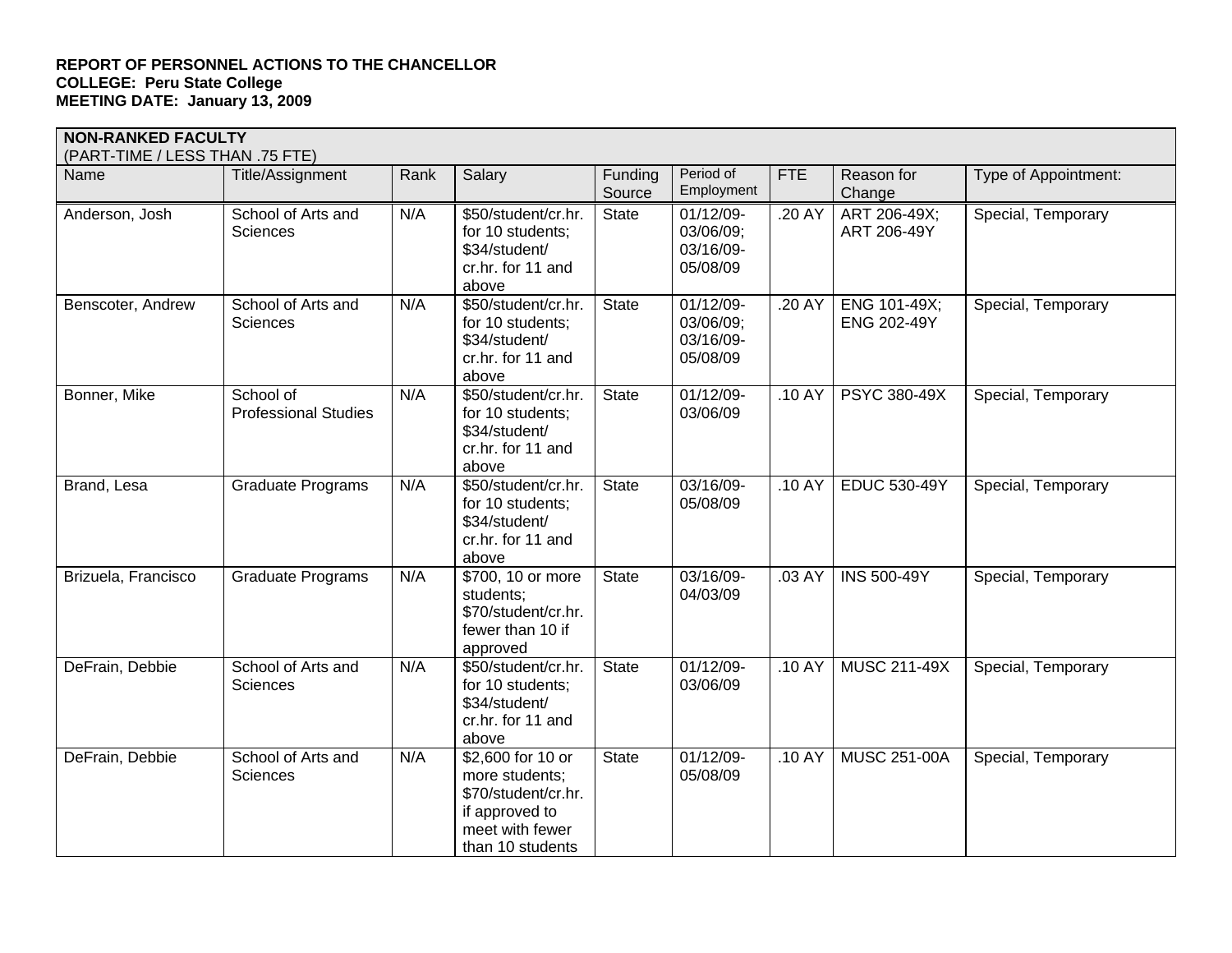|                  | <b>NON-RANKED FACULTY</b><br>(PART-TIME / LESS THAN .75 FTE) |      |                                                                                                                     |                   |                                                                           |            |                                                      |                      |  |  |  |
|------------------|--------------------------------------------------------------|------|---------------------------------------------------------------------------------------------------------------------|-------------------|---------------------------------------------------------------------------|------------|------------------------------------------------------|----------------------|--|--|--|
| Name             | Title/Assignment                                             | Rank | Salary                                                                                                              | Funding<br>Source | Period of<br>Employment                                                   | <b>FTE</b> | Reason for<br>Change                                 | Type of Appointment: |  |  |  |
| Dunekacke, Susan | School of Arts and<br>Sciences                               | N/A  | \$6,800 for 10 or<br>more students:<br>\$70/student/cr.hr.<br>if approved to<br>meet with fewer<br>than 10 students | <b>State</b>      | 01/12/09-<br>05/08/09                                                     | .30 AY     | ENG 201-00B;<br>SPCH 152-00B;<br><b>SPCH 152-00C</b> | Special, Temporary   |  |  |  |
| Feldman, Ann     | <b>Graduate Programs</b>                                     | N/A  | \$50/student/cr.hr.<br>for 10 students;<br>\$34/student/<br>cr.hr. for 11 and<br>above                              | <b>State</b>      | 03/07/09-<br>04/03/09                                                     | .10 AY     | EDUC 552-DCZ                                         | Special, Temporary   |  |  |  |
| Forsberg, Peggy  | School of<br><b>Professional Studies</b>                     | N/A  | \$50/student/cr.hr.<br>for 10 students;<br>\$34/student/<br>cr.hr. for 11 and<br>above                              | <b>State</b>      | 01/12/09-<br>05/08/09;<br>01/12/09-<br>03/06/09;<br>03/16/09-<br>05/08/09 | .30 AY     | SOC 201-49A;<br>SOC 201-49X;<br>SOC 201-49Y          | Special, Temporary   |  |  |  |
| Fritschle, Karen | School of<br><b>Professional Studies</b>                     | N/A  | \$50/student/cr.hr.<br>for 10 students;<br>\$34/student/<br>cr.hr. for 11 and<br>above                              | <b>State</b>      | 03/16/09-<br>05/08/09                                                     | .10 AY     | <b>BUS 350-49Y</b>                                   | Special, Temporary   |  |  |  |
| Giles, Mara      | School of Arts and<br><b>Sciences</b>                        | N/A  | \$2,100 for 10 or<br>more students;<br>\$70/student/cr.hr.<br>if approved to<br>meet with fewer<br>than 10 students | <b>State</b>      | $01/12/09 -$<br>05/08/09                                                  | .10 AY     | <b>ANTH 225-00A</b>                                  | Special, Temporary   |  |  |  |
| Hayes, Daniel    | School of<br><b>Professional Studies</b>                     | N/A  | \$50/student/cr.hr.<br>for 10 students;<br>\$34/student/<br>cr.hr. for 11 and<br>above                              | <b>State</b>      | 01/12/09-<br>03/06/09                                                     | .10 AY     | <b>CJUS 220-49X</b>                                  | Special, Temporary   |  |  |  |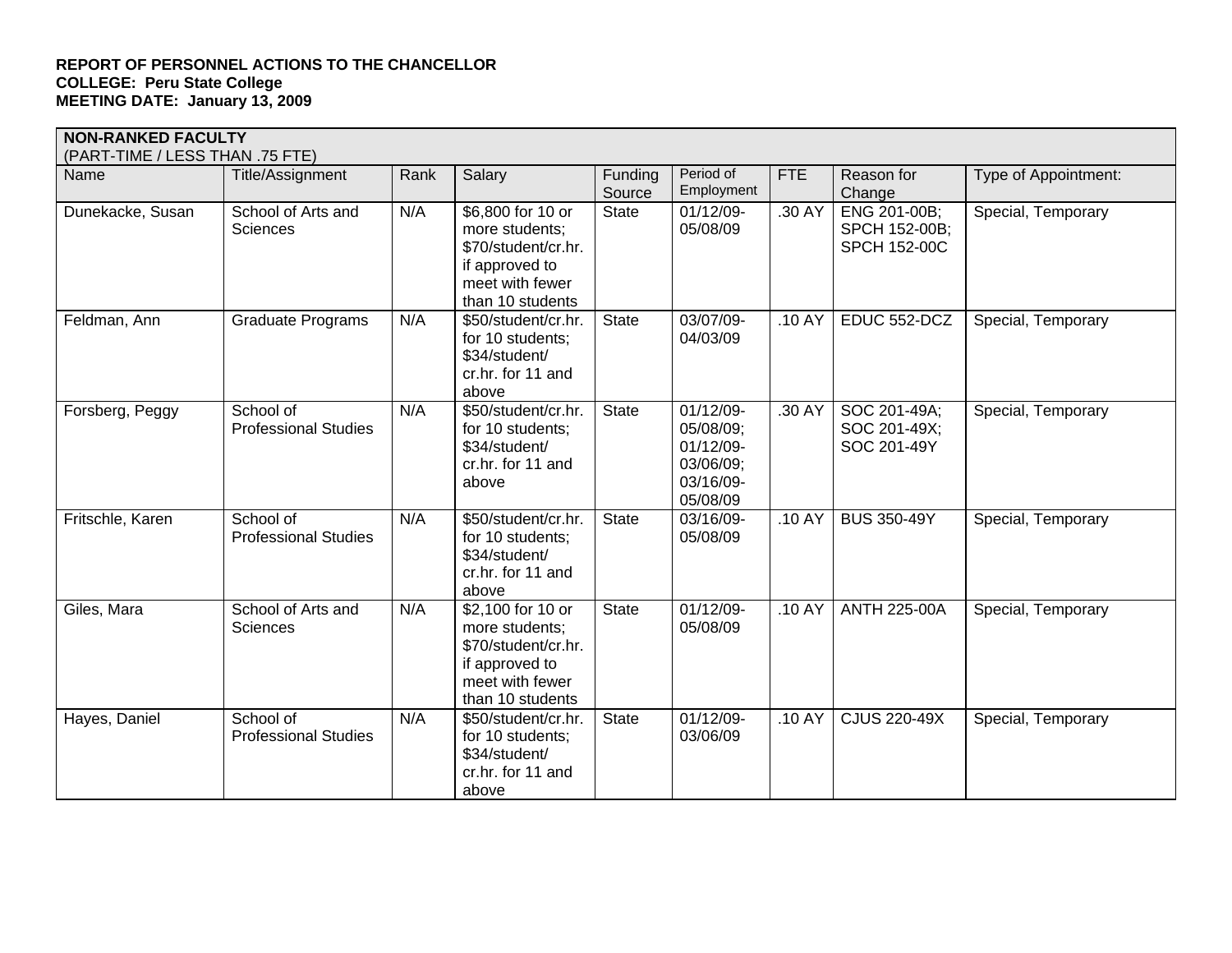| <b>NON-RANKED FACULTY</b><br>(PART-TIME / LESS THAN .75 FTE) |                                          |      |                                                                                                                     |                   |                                                                           |            |                                                       |                      |
|--------------------------------------------------------------|------------------------------------------|------|---------------------------------------------------------------------------------------------------------------------|-------------------|---------------------------------------------------------------------------|------------|-------------------------------------------------------|----------------------|
| Name                                                         | Title/Assignment                         | Rank | Salary                                                                                                              | Funding<br>Source | Period of<br>Employment                                                   | <b>FTE</b> | Reason for<br>Change                                  | Type of Appointment: |
| Hogue, Rita                                                  | <b>Graduate Programs</b>                 | N/A  | \$50/student/cr.hr.<br>for 10 students;<br>\$34/student/ cr.hr.<br>for 11 and above                                 | <b>State</b>      | 02/07/09-<br>03/06/09                                                     | .10<br>AY  | SPED 500-DAZ                                          | Special, Temporary   |
| Johnson, Dale                                                | School of<br><b>Professional Studies</b> | N/A  | \$50/student/cr.hr.<br>for 10 students;<br>\$34/student/ cr.hr.<br>for 11 and above                                 | <b>State</b>      | 01/12/09-<br>03/06/09;<br>03/16/09-<br>05/08/09                           | .20<br>AY  | <b>BUS 301-49X;</b><br><b>BUS 301-49Y</b>             | Special, Temporary   |
| Kearney, James                                               | School of Arts and<br>Sciences           | N/A  | \$2,100 for 10 or<br>more students;<br>\$70/student/cr.hr. if<br>approved to meet<br>with fewer than 10<br>students | <b>State</b>      | 01/12/09-<br>05/08/09                                                     | .10<br>AY  | GEOG 103-00A                                          | Special, Temporary   |
| Kearney, James                                               | School of Arts and<br>Sciences           | N/A  | \$50/student/cr.hr.<br>for 10 students;<br>\$34/student/ cr.hr.<br>for 11 and above                                 | <b>State</b>      | 01/12/09-<br>03/06/09                                                     | .20<br>AY  | HIST 113-49X;<br><b>HIST 113-49Y</b>                  | Special, Temporary   |
| Langstraat, Rick                                             | School of<br><b>Professional Studies</b> | N/A  | \$4,200 for 10 or<br>more students;<br>\$70/student/cr.hr. if<br>approved to meet<br>with fewer than 10<br>students | <b>State</b>      | 01/12/09-<br>03/06/09;<br>03/16/09-<br>05/08/09                           | .20<br>AY  | <b>BUS 231-02A;</b><br><b>BUS 232-02A</b>             | Special, Temporary   |
| Lee, Chris                                                   | School of Arts and<br>Sciences           | N/A  | \$50/student/cr.hr.<br>for 10 students;<br>\$34/student/ cr.hr.<br>for 11 and above                                 | <b>State</b>      | 01/12/09-<br>03/06/09;<br>01/12/09-<br>03/06/09;<br>03/16/09-<br>05/08/09 | .30<br>AY  | HIST 201-49X;<br>HIST 411-49X;<br><b>HIST 202-49Y</b> | Special, Temporary   |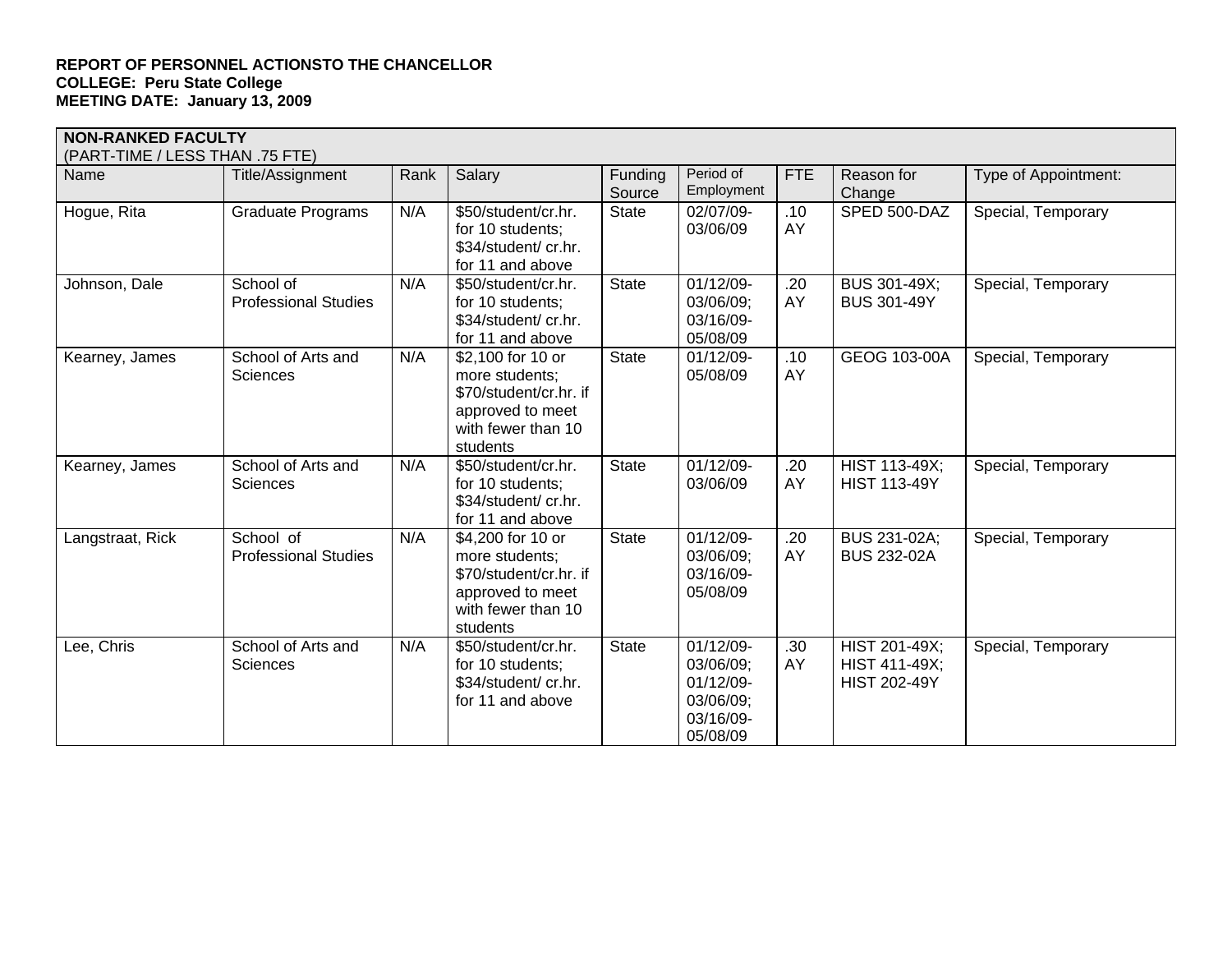| <b>NON-RANKED FACULTY</b>       |                                          |      |                                                                                                                     |                   |                                                 |            |                                           |                      |  |  |
|---------------------------------|------------------------------------------|------|---------------------------------------------------------------------------------------------------------------------|-------------------|-------------------------------------------------|------------|-------------------------------------------|----------------------|--|--|
| (PART-TIME / LESS THAN .75 FTE) |                                          |      |                                                                                                                     |                   |                                                 |            |                                           |                      |  |  |
| Name                            | Title/Assignment                         | Rank | Salary                                                                                                              | Funding<br>Source | Period of<br>Employment                         | <b>FTE</b> | Reason for<br>Change                      | Type of Appointment: |  |  |
| Lundholm, Robert                | School of<br><b>Professional Studies</b> | N/A  | \$50/student/cr.hr.<br>for 10 students;<br>\$34/student/ cr.hr.<br>for 11 and above                                 | State             | 01/12/09-<br>03/06/09;<br>03/16/09-<br>05/08/09 | .20<br>AY  | <b>BUS 251-49X;</b><br><b>BUS 251-49Y</b> | Special, Temporary   |  |  |
| Marnell, Maria                  | School of Arts and<br>Sciences           | N/A  | \$3,500 for 10 or<br>more students;<br>\$70/student/cr.hr. if<br>approved to meet<br>with fewer than 10<br>students | <b>State</b>      | 01/12/09-<br>05/08/09                           | .16<br>AY  | SPAN 102-00A                              | Special, Temporary   |  |  |
| Molettiere, Richard             | <b>Graduate Programs</b>                 | N/A  | \$50/student/cr.hr.<br>for 10 students;<br>\$34/student/ cr.hr.<br>for 11 and above                                 | State             | $01/12/09 -$<br>03/06/09                        | .10<br>AY  | <b>EDUC 555-49X</b>                       | Special, Temporary   |  |  |
| Moss, Louise                    | School of Arts and<br>Sciences           | N/A  | \$2,100 for 10 or<br>more students;<br>\$70/student/cr.hr. if<br>approved to meet<br>with fewer than 10<br>students | <b>State</b>      | 03/16/09-<br>05/08/09                           | .10<br>AY  | <b>ENG 203-02A</b>                        | Special, Temporary   |  |  |
| Odum, Jay Anthony               | School of<br><b>Professional Studies</b> | N/A  | \$50/student/cr.hr.<br>for 10 students;<br>\$34/student/ cr.hr.<br>for 11 and above                                 | State             | 01/12/09-<br>03/06/09                           | .10<br>AY  | <b>CJUS 360-49X</b>                       | Special, Temporary   |  |  |
| Plettner, Elden                 | School of Arts and<br>Sciences           | N/A  | \$50/student/cr.hr.<br>for 10 students;<br>\$34/student/ cr.hr.<br>for 11 and above                                 | <b>State</b>      | 03/16/09-<br>05/08/09                           | .10<br>AY  | PHYS 202-49Y                              | Special, Temporary   |  |  |
| Plettner, Kirsten               | School of Arts and<br>Sciences           | N/A  | \$4,700 for 10 or<br>more students;<br>\$70/student/cr.hr. if<br>approved to meet<br>with fewer than 10<br>students | State             | 01/12/09-<br>05/08/09                           | .20<br>AY  | ENG 101-00C;<br>ENG 201-00D               | Special, Temporary   |  |  |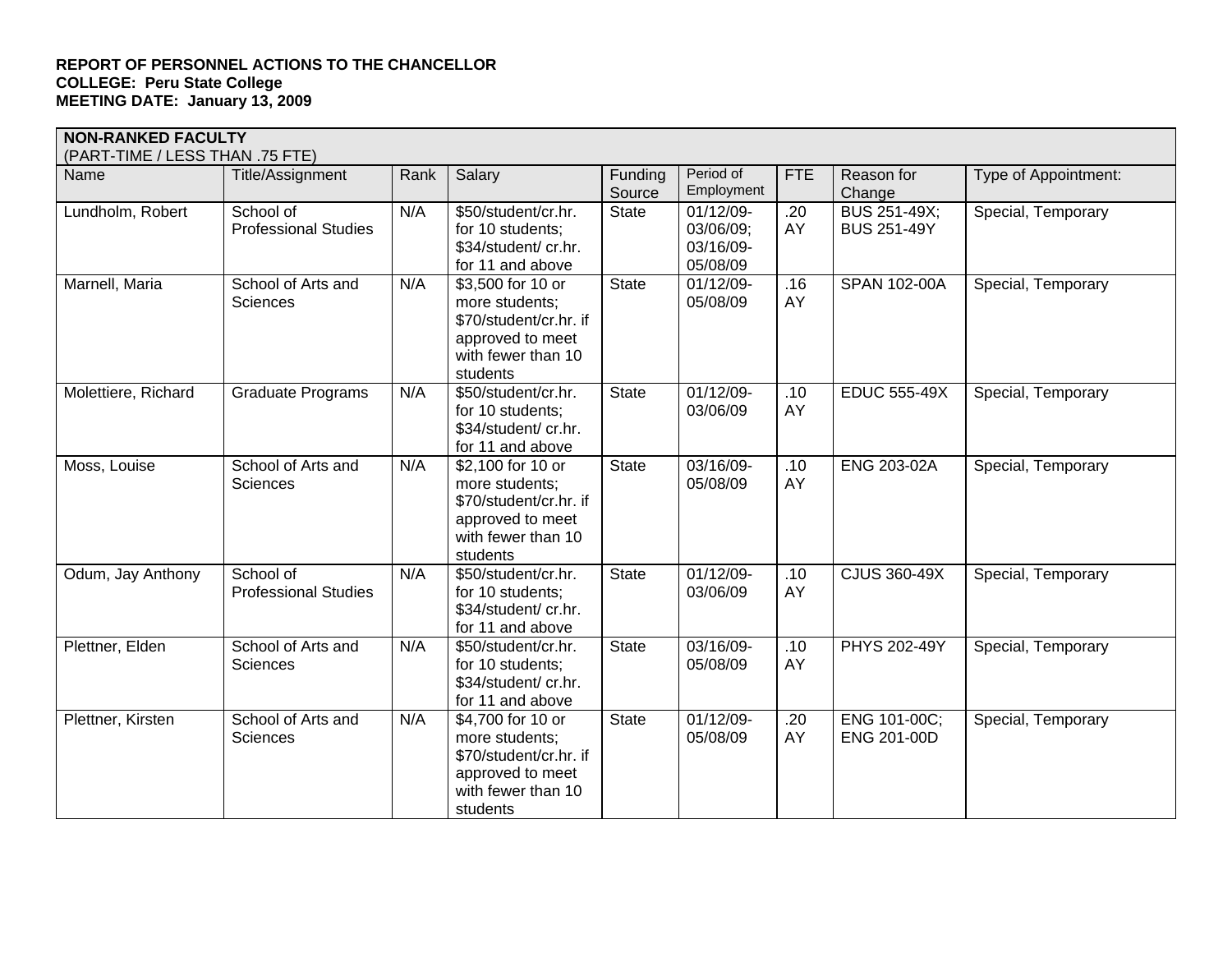|                    | <b>NON-RANKED FACULTY</b><br>(PART-TIME / LESS THAN .75 FTE) |      |                                                                                                                     |                   |                                                 |            |                                           |                      |  |  |  |
|--------------------|--------------------------------------------------------------|------|---------------------------------------------------------------------------------------------------------------------|-------------------|-------------------------------------------------|------------|-------------------------------------------|----------------------|--|--|--|
| Name               | Title/Assignment                                             | Rank | Salary                                                                                                              | Funding<br>Source | Period of<br>Employment                         | <b>FTE</b> | Reason for<br>Change                      | Type of Appointment: |  |  |  |
| Plettner, Kirsten  | School of Arts and<br><b>Sciences</b>                        | N/A  | \$50/student/cr.hr.<br>for 10 students;<br>\$34/student/ cr.hr.<br>for 11 and above                                 | <b>State</b>      | 03/16/09-<br>05/08/09                           | .10<br>AY  | <b>ENG 201-49Y</b>                        | Special, Temporary   |  |  |  |
| Popelka, Susan     | School of<br><b>Professional Studies</b>                     | N/A  | \$50/student/cr.hr.<br>for 10 students;<br>\$34/student/ cr.hr.<br>for 11 and above                                 | State             | 01/12/09-<br>03/06/09;<br>03/16/09-<br>05/08/09 | .20<br>AY  | <b>BUS 380-49X;</b><br><b>BUS 380-49Y</b> | Special, Temporary   |  |  |  |
| Radell, David      | School of Arts and<br><b>Sciences</b>                        | N/A  | \$50/student/cr.hr.<br>for 10 students;<br>\$34/student/ cr.hr.<br>for 11 and above                                 | <b>State</b>      | 01/12/09-<br>03/06/09                           | .10<br>AY  | <b>ESCI 215-49X</b>                       | Special, Temporary   |  |  |  |
| Seigworth, Clifton | School of<br><b>Professional Studies</b>                     | N/A  | \$50/student/cr.hr.<br>for 10 students;<br>\$34/student/ cr.hr.<br>for 11 and above                                 | <b>State</b>      | 01/12/09-<br>03/06/09;<br>03/16/09-<br>05/08/09 | .20<br>AY  | <b>BUS 414-49X;</b><br><b>BUS 414-49Y</b> | Special, Temporary   |  |  |  |
| Sherwood, Leland   | School of Arts and<br><b>Sciences</b>                        | N/A  | \$2,100 for 10 or<br>more students;<br>\$70/student/cr.hr. if<br>approved to meet<br>with fewer than 10<br>students | State             | 01/12/09-<br>05/08/09                           | .10<br>AY  | ART 312-00A                               | Special, Temporary   |  |  |  |
| Simmons, P.K.      | School of Arts and<br><b>Sciences</b>                        | N/A  | \$50/student/cr.hr.<br>for 10 students;<br>\$34/student/ cr.hr.<br>for 11 and above                                 | <b>State</b>      | 01/12/09-<br>03/06/09                           | .10<br>AY  | <b>SPCH 154-49X</b>                       | Special, Temporary   |  |  |  |
| Snyder, Randall    | School of Arts and<br><b>Sciences</b>                        | N/A  | \$2,600 for 10 or<br>more students;<br>\$70/student/cr.hr. if<br>approved to meet<br>with fewer than 10<br>students | <b>State</b>      | 01/12/09-<br>05/08/09                           | .10<br>AY  | <b>MUSC 215-00A</b>                       | Special, Temporary   |  |  |  |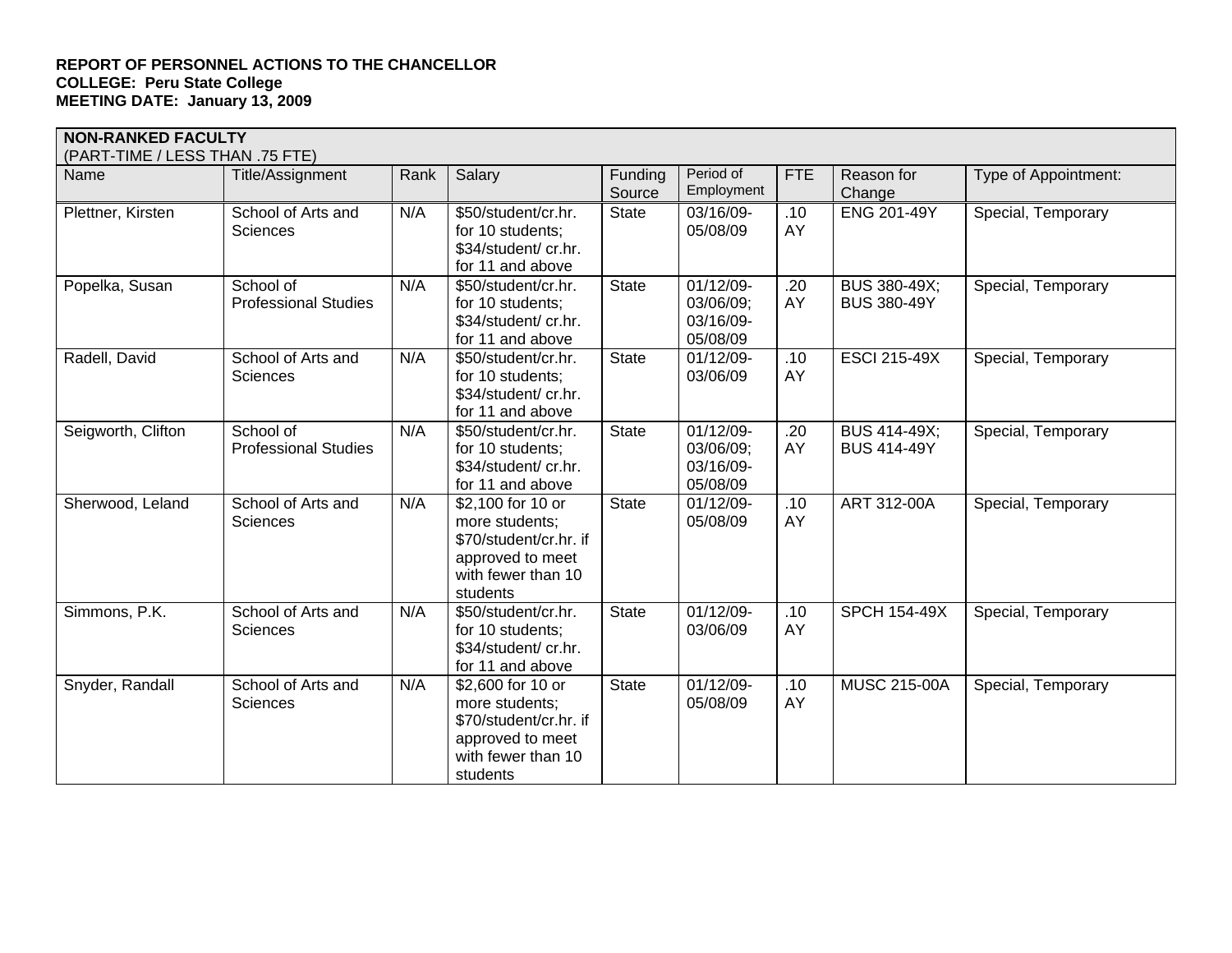| <b>NON-RANKED FACULTY</b><br>(PART-TIME / LESS THAN .75 FTE) |                                       |      |                                                                                                                     |                   |                         |           |                      |                      |  |
|--------------------------------------------------------------|---------------------------------------|------|---------------------------------------------------------------------------------------------------------------------|-------------------|-------------------------|-----------|----------------------|----------------------|--|
| Name                                                         | Title/Assignment                      | Rank | Salary                                                                                                              | Funding<br>Source | Period of<br>Employment | FTE       | Reason for<br>Change | Type of Appointment: |  |
| Tracy, Brenda                                                | <b>Graduate Programs</b>              | N/A  | \$50/student/cr.hr.<br>for 10 students;<br>\$34/student/ cr.hr.<br>for 11 and above                                 | <b>State</b>      | 02/07/09-<br>03/06/09   | .10<br>AY | SPED 500-DCZ         | Special, Temporary   |  |
| VanGundy, Terry                                              | School of Arts and<br><b>Sciences</b> | N/A  | \$2,100 for 10 or<br>more students;<br>\$70/student/cr.hr. if<br>approved to meet<br>with fewer than 10<br>students | <b>State</b>      | 01/12/09-<br>05/08/09   | .10<br>AY | ART 308-00A          | Special, Temporary   |  |
| Warrick, Phil                                                | <b>Graduate Programs</b>              | N/A  | \$50/student/cr.hr.<br>for 10 students;<br>\$34/student/ cr.hr.<br>for 11 and above                                 | <b>State</b>      | 01/12/09-<br>03/06/09   | .10<br>AY | <b>EDUC 604-49X</b>  | Special, Temporary   |  |
| Weichel, Mark                                                | <b>Graduate Programs</b>              | N/A  | \$50/student/cr.hr.<br>for 10 students;<br>\$34/student/ cr.hr.<br>for 11 and above                                 | <b>State</b>      | 01/12/09-<br>03/06/09   | .10<br>AY | EDUC 623-49X         | Special, Temporary   |  |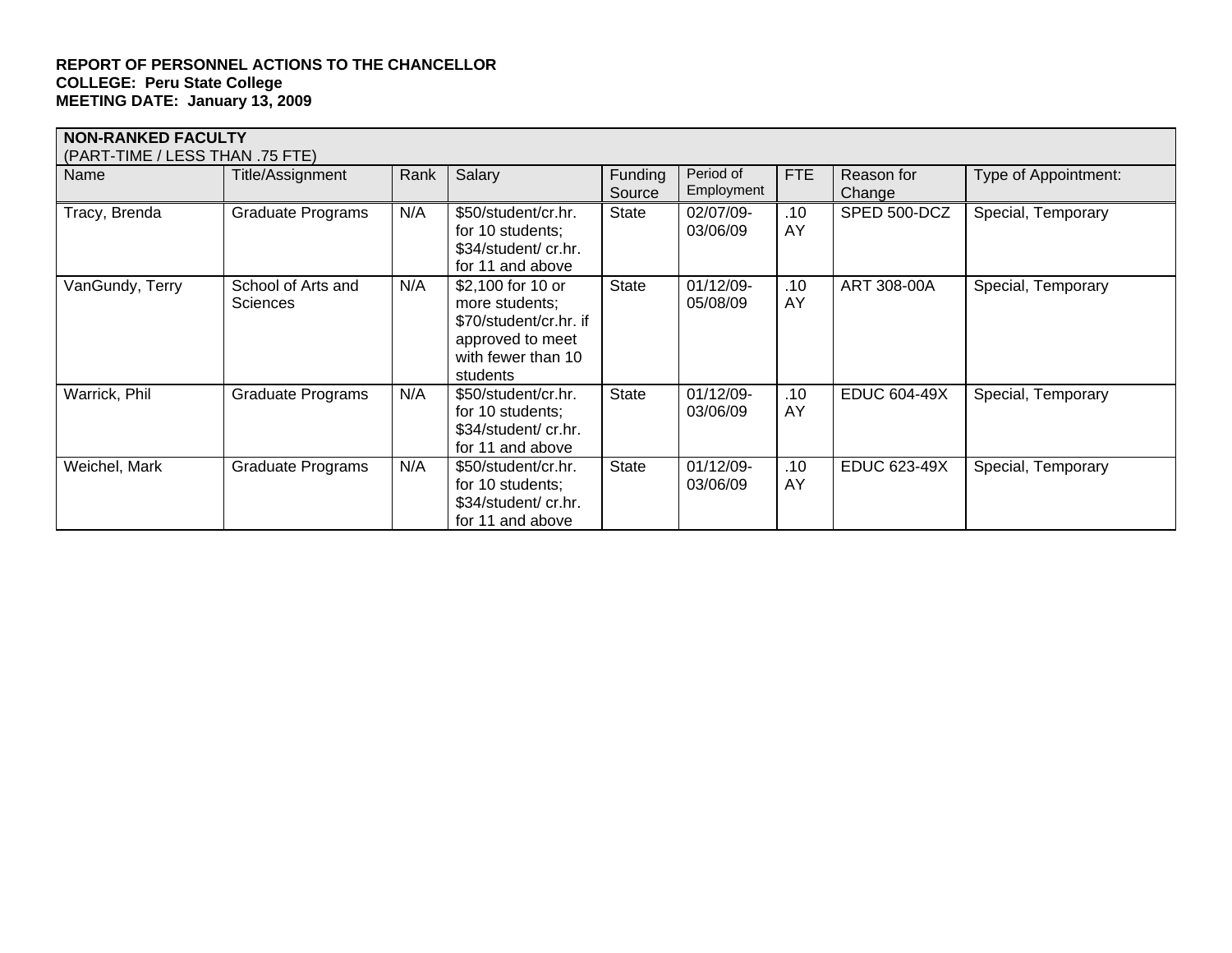| UNIONIZED SUPPORT STAFF<br>(FULL-TIME / .75 FTE OR MORE) |                  |      |         |                   |                         |            |                      |                               |  |
|----------------------------------------------------------|------------------|------|---------|-------------------|-------------------------|------------|----------------------|-------------------------------|--|
| Name                                                     | Title/Assignment | Rank | Salary  | Fundina<br>Source | Period of<br>Employment | <b>FTE</b> | Reason for<br>Change | Indicate Type of Appointment: |  |
| Sailors, Scott                                           | Custodian        | N/A  | \$1,526 | <b>State</b>      | 11/01/08                | <b>FY</b>  | Appointment          | Probationary                  |  |

# **NON-UNIONIZED SUPPORT STAFF**  (FULL-TIME / .75 FTE OR MORE)

| Name          | Title/Assignment | Rank | Salary  | Funding<br>Source | Period of<br>Employment | FTE  | Reason for<br>Change                                                | Type of Appointment:             |
|---------------|------------------|------|---------|-------------------|-------------------------|------|---------------------------------------------------------------------|----------------------------------|
| Morris, Debra | Custodian        | N/A  | \$2,625 | <b>State</b>      | 10/20/08-<br>10/31/08   | 1 FY | Additional<br>\$665/month<br>(stipend) for<br>supervisory<br>duties | Special, Temporary<br>Assignment |
| Morris, Debra | Custodian        | N/A  | \$2,625 | <b>State</b>      | 11/03/08-<br>01/09/09   | 1 FY | Additional<br>\$665/month<br>(stipend) for<br>supervisory<br>duties | Special, Temporary<br>Assignment |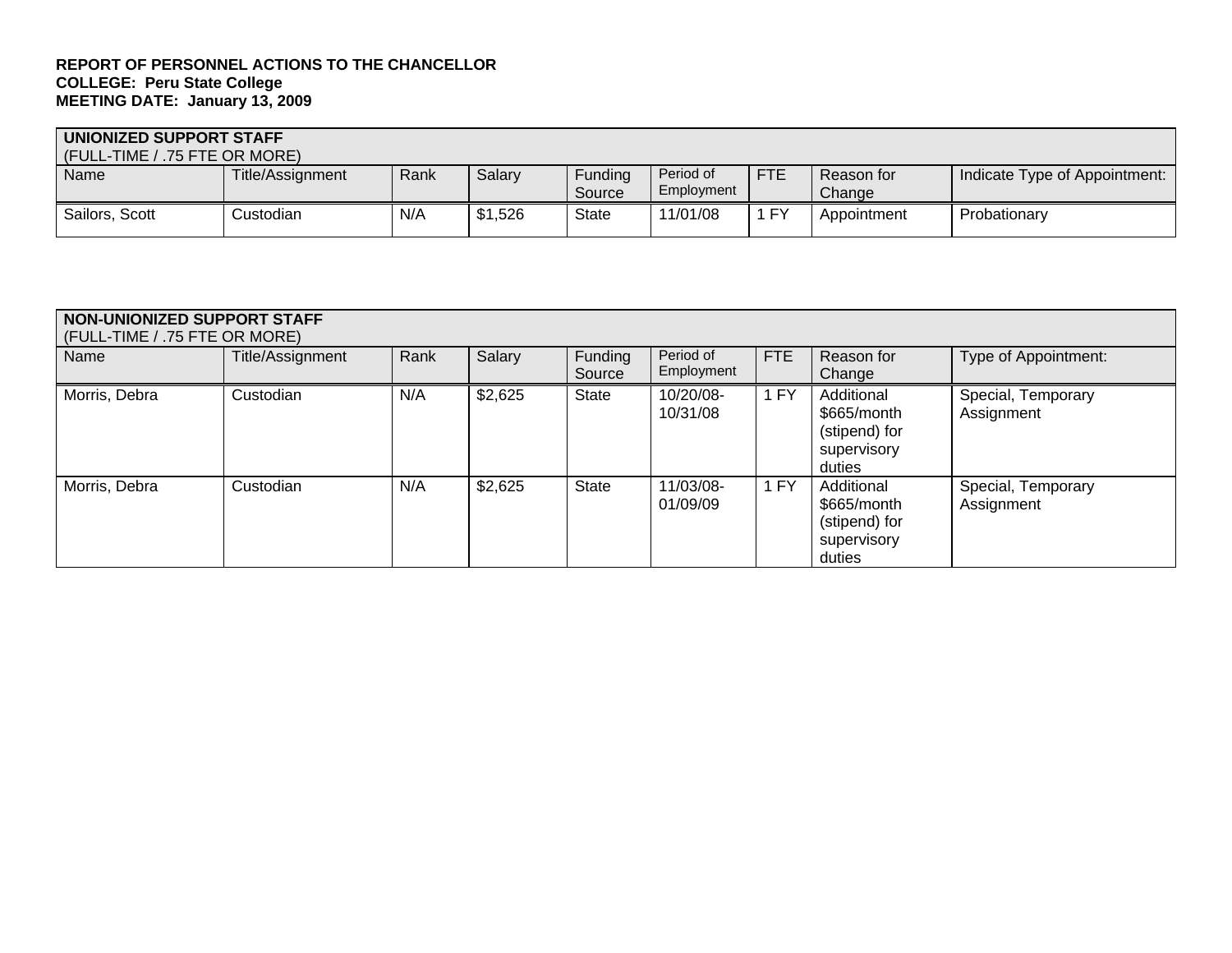**RANKED FACULTY**  (FULL-TIME/.75 FTE OR MORE)

| Name               | Title/Assignment                                                                                           | Rank                      | Salary                        | Funding<br>Source | Period of<br>Employment | <b>FTE</b> | Reason for Action                                               | Type of Appointment    |
|--------------------|------------------------------------------------------------------------------------------------------------|---------------------------|-------------------------------|-------------------|-------------------------|------------|-----------------------------------------------------------------|------------------------|
| Berry, Judith      | School or Arts and<br>Humanities; Art and<br>Design                                                        | Lecturer                  | \$40,426.00                   | <b>State</b>      | $8/18/00 -$<br>12/23/08 | 1.0        | Resignation                                                     | Special                |
| Blaser, L. Kent    | School of Natural and<br>Social Sciences;<br>History, Politics and<br>Geography                            | Emeritus<br>Professor     | N/A                           | N/A               | 7/1/09                  | N/A        | Retirement                                                      | N/A                    |
| Curtiss, Jim       | School of Education and<br>Counseling; Educational<br>Foundations and<br>Leadership                        | Professor                 | 25% of<br>\$63,227.00<br>(FY) | <b>State</b>      | 6/30/09                 | 1.0        | Retirement;<br>Voluntary<br>Retirement<br>Settlement<br>Program | Specific; Tenured      |
| Curtiss, Jim       | School of Education and<br>Counseling; Educational<br>Foundations and<br>Leadership                        | Emeritus<br>Professor     | N/A                           | N/A               | 7/1/09                  | N/A        | Retirement                                                      | N/A                    |
| Gilligan, Janet    | School of Arts and<br>Humanities; Language<br>and Literature                                               | Emeritus<br>Professor     | N/A                           | N/A               | 5/10/09                 | N/A        | Retirement                                                      | N/A                    |
| Greene, Todd       | School of Natural and<br>Social Sciences;<br>Sociology, Psychology<br>and Criminal Justice                 | Assistant<br>Professor    | \$42,500.00                   | State             | $8/21/09 -$<br>5/12/10  | 1.0        | New Hire, replaces<br>Jean Karlen                               | Specific, Tenure-Track |
| Mueller, Elizabeth | School of Education and<br>Counseling; Educational<br>Foundations and<br>Leadership                        | Interim<br>Instructor     | \$17,000.00                   | State             | $1/12/09 -$<br>5/13/09  | .50        | Interim<br>Appointment                                          | Specific, Interim      |
| Reynolds, Vic      | School of Arts and<br>Humanities; Art and<br>Design                                                        | Emeritus<br>Professor     | N/A                           | N/A               | 7/1/09                  | N/A        | Retirement                                                      | N/A                    |
| Sandlin, Lisa      | School of Arts and<br>Humanities; Language<br>and Literature                                               | Professor                 | \$29,610.00                   | N/A               | $1/12/09 -$<br>5/13/09  | 1.0        | Leave of absence<br>for Spring 2009,<br>without pay             | Specific; Tenured      |
| Teach, Frank       | Director of Student<br><b>Activities and Student</b><br>Center; Instructor of<br><b>Physical Education</b> | Emeritus<br><b>Status</b> | N/A                           | N/A               | 5/10/09                 | N/A        | Retirement                                                      | N/A                    |
| Tucker, Anne       | School of Education and<br>Counseling; Counseling<br>and Special Education                                 | Interim<br>Instructor     | \$17,000.00                   | <b>State</b>      | $1/12/09 -$<br>5/13/09  | .50        | Interim<br>Appointment                                          | Interim                |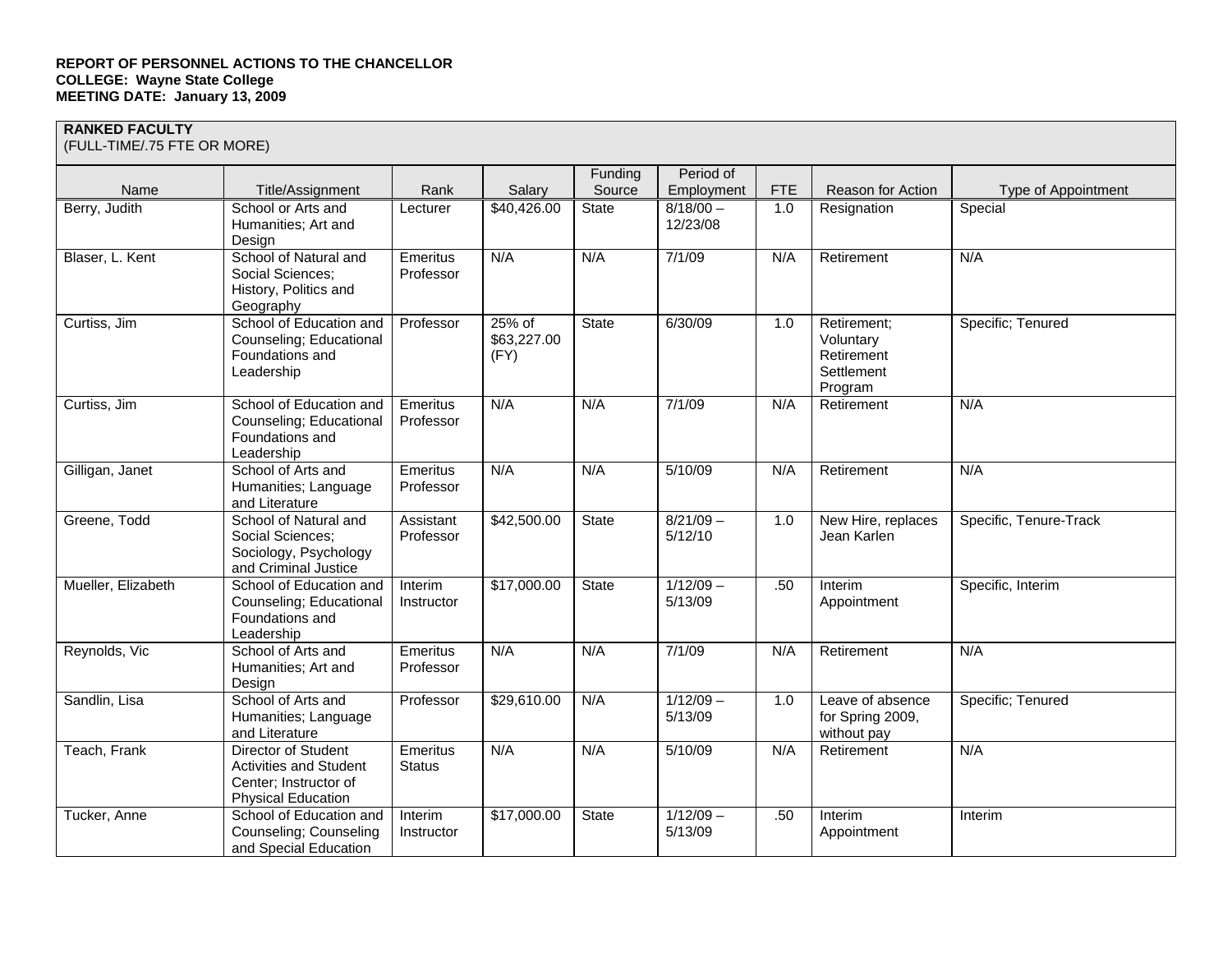# **UNIONIZED PROFESSIONAL STAFF**  (FULL-TIME/.75 FTE OR MORE)

|                        | (1 OLL-TIME/./J T TE OR MORE) |      |             |              |              |            |                    |                     |  |  |
|------------------------|-------------------------------|------|-------------|--------------|--------------|------------|--------------------|---------------------|--|--|
|                        |                               |      |             | Funding      | Period of    |            |                    |                     |  |  |
| Name                   | Title/Assignment              | Rank | Salarv      | Source       | Employment   | <b>FTE</b> | Reason for Action  | Type of Appointment |  |  |
| Bredenberg, Brooke     | Head Women's Soccer           | N/A  | \$34,500.00 | <b>State</b> | 7/14/06 -    | $\cdot$ .0 | Non-renewal of     | <b>NA</b>           |  |  |
|                        | Coach                         |      |             |              | 6/30/09      |            | contract           |                     |  |  |
| Roeber-Hefti, Kourtney | <b>Retention Specialist</b>   | N/A  | \$28,959.00 | Grant        | $11/21/08 -$ | .875       | New hire, replaces | Probationary        |  |  |
|                        |                               |      | (prorated)  |              | 6/30/09      |            | Danny Gonzales     |                     |  |  |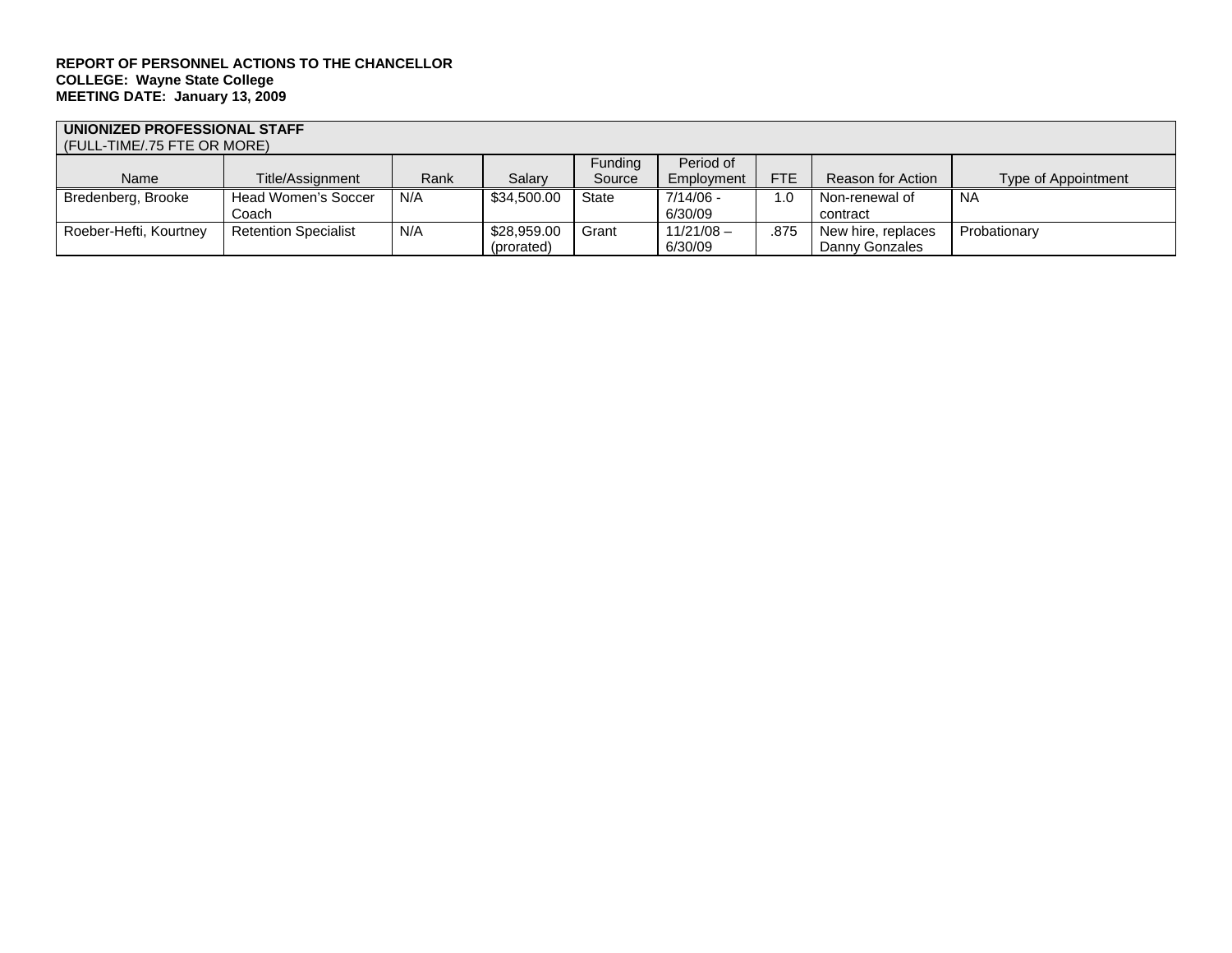**RANKED FACULTY**  (OVERLOAD AND SUMMER SCHOOL APPOINTMENTS)

|                      | (OVERLOAD AND SUMMER SCHOOL APPOINTMENTS) |                        |            |                   |                         |                  |                                 |                     |
|----------------------|-------------------------------------------|------------------------|------------|-------------------|-------------------------|------------------|---------------------------------|---------------------|
| Name                 | Title/Assignment                          | Rank                   | Salary     | Funding<br>Source | Period of<br>Employment | <b>FTE</b>       | Reason for Action               | Type of Appointment |
| Anderson, Wayne      | Art and Design                            | Professor              | \$235.00   | <b>State</b>      | $8/22/08 -$             | .10              |                                 | Special             |
|                      |                                           |                        |            |                   | 12/23/08                |                  | Appointment;<br>overload IS/DS* |                     |
| Arneson, Patricia    | <b>Business and</b>                       | Professor              | \$891.00   | <b>State</b>      | $8/22/08 -$             | $\overline{.30}$ | Appointment;                    | Special             |
|                      | Economics                                 |                        |            |                   | 12/23/08                |                  | overload IS/DS*                 |                     |
| Bauer, Jeffrey       | Physical Sciences and                     | Professor              | \$1,171.00 | State             | $8/22/08 -$             | .17              | Appointment;                    | Special             |
|                      | Mathematics                               |                        |            |                   | 12/23/08                |                  | overload IS/DS*                 |                     |
| Bertolas, Randy      | History, Politics and                     | Professor              | \$703.00   | State             | $8/22/08 -$             | .30              | Appointment;                    | Special             |
|                      | Geography                                 |                        |            |                   | 12/23/08                |                  | overload IS/DS*                 |                     |
| Blankenau, Joseph    | History, Politics and                     | Professor              | \$469.00   | State             | $8/22/08 -$             | .10              | Appointment;                    | Special             |
|                      | Geography                                 |                        |            |                   | 12/23/08                |                  | overload IS/DS*                 |                     |
| Blaser, Kent         | History, Politics and                     | Professor              | \$235.00   | <b>State</b>      | $8/22/08 -$             | .10              | Appointment;                    | Special             |
|                      | Geography                                 |                        |            |                   | 12/23/08                |                  | overload IS/DS*                 |                     |
| Bohnert, David       | Music                                     | Associate              | \$781.00   | State             | $8/22/08 -$             | .07              | Appointment;                    | Special             |
|                      |                                           | Professor              |            |                   | 12/23/08                |                  | overload IS/DS*                 |                     |
| Bohnert, David       | Music                                     | Associate              | \$1,536.00 | State             | $1/12/09 -$             | .05              | Appointment,                    | Special             |
|                      |                                           | Professor              |            |                   | 5/13/09                 |                  | overload                        |                     |
| Bondhus, JoAnn       | <b>Continuing Education</b>               | Professor              | \$4,782.00 | <b>State</b>      | $1/12/09 -$             | .10              | <b>BUS 418-W0</b>               | Special             |
|                      |                                           |                        |            |                   | 5/8/09                  |                  |                                 |                     |
| Bruflat, Alan        | Language and                              | Professor              | \$1,171.00 | State             | $8/22/08 -$             | .20              | Appointment;                    | Special             |
|                      | Literature                                |                        |            |                   | 12/23/08                |                  | overload IS/DS*                 |                     |
| Bruflat, Alan        | <b>Continuing Education</b>               | Professor              | \$4,109.00 | <b>State</b>      | $1/12/09 -$             | .10              | SPA 100-W0                      | Special             |
|                      |                                           |                        |            |                   | 5/8/09                  |                  |                                 |                     |
| Brummels, James V.   | Language and                              | Associate              | \$297.00   | <b>State</b>      | $8/22/08 -$             | .10              | Appointment;                    | Special             |
|                      | Literature                                | Professor              |            |                   | 12/23/08                |                  | overload IS/DS*                 |                     |
| Buryanek, Donald     | <b>Continuing Education</b>               | Assistant              | \$3,443.00 | State             | $1/12/09 -$             | .10              | <b>ITE 320-W0</b>               | Special             |
|                      |                                           | Professor              |            |                   | 5/8/09                  |                  |                                 |                     |
| Campbell, Paul       | <b>Continuing Education</b>               | Professor              | \$4,724.00 | State             | $1/15/09 -$             | .10              | ITE 320-80                      | Special             |
|                      |                                           |                        |            |                   | 4/30/09                 |                  |                                 |                     |
| Carrigg, Maureen     | <b>Communication Arts</b>                 | Associate<br>Professor | \$2,264.00 | State             | $8/22/08 -$<br>12/23/08 | .47              | Appointment;<br>overload IS/DS* | Special             |
| Christensen, Douglas | Life Sciences                             | Professor              | \$157.00   | State             | $8/22/08 -$             | .03              | Appointment;                    | Special             |
|                      |                                           |                        |            |                   | 12/23/08                |                  | overload IS/DS*                 |                     |
| Curnyn, Molly        | <b>Computer Technology</b>                | Instructor             | \$235.00   | <b>State</b>      | $8/22/08 -$             | .10              | Appointment;                    | Special             |
|                      | and Information                           |                        |            |                   | 12/23/08                |                  | overload IS/DS*                 |                     |
|                      | Systems                                   |                        |            |                   |                         |                  |                                 |                     |
| Dendinger, Laura     | <b>Business and</b>                       | Associate              | \$235.00   | State             | $8/22/08 -$             | .10              | Appointment;                    | Special             |
|                      | Economics                                 | Professor              |            |                   | 12/23/08                |                  | overload IS/DS*                 |                     |
| Dendinger, Laura     | <b>Continuing Education</b>               | Associate              | \$4,331.00 | State             | $1/12/09 -$             | .10              | <b>BUS 620-W0</b>               | Special             |
|                      |                                           | Professor              |            |                   | 5/8/09                  |                  |                                 |                     |
| Ebmeier, Sally       | <b>Technology and Applied</b>             | Instructor             | \$469.00   | State             | $8/22/08 -$             | .10              | Appointment;                    | Special             |
|                      | Sciences                                  |                        |            |                   | 12/23/08                |                  | overload IS/DS*                 |                     |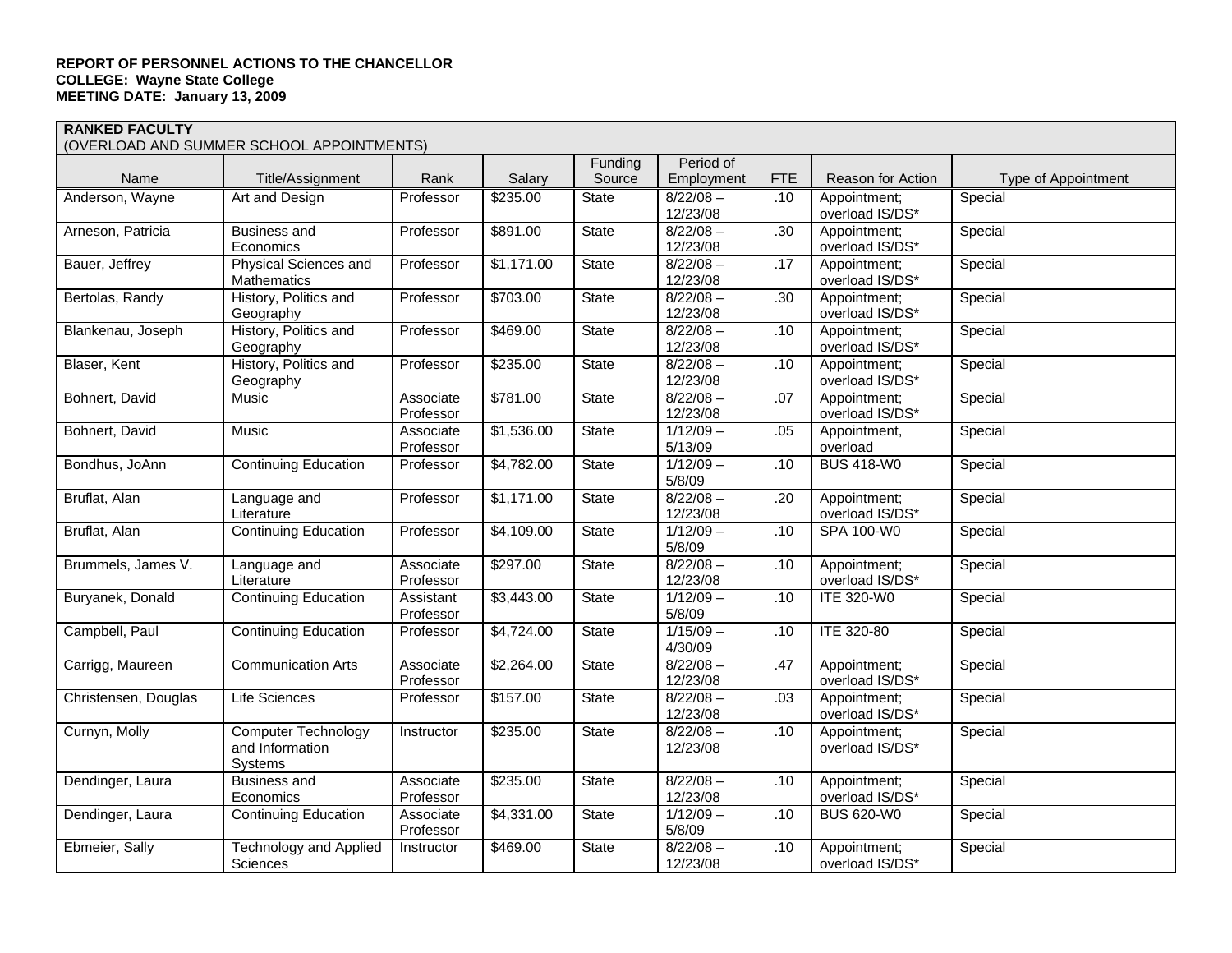### **RANKED FACULTY**

(OVERLOAD AND SUMMER SCHOOL APPOINTMENTS)

|                  | $\sigma$ , and the comment of the continuum of $\sigma$  |                        |            | Funding      | Period of               |            |                                 |                     |
|------------------|----------------------------------------------------------|------------------------|------------|--------------|-------------------------|------------|---------------------------------|---------------------|
| Name             | Title/Assignment                                         | Rank                   | Salary     | Source       | Employment              | <b>FTE</b> | Reason for Action               | Type of Appointment |
| Ebmeier, Sally   | <b>Continuing Education</b>                              | Instructor             | \$2,504.00 | State        | $1/12/09 -$<br>5/8/09   | .10        | FCS 306-W0                      | Special             |
| Elliott, Steven  | Art and Design                                           | Associate<br>Professor | \$937.00   | State        | $8/22/08 -$<br>12/23/08 | .30        | Appointment;<br>overload IS/DS* | Special             |
| Ellis, Susan     | Sociology, Psychology<br>and Criminal Justice            | Professor              | \$703.00   | State        | $8/22/08 -$<br>12/23/08 | .10        | Appointment;<br>overload IS/DS* | Special             |
| Evetovich, Tammy | Health, Human<br>Performance and Sport                   | Professor              | \$79.00    | State        | $8/22/08 -$<br>12/23/08 | .03        | Appointment;<br>overload IS/DS* | Special             |
| Farmer, Todd     | Health, Human<br>Performance and Sport                   | Assistant<br>Professor | \$1,171.00 | State        | $8/22/08 -$<br>12/23/08 | .30        | Appointment;<br>overload IS/DS* | Special             |
| Farmer, Todd     | <b>Continuing Education</b>                              | Assistant<br>Professor | \$974.00   | State        | $1/12/09 -$<br>5/8/09   | .03        | PED 106-W0                      | Special             |
| Garvin, Timothy  | <b>Continuing Education</b>                              | Professor              | \$5,029.00 | State        | $1/12/09 -$<br>5/8/09   | .10        | <b>BUS 652-W0</b>               | Special             |
| Geisert, Cameron | Health, Human<br>Performance and Sport                   | Assistant<br>Professor | \$469.00   | State        | $8/22/08 -$<br>12/23/08 | .10        | Appointment;<br>overload IS/DS* | Special             |
| Gilligan, Janet  | Language and<br>Literature                               | Professor              | \$355.00   | <b>State</b> | $8/22/08 -$<br>12/23/08 | .13        | Appointment:<br>overload IS/DS* | Special             |
| Gilligan, Janet  | Educational<br>Foundations and<br>Leadership             | Professor              | \$157.00   | State        | $8/22/08 -$<br>12/23/08 | .07        | Appointment;<br>overload IS/DS* | Special             |
| Gilligan, Janet  | <b>Continuing Education</b>                              | Professor              | \$4,266.00 | State        | $1/12/09 -$<br>5/8/09   | .10        | <b>ENG 150-W1</b>               | Special             |
| Hammer, Mark     | Life Sciences                                            | Professor              | \$79.00    | State        | $8/22/08 -$<br>12/23/08 | .03        | Appointment;<br>overload IS/DS* | Special             |
| Hansen, Pearl    | Art and Design                                           | Professor              | \$703.00   | State        | $8/22/08 -$<br>12/23/08 | .20        | Appointment;<br>overload IS/DS* | Special             |
| Harms, Sally     | Physical Sciences and<br>Mathematics                     | Associate<br>Professor | \$297.00   | State        | $8/22/08 -$<br>12/23/08 | .10        | Appointment;<br>overload IS/DS* | Special             |
| Herling, Lourdes | <b>Computer Technology</b><br>and Information<br>Systems | Instructor             | \$235.00   | State        | $8/22/08 -$<br>12/23/08 | .10        | Appointment;<br>overload IS/DS* | Special             |
| Hickey, Donald   | History, Politics and<br>Geography                       | Professor              | \$594.00   | State        | $8/22/08 -$<br>12/23/08 | .20        | Appointment;<br>overload IS/DS* | Special             |
| Imdieke, Jack    | <b>Computer Technology</b><br>and Information<br>Systems | Professor              | \$297.00   | State        | $8/22/08 -$<br>12/23/08 | .10        | Appointment;<br>overload IS/DS* | Special             |
| Irlmeier, Joni   | Educational<br>Foundations and<br>Leadership             | Instructor             | \$235.00   | State        | $8/22/08 -$<br>12/23/08 | .10        | Appointment;<br>overload IS/DS* | Special             |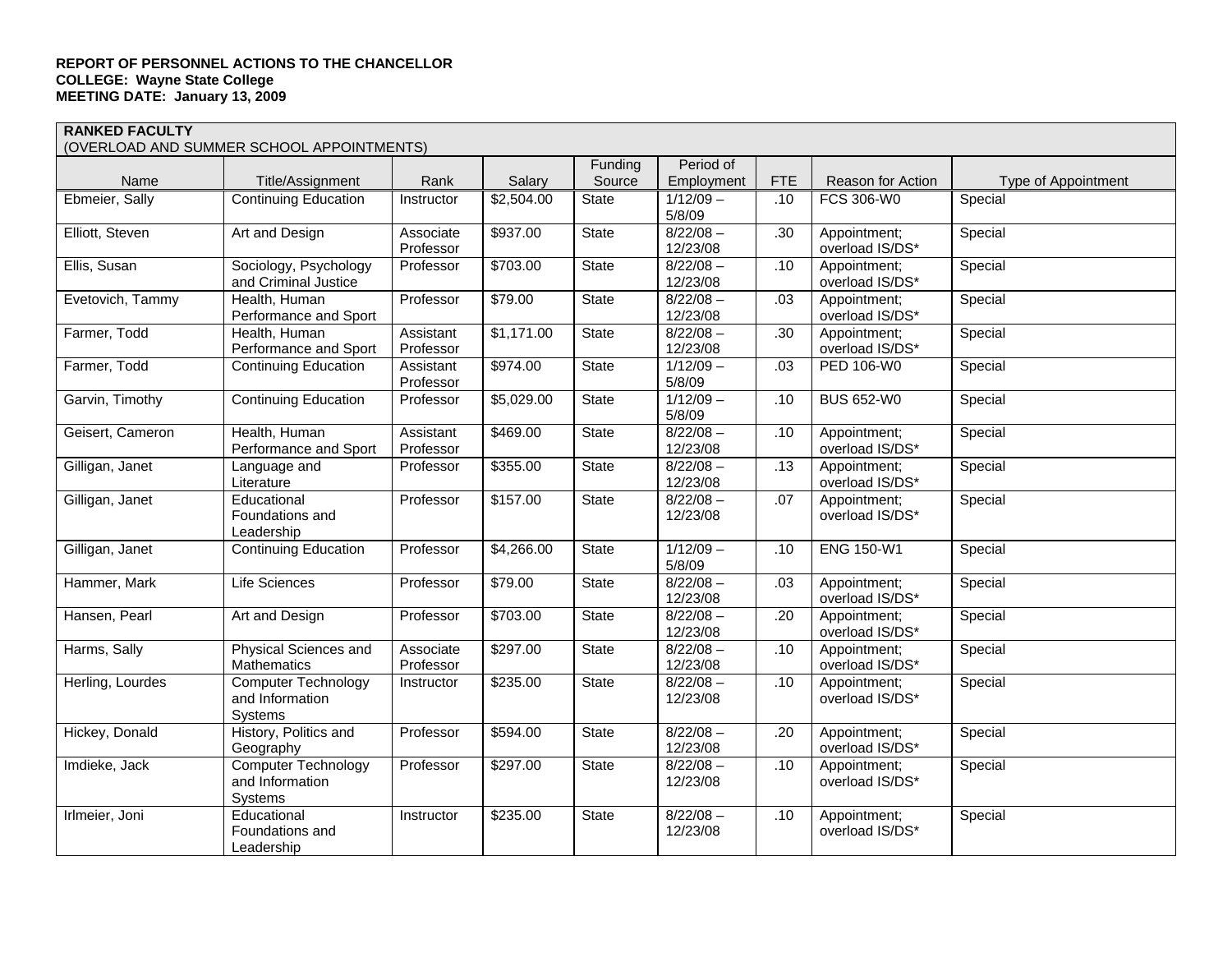**RANKED FACULTY**  (OVERLOAD AND SUMMER SCHOOL APPOINTMENTS)

|                     |                               |            |            | Funding      | Period of   |            |                   |                     |
|---------------------|-------------------------------|------------|------------|--------------|-------------|------------|-------------------|---------------------|
| Name                | Title/Assignment              | Rank       | Salary     | Source       | Employment  | <b>FTE</b> | Reason for Action | Type of Appointment |
| Jensen, Gwen        | <b>Communication Arts</b>     | Associate  | \$469.00   | State        | $8/22/08 -$ | .10        | Appointment;      | Special             |
|                     |                               | Professor  |            |              | 12/23/08    |            | overload IS/DS*   |                     |
| Karlen, Jean        | Sociology, Psychology         | Professor  | \$235.00   | <b>State</b> | $8/22/08 -$ | .10        | Appointment;      | Special             |
|                     | and Criminal Justice          |            |            |              | 12/23/08    |            | overload IS/DS*   |                     |
| Karsky, Jason       | Sociology, Psychology         | Associate  | \$235.00   | <b>State</b> | $8/22/08 -$ | .10        | Appointment;      | Special             |
|                     | and Criminal Justice          | Professor  |            |              | 12/23/08    |            | overload IS/DS*   |                     |
| Karsky, Jason       | <b>Continuing Education</b>   | Associate  | \$3,221.00 | State        | $1/12/09 -$ | .10        | CJA 444/544-80    | Special             |
|                     |                               | Professor  |            |              | 5/4/09      |            |                   |                     |
| Langlie, Pamela     | <b>Technology and Applied</b> | Assistant  | \$594.00   | State        | $8/22/08 -$ | .10        | Appointment;      | Special             |
|                     | Sciences                      | Professor  |            |              | 12/23/08    |            | overload IS/DS*   |                     |
| Langlie, Pamela     | <b>Continuing Education</b>   | Assistant  | \$3,209.00 | State        | $8/25/08 -$ | .10        | EDU 605-W0        | Special             |
|                     |                               | Professor  |            |              | 12/19/08    |            |                   |                     |
| Langlie, Pamela     | <b>Continuing Education</b>   | Assistant  | \$3,209.00 | State        | $1/12/09 -$ | .10        | EDU 617-W0        | Special             |
|                     |                               | Professor  |            |              | 5/8/09      |            |                   |                     |
| Lawrence, Gloria    | <b>Continuing Education</b>   | Professor  | \$4,214.00 | <b>State</b> | $1/14/09 -$ | .10        | PSY 444/544-81    | Special             |
|                     |                               |            |            |              | 4/29/09     |            |                   |                     |
| Leeper, Mark        | History, Politics and         | Professor  | \$532.00   | State        | $8/22/08 -$ | .20        | Appointment;      | Special             |
|                     | Geography                     |            |            |              | 12/23/08    |            | overload IS/DS*   |                     |
| Lindberg, Judith    | <b>Technology and Applied</b> | Professor  | \$157.00   | State        | $8/22/08 -$ | .07        | Appointment;      | Special             |
|                     | Sciences                      |            |            |              | 12/23/08    |            | overload IS/DS*   |                     |
| Lofgren, Ronald     | Music                         | Associate  | \$198.00   | <b>State</b> | $8/22/08 -$ | .07        | Appointment;      | Special             |
|                     |                               | Professor  |            |              | 12/23/08    |            | overload IS/DS*   |                     |
| Maas, Chad          | Health, Human                 | Instructor | \$157.00   | <b>State</b> | $8/22/08 -$ | .07        | Appointment:      | Special             |
|                     | Performance and Sport         |            |            |              | 12/23/08    |            | overload IS/DS*   |                     |
| Marek, Michael      | <b>Communication Arts</b>     | Associate  | \$469.00   | <b>State</b> | $8/22/08 -$ | .20        | Appointment;      | Special             |
|                     |                               | Professor  |            |              | 12/23/08    |            | overload IS/DS*   |                     |
| McElwain, David     | <b>Communication Arts</b>     | Associate  | \$235.00   | State        | $8/22/08 -$ | .10        | Appointment:      | Special             |
|                     |                               | Professor  |            |              | 12/23/08    |            | overload IS/DS*   |                     |
| Meyer, Jeffrey      | Health, Human                 | Instructor | \$235.00   | State        | $8/22/08 -$ | .10        | Appointment;      | Special             |
|                     | Performance and Sport         |            |            |              | 12/23/08    |            | overload IS/DS*   |                     |
| Mueller, J. Marlene | Art and Design                | Professor  | \$703.00   | <b>State</b> | $8/22/08 -$ | .10        | Appointment;      | Special             |
|                     |                               |            |            |              | 12/23/08    |            | overload IS/DS*   |                     |
| Nelson, Jeryl       | <b>Continuing Education</b>   | Professor  | \$4,903.00 | State        | $1/12/09 -$ | .10        | <b>BUS 692-W0</b> | Special             |
|                     |                               |            |            |              | 5/8/09      |            |                   |                     |
| Nicholson, Lori     | <b>Computer Technology</b>    | Assistant  | \$703.00   | State        | $8/22/08 -$ | .10        | Appointment;      | Special             |
|                     | and Information               | Professor  |            |              | 12/23/08    |            | overload IS/DS*   |                     |
|                     | Systems                       |            |            |              |             |            |                   |                     |
| Novotny, Jason      | <b>Continuing Education</b>   | Instructor | \$2,434.00 | <b>State</b> | $1/12/09 -$ | .10        | <b>ITE 320-W1</b> | Special             |
|                     |                               |            |            |              | 5/8/09      |            |                   |                     |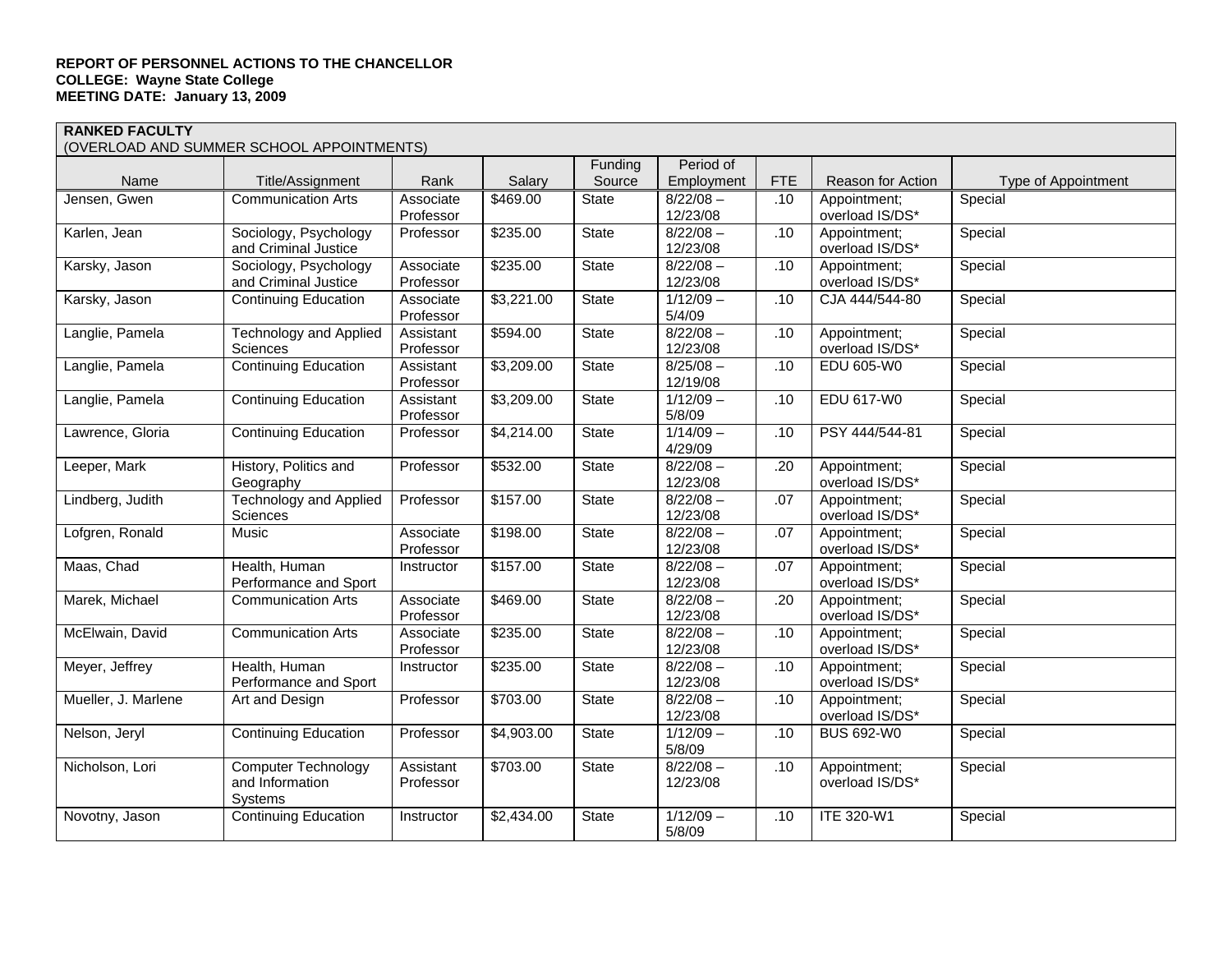**RANKED FACULTY**  (OVERLOAD AND SUMMER SCHOOL APPOINTMENTS)

|                   | OVEREOAD AND SOMMER SOLIOOL AFT OINTIMENTS)   |                        |            |                   |                         |            |                                 |                     |
|-------------------|-----------------------------------------------|------------------------|------------|-------------------|-------------------------|------------|---------------------------------|---------------------|
| Name              | Title/Assignment                              | Rank                   | Salary     | Funding<br>Source | Period of<br>Employment | <b>FTE</b> | Reason for Action               | Type of Appointment |
| Paxton, John      | <b>Continuing Education</b>                   | Professor              | \$6,128.00 | <b>State</b>      | $1/12/09 -$<br>5/8/09   | .10        | <b>BUS 625-H1</b>               | Special             |
| Pearcy, Shawn     | <b>Life Sciences</b>                          | Professor              | \$157.00   | State             | $8/22/08 -$<br>12/23/08 | .03        | Appointment;<br>overload IS/DS* | Special             |
| Ras, Gerard       | <b>Business and</b><br>Economics              | Instructor             | \$235.00   | State             | $8/22/08 -$<br>12/23/08 | .10        | Appointment:<br>overload IS/DS* | Special             |
| Renzelman, John   | <b>Continuing Education</b>                   | Professor              | \$4,457.00 | State             | $1/12/09 -$<br>5/8/09   | .10        | <b>ITE 312-W0</b>               | Special             |
| Ronnow, Gretchen  | Language and<br>Literature                    | Professor              | \$829.00   | State             | $8/22/08 -$<br>12/23/08 | .30        | Appointment;<br>overload IS/DS* | Special             |
| Ronnow, Gretchen  | <b>Continuing Education</b>                   | Professor              | \$4,880.00 | State             | $1/12/09 -$<br>5/8/09   | .10        | <b>ENG 527-W0</b>               | Special             |
| Sandlin, Lisa     | Language and<br>Literature                    | Professor              | \$235.00   | State             | $8/22/08 -$<br>12/23/08 | .10        | Appointment;<br>overload IS/DS* | Special             |
| Schmitz, Janet    | Language and<br>Literature                    | Associate<br>Professor | \$703.00   | State             | $8/22/08 -$<br>12/23/08 | .10        | Appointment;<br>overload IS/DS* | Special             |
| Sharer, Tim       | Educational<br>Foundations and<br>Leadership  | Professor              | \$235.00   | State             | $8/22/08 -$<br>12/23/08 | .10        | Appointment;<br>overload IS/DS* | Special             |
| Snowdon, Monica   | Sociology, Psychology<br>and Criminal Justice | Professor              | \$235.00   | State             | $8/22/08 -$<br>12/23/08 | .10        | Appointment;<br>overload IS/DS* | Special             |
| Sweetland, Robert | Educational<br>Foundations and<br>Leadership  | Professor              | \$937.00   | State             | $8/22/08 -$<br>12/23/08 | .10        | Appointment;<br>overload IS/DS* | Special             |
| Teach, Frank      | Health, Human<br>Performance Sport            | Instructor             | \$4,183.00 | State             | $8/22/08 -$<br>12/23/08 | .10        | Appointment,<br>overload        | Special             |
| Tinnon, Vicki     | History, Politics and<br>Geography            | Instructor             | \$937.00   | State             | $8/22/08 -$<br>12/23/08 | .10        | Appointment:<br>overload IS/DS* | Special             |
| Vander Weil, Greg | <b>Technology and Applied</b><br>Sciences     | Assistant<br>Professor | \$297.00   | State             | $8/22/08 -$<br>12/23/08 | .10        | Appointment;<br>overload IS/DS* | Special             |
| Vander Weil, Greg | Educational<br>Foundations and<br>Leadership  | Assistant<br>Professor | \$313.00   | State             | $8/22/08 -$<br>12/23/08 | .07        | Appointment;<br>overload IS/DS* | Special             |
| Walker, Karen     | Sociology, Psychology<br>and Criminal Justice | Professor              | \$469.00   | State             | $8/22/08 -$<br>12/23/08 | .20        | Appointment;<br>overload IS/DS* | Special             |
| Wilcox, Daryl     | <b>Counseling and Special</b><br>Education    | Professor              | \$198.00   | <b>State</b>      | $8/22/08 -$<br>12/23/08 | .07        | Appointment;<br>overload IS/DS* | Special             |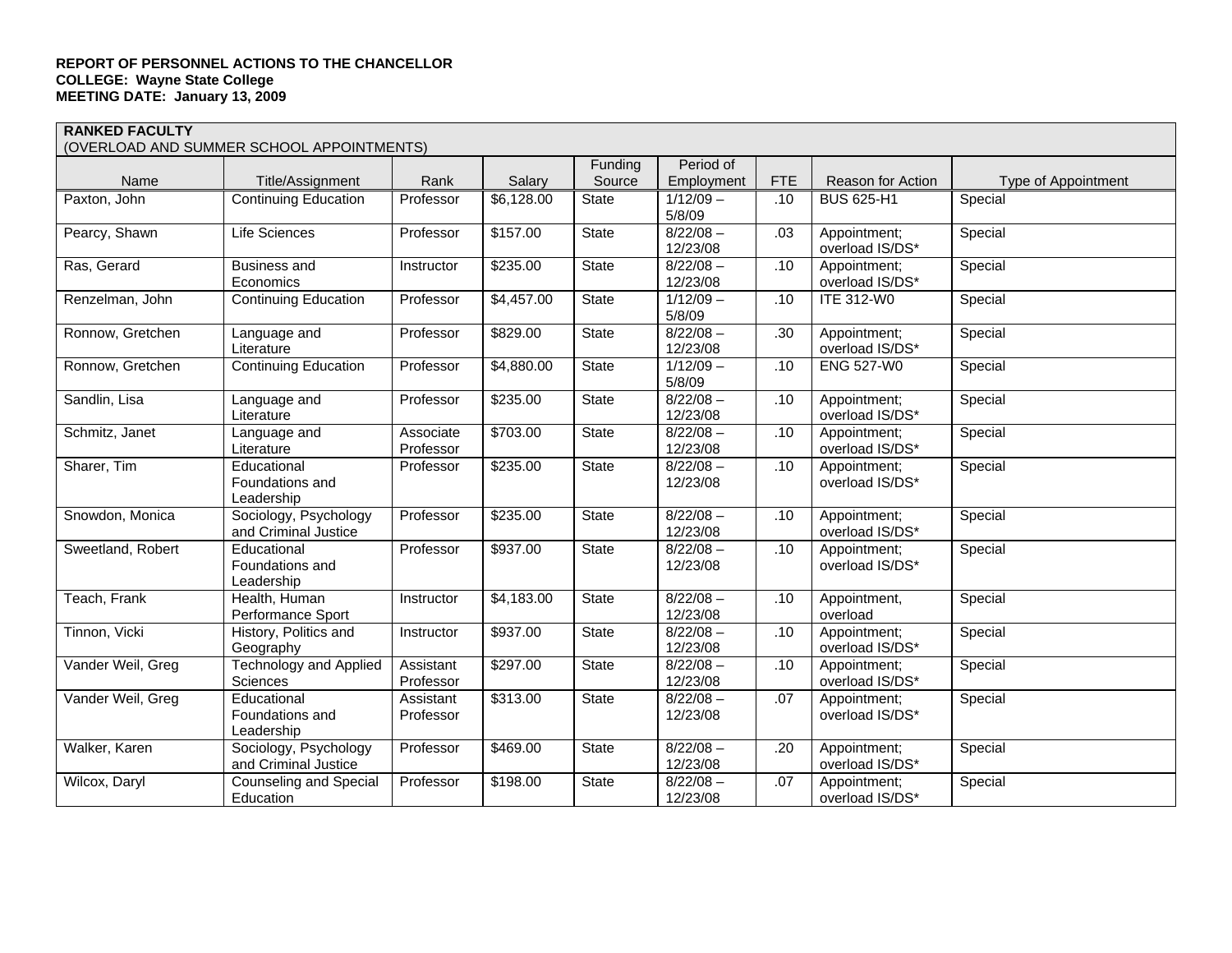## **RANKED FACULTY**

(OVERLOAD AND SUMMER SCHOOL APPOINTMENTS)

|                |                              |           |          | Funding      | Period of   |            |                   |                     |
|----------------|------------------------------|-----------|----------|--------------|-------------|------------|-------------------|---------------------|
| Name           | Title/Assignment             | Rank      | Salarv   | Source       | Employment  | <b>FTE</b> | Reason for Action | Type of Appointment |
| Worner, Tamara | <b>Physical Sciences and</b> | Professor | \$829.00 | <b>State</b> | $8/22/08 -$ | .20        | Appointment:      | Special             |
|                | <b>Mathematics</b>           |           |          |              | 12/23/08    |            | overload IS/DS*   |                     |
| Young, Todd    | <b>Physical Sciences and</b> | Professor | \$703.00 | <b>State</b> | $8/22/08 -$ | .30        | Appointment:      | Special             |
|                | Mathematics                  |           |          |              | 12/23/08    |            | overload IS/DS*   |                     |

\* Independent Study and/or Directed Study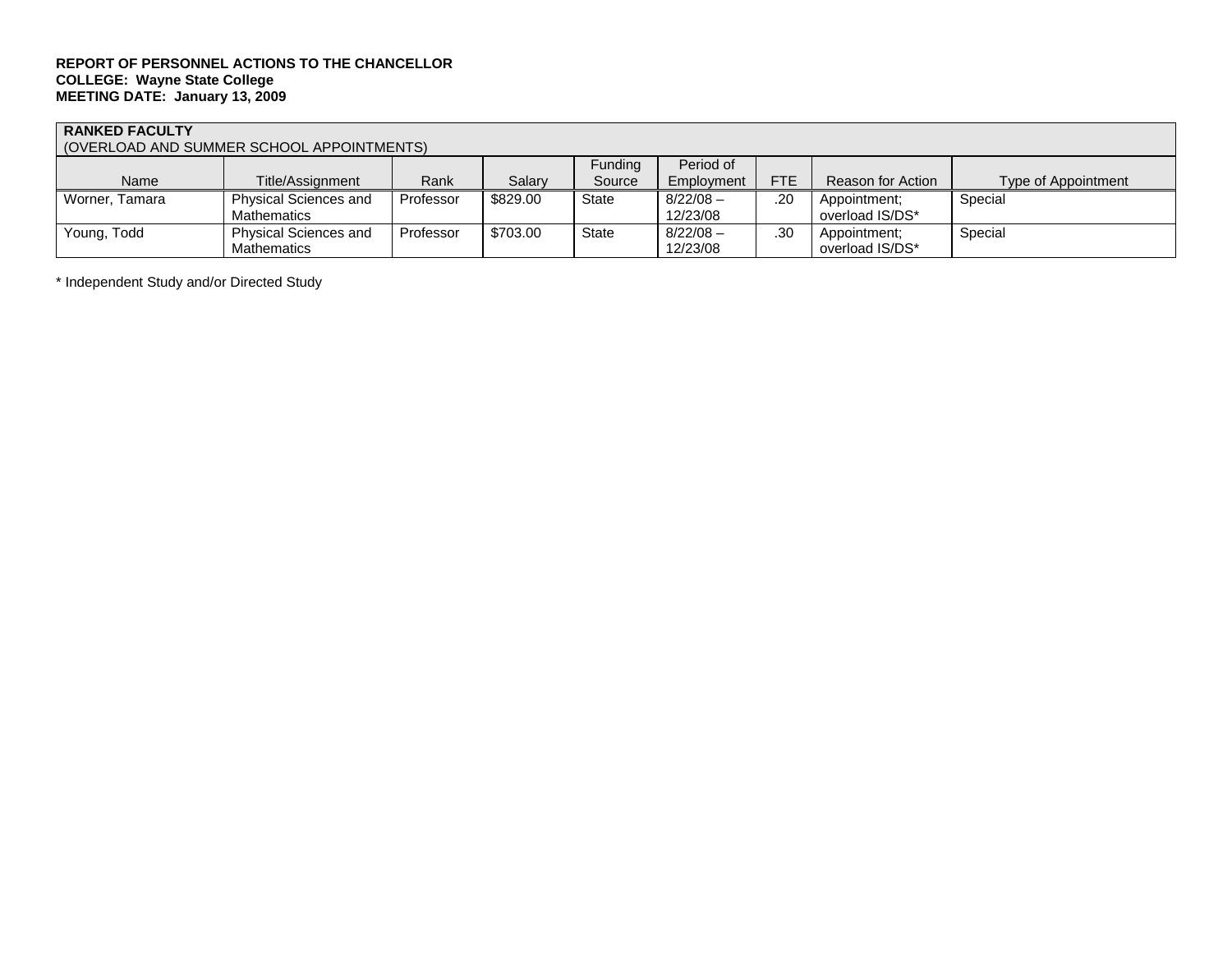| (PART-TIME/LESS THAN .75 FTE) |                                              |                       |                                              |                   |                         |            |                                            |                     |
|-------------------------------|----------------------------------------------|-----------------------|----------------------------------------------|-------------------|-------------------------|------------|--------------------------------------------|---------------------|
| Name                          | Title/Assignment                             | Rank                  | Salary                                       | Funding<br>Source | Period of<br>Employment | <b>FTE</b> | Reason for Action                          | Type of Appointment |
| Adkins-Miller, Angela         | Language and<br>Literature                   | Part-time             | \$2,190.00                                   | <b>State</b>      | $1/12/09 -$<br>5/13/09  | .10        | Appointment                                | Special, part-time  |
| Baker, Lynn                   | Educational<br>Foundations and<br>Leadership | Part-time             | \$365.00                                     | State             | $8/22/08 -$<br>12/23/08 | .017       | Appointment                                | Special, part-time  |
| Barnes, Johanna               | <b>Continuing Education</b>                  | Part-time             | \$5,356.00                                   | <b>State</b>      | $1/12/09 -$<br>5/8/09   | n/a        | Grand Island<br>Learning<br>Community      | Special, part-time  |
| Baumert, Mary                 | <b>Continuing Education</b>                  | Part-time             | \$2,190.00                                   | <b>State</b>      | $1/12/09 -$<br>5/4/09   | .10        | SPD 151-80                                 | Special, part-time  |
| Bausch, Michelle              | <b>Counseling and Special</b><br>Education   | Graduate<br>Assistant | $$2,250.00 +$<br>9 hrs.<br>tuition<br>waiver | <b>State</b>      | $1/12/09 -$<br>5/13/09  | .125       | Appointment                                | Special, part-time  |
| Beair, Misty                  | Educational<br>Foundations and<br>Leadership | Part-time             | \$2,190.00                                   | State             | $1/12/09 -$<br>5/13/09  | .10        | Appointment                                | Special, part-time  |
| Black, Cynthia                | Language and<br>Literature                   | Part-time             | \$4,380.00                                   | <b>State</b>      | $1/12/09 -$<br>5/13/09  | .20        | Appointment                                | Special, part-time  |
| Black, Timothy                | Language and<br>Literature                   | Part-time             | \$2,190.00                                   | <b>State</b>      | $1/12/09 -$<br>5/13/09  | .10        | Appointment                                | Special, part-time  |
| Bonds, Deborah                | Educational<br>Foundations and<br>Leadership | Part-time             | \$2,190.00                                   | <b>State</b>      | $1/12/09 -$<br>5/13/09  | .10        | Appointment                                | Special, part-time  |
| Bonds, Deborah                | <b>Counseling and Special</b><br>Education   | Part-time             | \$2,340.00                                   | <b>State</b>      | $1/12/09 -$<br>5/13/09  | .10        | Appointment                                | Special, part-time  |
| Boyer, Chad                   | <b>Continuing Education</b>                  | Part-time             | \$5,356.00                                   | <b>State</b>      | $1/12/09 -$<br>5/8/09   | n/a        | Administration #1<br>Learning<br>Community | Special, part-time  |
| Boyer, Chad                   | <b>Continuing Education</b>                  | Part-time             | \$5,356.00                                   | <b>State</b>      | $1/12/09 -$<br>5/8/09   | n/a        | Administration #2<br>Learning<br>Community | Special, part-time  |
| Brown, Rae                    | <b>Continuing Education</b>                  | Part-time             | \$5,356.00                                   | <b>State</b>      | $1/12/09 -$<br>5/8/09   | n/a        | Grand Island<br>Learning<br>Community      | Special, part-time  |
| Bruening, Kristie             | Educational<br>Foundations and<br>Leadership | Part-time             | \$365.00                                     | <b>State</b>      | $8/22/08 -$<br>12/23/08 | .017       | Appointment                                | Special, part-time  |
| Brummond, Kimberly            | Educational<br>Foundations and<br>Leadership | Part-time             | \$365.00                                     | <b>State</b>      | $8/22/08 -$<br>12/23/08 | .017       | Appointment                                | Special, part-time  |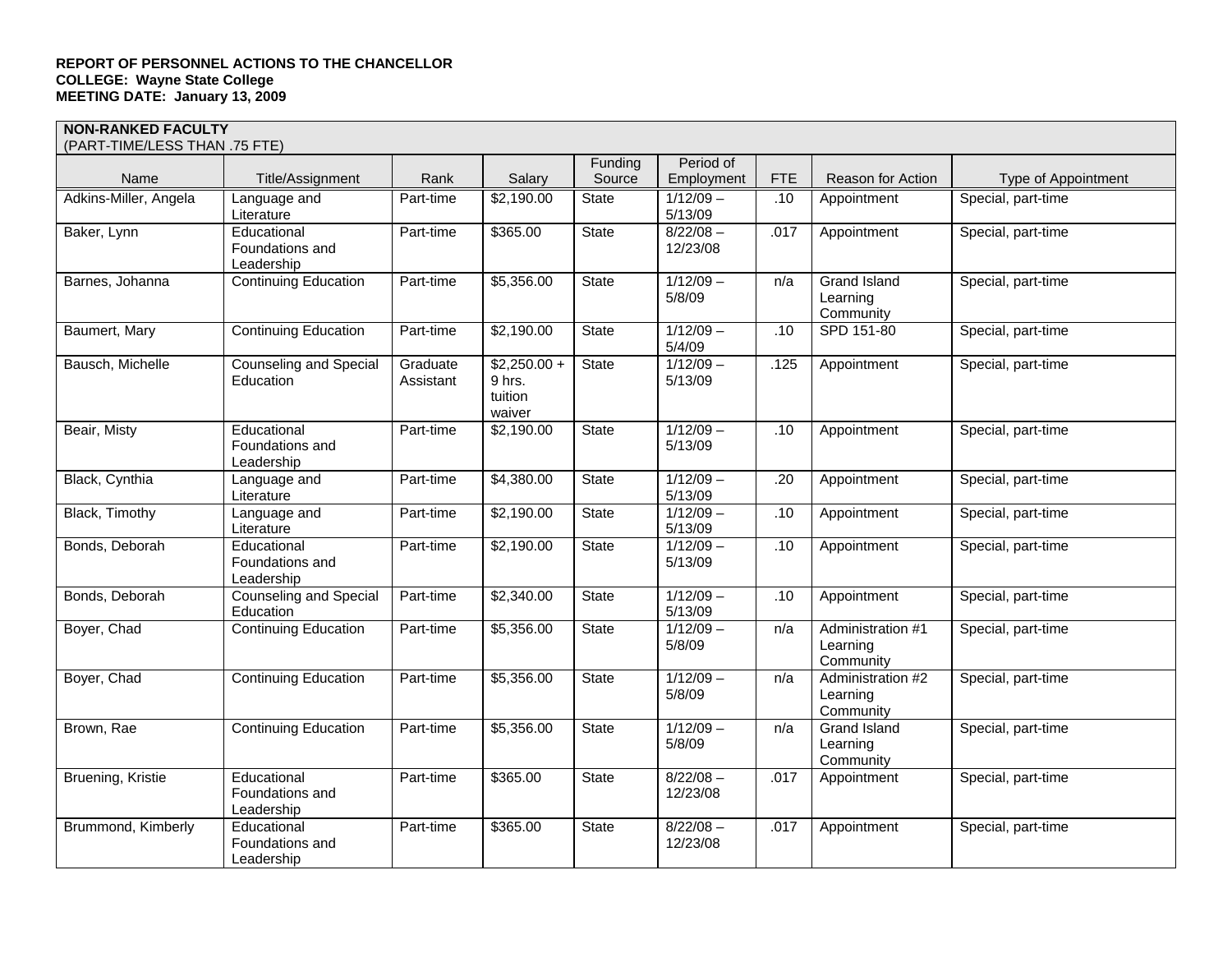| (PART-TIME/LESS THAN .75 FTE) |                                              |                       |                                              |              |                        |            |                                            |                     |
|-------------------------------|----------------------------------------------|-----------------------|----------------------------------------------|--------------|------------------------|------------|--------------------------------------------|---------------------|
|                               |                                              |                       |                                              | Funding      | Period of              |            |                                            |                     |
| Name                          | Title/Assignment                             | Rank                  | Salary                                       | Source       | Employment             | <b>FTE</b> | Reason for Action                          | Type of Appointment |
| Carnes, Ron                   | Educational<br>Foundations and<br>Leadership | Part-time             | \$4,380.00                                   | State        | $1/12/09 -$<br>5/13/09 | .20        | Appointment                                | Special, part-time  |
| Consoli, Wendy                | Language and<br>Literature                   | Part-time             | \$2,190.00                                   | State        | $1/12/09 -$<br>5/13/09 | .10        | Appointment                                | Special, part-time  |
| Dion, Lora                    | <b>Counseling Center</b>                     | Part-time             | \$2,920.00                                   | State        | $1/12/09 -$<br>5/13/09 | .133       | Appointment                                | Special, part-time  |
| Disch, Brian                  | Physical Sciences and<br><b>Mathematics</b>  | Part-time             | \$2,190.00                                   | State        | $1/12/09 -$<br>5/13/09 | .10        | Appointment                                | Special, part-time  |
| Dixon, Pamela                 | <b>Continuing Education</b>                  | Part-time             | \$2,190.00                                   | State        | $1/12/09 -$<br>5/8/09  | .10        | <b>BUS 408-W0</b>                          | Special, part-time  |
| Dorcey, Jean                  | <b>Counseling and Special</b><br>Education   | Part-time             | \$2,190.00                                   | State        | $1/12/09 -$<br>5/13/09 | .10        | Appointment                                | Special, part-time  |
| Dorcey-McIntosh, Alicia       | <b>Counseling and Special</b><br>Education   | Part-time             | \$2,190.00                                   | State        | $1/12/09 -$<br>5/13/09 | .10        | Appointment                                | Special, part-time  |
| Driskell, Sandra              | Language and<br>Literature                   | Graduate<br>Assistant | $$2,250.00 +$<br>9 hrs.<br>tuition<br>waiver | State        | 11/13/08               | .125       | Resignation                                | Special, part-time  |
| Dutcher, Christa              | Language and<br>Literature                   | Part-time             | \$2,190.00                                   | State        | $1/12/09 -$<br>5/13/09 | .10        | Appointment                                | Special, part-time  |
| Fick, Kathy                   | Language and<br>Literature                   | Part-time             | \$2,190.00                                   | State        | $1/12/09 -$<br>5/13/09 | .10        | Appointment                                | Special, part-time  |
| Fillipi, Sheri                | <b>Continuing Education</b>                  | Part-time             | \$5,356.00                                   | <b>State</b> | $1/12/09 -$<br>5/8/09  | n/a        | Administration #2<br>Learning<br>Community | Special, part-time  |
| Finney, Patricia              | <b>Continuing Education</b>                  | Part-time             | \$730.00                                     | State        | $1/12/09 -$<br>3/20/09 | .033       | EDU 396-W0                                 | Special, part-time  |
| Gangwish, Lesley              | <b>Communication Arts</b>                    | Part-time             | \$4,380.00                                   | State        | $1/12/09 -$<br>5/13/09 | .20        | Appointment                                | Special, part-time  |
| Haas, Sr., Stephen            | Art and Design                               | Part-time             | \$6,570.00                                   | State        | $1/12/09 -$<br>5/13/09 | .30        | Appointment                                | Special, part-time  |
| Hansen, Mary                  | Educational<br>Foundations and<br>Leadership | Part-time             | \$4,380.00                                   | <b>State</b> | $1/12/09 -$<br>5/13/09 | .20        | Appointment                                | Special, part-time  |
| Heggestad, Susan              | Art and Design                               | Part-time             | \$7,227.00                                   | State        | $1/12/09 -$<br>5/13/09 | .33        | Appointment                                | Special, part-time  |
| Heier, Elizabeth              | <b>Continuing Education</b>                  | Part-time             | $\overline{$}2,340.00$                       | State        | $1/12/09 -$<br>5/8/09  | .10        | <b>EDU 674-W0</b>                          | Special, part-time  |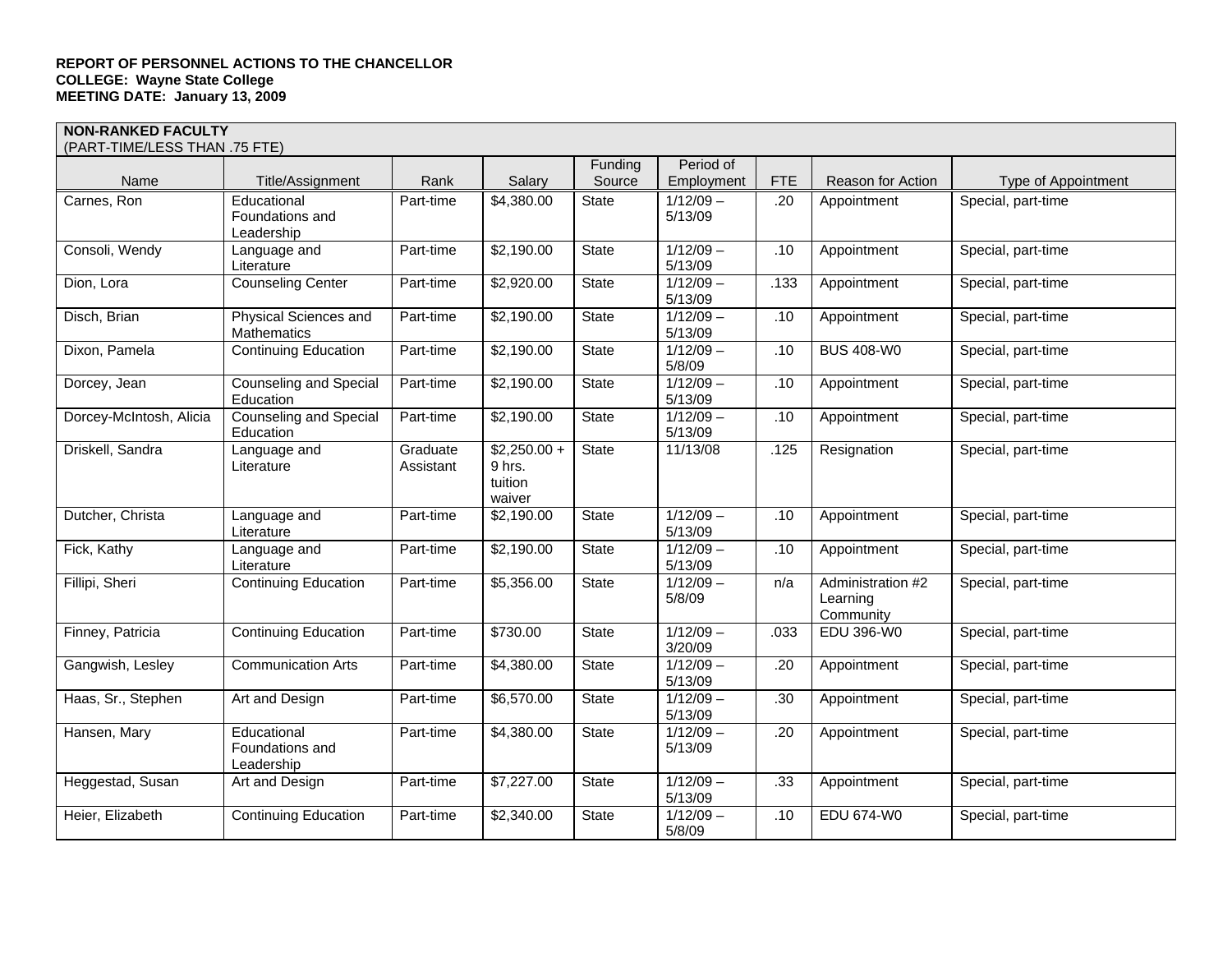| (PART-TIME/LESS THAN .75 FTE) |                                              |                       |                                              |              |                         |            |                                              |                     |
|-------------------------------|----------------------------------------------|-----------------------|----------------------------------------------|--------------|-------------------------|------------|----------------------------------------------|---------------------|
|                               |                                              |                       |                                              | Funding      | Period of               |            |                                              |                     |
| Name                          | Title/Assignment                             | Rank                  | Salary                                       | Source       | Employment              | <b>FTE</b> | Reason for Action                            | Type of Appointment |
| Hochstein, Dale               | Educational<br>Foundations and<br>Leadership | Part-time             | \$2,920.00                                   | State        | $1/12/09 -$<br>5/13/09  | .133       | Appointment                                  | Special, part-time  |
| Hoffart, Cathy                | Educational<br>Foundations and<br>Leadership | Part-time             | \$365.00                                     | State        | $8/22/08 -$<br>12/23/08 | .017       | Appointment                                  | Special, part-time  |
| Hoffman, Cara                 | Educational<br>Foundations and<br>Leadership | Part-time             | \$365.00                                     | State        | $8/22/08 -$<br>12/23/08 | .017       | Appointment                                  | Special, part-time  |
| Janssen, Marci                | <b>Counseling and Special</b><br>Education   | Part-time             | \$2,190.00                                   | <b>State</b> | $1/12/09 -$<br>5/13/09  | .10        | Appointment                                  | Special, part-time  |
| Jessen, Carol                 | <b>Continuing Education</b>                  | Part-time             | \$2,190.00                                   | <b>State</b> | $9/28/08 -$<br>3/31/09  | .10        | MAT 568-80                                   | Special, part-time  |
| Johnson, Brian                | <b>Continuing Education</b>                  | Part-time             | \$5,356.00                                   | <b>State</b> | $1/12/09 -$<br>5/8/09   | n/a        | Fremont #3<br>Learning<br>Community          | Special, part-time  |
| Kang, Cong Ying<br>(Annie)    | Language and<br>Literature                   | Part-time             | \$2,190.00                                   | <b>State</b> | $1/12/09 -$<br>5/13/09  | .10        | Appointment                                  | Special, part-time  |
| Kinning, Shauna               | Educational<br>Foundations and<br>Leadership | Part-time             | \$548.00                                     | State        | $8/22/08 -$<br>12/23/08 | .025       | Appointment                                  | Special, part-time  |
| Knight, Valerie               | <b>Continuing Education</b>                  | Part-time             | \$500.00                                     | State        | $8/25/08 -$<br>12/19/08 | .033       | IDS 368-W2                                   | Special, part-time  |
| Knight, Valerie               | <b>Continuing Education</b>                  | Part-time             | \$1,460.00                                   | <b>State</b> | $1/12/09 -$<br>5/8/09   | .067       | IDS 368-W1                                   | Special, part-time  |
| Kotalik, Laurie               | Language and<br>Literature                   | Graduate<br>Assistant | $$2,250.00 +$<br>9 hrs.<br>tuition<br>waiver | State        | $1/12/09 -$<br>5/13/09  | .125       | Appointment                                  | Special, part-time  |
| Krupicka, Timothy             | Educational<br>Foundations and<br>Leadership | Part-time             | \$2,190.00                                   | State        | $1/12/09 -$<br>5/13/09  | .10        | Appointment                                  | Special, part-time  |
| Larmore, Cheryl               | <b>Continuing Education</b>                  | Part-time             | \$5,356.00                                   | <b>State</b> | $1/12/09 -$<br>5/8/09   | n/a        | South Sioux City #5<br>Learning<br>Community | Special, part-time  |
| Larmore, Cheryl               | <b>Continuing Education</b>                  | Part-time             | \$5,356.00                                   | <b>State</b> | $1/12/09 -$<br>5/8/09   | n/a        | Fremont #4<br>Learning<br>Community          | Special, part-time  |
| Machacek, Darlene             | Physical Sciences and<br><b>Mathematics</b>  | Part-time             | \$2,190.00                                   | <b>State</b> | $1/12/09 -$<br>5/13/09  | .10        | Appointment                                  | Special, part-time  |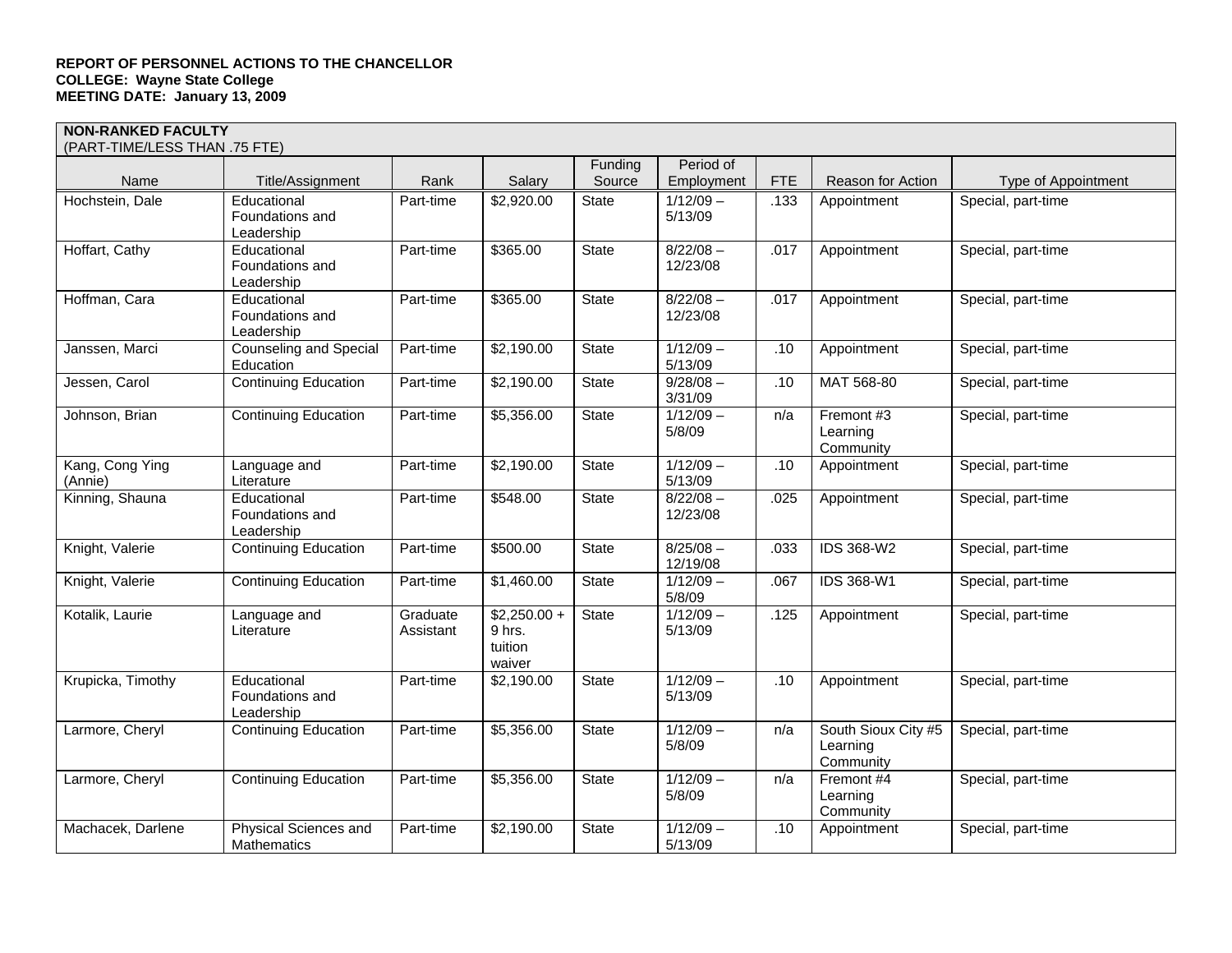|                 |                                                  |                       |                                              | Funding      | Period of               |            |                                              |                     |
|-----------------|--------------------------------------------------|-----------------------|----------------------------------------------|--------------|-------------------------|------------|----------------------------------------------|---------------------|
| Name            | Title/Assignment                                 | Rank                  | Salary                                       | Source       | Employment              | <b>FTE</b> | Reason for Action                            | Type of Appointment |
| Magnuson, Grant | <b>Continuing Education</b>                      | Part-time             | \$2,307.00                                   | State        | $1/20/09 -$<br>5/6/09   | .10        | <b>ITE 510-W0</b>                            | Special, part-time  |
| Manz, Jaime     | Educational<br>Foundations and<br>Leadership     | Part-time             | \$365.00                                     | State        | $8/22/08 -$<br>12/23/08 | .017       | Appointment                                  | Special, part-time  |
| Mejdoubi, Amina | Language and<br>Literature                       | Part-time             | \$2,190.00                                   | State        | $1/12/09 -$<br>5/13/09  | .10        | Appointment                                  | Special, part-time  |
| Meyer, Michelle | Sociology, Psychology<br>and Criminal Justice    | Part-time             | \$2,190.00                                   | State        | $1/12/09 -$<br>5/13/09  | .10        | Appointment                                  | Special, part-time  |
| Mohl, Mary      | Learning Center                                  | Part-time             | \$5,840.00                                   | State        | $1/12/09 -$<br>5/13/09  | .267       | Appointment                                  | Special, part-time  |
| Murphy, Richard | <b>Continuing Education</b>                      | Part-time             | \$2,190.00                                   | <b>State</b> | $1/12/09 -$<br>5/8/09   | .10        | CNA 100-W0                                   | Special, part-time  |
| Murphy, Richard | <b>Communication Arts</b>                        | Part-time             | \$2,190.00                                   | State        | $1/12/09 -$<br>5/13/09  | .10        | Appointment                                  | Special, part-time  |
| Nelson, Lisa    | Sociology, Psychology<br>and Criminal Justice    | Part-time             | \$6,570.00                                   | State        | $1/12/09 -$<br>5/13/09  | .30        | Appointment                                  | Special, part-time  |
| Niemann, Jill   | <b>Continuing Education</b>                      | Part-time             | \$5,356.00                                   | <b>State</b> | $1/12/09 -$<br>5/8/09   | n/a        | Fremont #3<br>Learning<br>Community          | Special, part-time  |
| Nixon, Megan    | Educational<br>Foundations and<br>Leadership     | Part-time             | \$365.00                                     | State        | $8/22/08 -$<br>12/23/08 | .017       | Appointment                                  | Special, part-time  |
| O'Leary, Jane   | Educational<br>Foundations and<br>Leadership     | Part-time             | \$4,380.00                                   | State        | $1/12/09 -$<br>5/13/09  | .20        | Appointment                                  | Special, part-time  |
| Piper, Jessica  | <b>Technology and Applied</b><br><b>Sciences</b> | Graduate<br>Assistant | $$2,250.00 +$<br>9 hrs.<br>tuition<br>waiver | State        | $1/12/09 -$<br>5/13/09  | .125       | Appointment                                  | Special, part-time  |
| Preston, Jean   | Educational<br>Foundations and<br>Leadership     | Part-time             | \$365.00                                     | <b>State</b> | $8/22/08 -$<br>12/23/08 | .017       | Appointment                                  | Special, part-time  |
| Roff, Thomas    | <b>Continuing Education</b>                      | Part-time             | \$5,356.00                                   | State        | $1/12/09 -$<br>5/8/09   | n/a        | South Sioux City #5<br>Learning<br>Community | Special, part-time  |
| Rohlena, Mike   | <b>Communication Arts</b>                        | Part-time             | \$5,986.00                                   | State        | $1/12/09 -$<br>5/13/09  | .273       | Appointment                                  | Special, part-time  |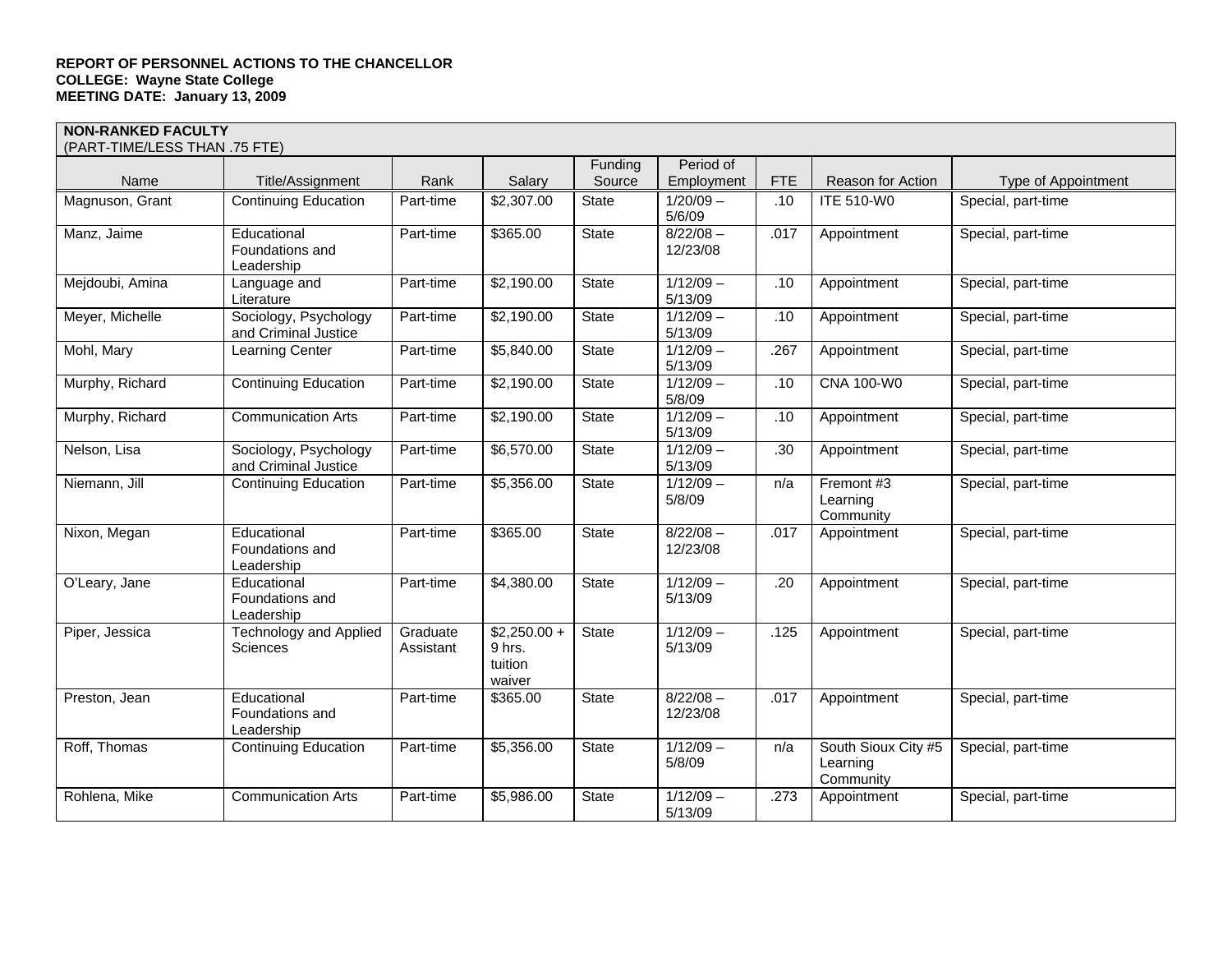| (PART-TIME/LESS THAN .75 FTE) |                                              |           |            |              |                         |            |                                              |                     |
|-------------------------------|----------------------------------------------|-----------|------------|--------------|-------------------------|------------|----------------------------------------------|---------------------|
|                               |                                              |           |            | Funding      | Period of               |            |                                              |                     |
| Name                          | Title/Assignment                             | Rank      | Salary     | Source       | Employment              | <b>FTE</b> | Reason for Action                            | Type of Appointment |
| Quance, Marilyn               | <b>Continuing Education</b>                  | Part-time | \$730.00   | State        | $8/25/08 -$<br>12/19/08 | .033       | IDS 368-W1                                   | Special, part-time  |
| Schiermeyer, Brenda           | <b>Continuing Education</b>                  | Part-time | \$5,356.00 | State        | $1/12/09 -$<br>5/8/09   | n/a        | South Sioux City #6<br>Learning<br>Community | Special, part-time  |
| Schmitz, Dennis               | <b>Continuing Education</b>                  | Part-time | \$5,356.00 | <b>State</b> | $1/12/09 -$<br>5/8/09   | n/a        | Administration #1<br>Learning<br>Community   | Special, part-time  |
| Schmitz, Dennis               | <b>Continuing Education</b>                  | Part-time | \$5,356.00 | <b>State</b> | $1/12/09 -$<br>5/8/09   | n/a        | Administration #2<br>Learning<br>Community   | Special, part-time  |
| Schrunk, Daryl                | Educational<br>Foundations and<br>Leadership | Part-time | \$1,460.00 | State        | $1/12/09 -$<br>5/13/09  | .067       | Appointment                                  | Special, part-time  |
| Schultz, Shelly               | Educational<br>Foundations and<br>Leadership | Part-time | \$365.00   | State        | $8/22/08 -$<br>12/23/08 | .017       | Appointment                                  | Special, part-time  |
| Shepherd, Patricia            | Educational<br>Foundations and<br>Leadership | Part-time | \$365.00   | State        | $8/22/08 -$<br>12/23/08 | .017       | Appointment                                  | Special, part-time  |
| Snowdon, Mary                 | <b>Continuing Education</b>                  | Part-time | \$5,356.00 | State        | $1/12/09 -$<br>5/8/09   | n/a        | South Sioux City #6<br>Learning<br>Community | Special, part-time  |
| Spieker, Mollie               | <b>Communication Arts</b>                    | Part-time | \$2,190.00 | State        | $1/12/09 -$<br>5/13/09  | .10        | Appointment                                  | Special, part-time  |
| Stalling, Janice              | <b>Counseling and Special</b><br>Education   | Part-time | \$2,340.00 | State        | $1/12/09 -$<br>5/13/09  | .10        | Appointment                                  | Special, part-time  |
| Sturgis, Dan                  | <b>Counseling and Special</b><br>Education   | Part-time | \$2,340.00 | State        | $1/12/09 -$<br>5/13/09  | .10        | Appointment                                  | Special, part-time  |
| Sturgis, Dan                  | <b>Counseling and Special</b><br>Education   | Part-time | \$1,170.00 | State        | $1/12/09 -$<br>5/13/09  | .05        | Appointment                                  | Special, part-time  |
| Suehl, Cheryl                 | Educational<br>Foundations and<br>Leadership | Part-time | \$2,190.00 | <b>State</b> | $1/12/09 -$<br>5/13/09  | .10        | Appointment                                  | Special, part-time  |
| Tjelle, Kristi                | <b>Continuing Education</b>                  | Part-time | \$5,356.00 | State        | $1/12/09 -$<br>5/8/09   | n/a        | Fremont #4<br>Learning<br>Community          | Special, part-time  |
| Tucker, Anne                  | Educational<br>Foundations and<br>Leadership | Part-time | \$4,380.00 | State        | $8/22/08 -$<br>12/23/08 | .20        | Appointment                                  | Special, part-time  |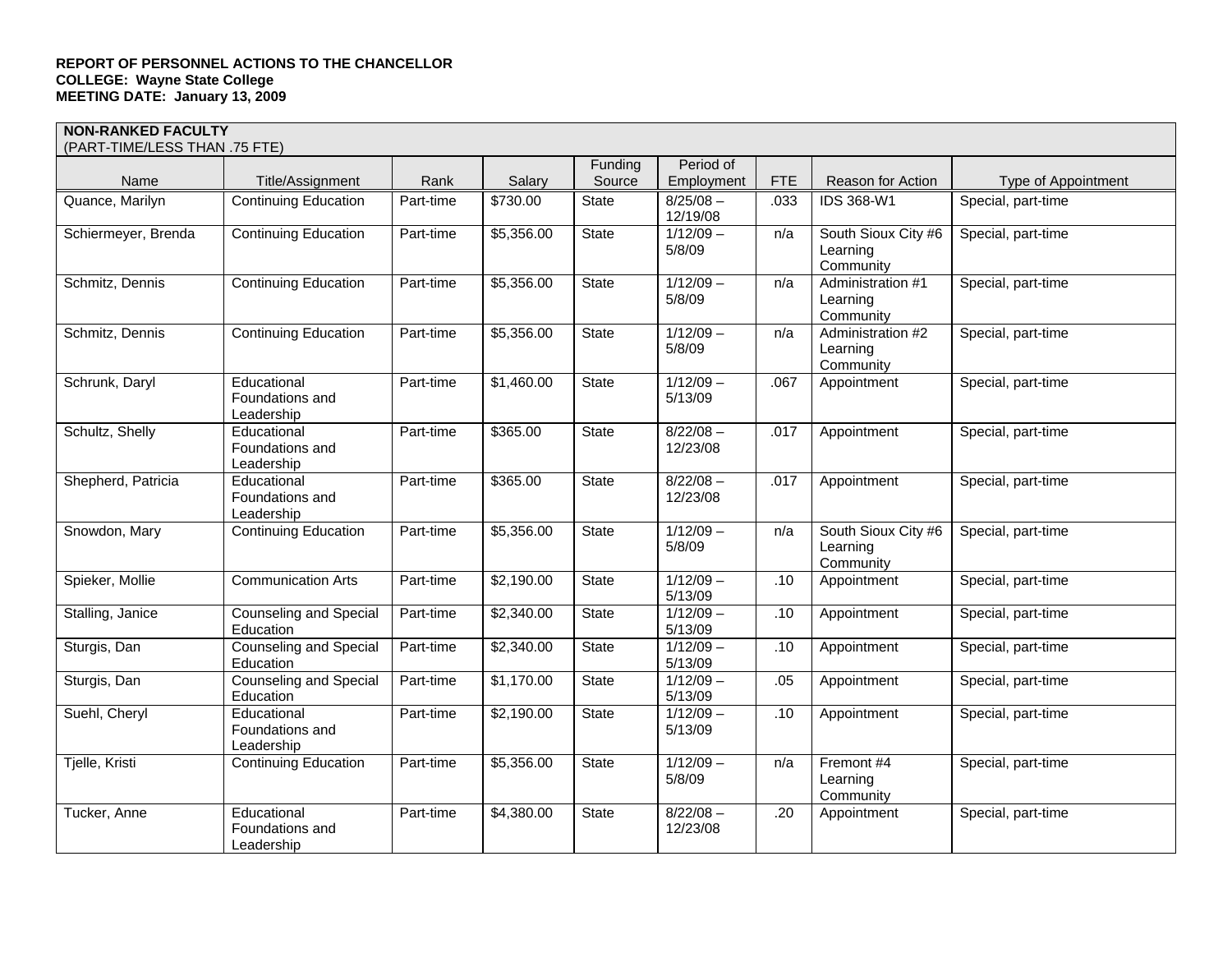|                      |                                              |           |            | Funding      | Period of               |            |                                     |                     |
|----------------------|----------------------------------------------|-----------|------------|--------------|-------------------------|------------|-------------------------------------|---------------------|
| Name                 | Title/Assignment                             | Rank      | Salary     | Source       | Employment              | <b>FTE</b> | <b>Reason for Action</b>            | Type of Appointment |
| Van Arsdale, William | Physical Sciences and<br>Mathematics         | Part-time | \$2,190.00 | State        | $1/12/09 -$<br>5/13/09  | .10        | Appointment                         | Special, part-time  |
| Van Cleave, Sharon   | Educational<br>Foundations and<br>Leadership | Part-time | \$2,190.00 | State        | $1/12/09 -$<br>5/13/09  | .10        | Appointment                         | Special, part-time  |
| Vander Weil, Zoe     | <b>Communication Arts</b>                    | Part-time | \$2,190.00 | State        | $1/12/09 -$<br>5/13/09  | .10        | Appointment                         | Special, part-time  |
| Vick, Sr., Ron       | <b>Counseling Center</b>                     | Part-time | \$1,460.00 | State        | $8/22/08 -$<br>12/23/08 | .067       | Appointment                         | Special, part-time  |
| Weber, Brad          | <b>Music</b>                                 | Part-time | \$1,439.00 | State        | $1/12/09 -$<br>5/13/09  | .066       | Appointment                         | Special, part-time  |
| Weixelman, Chris Tee | Educational<br>Foundations and<br>Leadership | Part-time | \$2,190.00 | State        | $1/12/09 -$<br>5/13/09  | .10        | Appointment                         | Special, part-time  |
| Widner, Jennifer     | <b>Continuing Education</b>                  | Part-time | \$2,340.00 | State        | $1/12/09 -$<br>5/8/09   | .10        | <b>EDU 626-W0</b>                   | Special, part-time  |
| Williams, Kerry      | <b>Continuing Education</b>                  | Part-time | \$5,356.00 | <b>State</b> | $1/12/09 -$<br>5/8/09   | n/a        | Fremont #3<br>Learning<br>Community | Special, part-time  |
| Williams, Kerry      | <b>Continuing Education</b>                  | Part-time | \$5,356.00 | State        | $1/12/09 -$<br>5/8/09   | n/a        | Fremont #4<br>Learning<br>Community | Special, part-time  |
| Wingett, Wes         | <b>Continuing Education</b>                  | Part-time | \$975.00   | State        | $1/23/09 -$<br>1/24/09  | .033       | CSL 468/568-80                      | Special, part-time  |
| Wingett, Wes         | <b>Continuing Education</b>                  | Part-time | \$2,925.00 | State        | $1/5/09 -$<br>3/16/09   | .10        | EDU 568-81                          | Special, part-time  |
| Wolfe, Diane         | <b>Continuing Education</b>                  | Part-time | \$2,340.00 | State        | $1/12/09 -$<br>5/8/09   | .10        | EDU 696-W1                          | Special, part-time  |
| Wriedt, Jeannine     | Physical Sciences and<br><b>Mathematics</b>  | Part-time | \$2,190.00 | State        | $1/12/09 -$<br>5/13/09  | .10        | Appointment                         | Special, part-time  |
| Zavada, Maria        | <b>Continuing Education</b>                  | Part-time | \$2,190.00 | State        | $1/12/09 -$<br>5/4/09   | .10        | PHI 300-W1                          | Special, part-time  |
| Zavada, Maria        | Language and<br>Literature                   | Part-time | \$2,190.00 | State        | $1/12/09 -$<br>5/13/09  | .10        | Appointment                         | Special, part-time  |
| Zavadil, Dennis      | Physical Sciences and<br><b>Mathematics</b>  | Part-time | \$4,380.00 | State        | $1/12/09 -$<br>5/13/09  | .20        | Appointment                         | Special, part-time  |
| Zeiss, Donald        | Educational<br>Foundations and<br>Leadership | Part-time | \$1,460.00 | State        | $1/12/09 -$<br>5/13/09  | .067       | Appointment                         | Special, part-time  |
| Ziems, Stacy         | Educational<br>Foundations and<br>Leadership | Part-time | \$365.00   | <b>State</b> | $8/22/08 -$<br>12/23/08 | .017       | Appointment                         | Special, part-time  |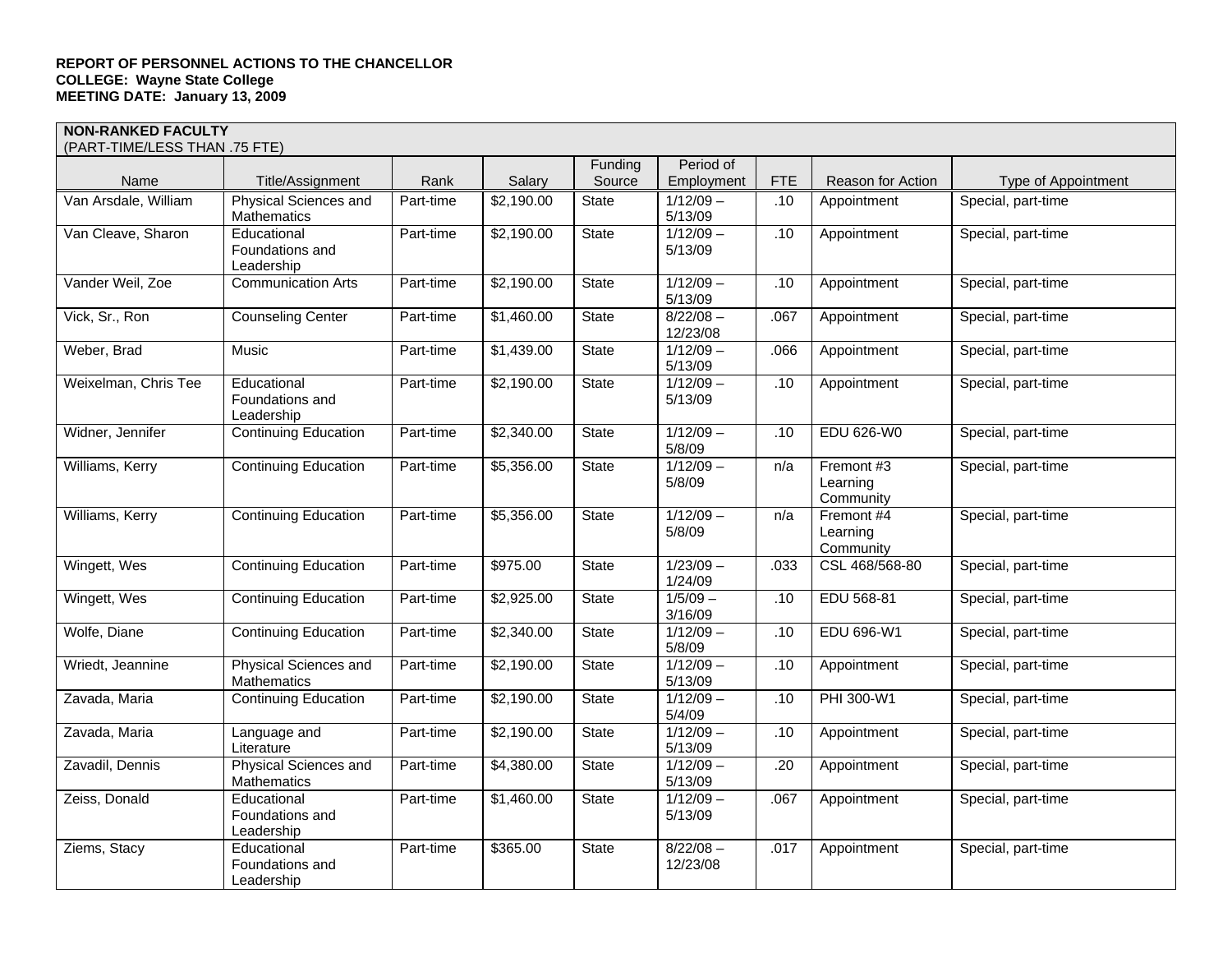## **UNIONIZED SUPPORT STAFF**

| (FULL-TIME/.75 FTE OR MORE) |                                 |                           |                |                        |                                                                     |            |                                                      |                     |
|-----------------------------|---------------------------------|---------------------------|----------------|------------------------|---------------------------------------------------------------------|------------|------------------------------------------------------|---------------------|
| Name                        | Title/Assignment                | Rank                      | Salary         | Funding<br>Source      | Period of<br>Employment                                             | <b>FTE</b> | Reason for Action                                    | Type of Appointment |
| Bijlsma, Karyn              | Office Assistant II             | N/A                       | \$1,818.00/mo. | <b>State</b>           | 12/22/08                                                            | 1.0        | New Hire, replaces<br>Sheila Walker                  | Probationary        |
| Doring, Sheryl              | Custodian                       | N/A                       | \$2,394.00/mo. | <b>State</b>           | Correction to<br>9/5/08 Board<br>Report:<br>$9/10/79 -$<br>12/31/08 | 1.0        | Retirement; Early<br>Retirement<br>Incentive Program | Non-probationary    |
| Gustafson, Carol            | <b>Custodial Leader</b>         | N/A                       | \$1,766.00/mo. | Revenue<br><b>Bond</b> | 11/24/08                                                            | 1.0        | New hire, replaces<br>David Dunn                     | Probationary        |
| Livengood, Deanna           | Custodian                       | N/A                       | \$1,526.00/mo. | Revenue<br><b>Bond</b> | $9/15/08 -$<br>11/21/08                                             | 1.0        | Resignation                                          | Probationary        |
| Morris, Robert              | Maintenance Repair<br>Worker IV | N/A                       | \$4,041.35/mo. | <b>State</b>           | $2/1/02 -$<br>12/31/08                                              | 1.0        | Resignation                                          | Non-probationary    |
| Morris, Robert              | Maintenance Repair<br>Worker IV | Emeritus<br><b>Status</b> | N/A            | N/A                    | 1/1/09                                                              | N/A        | Retirement                                           | N/A                 |
| Roeber-Hefti, Kourtney      | Office Assistant I              | N/A                       | \$1,741.67/mo. | State                  | $10/20/08 -$<br>11/20/08                                            | 1.0        | Resignation                                          | Probationary        |
| Sherry, George              | Custodian                       | N/A                       | \$2,155.98/mo. | Revenue<br><b>Bond</b> | $1/18/89 -$<br>5/8/09                                               | 1.0        | Retirement; Early<br>Retirement<br>Incentive Program | Non-probationary    |
| Vick, Jr., Ron              | Custodian                       | N/A                       | \$1,777.05/mo. | <b>State</b>           | 1/1/09                                                              | 1.0        | Internal transfer.<br>replaces Sheryl<br>Doring      | Non-probationary    |
| Woehler, Kara               | <b>Office Assistant II</b>      | N/A                       | \$1,625.54     | Grant                  | $9/2/08 -$<br>10/31/08                                              | 1.0        | Temporary<br>increase in<br>responsibilities         | Non-probationary    |
| Woehler, Kara               | <b>Office Assistant II</b>      | N/A                       | \$517.22       | Grant                  | 11/3-20/08                                                          | 1.0        | Temporary<br>increase in<br>responsibilities         | Non-probationary    |

## **NON-UNIONIZED SUPPORT STAFF**

| (PART-TIME/LESS THAN .75 FTE) |                  |      |              |              |             |            |                          |                     |  |
|-------------------------------|------------------|------|--------------|--------------|-------------|------------|--------------------------|---------------------|--|
|                               |                  |      |              | Fundina      | Period of   |            |                          |                     |  |
| Name                          | Title/Assignment | Rank | Salarv       | Source       | Employment  | <b>FTE</b> | <b>Reason for Action</b> | Type of Appointment |  |
| Gustafson, Carol              | Custodian        | N/A  | \$737.00/mo. | <b>State</b> | $6/16/08 -$ | ٠          | Resignation              | Part-time           |  |
|                               |                  |      |              |              | 11/23/08    |            |                          |                     |  |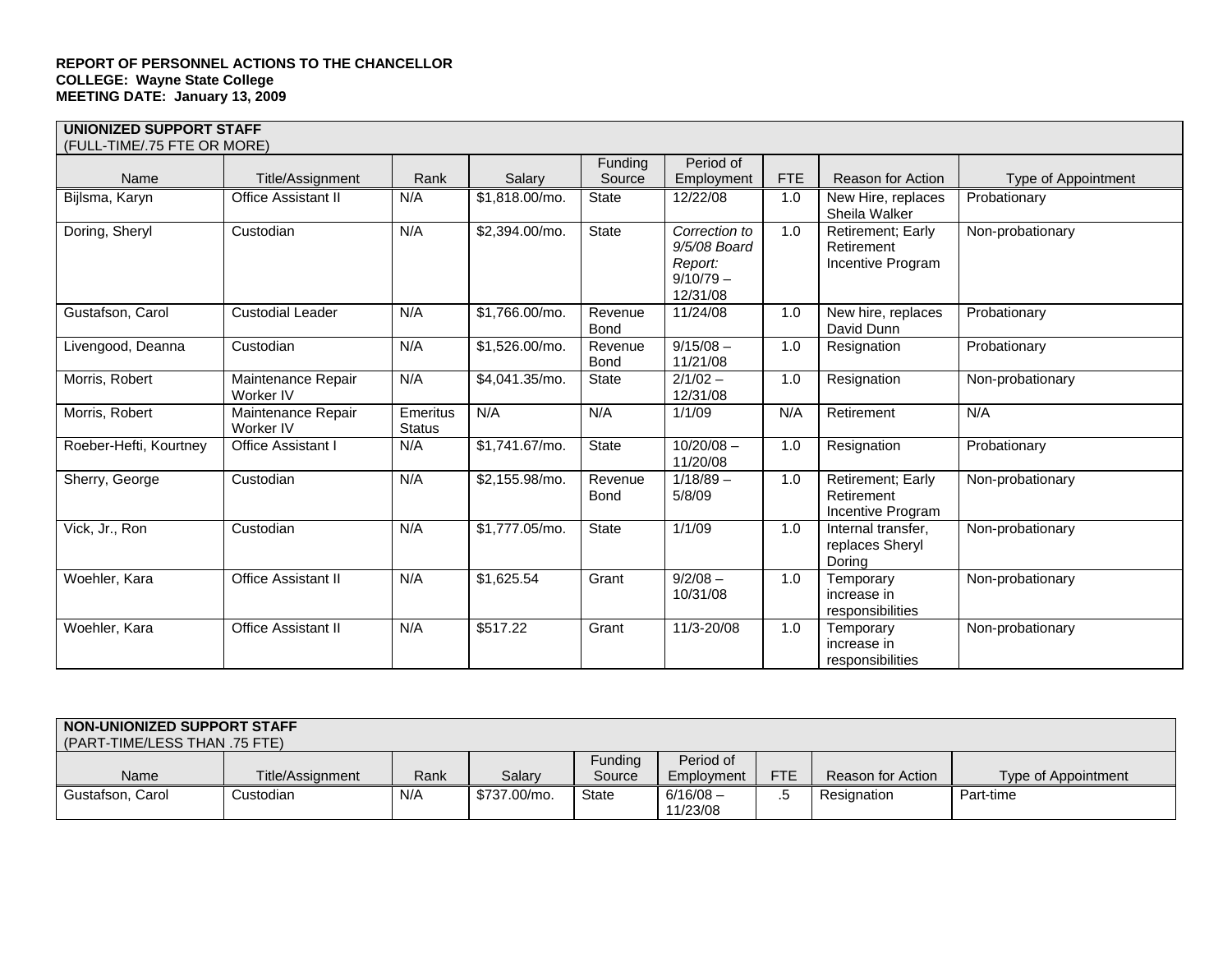## **Academic, Personnel & Student Affairs Committee**

*Gary Bieganski, Chair Marge Harouff Taylor Dunekacke* 

January 13, 2009

## ACTION: **Final Round Approval of Changes to Board Policy 5030; Method of Payment; Periods of Employment; State College Employees**

**\_\_\_\_\_\_\_\_\_\_\_\_\_\_\_\_\_\_\_\_\_\_\_\_\_\_\_\_\_\_\_\_\_\_\_\_\_\_\_\_\_\_\_\_\_\_\_\_\_\_\_\_\_\_\_\_\_\_\_\_\_\_\_\_\_\_\_\_\_\_\_\_\_\_\_\_\_\_\_** 

Priority: Financial Strength of the System<br>Goal: 3. Increase enrollment and rete Goal: 3. Increase enrollment and retention<br>Strategy: b. Increase number of students in

b. Increase number of students in residential housing e. Increase number of out-of-state students

The System Office recommends the policy changes be approved as information from Board Policy 5207 regarding salary calculations at the end of employment and information from Board Policy 5031 regarding compensation from grants and contracts have been revised and consolidated into this policy so a single Board Policy can address all the salary payment issues. Attached is a copy of Board Policy 5030.

**\_\_\_\_\_\_\_\_\_\_\_\_\_\_\_\_\_\_\_\_\_\_\_\_\_\_\_\_\_\_\_\_\_\_\_\_\_\_\_\_\_\_\_\_\_\_\_\_\_\_\_\_\_\_\_\_\_\_\_\_\_\_\_\_\_\_\_\_\_\_\_\_\_\_\_\_\_**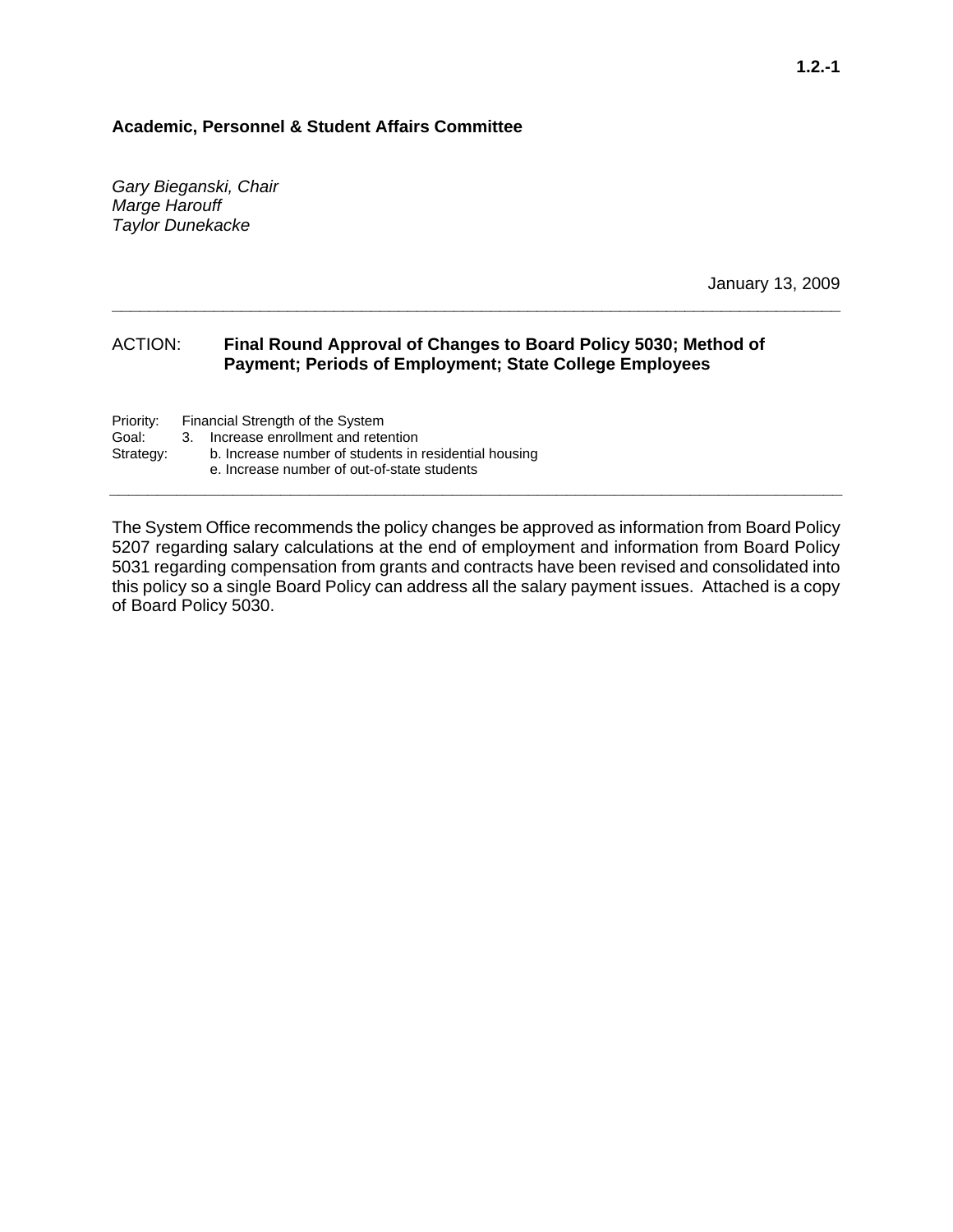## **1.2.-2**

## **PERSONNEL, NEBRASKA STATE COLLEGE SYSTEM**

**POLICY: 5030 SalaryMethod of Payment; Periods of Employment; State College Employees** Page 1 of 32

## **BOARD POLICY**

Salaries and wages Compensation paid to any member of the faculty, professional, nd support staff employees shall be subject to appointment by the Board and shall be determined by applicable employment contract terms and reported to the Board and entered on the records of the Board when the appointment or contract for services is made. Any subsequent change in compensation shall likewise be recorded. Compensation shall be recorded on the personnel recommendation form at the time of appointment and shall constitute a sufficient record.

\_\_\_\_\_\_\_\_\_\_\_\_\_\_\_\_\_\_\_\_\_\_\_\_\_\_\_\_\_\_\_\_\_\_\_\_\_\_\_\_\_\_\_\_\_\_\_\_\_\_\_\_\_\_\_\_\_\_\_\_\_\_\_\_\_\_\_\_\_\_\_\_\_\_\_\_\_\_

Appointments to the various employee categories shall be compensated as follows:

1. **Faculty**. All faculty members with responsibilities for instruction shall be academic-year appointments, unless otherwise provided at the time of their appointment. As of 8-1-09, Ssalary payments to full-time employees faculty members who render full service for an academic year shall be made in twelve (12) equal, monthly payments or, at the option of the employee, shall be made in ten (10) equal, monthly payments. Newly hired employees, at the discretion of the College, may have the option to receive a prorated payment for the first partial month of employment.

Full compensation for services of the academic year shall not be paid until such services are fully performed. At the end of employment, any salary proration shall be based upon the fractional part of the month or academic term represented by the calendar working days preceding the date of termination. $\frac{1}{2}$ including the filing of complete reports of the standing of students under the faculty member's charge during such term or session. Unless otherwise provided by the Board, faculty members shall be available for assignment to duties one week before the first day of classes in the fall term through Commencement Day following the last term of the academic year. This period shall constitute the definition of the academic year.

Faculty members on an academic year appointment serving during the summer sessions, other than those paid by the hour, shall be appointed by the Board and be paid compensation as the Board may direct. The summer sessions personnel recommendation to the Board shall constitute a sufficient record of appointment to the summer sessions. This service is distinct from service during the academic year. Faculty members appointed for only the regular academic year may receive extra compensation for summer service. Full compensation for summer services shall not be paid until such services have been fully performed, including the filing of complete reports on the standing of students under the faculty member's charge during such term or session.

- 2. **Professional Staff**. Appointments to the Professional Staff shall be classified as either twelve (12) month appointments, academic year appointments, or monthly appointments. Salary payments for full-time (1.0 FTE) employees shall be made in twelve (12) equal monthly payments. Salary payments for part-time employees (less than 1.0 FTE) will be determined by the employment contract terms. At the end of employment, any salary proration shall be based upon the fractional part of the month or academic term represented by the calendar working days preceding the date of termination.
	- a. **Twelve-Month Appointments**. Unless otherwise provided at the time of appointment, the salary shall begin July 1 and end on June 30 following, and salary payments shall be made in twelve (12) equal, monthly payments.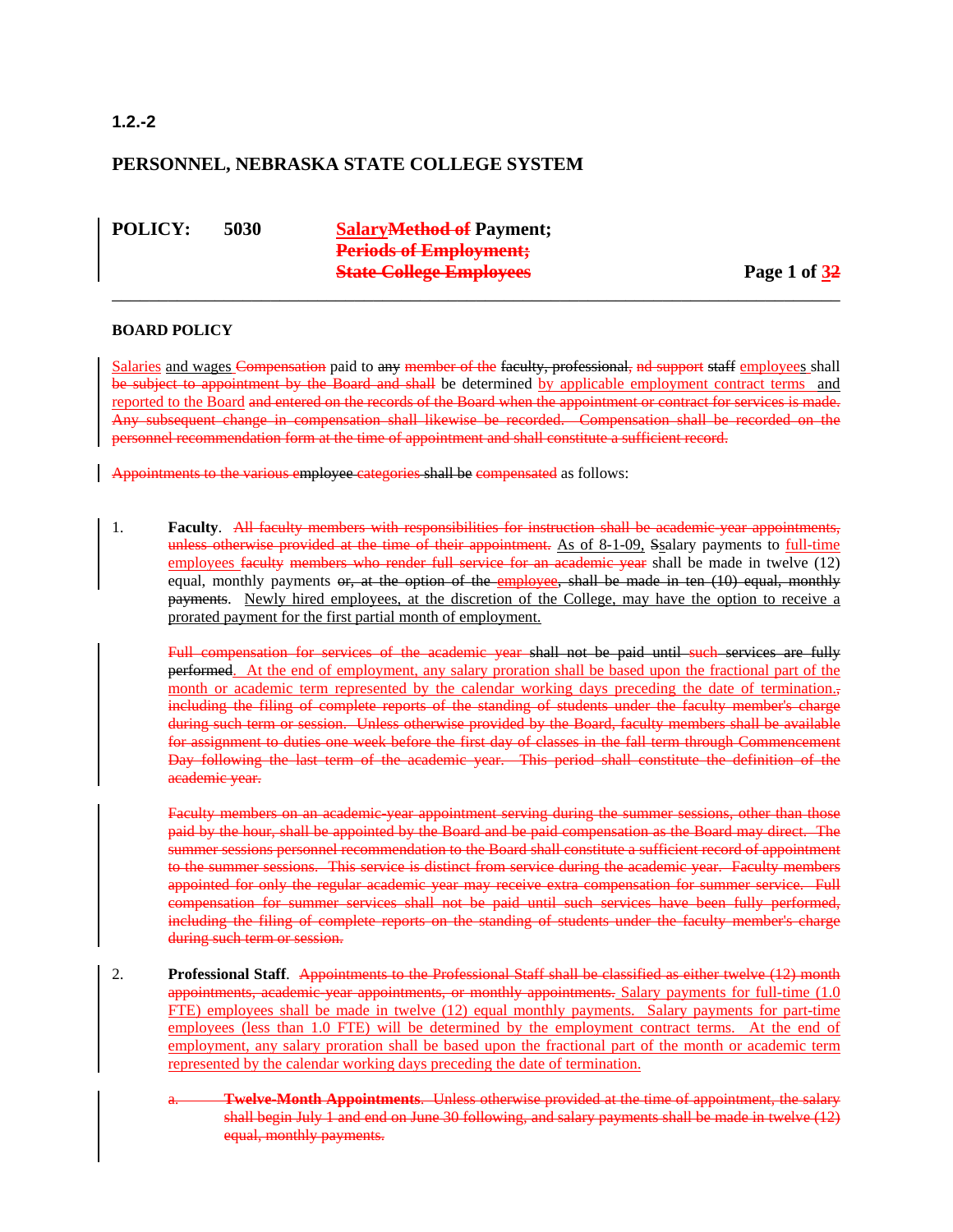## **PERSONNEL, NEBRASKA STATE COLLEGE SYSTEM**

| <b>POLICY:</b> | 5030 | <b>Method of Salary Payment;</b> |              |
|----------------|------|----------------------------------|--------------|
|                |      | <b>Periods of Employment;</b>    |              |
|                |      | <b>State College Employees</b>   | Page 2 of 32 |
|                |      |                                  |              |

- b. **Academic-Year Appointments**. Professional Staff appointments made on an academic-year basis serve from one week prior to the first day of classes in the fall term through Commencement Day following the last term of the academic year, or nine months, whichever is the longer period. Salary payments for an academic year appointment shall be made in ten (10) equal, monthly payments or, at the option of the Professional Staff member, may be made in twelve (12) equal, monthly payments.
- c. **Monthly Appointments**. Members of the Professional Staff employed for periods of less than the standard academic year or on a part-time basis shall be paid on a monthly basis unless otherwise provided by individual contract or agreement at the time of appointment.
- 3. **Support Staff**. The compensation to be paid a member of the support staff shall be determined by the Chancellor or the campus President, as appropriate, or their designated representatives, within the policies established by the Board and in accordance with the Nebraska State College Classification and Pay Plan for Support Staff Employees. Salaries and wWages for full-time employees are calculated on an hourly rate based on a 40-hour work week. Part-time employees are paid on an hourly basis according to the number of hours worked. are to be paid on a monthly basis. At the end of employment, pro- rata compensation shall be based upon the fractional part of the pay period represented by the number of hours between the date service began and the date of termination, inclusive.
- 4. **Student Employees**. Within institutional policies established by the Chancellor and the campus Presidents, and approved by the Board, compensation Wages for student employees shall be determined by the College based on an hourly rate eampus Presidents or their designees and shall be paid biweekly.

## **METHOD OF PAYMENT**

All Ssalaries and wages for faculty, professional and support staff shall be paid in State warrants. No compensation can be paid in advance of services performed. The Chancellor, or campus Presidents, or their designees, as appropriate, shall properly voucher and certify according to the law all salary and wage claims, and shall present them to proper officials for issuance of warrants thereon, and deliver warrants received in pursuance thereof to the proper parties.

### **UPON DEATH**

Salary shall terminate on the date of death, however, this provision in no way abrogates the employee's right to receive salary earned but not yet paid because of the method of prorating academic-year salaries over a 12-month period.

## **GRANT AND CONTRACT COMPENSATION**

As authorized by the President and specified by the funding source, funds from an external grant or contract may be used to pay all or a portion of an employee's salary. Funds can either supplement or substitute the funds regularly budgeted for the employee's salary as authorized by the President. The Board will be notified any time an employee's salary amount changes.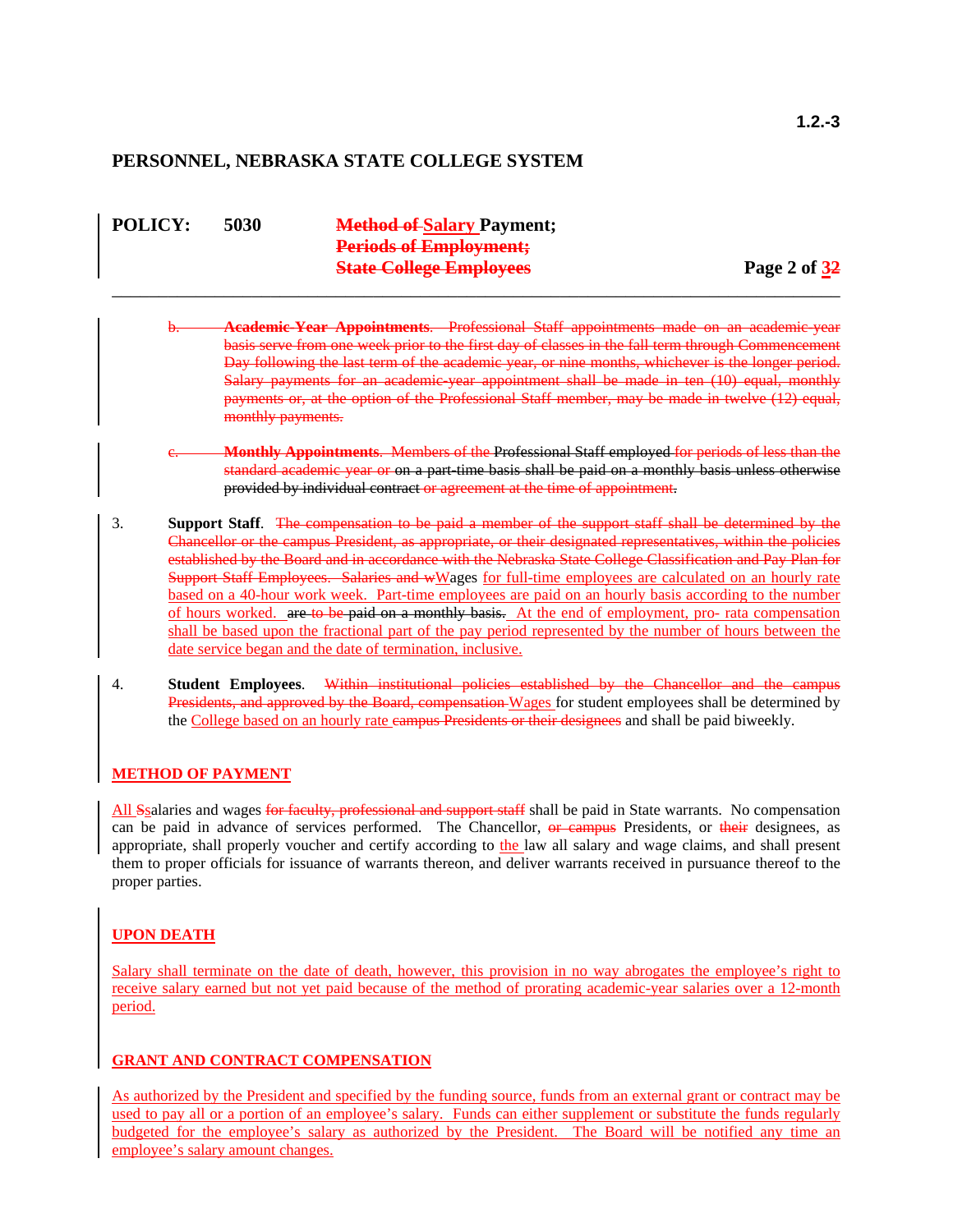**1.2.-4** 

## **PERSONNEL, NEBRASKA STATE COLLEGE SYSTEM**

**POLICY: 5030 Method of Salary Payment; Periods of Employment; State College Employees** Page 32 of 32 \_\_\_\_\_\_\_\_\_\_\_\_\_\_\_\_\_\_\_\_\_\_\_\_\_\_\_\_\_\_\_\_\_\_\_\_\_\_\_\_\_\_\_\_\_\_\_\_\_\_\_\_\_\_\_\_\_\_\_\_\_\_\_\_\_\_\_\_\_\_\_\_\_\_\_\_\_\_

Policy Adopted: 6/5/93 Policy Revised: 6/2/06 Policy Revised: 1/13/09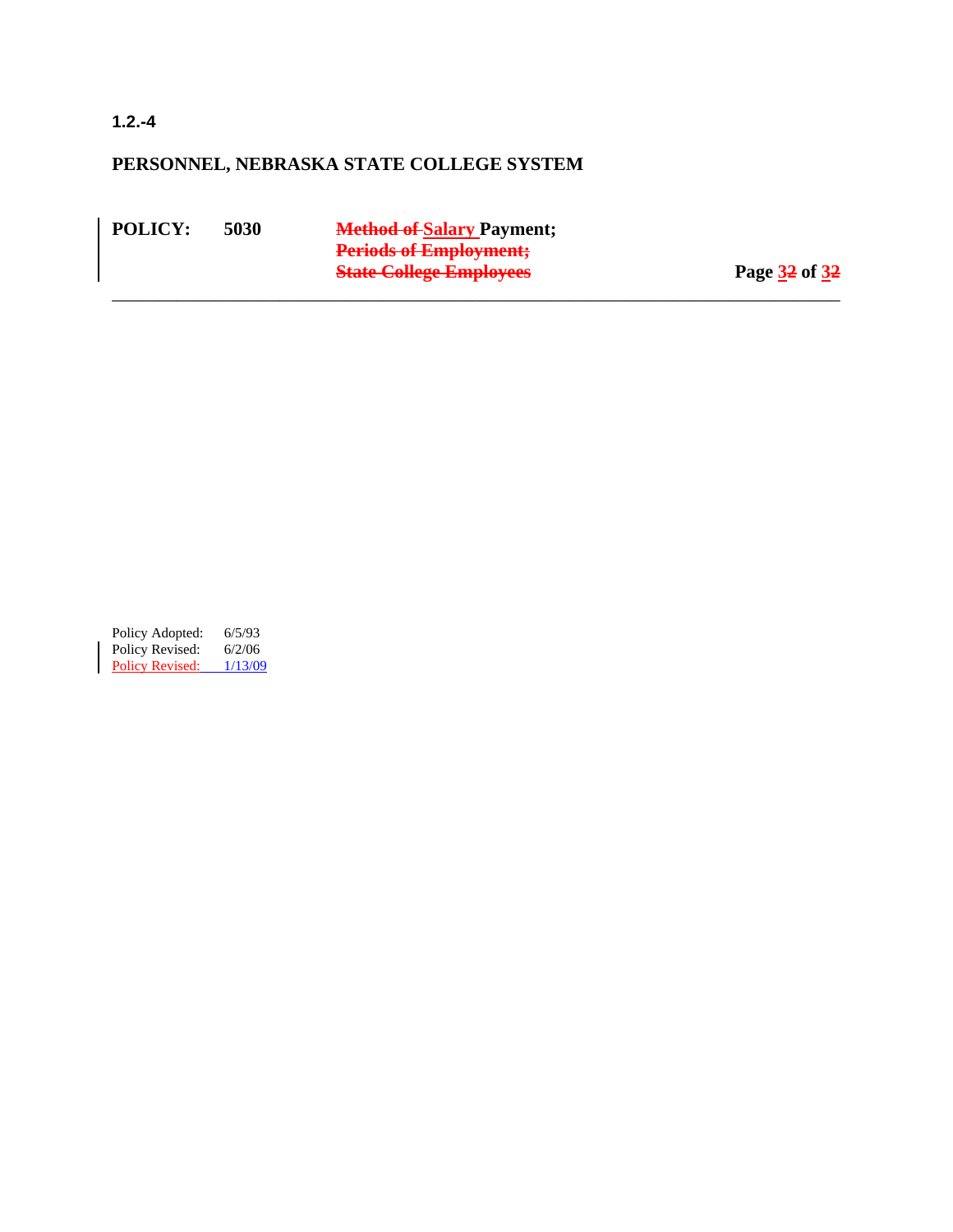## **Academic, Personnel & Student Affairs Committee**

*Gary Bieganski, Chair Marge Harouff Taylor Dunekacke* 

January 13, 2009

## ACTION: **Final Round Approval of Deletion of Board Policy 5031; Compensation from Grants and Contracts; Faculty and Staff**

**\_\_\_\_\_\_\_\_\_\_\_\_\_\_\_\_\_\_\_\_\_\_\_\_\_\_\_\_\_\_\_\_\_\_\_\_\_\_\_\_\_\_\_\_\_\_\_\_\_\_\_\_\_\_\_\_\_\_\_\_\_\_\_\_\_\_\_\_\_\_\_\_\_\_\_\_\_\_\_** 

Priority: Educational Excellence Throughout the System<br>Goal: 3. Recruit, retain and invest in excellent faculty 3. Recruit, retain and invest in excellent faculty and staff

The System Office recommends the policy be deleted as information from this policy has been revised and consolidated into Board Policy 5030 so a single Board Policy can address all the salary payment issues. Attached is a copy of Board Policy 5031.

**\_\_\_\_\_\_\_\_\_\_\_\_\_\_\_\_\_\_\_\_\_\_\_\_\_\_\_\_\_\_\_\_\_\_\_\_\_\_\_\_\_\_\_\_\_\_\_\_\_\_\_\_\_\_\_\_\_\_\_\_\_\_\_\_\_\_\_\_\_\_\_\_\_\_\_\_\_**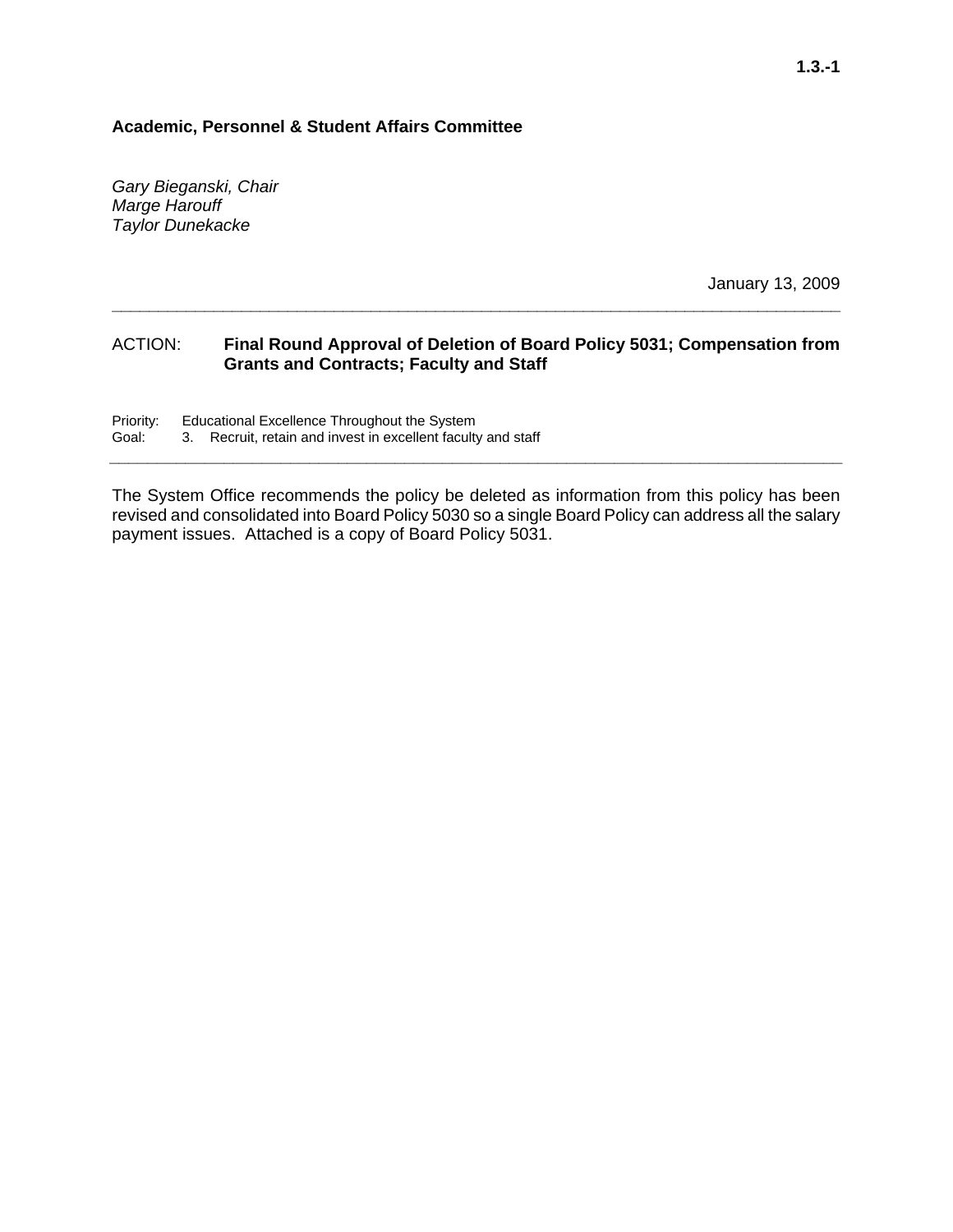## **PERSONNEL, NEBRASKA STATE COLLEGE SYSTEM**

## **POLICY: 5031 Compensation from Grants and Contracts;**  Faculty and Staff Page 1 of 1

۵

### **BOARD POLICY**

As authorized by the President, funds from a grant or contract may be used to pay a faculty or staff member all or a portion of his or her base salary by substituting such funds for regularly appropriated funds. However, no base salary will be increased beyond the amount approved by the Board by using income from grants, contracts or similarly external sources of funding.

 $\mathcal{L}_{\mathcal{L}}$  , and the set of the set of the set of the set of the set of the set of the set of the set of the set of the set of the set of the set of the set of the set of the set of the set of the set of the set of th

Where appropriate and authorized by a grant, funds from the grant may be used at the discretion of the President, upon consultation with the Chancellor, to temporarily supplement the base salary of the grant recipient or grant administrator so long as grant monies are available for such a purpose. Once such grant funds are exhausted or no longer available, the grant recipient or grant administrator will revert to his or her regular base salary.

Additional compensation is provided for faculty by the Overload Policy. Such work performed by a faculty member, which is in addition to one's regularly assigned duties, and which earns compensation in addition to the base salary, must have the specific and prior approval by the Board or designee.

Policy Adopted: 6/5/93 Policy Revised: 9/10/02 Policy Revised: 6/2/06 Policy Deleted:  $1/13/09$ 

**1.3.-2**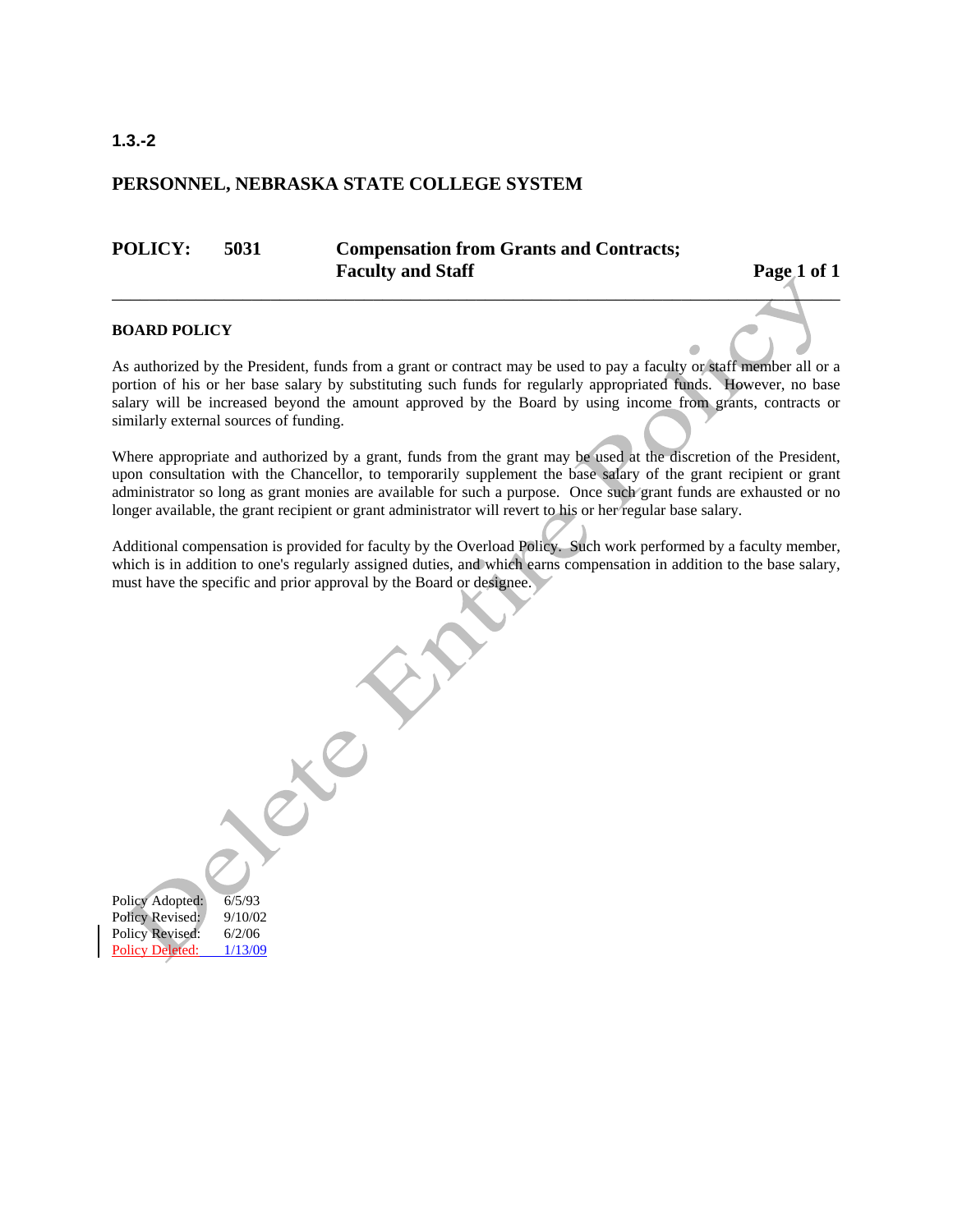## **Academic, Personnel & Student Affairs Committee**

*Gary Bieganski, Chair Marge Harouff Taylor Dunekacke* 

January 13, 2009

## ACTION: **Final Round Approval of Deletion of Board Policy 5207; Salary Calculation Upon Termination; State College Employees**

**\_\_\_\_\_\_\_\_\_\_\_\_\_\_\_\_\_\_\_\_\_\_\_\_\_\_\_\_\_\_\_\_\_\_\_\_\_\_\_\_\_\_\_\_\_\_\_\_\_\_\_\_\_\_\_\_\_\_\_\_\_\_\_\_\_\_\_\_\_\_\_\_\_\_\_\_\_\_\_** 

Priority: Educational Excellence Throughout the System<br>Goal: 3. Recruit, retain and invest in excellent faculty 3. Recruit, retain and invest in excellent faculty and staff

The System Office recommends the policy be deleted as salary calculations at the end of employment information from this policy has been revised and consolidated into Board Policy 5030 so a single Board Policy can address all the salary payment issues. Attached is a copy of Board Policy 5207.

**\_\_\_\_\_\_\_\_\_\_\_\_\_\_\_\_\_\_\_\_\_\_\_\_\_\_\_\_\_\_\_\_\_\_\_\_\_\_\_\_\_\_\_\_\_\_\_\_\_\_\_\_\_\_\_\_\_\_\_\_\_\_\_\_\_\_\_\_\_\_\_\_\_\_\_\_\_**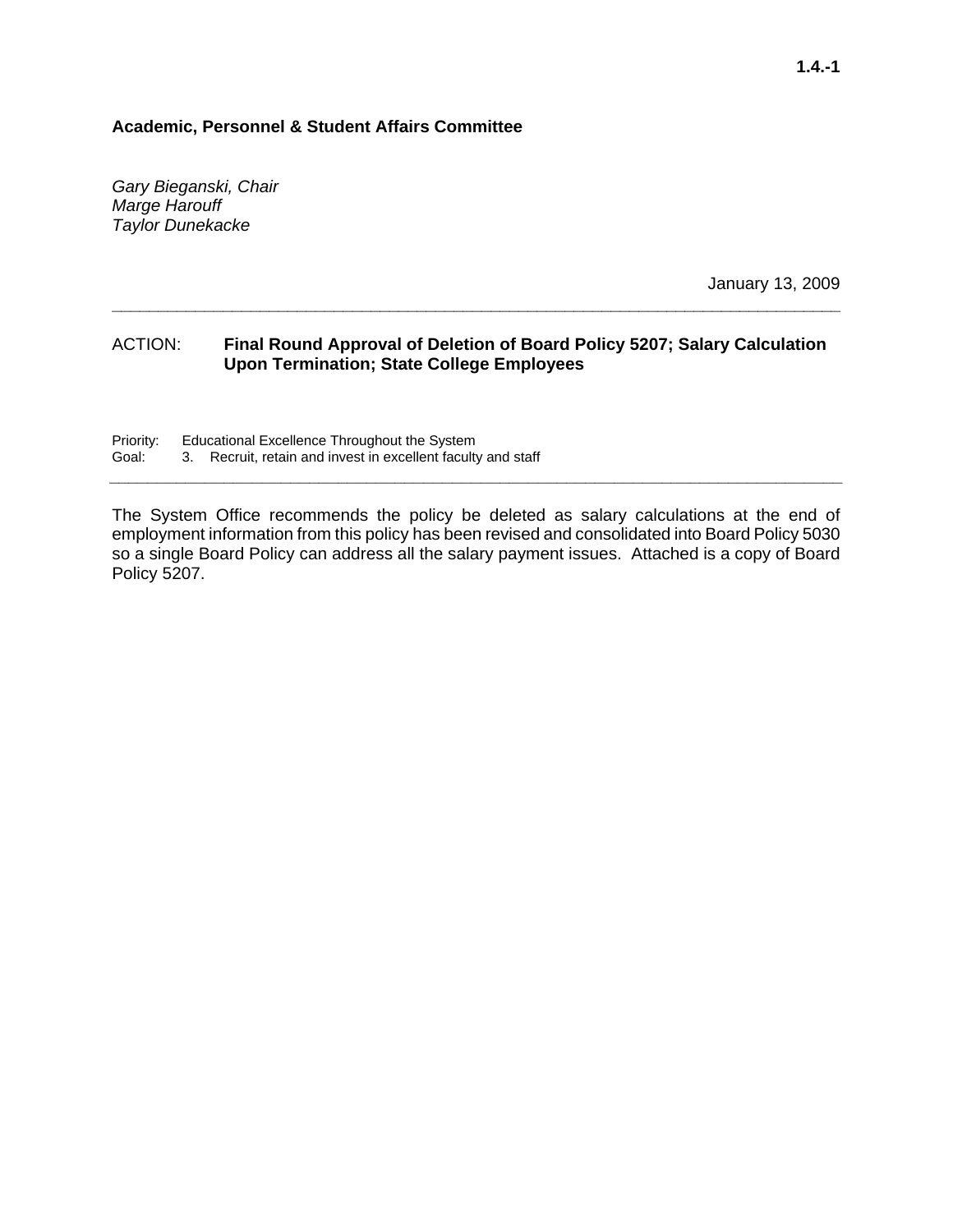## **PERSONNEL, NEBRASKA STATE COLLEGES**

## **POLICY: 5207 Salary Calculation Upon Termination; State College Employees** Page 1 of 1

## **BOARD POLICY**

To calculate final salary and wages upon termination of an employee, the following shall apply:

1. **Faculty and Professional Employees with 12 month or monthly appointments**. For members of the professional staff on 12-month or on monthly appointments, the proration shall be based upon the fractional part of the month represented by the calendar working days preceding the date of termination, plus any unused vacation time earned during the appointment period.

\_\_\_\_\_\_\_\_\_\_\_\_\_\_\_\_\_\_\_\_\_\_\_\_\_\_\_\_\_\_\_\_\_\_\_\_\_\_\_\_\_\_\_\_\_\_\_\_\_\_\_\_\_\_\_\_\_\_\_\_\_\_\_\_\_\_\_\_\_\_\_\_\_\_\_\_\_\_

- 2. **Academic-year appointments**. For members of the faculty and professional staff on academic year appointments, compensation is divided equally between terms of the academic year. Pro rata compensation shall be based upon the fractional part of the term represented by the calendar working days between the date of service began and the date of termination, inclusive.
- 3. **Support Staff Employees**. For members of the support staff, compensation is based on a 40-hour work week. Pro rata compensation shall be based upon the fractional part of the term represented by the number of hours between the date of service began and the date of termination, inclusive.
- 4. **Upon Death**. The salary of faculty and professional staff members shall terminate on the date of death, provided, however, that this provision in no way abrogates the right to receive salary earned but not yet paid because of the method of prorating academic-year salaries over a 12-month period. The salary of full time support staff members shall terminate on the date of death.

Policy Adopted: 6/5/93 Policy Deleted: 1/13/09

## **1.4.-2**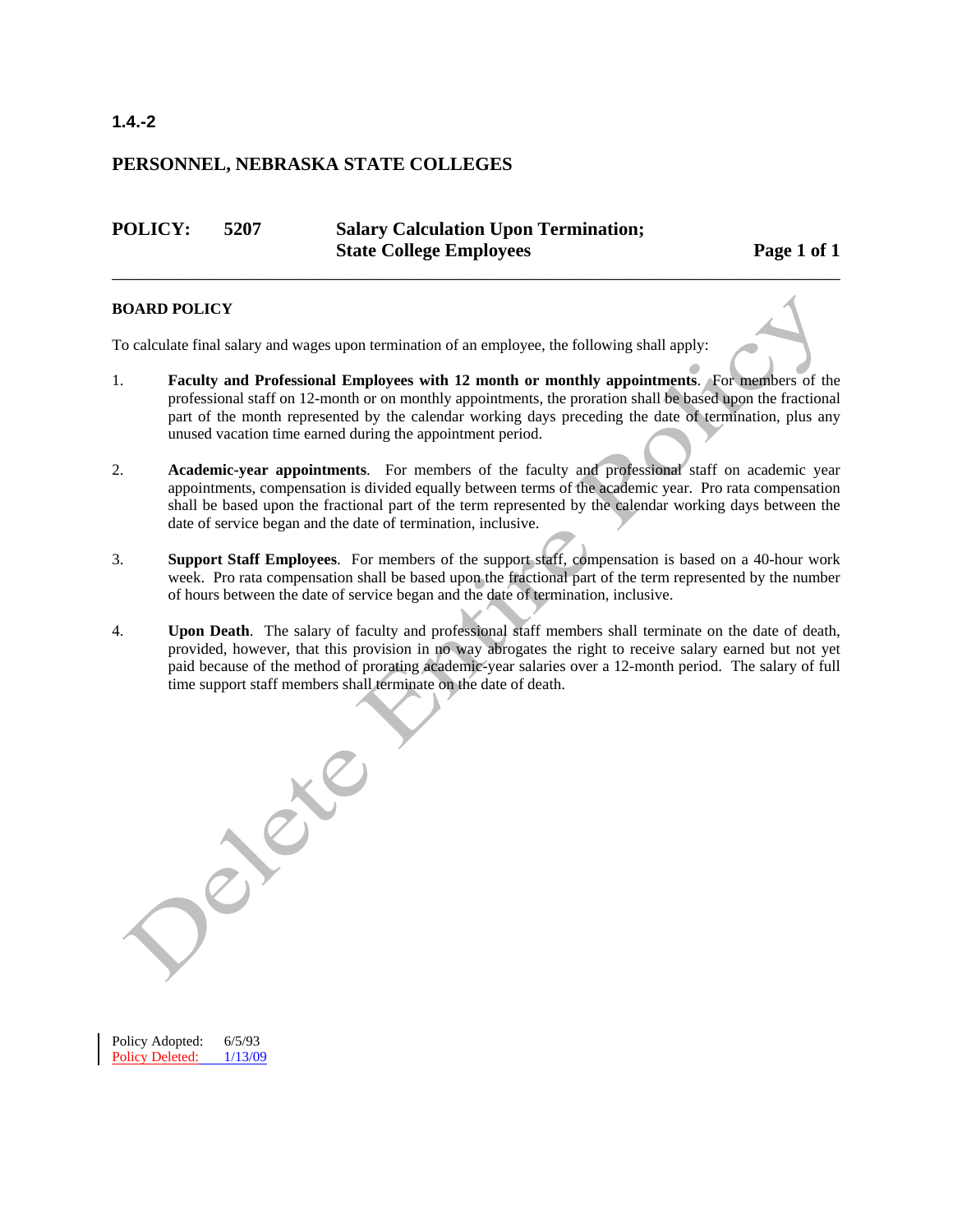## **Fiscal and Facilities Committee**

*Larry Teahon, Chair Cap Peterson Rich Kunckel* 

January 13, 2009

## ACTION: **Approve the Acceptance and Retrieval of LB 309 Allocations**

Priority: Financial Strength of the System

Goals: 3. Strengthen fiscal, environmental, technological and physical resources

5. Secure public and private funding sources

Strategies: g. Continually find ways to stretch limited resources as far as possible

i. Ensure that plans for resource allocation support the system and institutional priorities

**\_\_\_\_\_\_\_\_\_\_\_\_\_\_\_\_\_\_\_\_\_\_\_\_\_\_\_\_\_\_\_\_\_\_\_\_\_\_\_\_\_\_\_\_\_\_\_\_\_\_\_\_\_\_\_\_\_\_\_\_\_\_\_\_\_\_\_\_\_\_\_\_\_\_\_\_** 

**\_\_\_\_\_\_\_\_\_\_\_\_\_\_\_\_\_\_\_\_\_\_\_\_\_\_\_\_\_\_\_\_\_\_\_\_\_\_\_\_\_\_\_\_\_\_\_\_\_\_\_\_\_\_\_\_\_\_\_\_\_\_\_\_\_\_\_\_\_\_\_\_\_\_\_\_** 

j. Maintain facilities and improve physical environment

The following items are submitted by the colleges for Board approval.

## **Chadron**

| Retrieval of \$3,406.50 to replace three condensate pumps in the Heating Plant |          |             |  |
|--------------------------------------------------------------------------------|----------|-------------|--|
| Allocation Date/Amount                                                         | 5/14/08  | \$10.000.00 |  |
| <b>Retrieval Date/Amount</b>                                                   | 12/10/08 | 3.406.50    |  |
| <b>Estimated Project Cost</b>                                                  |          | \$6,593.50  |  |

## **Peru**

| 1 | Retrieval of \$27,425.90 for fire sprinkler system in T.J. Majors |          |                      |  |
|---|-------------------------------------------------------------------|----------|----------------------|--|
|   | <b>Allocation Date/Amount</b>                                     |          | 1/11/07 \$331,500.00 |  |
|   | <b>Retrieval Date/Amount</b>                                      | 11/10/08 | 27,425.90            |  |
|   | <b>Estimated Project Cost</b>                                     |          | \$304,074.10         |  |

## **Wayne**

- 1. Retrieval of \$33,601.67 for an ADA restroom addition to Carhart Science building Allocation Date/Amount 7/1/04 \$994,500.00 Retrieval Date/Amount 11/10/08 33,601.67 Estimated Project Cost \$960,898.33
- 2. Retrieval of \$33,893.19 for ADA accessible elevator with stairway in Carhart Science building Allocation Date/Amount 12/9/03 \$896,750.00 Retrieval Date/Amount 11/10/08 33,893.19 Estimated Project Cost \$862,856.81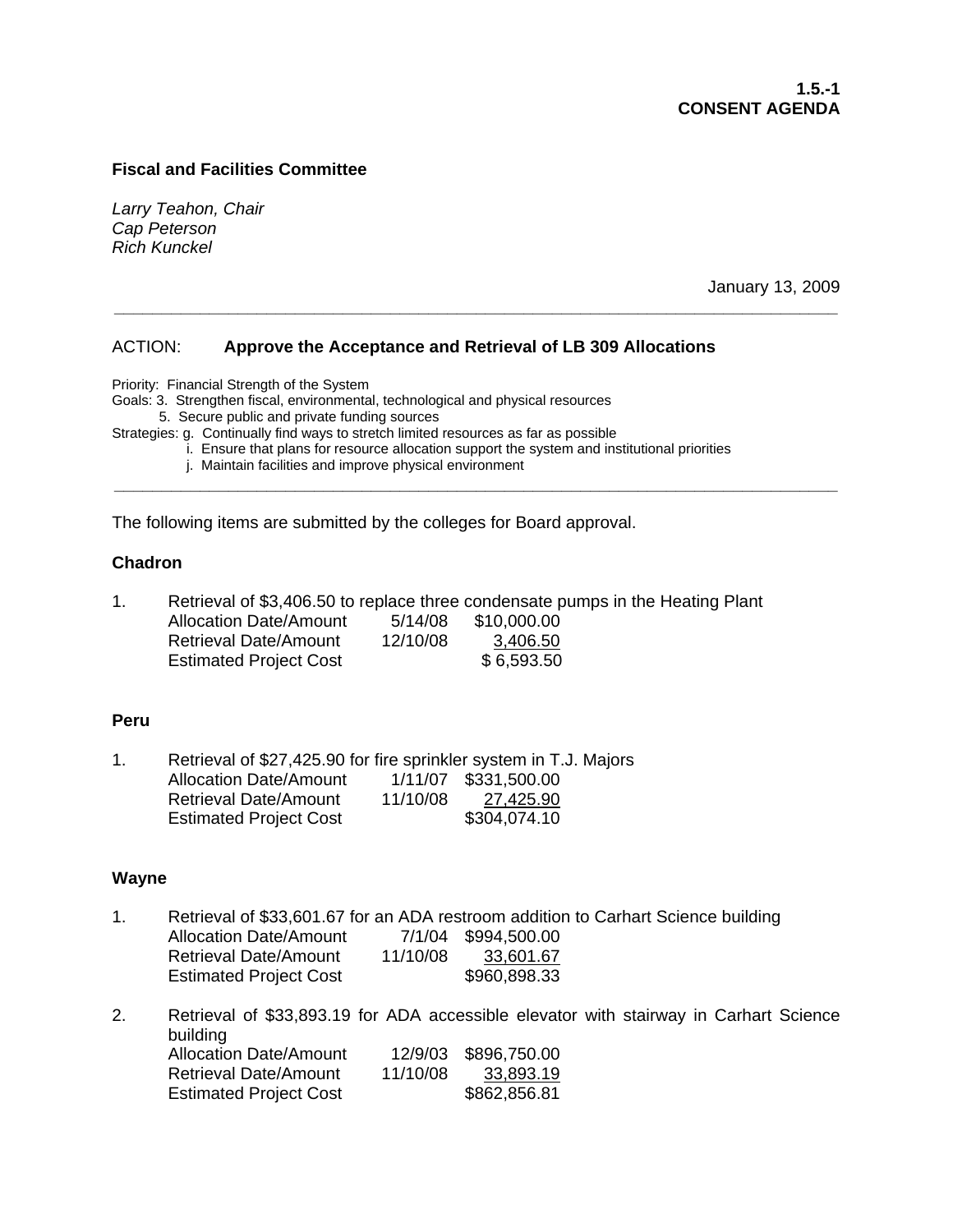## **Fiscal and Facilities Committee**

*Larry Teahon, Chair Cap Peterson Rich Kunckel* 

January 13, 2009

## ACTION: **Final Round Approval of Changes to Board Policy 3400; Tuition Remission**

**\_\_\_\_\_\_\_\_\_\_\_\_\_\_\_\_\_\_\_\_\_\_\_\_\_\_\_\_\_\_\_\_\_\_\_\_\_\_\_\_\_\_\_\_\_\_\_\_\_\_\_\_\_\_\_\_\_\_\_\_\_\_\_\_\_\_\_\_\_\_\_\_\_\_\_\_** 

Priority: Financial Strength of the System Goals: 3. Strengthen fiscal, environmental, technological and physical resources 5. Secure public and private funding sources<br>Strategies: i. Ensure that plans for resource alloca Ensure that plans for resource allocation support the system and institutional priorities

 j. Maintain facilities and improve physical environment **\_\_\_\_\_\_\_\_\_\_\_\_\_\_\_\_\_\_\_\_\_\_\_\_\_\_\_\_\_\_\_\_\_\_\_\_\_\_\_\_\_\_\_\_\_\_\_\_\_\_\_\_\_\_\_\_\_\_\_\_\_\_\_\_\_\_\_\_\_\_\_\_\_\_\_\_** 

This is a request for final approval of changes proposed to board policy #3400 that would:

- 1. Remove language that requires the Colleges to request funds for tuition remissions as part of the biennium budget request.
- 2. Limit remissions for online courses to the amount provided for an on-campus course for a resident student.
- 3. Allow the Colleges to exceed the 60 FTE resident tuition waivers allowed for Athletics with the Chancellor's approval, no longer requiring board approval to exceed the limit. However, any remaining athletic remissions could not be transferred to other remission categories.

The System Office recommends this policy change. Attached is a copy of Policy 3400 with the proposed changes.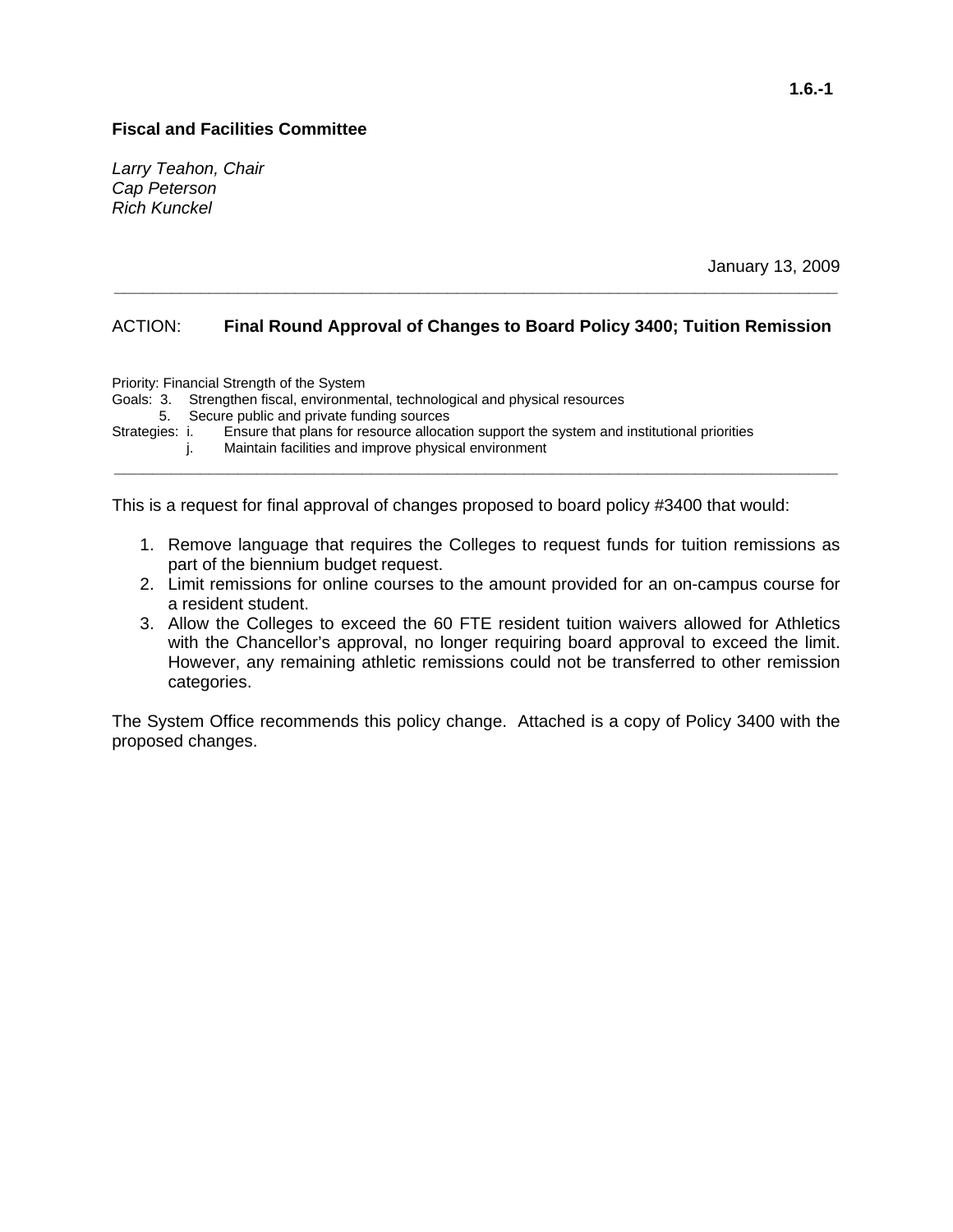## **1.6.-2**

## **STUDENT AFFAIRS, NEBRASKA STATE COLLEGE SYSTEM**

| <b>POLICY:</b> | 3400 | <b>Tuition Remission</b> | Page 1 of 4 |
|----------------|------|--------------------------|-------------|
|                |      |                          |             |

## **BOARD POLICY**

It is the policy of the Board that financial assistance be made available to all qualifying students. In some instances, such assistance may be provided as tuition remission and/or scholarships. The Colleges shall request funds for tuition remission as part of their biennium budget request. Remissions may be awarded up to the limits specified (if any) in each individual category below. If an individual category is not fully awarded and remission funds remain, the Colleges may reassign the remaining amounts to qualifying students in other categories, except in the case of Athletic Remissions. Any tuition waivers outside the enumerated categories or beyond the limits specified in this policy require the written approval of the Chancellor. Except in the case of staff waivers and staff dependent waivers which follow the guidelines below or those in the respective bargaining agreements, tuition remissions awarded for on-line courses will not exceed the comparable amount provided for an on-campus course for a resident student. By November 15 of each year, the Colleges shall provide the Chancellor with a summary of the remission funds awarded by category. The Chancellor shall provide a summary of remissions to the Board of Trustees.

## **Board of Trustee Scholarships**

The Board of Trustees' Scholarships are awarded by each State College to students graduating from a Nebraska high school who meet the following criteria:

- 1. have standardized test scores of at least 25 for the ACT or 1100 composite for SAT;
- 2. are enrolling for the first time in a postsecondary institution;
- 3. provide one written reference from a high school teacher or administrator from the school of graduation;
- 4. such other factors which may be considered include grade point average and rank in class as appropriate.

The number of new Board of Trustee scholarships to be awarded by each college for each academic year is based on the full-time equivalent (FTE) enrollment at that college for the fall semester of the preceding academic year. Each College shall receive 20 scholarships for the first 1,000 FTE students and one additional scholarship for every 200 FTE beyond 1,000 for each academic year. The number of scholarships offered should be determined by each College based on the number of scholarships available and the yield experienced in prior years. It is the intent of the Board that the full number of scholarships be awarded but not exceeded each year. The Colleges shall report to the Board by October 1st of each year the number of scholarships offered and the number actually in effect for that academic year, for each academic class (freshman, sophomore, junior, senior).

- \* The scholarships are not transferable from one College to another.
- \* The scholarship will be the waiver of resident tuition up to 16 credit hours per semester to a maximum of 128 hours toward an undergraduate degree.
- All announcements and publicity will be in the name of the Board of Trustees of the Nebraska State Colleges, specifically the Chair of the Board.
- \* All authority for the scholarship is the responsibility of the Board.
- \* Each College president, financial aid officer and/or scholarship committee shall act as an agent of the Board in administering the program as directed by the Board.

The scholarship is renewable to the total value of the equivalent of eight semesters, up to 128 hours. The recipient may use the scholarship during the five academic years following the initial use with a one-year delay in initial use allowable with the school's permission.

Should original recipients terminate their education before using the full value of the scholarship, the balance of the scholarship's value may be re-awarded.

Board of Trustee scholarships are renewable each academic year, provided the recipient maintains a 3.25 GPA and standards are met. The College president may approve a waiver of this requirement for extenuating circumstances in the case of a first year student only. Each college scholarship committee will review all renewal candidates and recommend action to the College President, who will report such decisions to the Board.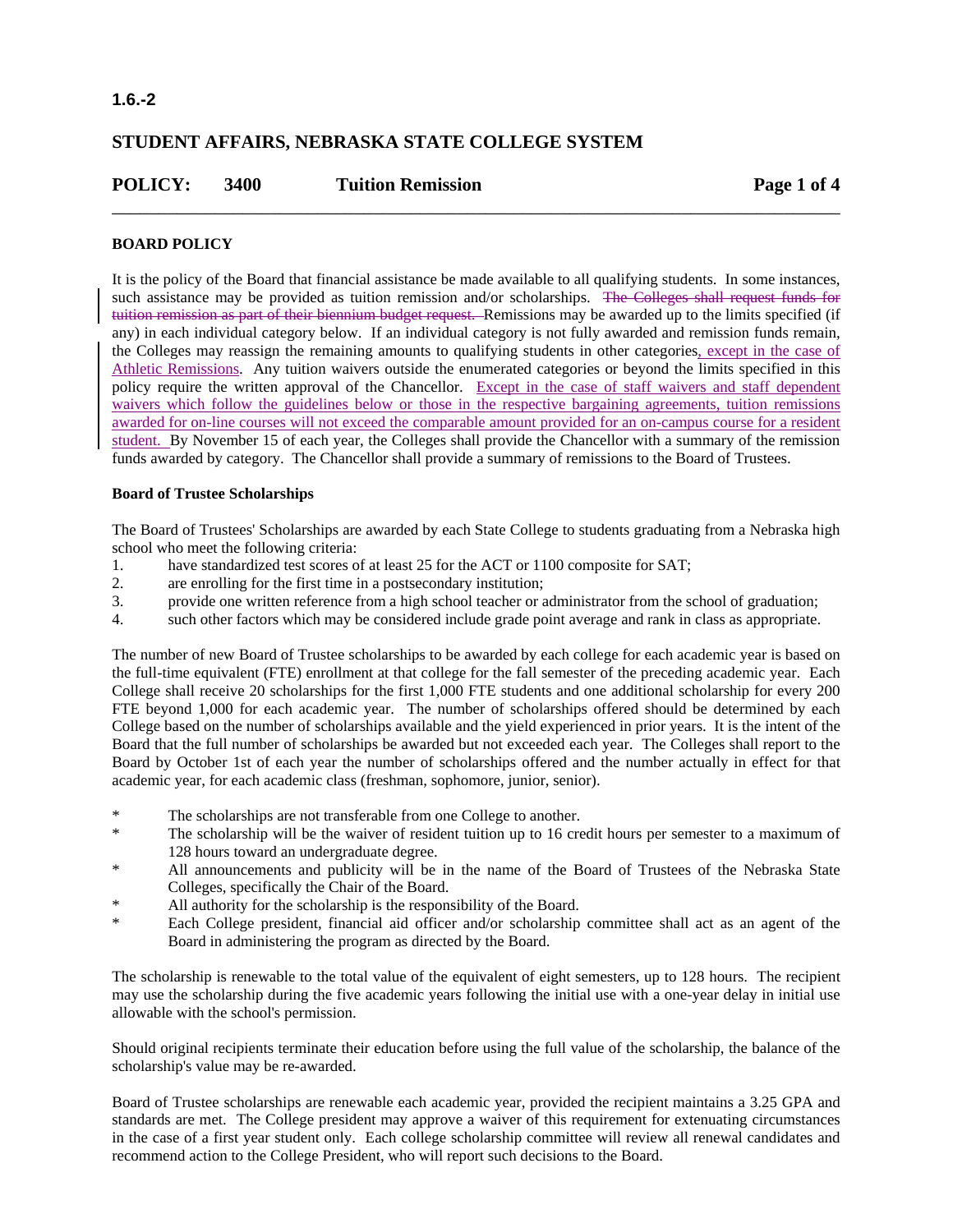## **STUDENT AFFAIRS, NEBRASKA STATE COLLEGE SYSTEM**

| <b>POLICY:</b> | 3400 | <b>Tuition Remission</b> | Page 2 of 4 |
|----------------|------|--------------------------|-------------|
|                |      |                          |             |

The System Office of the Board shall have major responsibility for administering the program, including applications, announcements, press releases and certificates.

*History: The Board of Trustees' Scholarship refers to the scholarship program established by the State of Nebraska in 1971 upon the recommendation of the Board of Trustees of the Nebraska State Colleges.*

#### **Cooperative Schools Scholarships**

Each State College is authorized to award scholarships to students entering college for the first time from schools providing student teaching facilities, such scholarships to be for one-half of the tuition costs per semester for up to 16 credit hours per semester, not to exceed 128 credit hours toward undergraduate degrees. The College may authorize the cooperating school to designate one such scholarship for each three student teachers served based on recommendations by the high school principal. Criteria for the award includes academic ability (top one-half of class), service to the school and leadership qualities. Scholarships are renewable each academic year, provided the recipient maintains a 2.0 GPA.

#### **Student Teacher Supervision Scholarships**

Teachers who will be supervising the College's teacher-training students in their classrooms will receive a tuition waiver for the Student Teacher Supervision Course.

#### **State Tuition Waiver**

Each State College may award waivers to Nebraska residents based upon financial need not to exceed 2.5% of the gross resident tuition during the previous fiscal year. In most cases these waivers will supplement available federal financial assistance.

*History: Established in 1967 by LB 938.*

### **Athletic Awards**

Established in 1971 by the Board and approved by the Legislature. Colleges are allocated funding equivalent to 60 FTE resident tuition waivers. The institution may, with the Chancellor's Board approval, increase its athletic awards up to the maximum allowed by the conference or athletic association to which each College belongs. Full or partial awards to male or female athletes, residents or nonresidents, may be made at the discretion of each College within funding allocation. Student athletes receiving renewable awards must maintain the minimum GPA requirements of the conference or athletic association.

#### **Special Activity Awards**

Established in 1971 by the Board and approved by the Legislature. The awards are used to attract to the State Colleges those students who have talent in activities such as music, art, theatre, journalism, etc. Colleges are allocated funding equivalent to 10 for the first 1,000 FTE students and one for each additional 200 FTE students enrolled. Full or partial awards may be made at the discretion of each College, within funding allocations. Students receiving renewable awards must maintain a 2.5 GPA.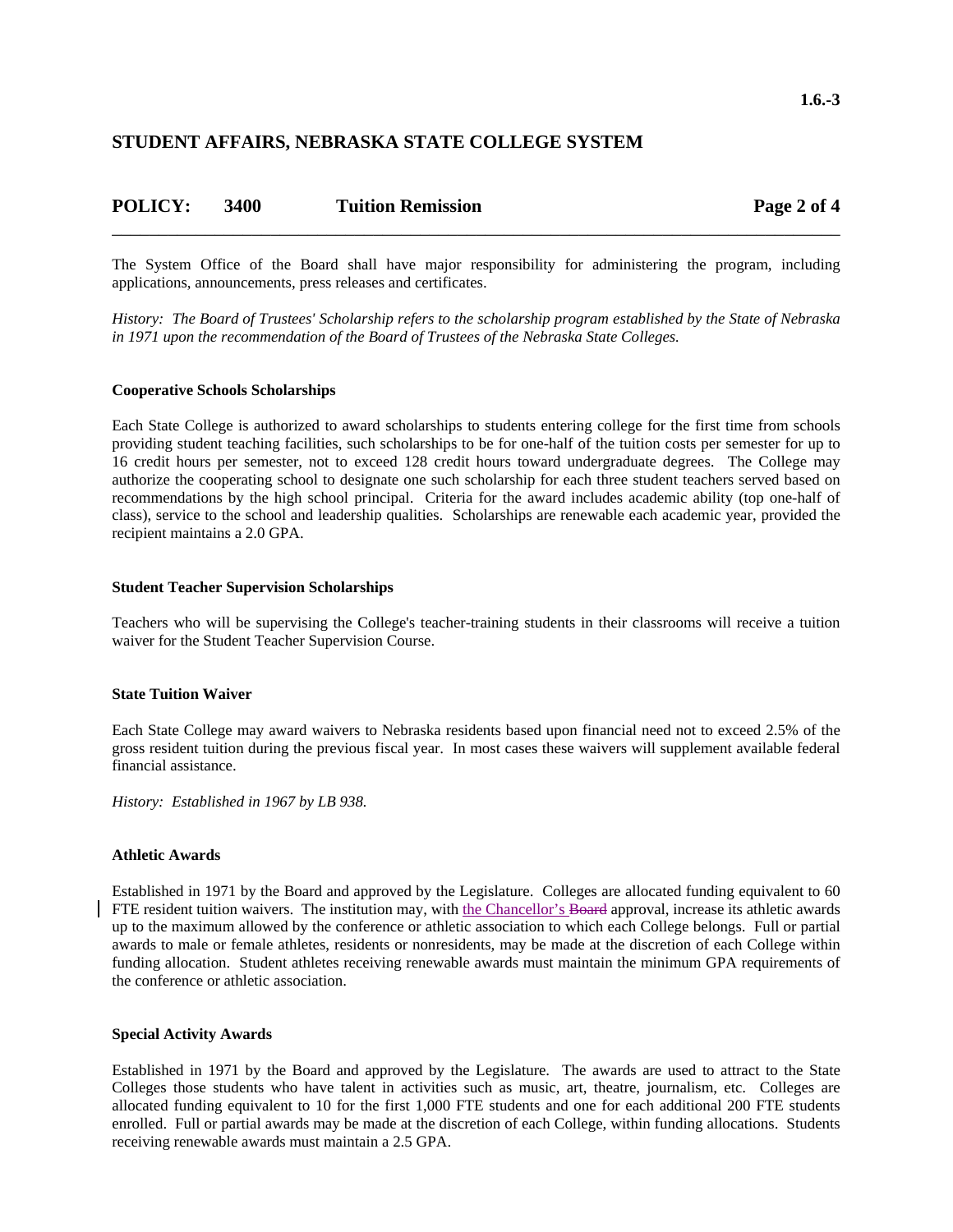## **1.6.-4**

## **STUDENT AFFAIRS, NEBRASKA STATE COLLEGE SYSTEM**

| <b>POLICY:</b> | 3400 | <b>Tuition Remission</b> | Page 3 of 4 |
|----------------|------|--------------------------|-------------|
|                |      |                          |             |

#### **War Orphans**

Established by Legislature. Provides tuition waiver to children of military personnel who have died while serving with U.S. Armed Forces.

### **Graduate Assistant/Aide**

Graduate assistantships provide a stipend established by the College and adjusted as necessary, in addition to a waiver of up to 18 hours of tuition per academic year and the immediately-following summer session, depending upon workload and term of appointment, while employed as a graduate assistant. Each College is required to report its stipend policy to the Board.

#### **International Student Scholarships**

Provide tuition waivers to qualified undergraduate students who are citizens of other countries. The purpose is to provide exposure to the international community and bring diversity to the campus environment. Each college is authorized to provide a total of 20 nonresident scholarships in this category. These scholarships are renewable, provided the recipient maintains a 3.0 GPA.

#### **Staff Waivers**

Established in 1977 to provide tuition waivers for one course for each term to full-time, permanent system employees. The employee must pay \$1.00 administrative charge and all fees. These waivers are offered on a space available basis to employees working toward a degree or requiring the course for professional development. (See Policy 5511)

#### **Staff Dependent Waivers**

Established in 1984 and amended later to provide 50% reduction in tuition for dependents (as defined by Federal Student Aid guidelines) of full-time, permanent System employees. Offered on space available basis only, but may be used at any Nebraska State College. (See Policy 5510)

#### **Survivors of Deceased Employees**

Provides full tuition waivers to spouse and/or children of college staff members who die while under full-time, permanent system employment. Children must have been dependent status at time of employee's death. Waivers may be used only toward undergraduate degree or to complete a graduate degree in progress. Offered on space available basis only, but may be used at any Nebraska State College.

### **Discretionary Waivers**

Each college is authorized to award additional waivers not to exceed 4% of gross tuition. Policies and procedures for these discretionary awards shall be set by each College, approved by the President, and reported to the Board. Examples of these waivers are Native American Waivers, Senior Citizen Waivers, Presidential Scholarships, etc.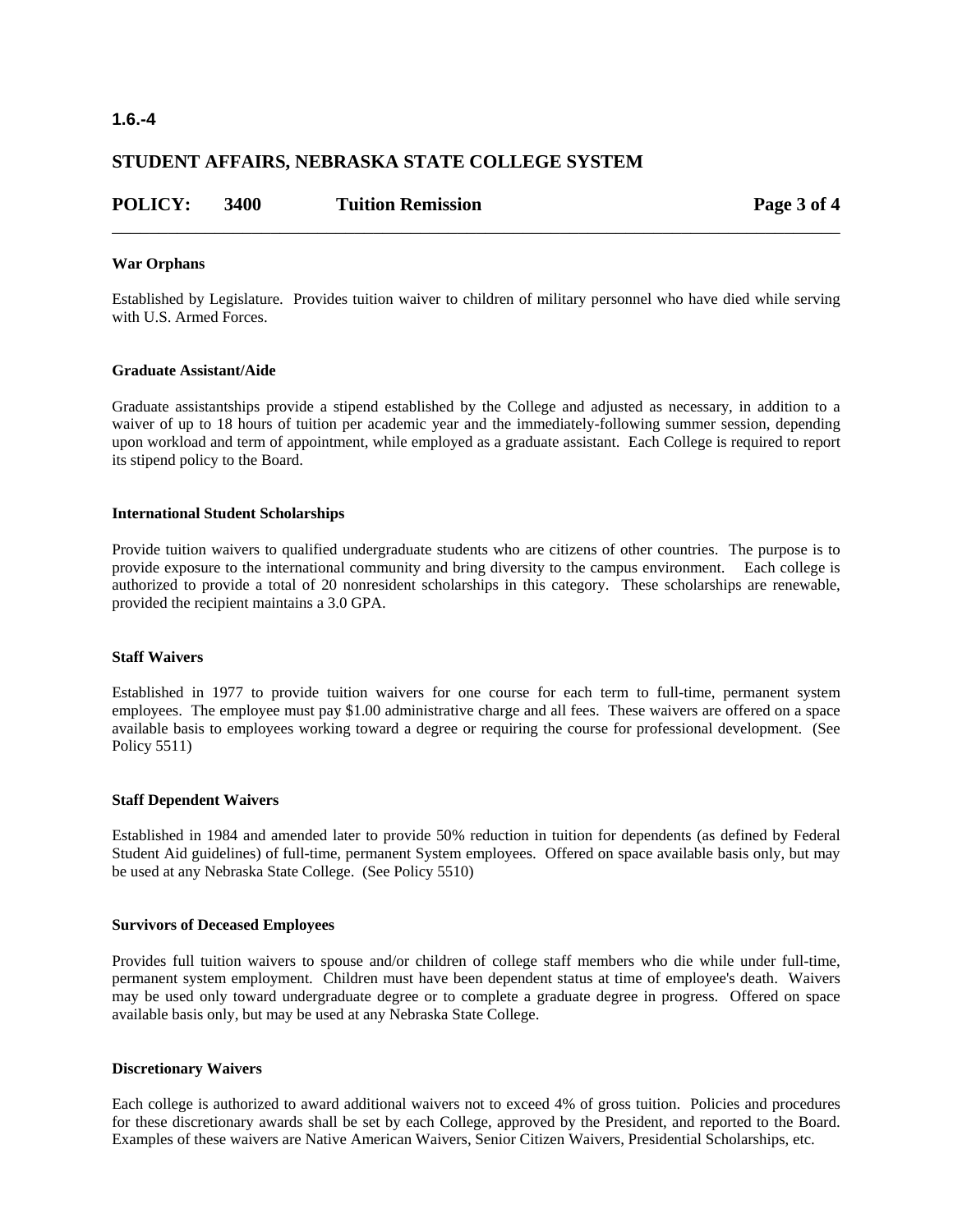## **STUDENT AFFAIRS, NEBRASKA STATE COLLEGE SYSTEM**

| <b>POLICY:</b> | 3400 | <b>Tuition Remission</b> |
|----------------|------|--------------------------|
|                |      |                          |

**Page 4 of 4** 

#### **Rural Health Opportunities Program (RHOP) Waivers**

Established as a cooperative program between the University of Nebraska Medical Center (UNMC) and Chadron State and Wayne State Colleges to provide full tuition waiver for selected students accepted to RHOP. Selection of participants is determined by representatives of UNMC, Chadron State College and Wayne State College.

\_\_\_\_\_\_\_\_\_\_\_\_\_\_\_\_\_\_\_\_\_\_\_\_\_\_\_\_\_\_\_\_\_\_\_\_\_\_\_\_\_\_\_\_\_\_\_\_\_\_\_\_\_\_\_\_\_\_\_\_\_\_\_\_\_\_\_\_\_\_\_\_\_\_\_\_\_\_

#### **Phi Theta Kappa Community College Transfer Scholarship**

The purpose of the Phi Theta Kappa Community College Transfer Scholarship is to provide tuition waivers to graduates of community colleges who have maintained a 3.5 grade point average and who were inducted into the Phi Theta Kappa Society. The purpose of this scholarship is to encourage outstanding community college graduates to attend a Nebraska State College. These scholarships are renewable each academic year, provided the recipient maintains a 3.25 GPA at the State College and standards are met. The scholarships are the waiver of basic tuition to a maximum of 64 credit hours toward the baccalaureate degree.

| Legal Reference:       | <b>RRS 85-504</b>                                             | State education institutions; fees; waiver |  |  |
|------------------------|---------------------------------------------------------------|--------------------------------------------|--|--|
|                        | RRS 85-980 through<br>RRS 85-999; and<br>RRS 85-9,101 through | State Scholarship Award Program            |  |  |
|                        | RRS 85-9,102.01<br>Public Law 85-501                          | Non-Resident Fees                          |  |  |
| Policy Adopted:        | 1/28/77                                                       |                                            |  |  |
| Policy Revised:        | 2/7/83                                                        |                                            |  |  |
| Policy Revised:        | 10/16/86                                                      |                                            |  |  |
| Policy Revised:        | 6/5/93                                                        |                                            |  |  |
| Policy Revised:        | 9/26/97                                                       |                                            |  |  |
| Policy Revised:        | 11/12/98                                                      |                                            |  |  |
| Policy Revised:        | 4/13/00                                                       |                                            |  |  |
| Policy Revised         | 2/12/04                                                       |                                            |  |  |
| Policy Revised:        | 6/2/06                                                        |                                            |  |  |
| <b>Policy Revised:</b> | 1/13/09                                                       |                                            |  |  |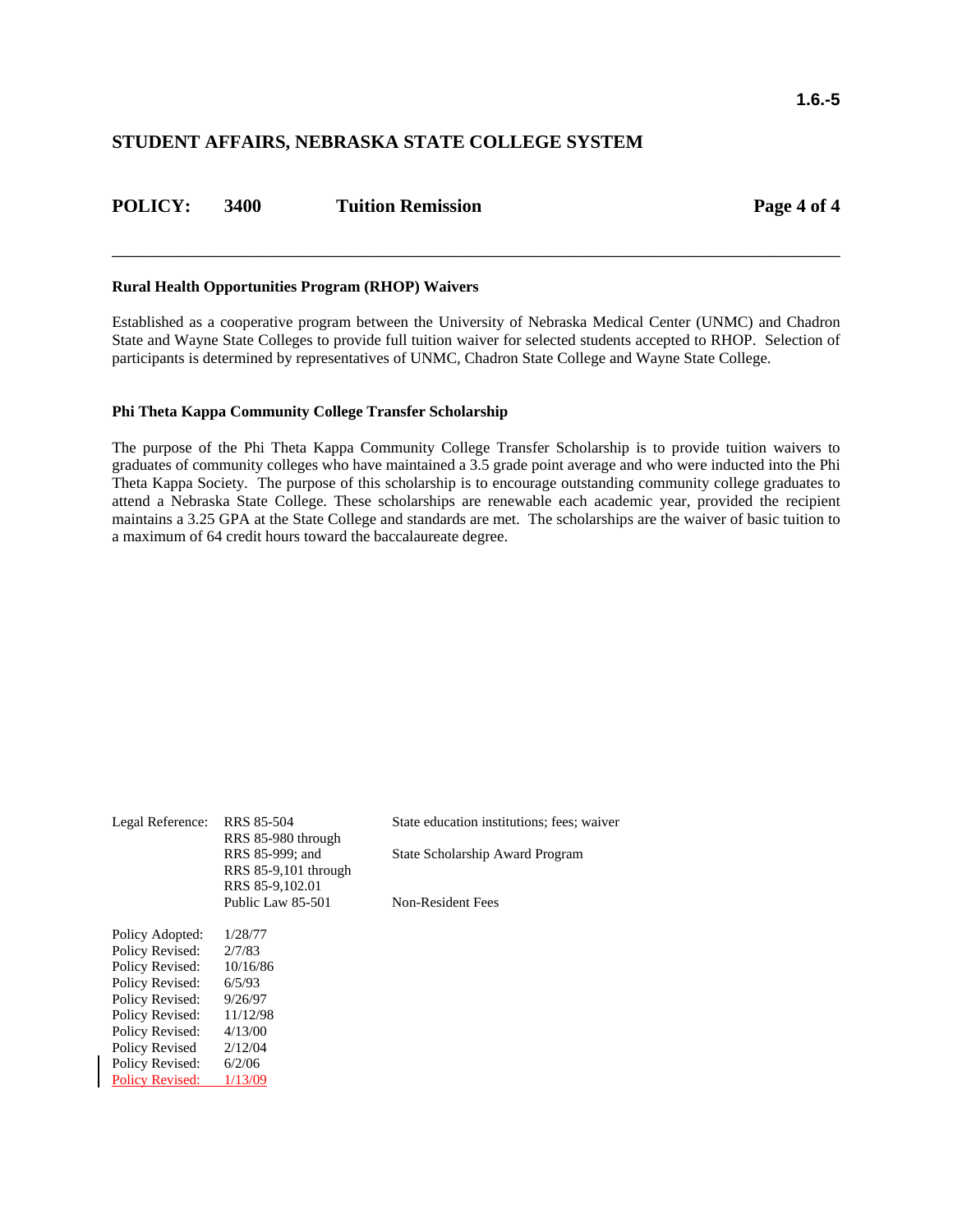## **Fiscal and Facilities Committee**

*Larry Teahon, Chair Cap Peterson Rich Kunckel* 

January 13, 2009

## ACTION: **Final Round Approval of Board Policy 7004; Identity Theft Prevention Program**

**\_\_\_\_\_\_\_\_\_\_\_\_\_\_\_\_\_\_\_\_\_\_\_\_\_\_\_\_\_\_\_\_\_\_\_\_\_\_\_\_\_\_\_\_\_\_\_\_\_\_\_\_\_\_\_\_\_\_\_\_\_\_\_\_\_\_\_\_\_\_\_\_\_\_\_\_** 

Priority: Financial Strength of the System Goals: 3. Strengthen fiscal, environmental, technological and physical resources 5. Secure public and private funding sources Strategies: i. Ensure that plans for resource allocation support the system and institutional priorities j. Maintain facilities and improve physical environment **\_\_\_\_\_\_\_\_\_\_\_\_\_\_\_\_\_\_\_\_\_\_\_\_\_\_\_\_\_\_\_\_\_\_\_\_\_\_\_\_\_\_\_\_\_\_\_\_\_\_\_\_\_\_\_\_\_\_\_\_\_\_\_\_\_\_\_\_\_\_\_\_\_\_\_\_** 

This is the second and final round approval request for proposed Board Policy 7004, which is a new policy in response to new Federal Trade Commission (FTC) requirements entitled "Red Flag Rules" related to "Identity Theft Prevention". The policy requires that each of the colleges develop Identity Theft Prevention Programs in accordance with FTC Guidelines to be approved by the Board of Trustees at the April 16-17, 2009 meeting. Following that approval, the Colleges will review their programs at least annually and maintain a copy of their current program on file along with an annual report on compliance.

The System Office recommends approval of this policy. Attached is a copy of Policy 7004.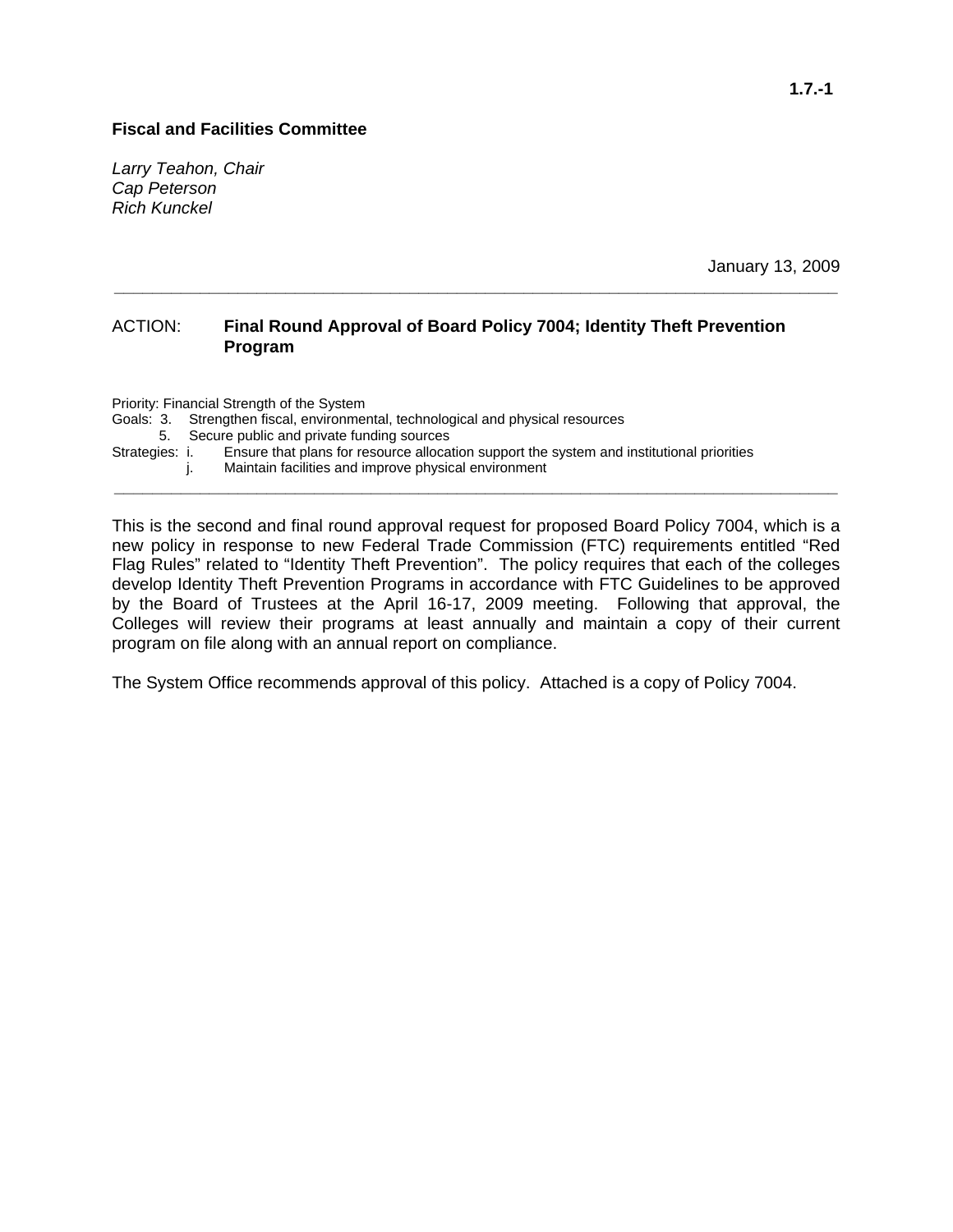## **BUSINESS MANAGEMENT, NEBRASKA STATE COLLEGE SYSTEM**

| <b>POLICY: 7004</b> | <b>Identity Theft Prevention Program</b> | Page 1 of 1 |
|---------------------|------------------------------------------|-------------|
|                     |                                          |             |

## **BOARD POLICY**

The Board recognizes the importance of identity theft prevention. The Board also recognizes that the Colleges currently maintain certain "covered accounts" as defined by the Federal Trade Commission (FTC) that include loan programs and payment plans. In response to the FTC's issuance of "Red Flag Rules", each College will establish and maintain an Identity Theft Prevention Program that includes identification, detection, prevention and mitigation of identity theft risks. The programs should be periodically reviewed and updated to consider changes to the plan in response to the changing environment.

A Red Flag, as included in the FTC's rules, and also included below, is defined as a relevant indicator of a possible risk of identity theft. The Identity Theft Program should include, at a minimum, the following sections:

1) Identification

In identifying Red Flags, each College should consider the types of covered accounts it offers and maintains, the methods it provides to open and access its covered accounts, and its previous experiences with identity theft.

2) Detection and Prevention

Each program should include consideration of the detection of Red Flags in connection with the covered accounts. The program should also include obtaining identifying information about, and verifying the identity of, a person opening a covered account. This information should then be used to authenticate customers, monitor transactions, and verify the validity of change of address requests.

3) Response

Each program should provide for appropriate responses to detected Red Flags to prevent and mitigate identity theft.

Each program should be reviewed and updated periodically to reflect changes in risks such as:

\*experiences with identity theft

- \*changes in methods of identity theft
- \*changes in methods to detect, prevent, and mitigate identity theft
- \*changes in service provider arrangements

Each College shall submit its initial Identity Theft Program for approval by the Board. Thereafter, a copy of each College's current program and annual report on compliance shall be kept on file at each College. Each College President, or designee, will be responsible for oversight of the Identity Theft Program at their college.

Policy Adopted: 1/13/09

## **1.7.-2**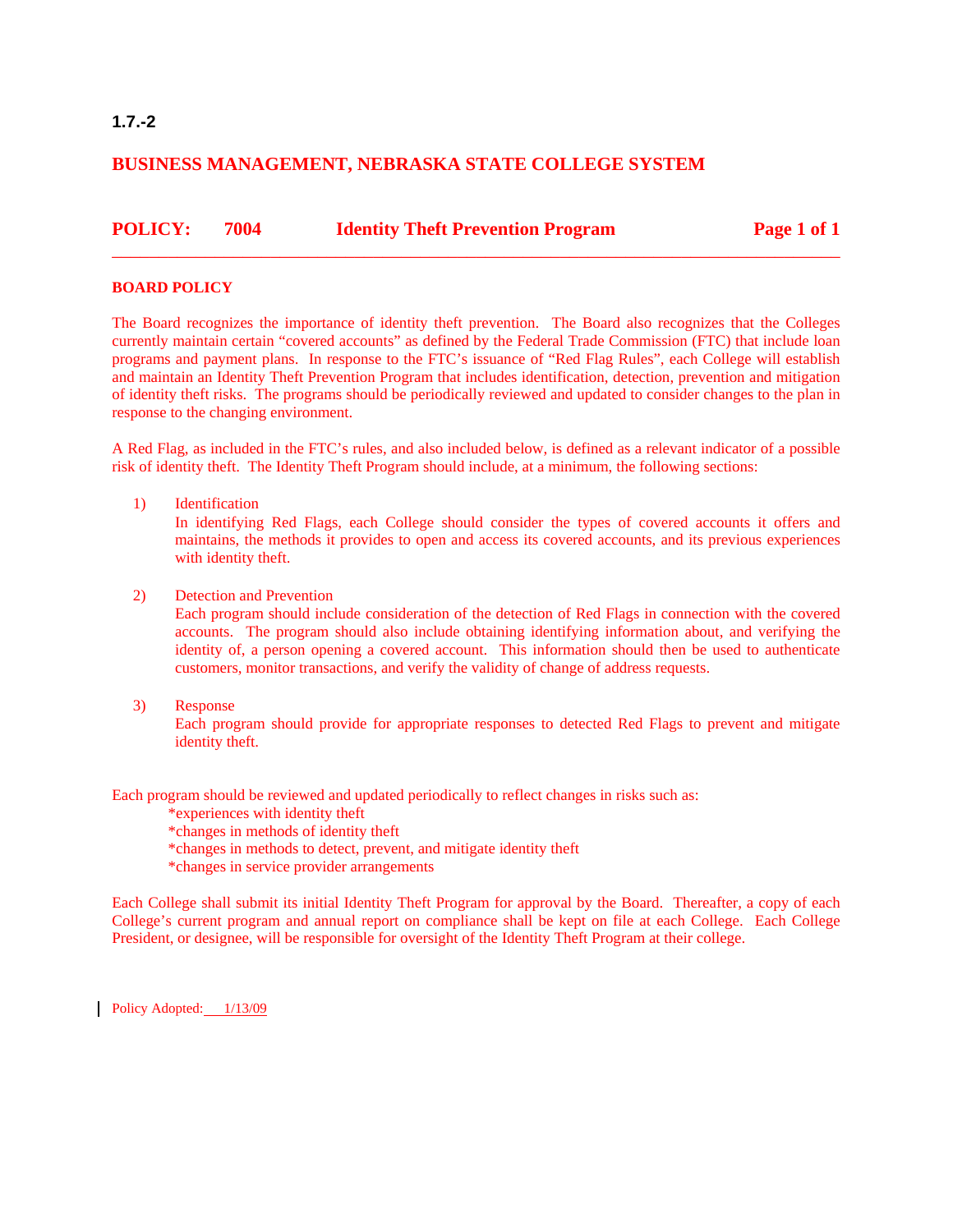*Larry Teahon, Chair Cap Peterson Rich Kunckel* 

January 13, 2009

## ACTION: **Accept the Nebraska State College System Audit Report for the Year Ended June 30, 2008 \_\_\_\_\_\_\_\_\_\_\_\_\_\_\_\_\_\_\_\_\_\_\_\_\_\_\_\_\_\_\_\_\_\_\_\_\_\_\_\_\_\_\_\_\_\_\_\_\_\_\_\_\_\_\_\_\_\_\_\_\_\_\_\_\_\_\_\_\_\_\_\_\_\_\_\_**

**\_\_\_\_\_\_\_\_\_\_\_\_\_\_\_\_\_\_\_\_\_\_\_\_\_\_\_\_\_\_\_\_\_\_\_\_\_\_\_\_\_\_\_\_\_\_\_\_\_\_\_\_\_\_\_\_\_\_\_\_\_\_\_\_\_\_\_\_\_\_\_\_\_\_\_\_** 

The Auditor of Public Accounts (APA) has finalized the Nebraska State College System (NSCS) audit report for the fiscal year ending June 30, 2008. The audit by the APA includes the NSCS's general and cash funds, revenue bond funds, federal and restricted funds, and trust funds. The Facilities Corporation is included as a blended component unit of the NSCS. KPMG performed separate audits of the Facilities Corporation and Revenue Bond program, which the Board accepted at the November 13-14, 2008 meeting.

The College's Foundations are included as discretely presented component units in the audit report in accordance with Governmental Accounting Standards Board (GASB) standards. The foundations' financial statements and corresponding footnotes are incorporated from private audits accepted by the individual foundation boards.

The audit exit conference was held on November 20, 2008. There is one reportable condition noted in the audit report this year. This relates to segregation of IT duties and has been noted for the past several years. This comment should be resolved once the new software implementation is complete. There are also a few management letter comments. These will be reviewed with the Board at the meeting. Sandy Steinbrecher from the APA Office will be present at our meeting to respond to questions the Board may have. We recommend acceptance of the audit report.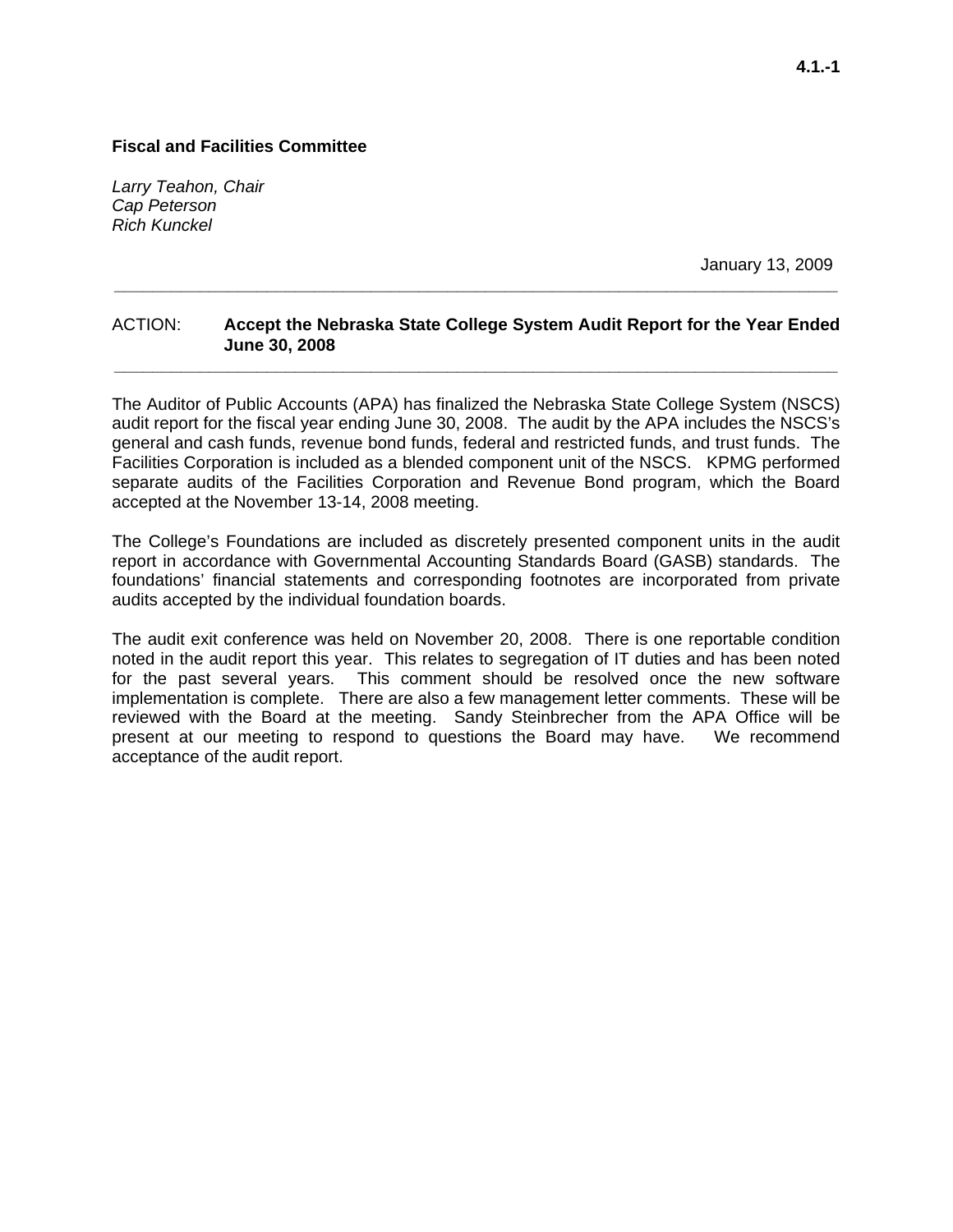*Larry Teahon, Chair Cap Peterson Rich Kunckel* 

January 13, 2009

## ACTION: **Appoint Architect Selection Committee for Jindra Fine Arts Codes Upgrade Project at Peru State College**

**\_\_\_\_\_\_\_\_\_\_\_\_\_\_\_\_\_\_\_\_\_\_\_\_\_\_\_\_\_\_\_\_\_\_\_\_\_\_\_\_\_\_\_\_\_\_\_\_\_\_\_\_\_\_\_\_\_\_\_\_\_\_\_\_\_\_\_\_\_\_\_\_\_\_\_\_** 

**\_\_\_\_\_\_\_\_\_\_\_\_\_\_\_\_\_\_\_\_\_\_\_\_\_\_\_\_\_\_\_\_\_\_\_\_\_\_\_\_\_\_\_\_\_\_\_\_\_\_\_\_\_\_\_\_\_\_\_\_\_\_\_\_\_\_\_\_\_\_\_\_\_\_\_\_** 

Board Policy 8066 states, "The college President shall recommend the membership of the Selection Committee to the Board of Trustees for approval. Included as members of the committee will be a Board of Trustee member; the Chair of the Fiscal and Facilities Subcommittee; the Vice Chancellor for Finance and Administration, the Vice Chancellor for Facilities, Planning, and Information Technology; and appropriate campus personnel as desired by the President. If the consultant being sought is an engineer, a licensed engineer shall also be on the selection committee; if architectural firms are being interviewed, the selection committee shall have one member who is a certified architect. NOTE: If the project is a state-funded project, a representative of the State Building Division shall also serve on the selection committee."

It is anticipated that the Jindra Fine Arts Project will be funded through a combination of LB309, institutional cash and LB1100 set-aside funds.

#### Committee Members

Larry Teahon, Chair, Fiscal & Facilities Committee, Board of Trustees Michelle Suarez, Chair, Enrollment & Marketing Committee, Board of Trustees Ed Hoffman, Vice Chancellor for Facilities, Planning & IT, NSCS Carolyn Murphy, Vice Chancellor for Finance & Administration, NSCS Linda Jacobsen, Vice President for Administration & Finance, PSC Todd Drew, Vice President for Academic & Student Affairs, PSC Paul Pate, Director of Campus Services, PSC Steve Hotovy, Building Renewal Task Force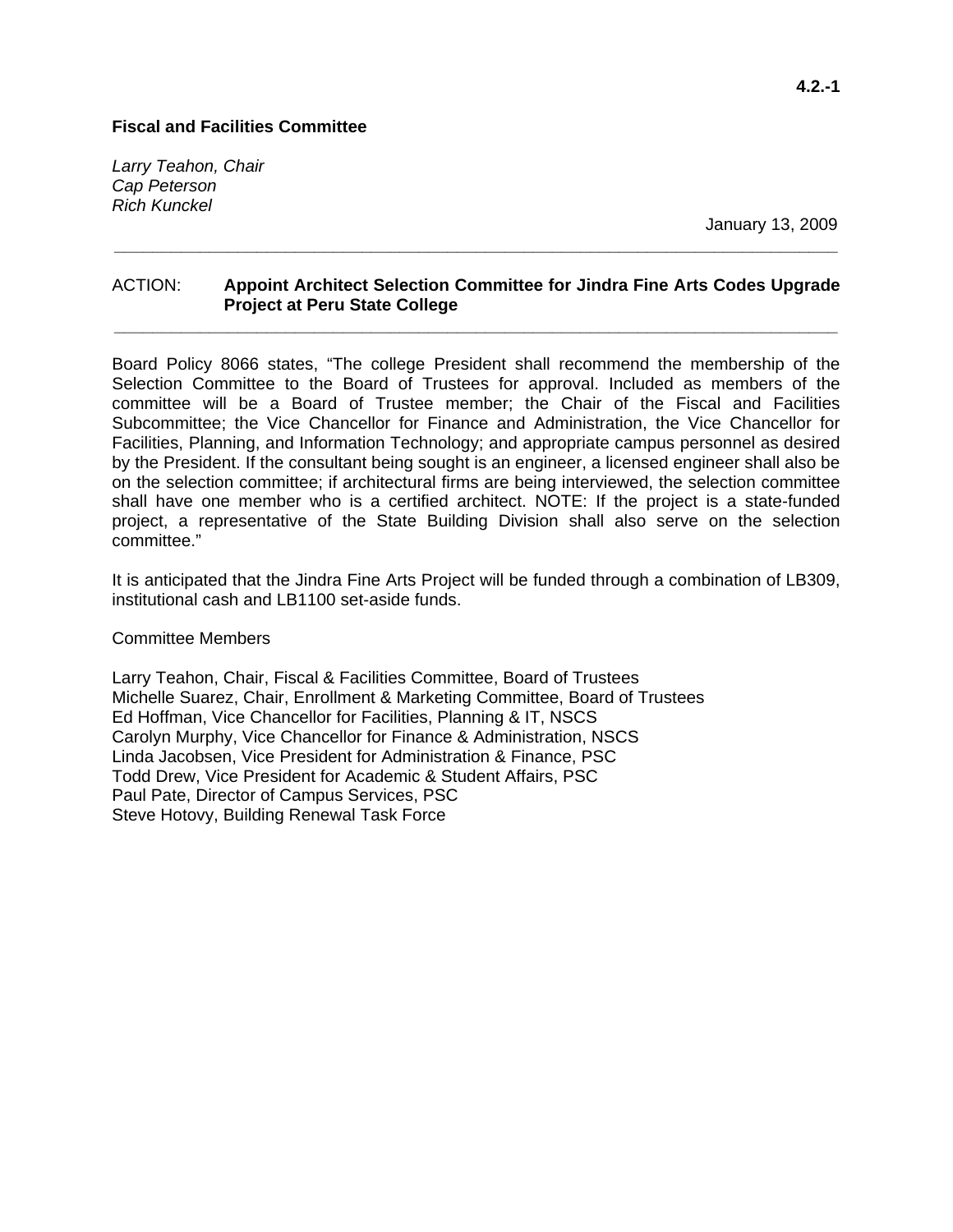*Larry Teahon, Chair Cap Peterson Rich Kunckel* 

January 13, 2009

## ACTION: **Authorize Chancellor to Sign the Professional Services Agreement for the Jindra Fine Arts Building Codes Upgrade for Peru State College \_\_\_\_\_\_\_\_\_\_\_\_\_\_\_\_\_\_\_\_\_\_\_\_\_\_\_\_\_\_\_\_\_\_\_\_\_\_\_\_\_\_\_\_\_\_\_\_\_\_\_\_\_\_\_\_\_\_\_\_\_\_\_\_\_\_\_\_\_\_\_\_\_\_\_\_**

**\_\_\_\_\_\_\_\_\_\_\_\_\_\_\_\_\_\_\_\_\_\_\_\_\_\_\_\_\_\_\_\_\_\_\_\_\_\_\_\_\_\_\_\_\_\_\_\_\_\_\_\_\_\_\_\_\_\_\_\_\_\_\_\_\_\_\_\_\_\_\_\_\_\_\_\_** 

The Architect Selection Committee for the Jindra Fine Arts Building Codes Upgrade interviewed architects January 12, 2009. The Professional Services Agreement will be negotiated with the top candidate from the interviews. After the Chancellor reviews the reasonableness of the contract amount, Peru State requests authorization for the Chancellor to sign the professional services Agreement for Jindra Fine Arts Building Codes Upgrade.

The College will request funding for the professional services contract from the Building Renewal Task Force.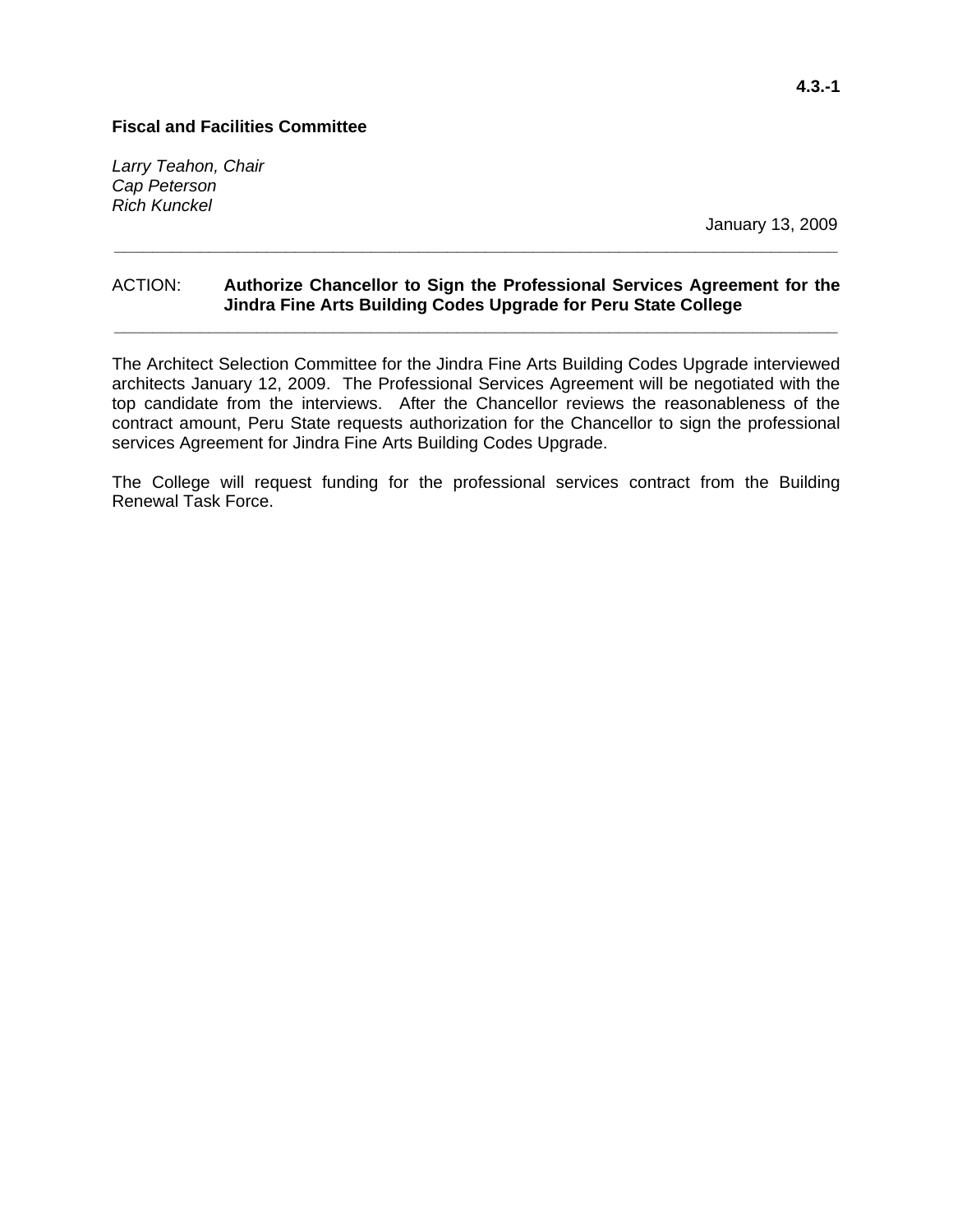*Larry Teahon, Chair Cap Peterson Rich Kunckel* 

January 13, 2009

#### **ACTION: Adopt Resolution to Select Construction Management at Risk Contract Delivery System as Option for Jindra Fine Arts Building Codes Upgrade at Peru State College**

Priority: Financial Strength of the System Goal: 3. Strengthen fiscal, environmental, technological and physical resources

Strategy j. Maintain facilities and improve physical environment.

Board Policy 8071 requires that the Board adopt a resolution identifying the project delivery system for all design-build contract and construction management at risk contract projects at the colleges. The resolution to be adopted is attached.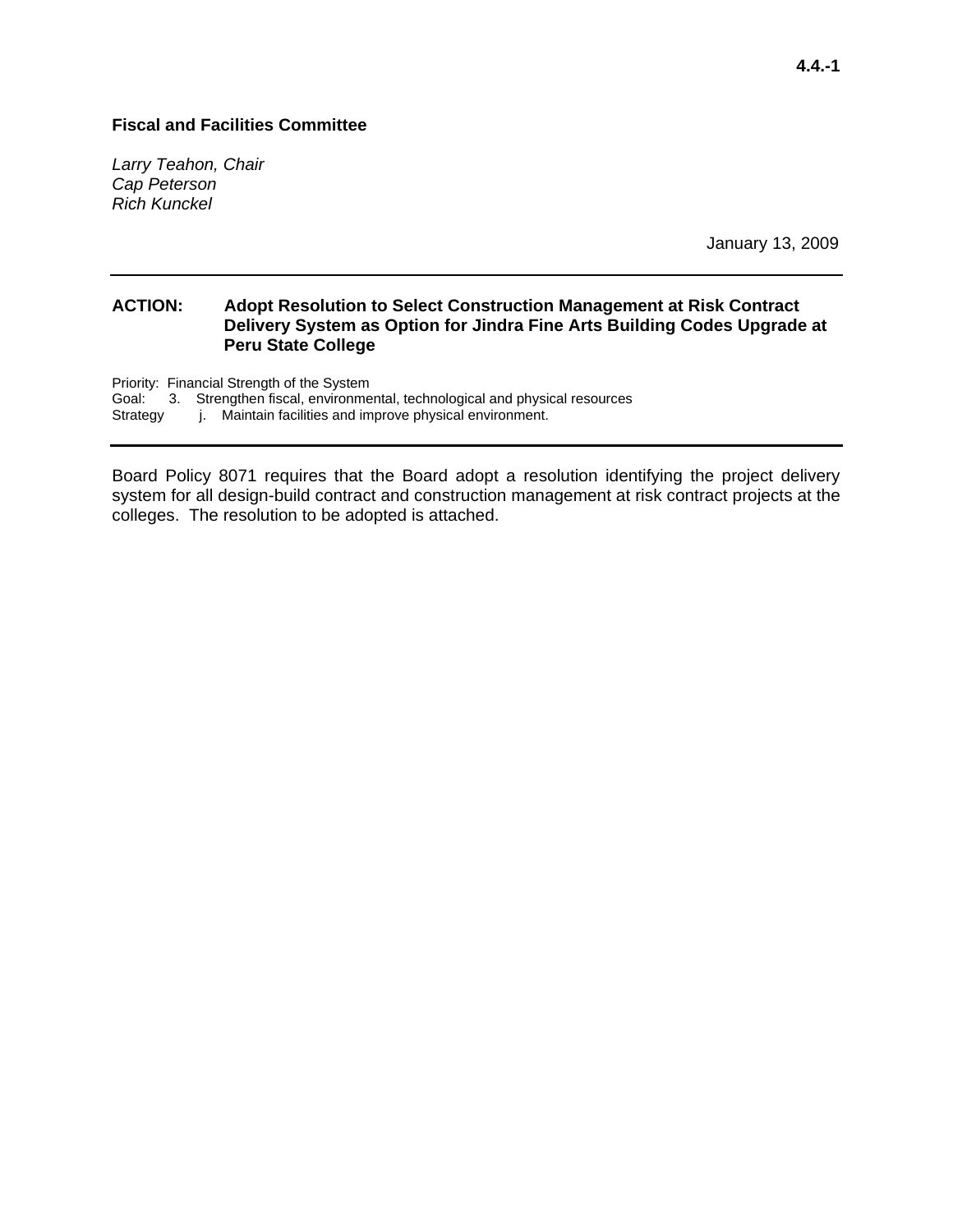## **NEBRASKA STATE COLLEGE SYSTEM RESOLUTION**

WHEREAS, the Board of Trustees of the Nebraska State Colleges is required to follow the procedures established by the Political Subdivisions Construction Alternatives Act (Neb. Rev. Stat. §13-2901 through §13-2913) in its decision to solicit and execute a design-build contract or construction management at risk contract for capital construction projects; and

WHEREAS, the procedures outlined in the Nebraska Political Subdivisions Construction Alternatives Act and the Board of Trustees of the Nebraska State Colleges Policy 8071 require the Board of Trustees to adopt a resolution selecting the design-build contract or construction management at risk contract delivery system; and

WHEREAS, the project delivery system for a design-build contract requires the design and construction contracts to be combined into one contract with a single point of responsibility; the criteria for selection include qualifications and project approach, not construct costs or design; the reimbursement option may be other than low bid option and is typically negotiated with fixed price, cost plus fee, or guarantee of maximum; and the Board may require subcontracts to be competitively bid; and

WHEREAS, the project delivery system for a construction management at risk contract requires the design and construction contracts be separated; the criteria for selection includes qualifications, project approach and construction manager fee; the reimbursement option may be other than low bid option and is typically negotiated with fixed price, cost plus fee, or guarantee of maximum; and the Board may require subcontracts to be competitively bid;

NOW, THEREFORE, BE IT RESOLVED by the Board of Trustees of the Nebraska State Colleges that the construction management at risk contract delivery system be adopted as one option for the Jindra Fine Arts Building Code Upgrade Project at Peru State College, dependent upon project need.

Approved this 13<sup>th</sup> day of January, 2009.

\_\_\_\_\_\_\_\_\_\_\_\_\_\_\_\_\_\_\_\_\_ \_\_\_\_\_\_\_\_\_\_\_\_\_\_\_\_\_\_\_\_\_\_\_\_ Chair, Board of Trustees Chancellor, Nebraska State College System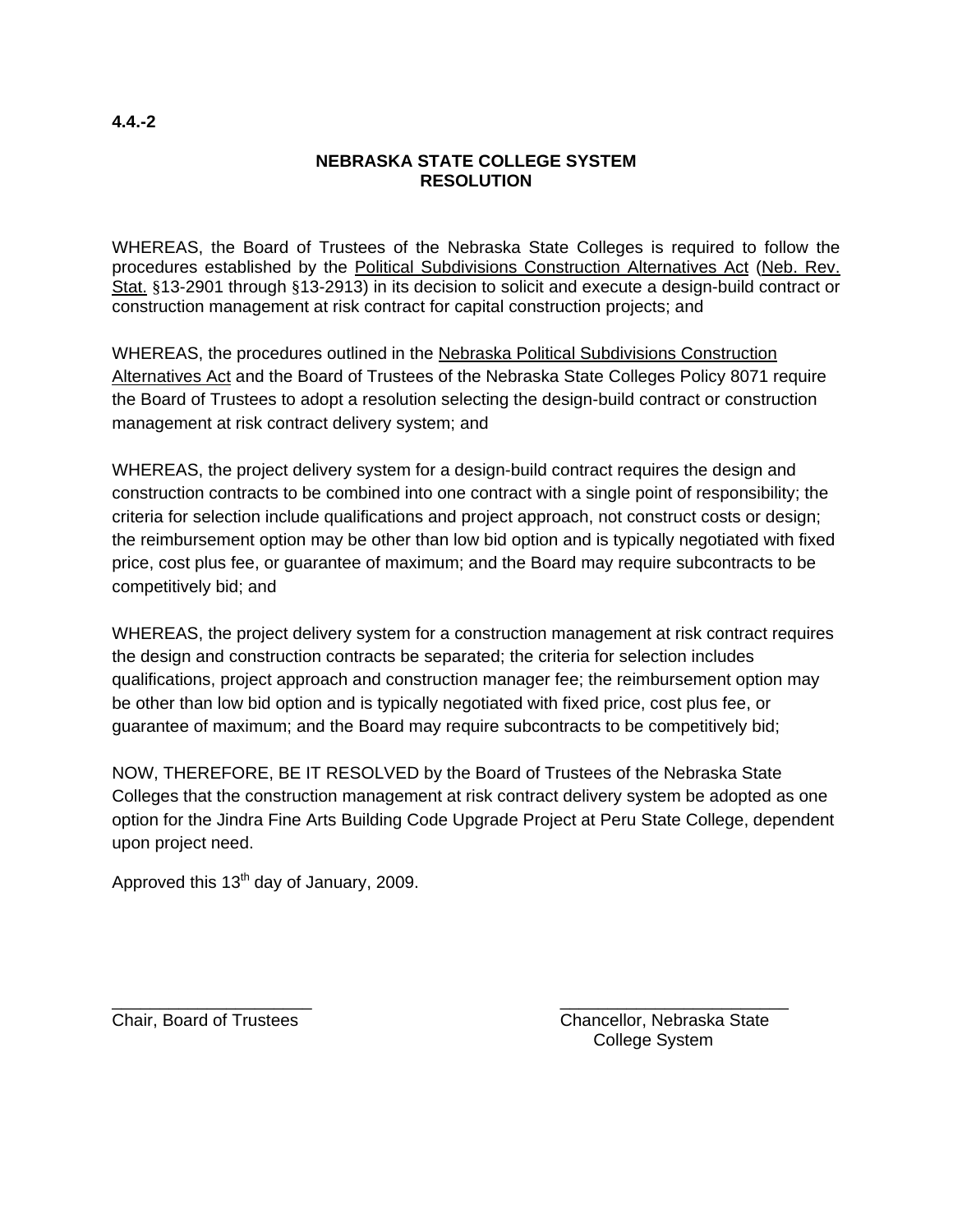*Larry Teahon, Chair Cap Peterson Rich Kunckel* 

January 13, 2009

### ACTION: **Appoint Construction Manager Selection Committee for Jindra Fine Arts Codes Upgrade Project at Peru State College \_\_\_\_\_\_\_\_\_\_\_\_\_\_\_\_\_\_\_\_\_\_\_\_\_\_\_\_\_\_\_\_\_\_\_\_\_\_\_\_\_\_\_\_\_\_\_\_\_\_\_\_\_\_\_\_\_\_\_\_\_\_\_\_\_\_\_\_\_\_\_\_\_\_\_\_**

**\_\_\_\_\_\_\_\_\_\_\_\_\_\_\_\_\_\_\_\_\_\_\_\_\_\_\_\_\_\_\_\_\_\_\_\_\_\_\_\_\_\_\_\_\_\_\_\_\_\_\_\_\_\_\_\_\_\_\_\_\_\_\_\_\_\_\_\_\_\_\_\_\_\_\_\_** 

The following committee is appointed to select the construction manager for Jindra Fine Arts Building Codes Upgrade, according to Board Policy 8071. The policy requires that the construction management at risk contract have a construction manager selected by a committee of Board of Trustees, System and College staff, an engineer and a community member.

#### Committee Members

Larry Teahon, Chair, Fiscal & Facilities Committee, Board of Trustees Michelle Suarez, Chair, Enrollment & Marketing Committee, Board of Trustees Ed Hoffman, Vice Chancellor for Facilities, Planning & IT, NSCS Carolyn Murphy, Vice Chancellor for Finance & Administration, NSCS Linda Jacobsen, Vice President for Administration & Finance, PSC Todd Drew, Vice President for Academic & Student Affairs, PSC Paul Pate, Director of Campus Services, PSC Steve Hotovy, Building Renewal Task Force Ms. Leslie Ryan, Mayor of Peru Mike Rindone, State Building Division Architect Consultant to be Determined by Board Policy Process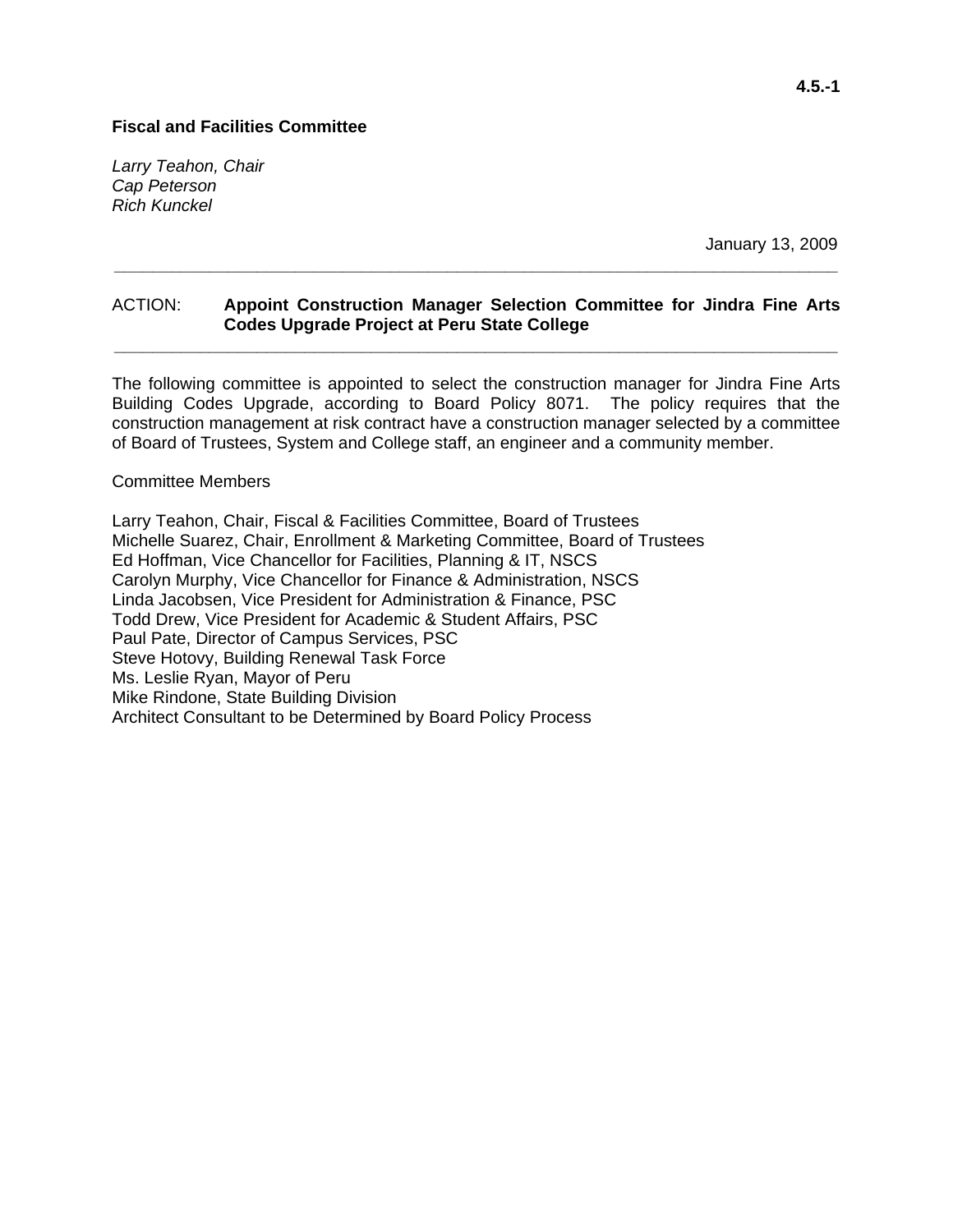*Larry Teahon, Chair Cap Peterson Rich Kunckel* 

January 13, 2009

## ACTION: **Approve Transfer of \$18,660.86 LB605 Funds from Emergency Power Generator Project to AWAC Parking Lot Project at Peru State College**

**\_\_\_\_\_\_\_\_\_\_\_\_\_\_\_\_\_\_\_\_\_\_\_\_\_\_\_\_\_\_\_\_\_\_\_\_\_\_\_\_\_\_\_\_\_\_\_\_\_\_\_\_\_\_\_\_\_\_\_\_\_\_\_\_\_\_\_\_\_\_\_\_\_\_\_\_** 

**\_\_\_\_\_\_\_\_\_\_\_\_\_\_\_\_\_\_\_\_\_\_\_\_\_\_\_\_\_\_\_\_\_\_\_\_\_\_\_\_\_\_\_\_\_\_\_\_\_\_\_\_\_\_\_\_\_\_\_\_\_\_\_\_\_\_\_\_\_\_\_\_\_\_\_\_** 

Peru State College received \$653,000 of the LB 605 proceeds to install an emergency power generator. The project is complete and there is a balance remaining of \$18,660.86. The System Office and the college request approval to transfer the entire balance of \$18,660.86 to the AWAC Parking Lot Project, another LB 605 project.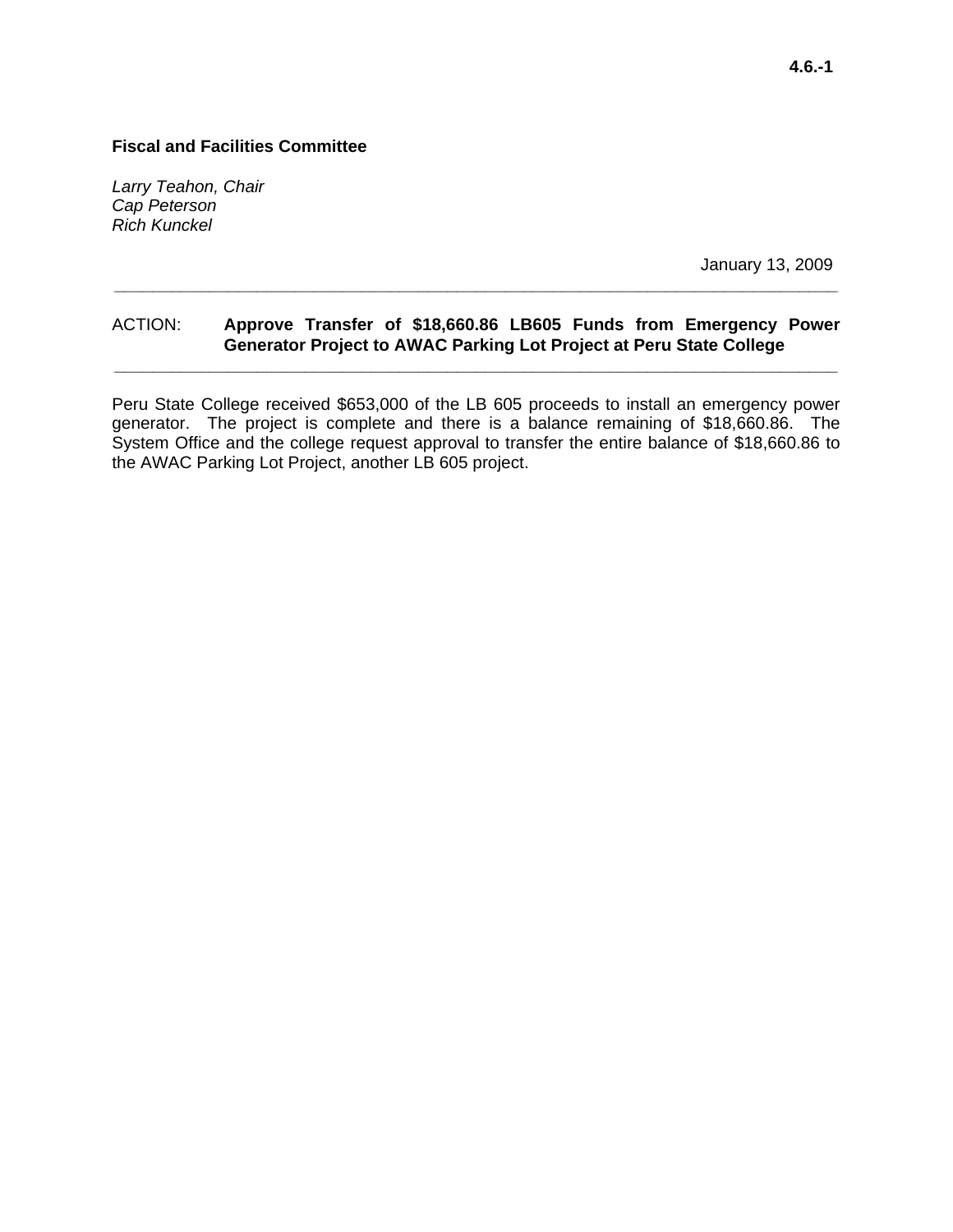*Larry Teahon, Chair Cap Peterson Rich Kunckel* 

January 13, 2009

### ACTION: **Approve Alumni House Lease Between Wayne State College and Wayne State Foundation \_\_\_\_\_\_\_\_\_\_\_\_\_\_\_\_\_\_\_\_\_\_\_\_\_\_\_\_\_\_\_\_\_\_\_\_\_\_\_\_\_\_\_\_\_\_\_\_\_\_\_\_\_\_\_\_\_\_\_\_\_\_\_\_\_\_\_\_\_\_\_\_\_\_\_\_**

**\_\_\_\_\_\_\_\_\_\_\_\_\_\_\_\_\_\_\_\_\_\_\_\_\_\_\_\_\_\_\_\_\_\_\_\_\_\_\_\_\_\_\_\_\_\_\_\_\_\_\_\_\_\_\_\_\_\_\_\_\_\_\_\_\_\_\_\_\_\_\_\_\_\_\_\_** 

Wayne State College requests approval to enter into a new agreement with the Wayne State Foundation to lease the foundation-owned "Alumni House" at 1119 Walnut Street from January 1, 2009 to December 31, 2013. The college uses the house as offices for Campus Security and for other meetings and functions. As part of the Agreement, the College covers utilities and maintenance. In addition, the College completes agreed-upon improvements to the house over the period of the lease in lieu of providing monthly lease payments.

This Agreement would continue an arrangement similar to the already-existing arrangement. Approval of the Agreement is recommended.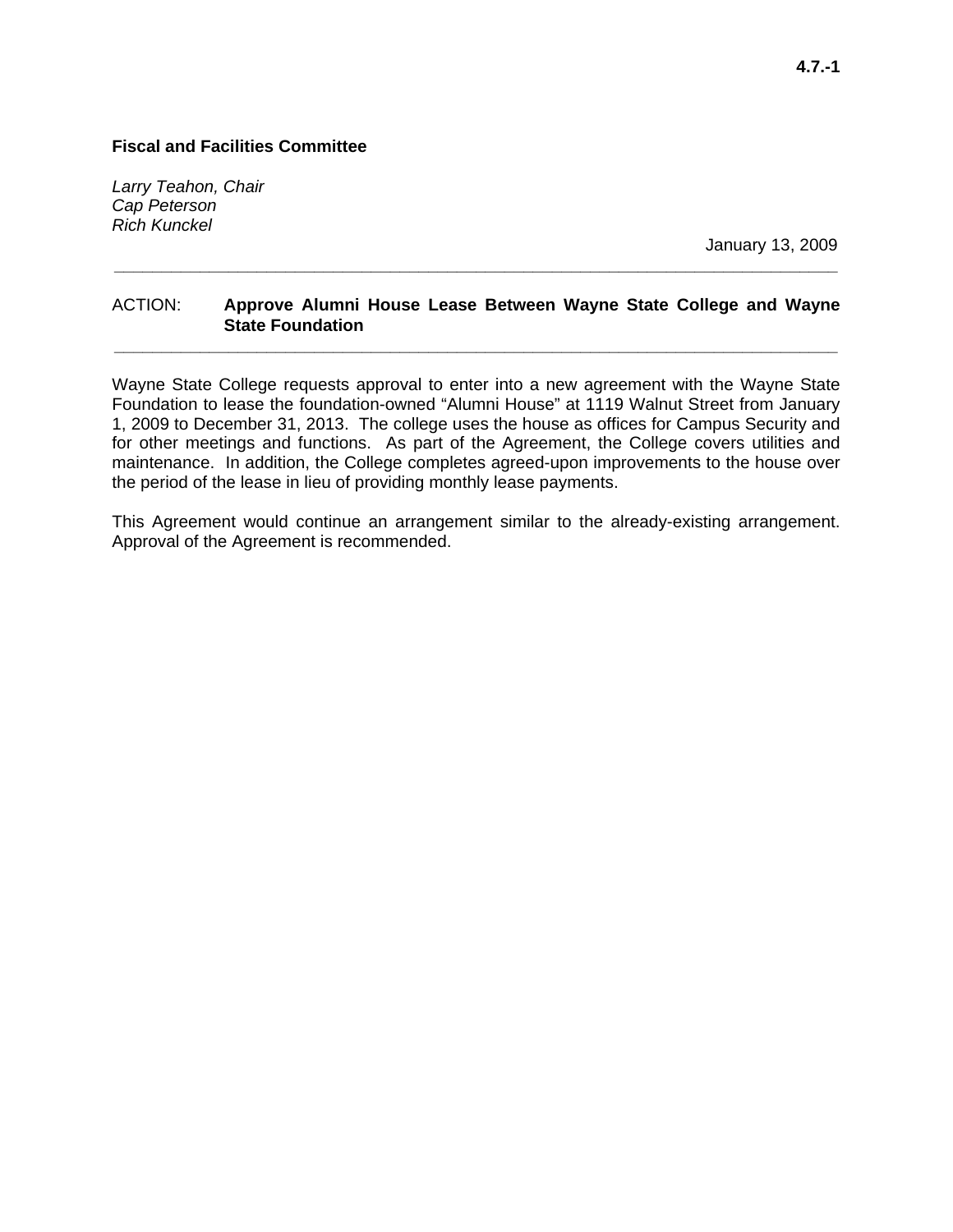*Larry Teahon, Chair Cap Peterson Rich Kunckel* 

January 13, 2009

### ACTION: **First Round Approval of Changes to Board Policy 8061; Capital Construction; Needs Statements**

The System Office recommends the policy changes regarding use of Task Force for Building Renewal (LB 309) funds for NSCS projects. Attached is a copy of Board Policy 8061 including the changes.

**\_\_\_\_\_\_\_\_\_\_\_\_\_\_\_\_\_\_\_\_\_\_\_\_\_\_\_\_\_\_\_\_\_\_\_\_\_\_\_\_\_\_\_\_\_\_\_\_\_\_\_\_\_\_\_\_\_\_\_\_\_\_\_\_\_\_\_\_\_\_\_\_\_\_\_\_\_** 

**\_\_\_\_\_\_\_\_\_\_\_\_\_\_\_\_\_\_\_\_\_\_\_\_\_\_\_\_\_\_\_\_\_\_\_\_\_\_\_\_\_\_\_\_\_\_\_\_\_\_\_\_\_\_\_\_\_\_\_\_\_\_\_\_\_\_\_\_\_\_\_\_\_\_\_\_\_\_\_**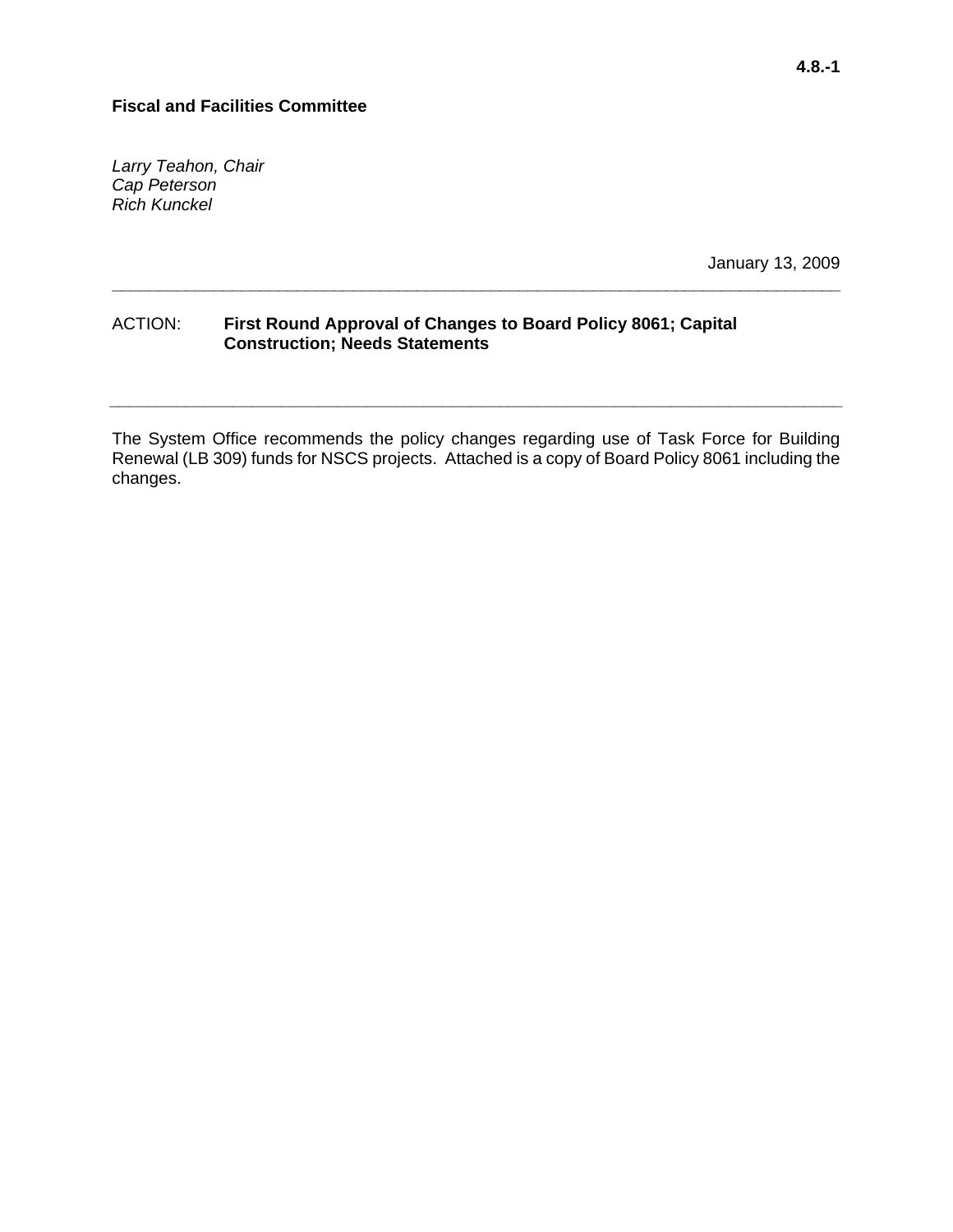### **4.8.-2**

## **FACILITIES, NEBRASKA STATE COLLEGES**

# **POLICY: 8061 Capital Construction; Needs Statements Page 1 of 2** \_\_\_\_\_\_\_\_\_\_\_\_\_\_\_\_\_\_\_\_\_\_\_\_\_\_\_\_\_\_\_\_\_\_\_\_\_\_\_\_\_\_\_\_\_\_\_\_\_\_\_\_\_\_\_\_\_\_\_\_\_\_\_\_\_\_\_\_\_\_\_\_\_\_\_\_\_\_

#### **BOARD POLICY**

A Needs Statement shall be prepared to support the college's initial funding request for a capital construction project, excluding funds provided by the Task Force for Building Renewal for deferred repairs, energy conservation, ADA or fire-life safety projects. This document may be prepared by in-house staff unless the complexity of the project would require the assistance of a consultant specializing in such type of projects. It shall be submitted as documentation of the need for the specific capital construction project on that campus and shall contain specific data to assist the Board in analyzing the request.

For any project whose total project costs exceed four hundred fifty thousand dollars (\$450,000) or amount as adjusted by State Building Division for inflation, a subsequent Program Statement shall also be developed. In such cases, requests for appropriations will follow the procedures adopted by the State Building Division for Capital Construction projects:

- 1. Year one: request will be for planning funds
- 2. Year(s) two, three, etc.: requests will be for design plans and construction funds

For any project whose estimated total cost is less than four hundred fifty thousand dollars (\$450,000) or amount as adjusted by State Building Division for inflation, only a Needs Statement is required. Under this procedure, the initial request for funding may include the total funding required to initiate and complete the project.

The Needs Statement shall be comprised of the following sections:

#### 1. **Project Description**

A narrative statement describing the project and the primary concepts and objectives to be fulfilled as a result of the capital construction request.

#### 2. **Project Justification**

- a) Data, which supports the request for funding:
	- 1) Functions/purpose(s) of the proposed program
	- 2) Current and projected user levels
	- 3) Existing physical and programmatic deficiencies
	- 4) Compliance with comprehensive capital facilities plan
- b) Space requirements
	- 1) Square footage needed for program
	- 2) Available square footage in existing facilities
	- 3) Additional space requirements for program
	- 4) Impact on existing space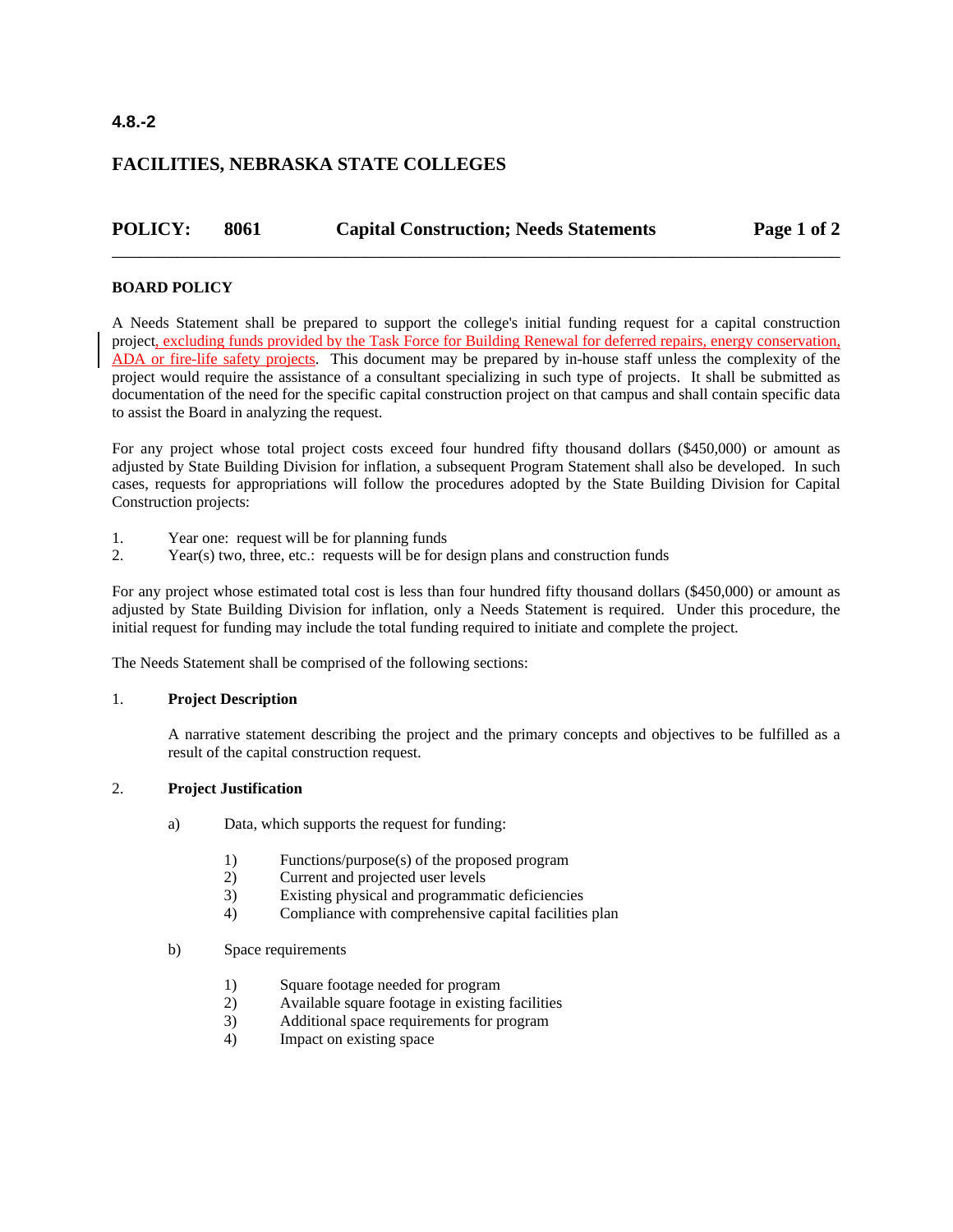## **FACILITIES, NEBRASKA STATE COLLEGES**

| <b>POLICY:</b> | 8061           | <b>Capital Construction; Needs Statements</b>     | Page 2 of 2 |
|----------------|----------------|---------------------------------------------------|-------------|
|                |                | <b>Project Budget and Proposed Funding Source</b> |             |
| a)             | Cost estimates |                                                   |             |

- 1) Program planning
- 2) Professional fees
- 3) Construction
- 4) Moveable equipment
- 5) Land acquisition
- 6) Other costs<br>7) Total projec
- 7) Total project cost per gross square feet
- 8) Construction cost per gross square feet
- 9) Source of cost data (Means cost estimate guides should be used. If variation from Means is used, it should be footnoted.)

#### b) Funding sources

- 1) State funds
- 2) Cash funds
- 3) Federal funds
- 4) Revenue bond funds
- 5) LB 309 funds
- 6) Private donations
- 7) Other sources

#### 4. **Future Funding Requirements**

- a) Operational budget and personnel projections
- b) Other costs

#### 5. **Time Line for Project**

- a) Funding request
- b) Start of construction
- c) Completion of construction

Policy Adopted: 3/11/94 Policy Revised: 12/3/98 Policy Revised:  $2/12/04$ Policy Revised: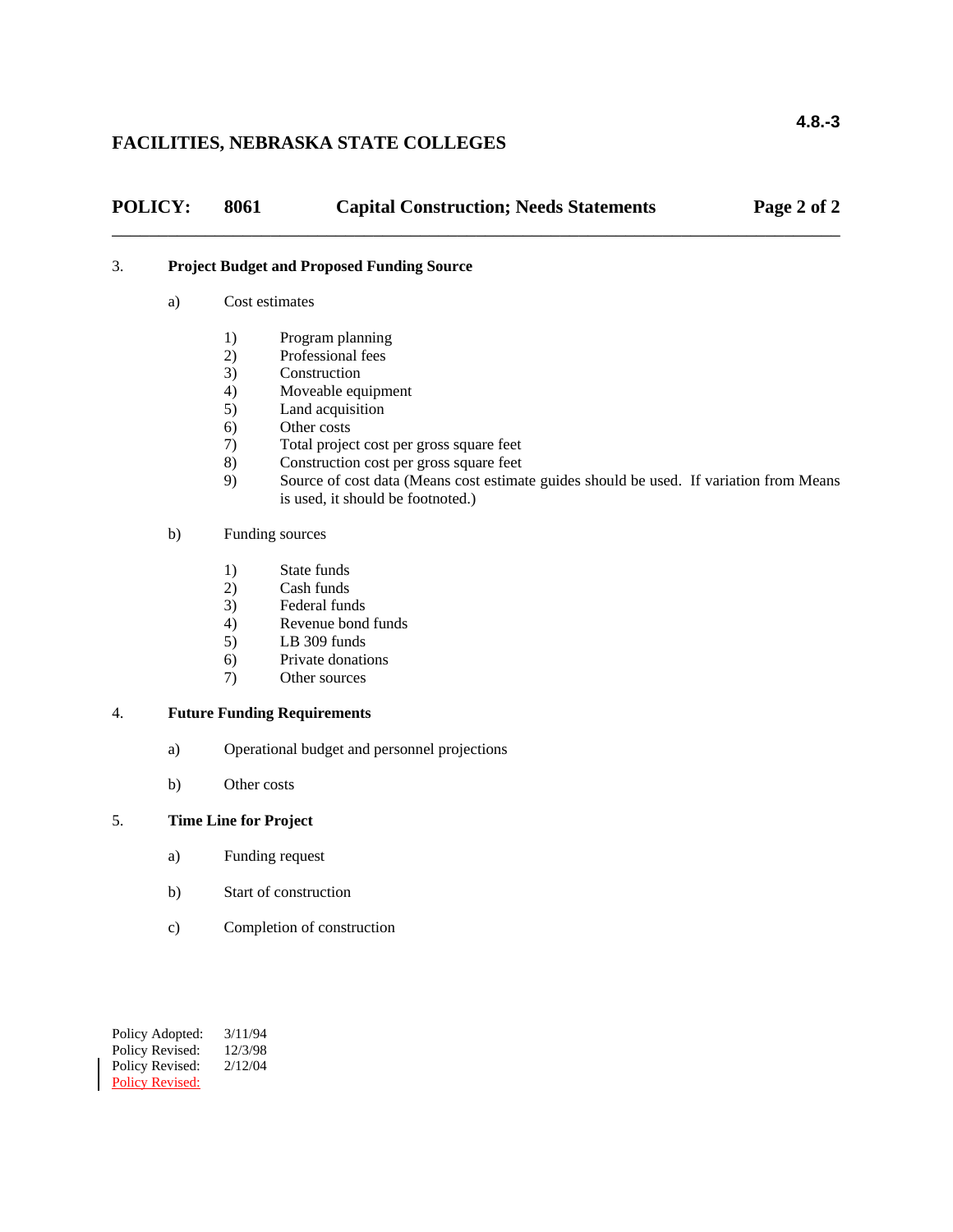*Larry Teahon, Chair Cap Peterson Rich Kunckel* 

January 13, 2009

### ACTION: **First Round Approval of Changes to Board Policy 8062; Capital Construction; Program Statements**

The System Office recommends the policy changes regarding use of Task Force for Building Renewal (LB 309) funds for NSCS projects. Attached is a copy of Board Policy 8062 including the changes.

**\_\_\_\_\_\_\_\_\_\_\_\_\_\_\_\_\_\_\_\_\_\_\_\_\_\_\_\_\_\_\_\_\_\_\_\_\_\_\_\_\_\_\_\_\_\_\_\_\_\_\_\_\_\_\_\_\_\_\_\_\_\_\_\_\_\_\_\_\_\_\_\_\_\_\_\_\_** 

**\_\_\_\_\_\_\_\_\_\_\_\_\_\_\_\_\_\_\_\_\_\_\_\_\_\_\_\_\_\_\_\_\_\_\_\_\_\_\_\_\_\_\_\_\_\_\_\_\_\_\_\_\_\_\_\_\_\_\_\_\_\_\_\_\_\_\_\_\_\_\_\_\_\_\_\_\_\_\_**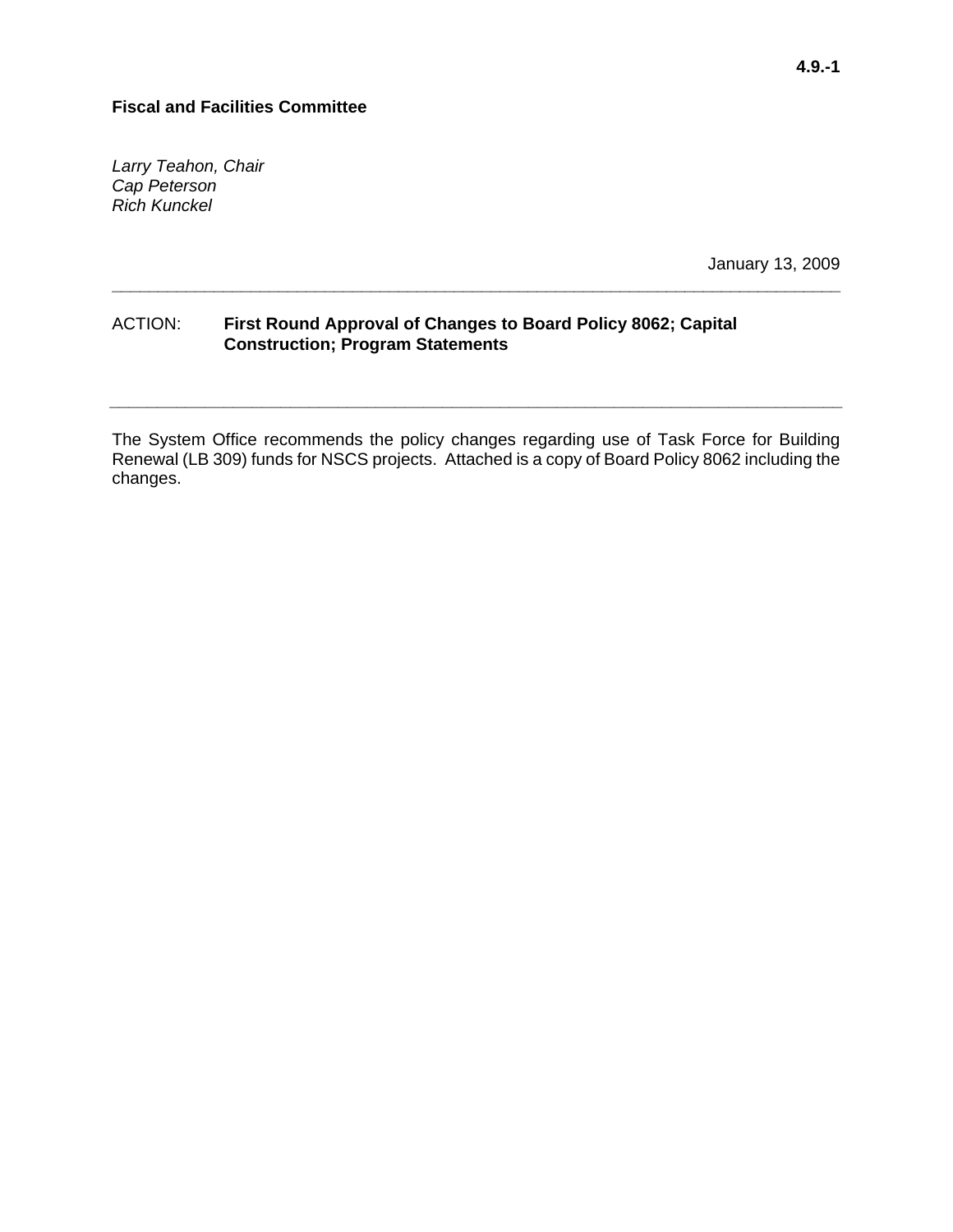## **4.9.-2**

## **FACILITIES, NEBRASKA STATE COLLEGE SYSTEM**

# **POLICY: 8062 Capital Construction; Program Statements Page 1 of 5** \_\_\_\_\_\_\_\_\_\_\_\_\_\_\_\_\_\_\_\_\_\_\_\_\_\_\_\_\_\_\_\_\_\_\_\_\_\_\_\_\_\_\_\_\_\_\_\_\_\_\_\_\_\_\_\_\_\_\_\_\_\_\_\_\_\_\_\_\_\_\_\_\_\_\_\_\_\_

#### **BOARD POLICY**

A Program Statement shall be prepared to support the college's funding request for the design and construction of a project that is estimated to cost more than five hundred forty thousand dollars (\$540,000) or amount as adjusted by State Building Division for inflation, excluding funds provided by the Task Force for Building Renewal for deferred repairs, energy conservation, ADA or fire-life safety projects. This document is generally prepared by an architect/engineering firm with input from college personnel on the programmatic need for the project on that campus and shall contain specific data to assist the Board in analyzing and approving the request.

Requests for appropriations will follow the procedures adopted by the State Building Division for Capital Construction projects:

- 1. Year one: request will be for planning funds (Program Statement)
- 2. Year(s) two, three, etc.: requests will be for design plans and construction funds

The Program Statement shall be submitted to the Board for review at least five (5) weeks prior to the request for approval of the document. Following review by the Board, System Office staff, personnel from the Governor's Budget Office, the Legislative Fiscal Office, the State Building Division and other designated persons, the document will be considered for approval, after which time it will be submitted to the Governor's Budget Office, Building Division, Legislative Fiscal Office and the Coordinating Commission for Postsecondary Education (CCPE) as support documentation for a specific capital construction funding request. No contract for the design, construction of a new facility, major modification or repair of an existing facility may be initiated unless an acceptable Program Statement has been approved by the Board.

If more than two (2) years elapse after the Program Statement is approved by the Board, an update to the document shall be prepared. The update shall include a revised project budget and construction schedule. If the scope of the project has been altered, that section of the Program Statement shall also be amended and presented to the Board for approval.

The Program Statement shall be comprised of the following sections:

- 1. Introduction
	- a. Background and history
	- b. Project description
	- c. Purpose and objectives
- 2. Justification of the Project
	- a. Data which supports the funding request
	- b. Alternatives considered (when applicable)
- 3. Location and site considerations
	- a. County
	- b. Town or campus
	- c. Proposed site
	- d. Statewide building inventory (not required for new buildings)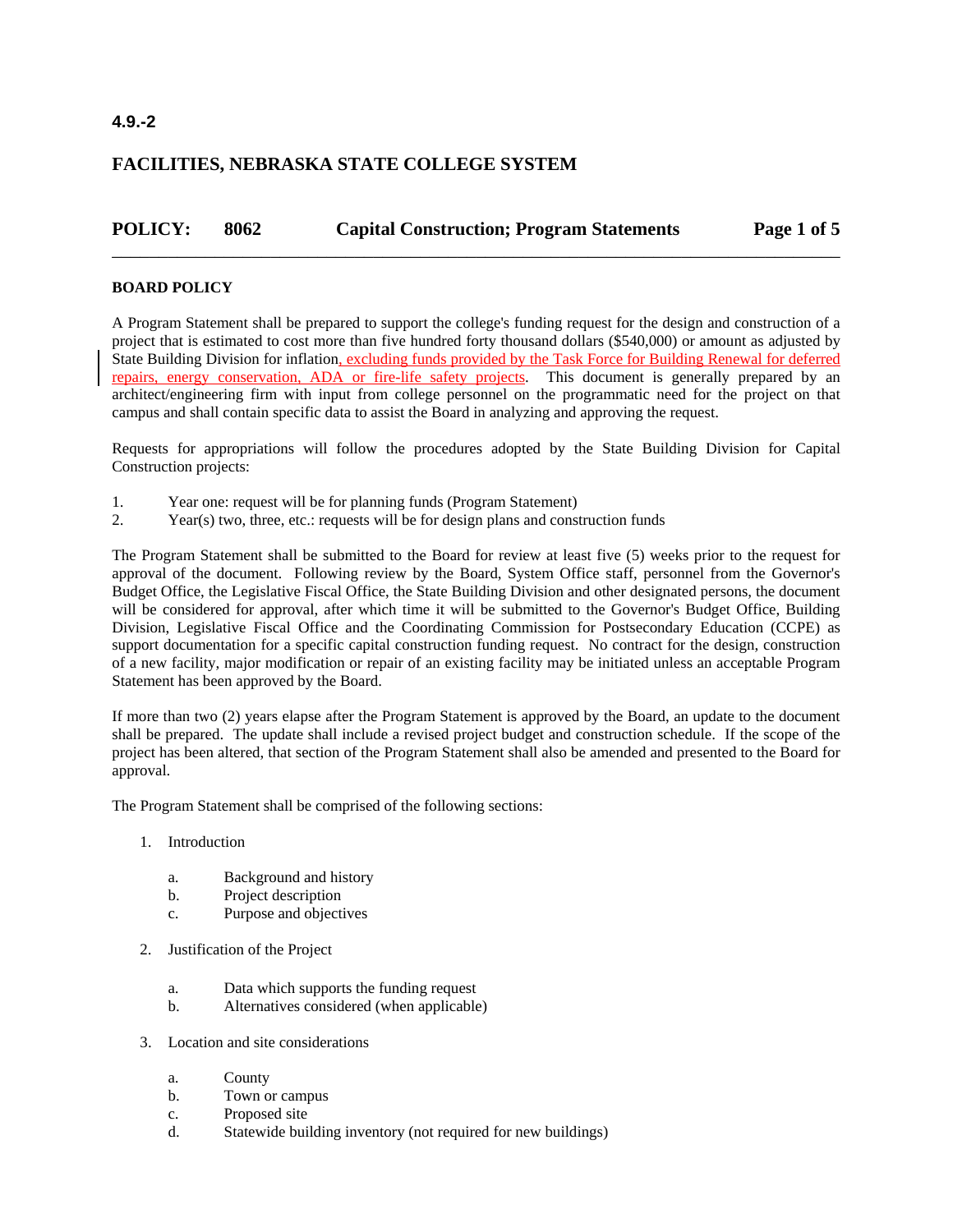### **FACILITIES, NEBRASKA STATE COLLEGE SYSTEM**

| POLICY: | 8062<br><b>Capital Construction; Program Statements</b><br>Page 2 of 5                                                                                            |
|---------|-------------------------------------------------------------------------------------------------------------------------------------------------------------------|
| e.      | Influence of project on existing site conditions                                                                                                                  |
|         | (1)<br>Relationship to neighbors and environment                                                                                                                  |
|         | <b>Utilities</b><br>(2)<br>Parking and circulation<br>(3)                                                                                                         |
| 4.      | Comprehensive plan compliance                                                                                                                                     |
| a.      | Year of the agency's comprehensive plan and updates or revisions                                                                                                  |
| b.      | Consistency with the agency comprehensive capital facilities plan                                                                                                 |
| c.      | Consistency with the current version of the Statewide Comprehensive Capital Facilities Plan or<br>CCPE Project Review Criteria/Statewide Plan (whichever applies) |
| 5.      | Analysis of existing facilities                                                                                                                                   |
| a.      | Functions/purpose of existing programs as they relate to the proposed project                                                                                     |
| b.      | Square footage of existing areas                                                                                                                                  |
| c.      | Utilization of existing space by facility, room and/or function (whichever is applicable)                                                                         |
| d.      | Physical deficiencies                                                                                                                                             |
| e.      | Programmatic deficiencies                                                                                                                                         |
|         |                                                                                                                                                                   |

- f. Replacement cost of existing building
- 6. Facility requirements and the impact of the proposed project
	- a. Functions/purpose of the proposed program
		- (1) Activity identification and analysis
		- (2) Projected occupancy/use levels
			- Personnel projections
				- Describe/Justify projected enrollments/occupancy
	- b. Space requirements
		- (1) Square footage by individual areas and/or functions
		- (2) Basis for square footage/planning parameters
		- (3) Square footage difference between existing and proposed areas (net and gross)
	- c. Impact of the proposed project on existing space
		- (1) Reutilization and function(s)<br>(2) Demolition
		- **Demolition**
		- (3) Renovation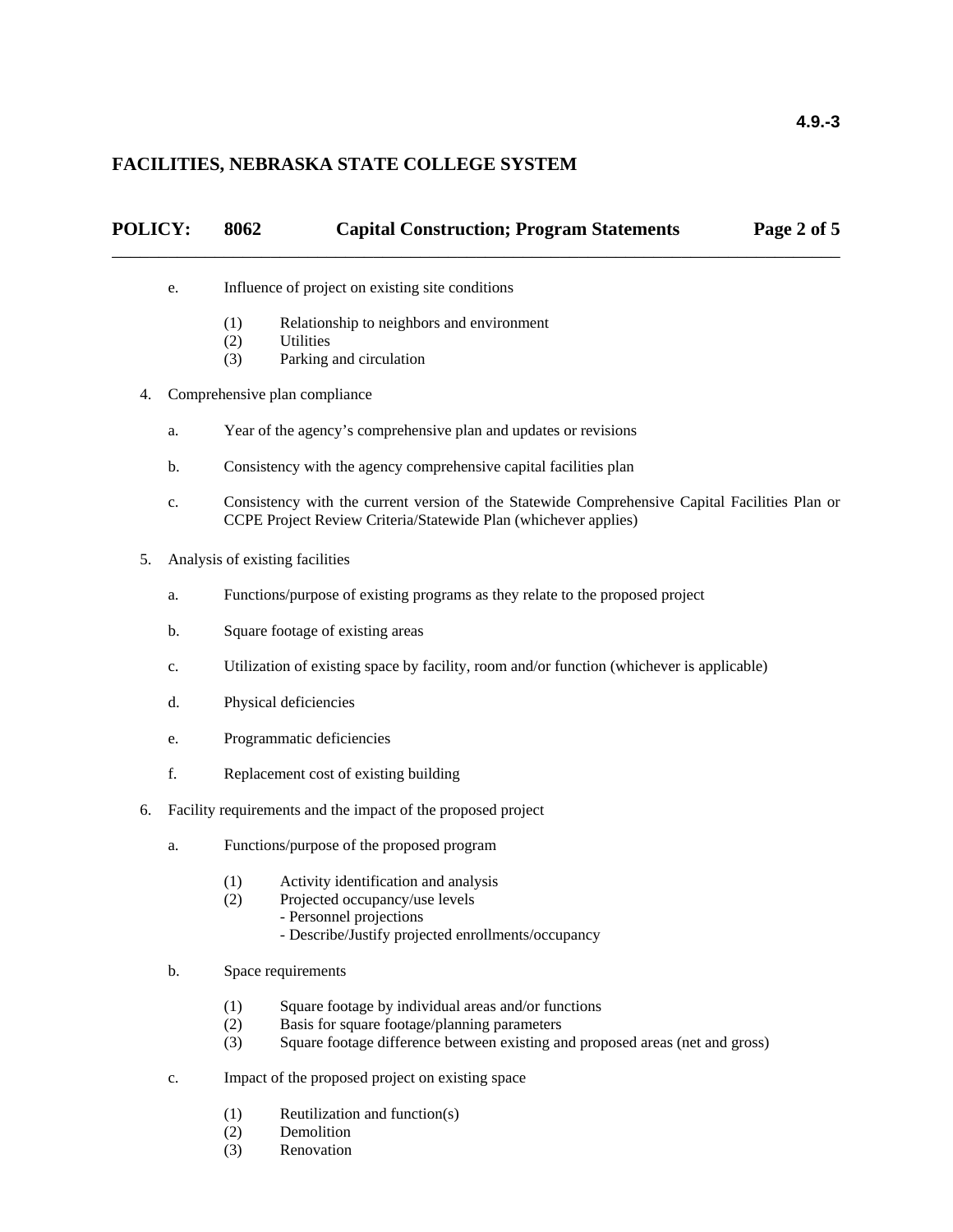## **4.9.-4**

### **FACILITIES, NEBRASKA STATE COLLEGE SYSTEM**

# **POLICY: 8062 Capital Construction; Program Statements Page 3 of 5** \_\_\_\_\_\_\_\_\_\_\_\_\_\_\_\_\_\_\_\_\_\_\_\_\_\_\_\_\_\_\_\_\_\_\_\_\_\_\_\_\_\_\_\_\_\_\_\_\_\_\_\_\_\_\_\_\_\_\_\_\_\_\_\_\_\_\_\_\_\_\_\_\_\_\_\_\_\_

#### 7. Equipment Requirements

- a. List of available equipment for reuse (if applicable)
- b. Additional equipment (if applicable)
	- (1) Fixed equipment
	- (2) Movable equipment
	- (3) Special or technical equipment

#### 8. Special Design Considerations

- a. Construction Type
- b. Heating and cooling systems
- c. Life Safety/ADA
- d. Historic or architectural significance
- e. Artwork (for applicable projects)
- f. Phasing
- g. Future expansion
- h. Other
- 9. Project budget and fiscal impact
	- a. Cost estimates criteria
		- (1) Identify recognized standards, comparisons and sources used to develop the estimated cost
		- (2) Identify the year and month on which the estimates are made and the inflation factors used
		- (3) Gross and net square feet
		- (4) Total project cost per gross square foot
		- (5) Construction cost per gross square foot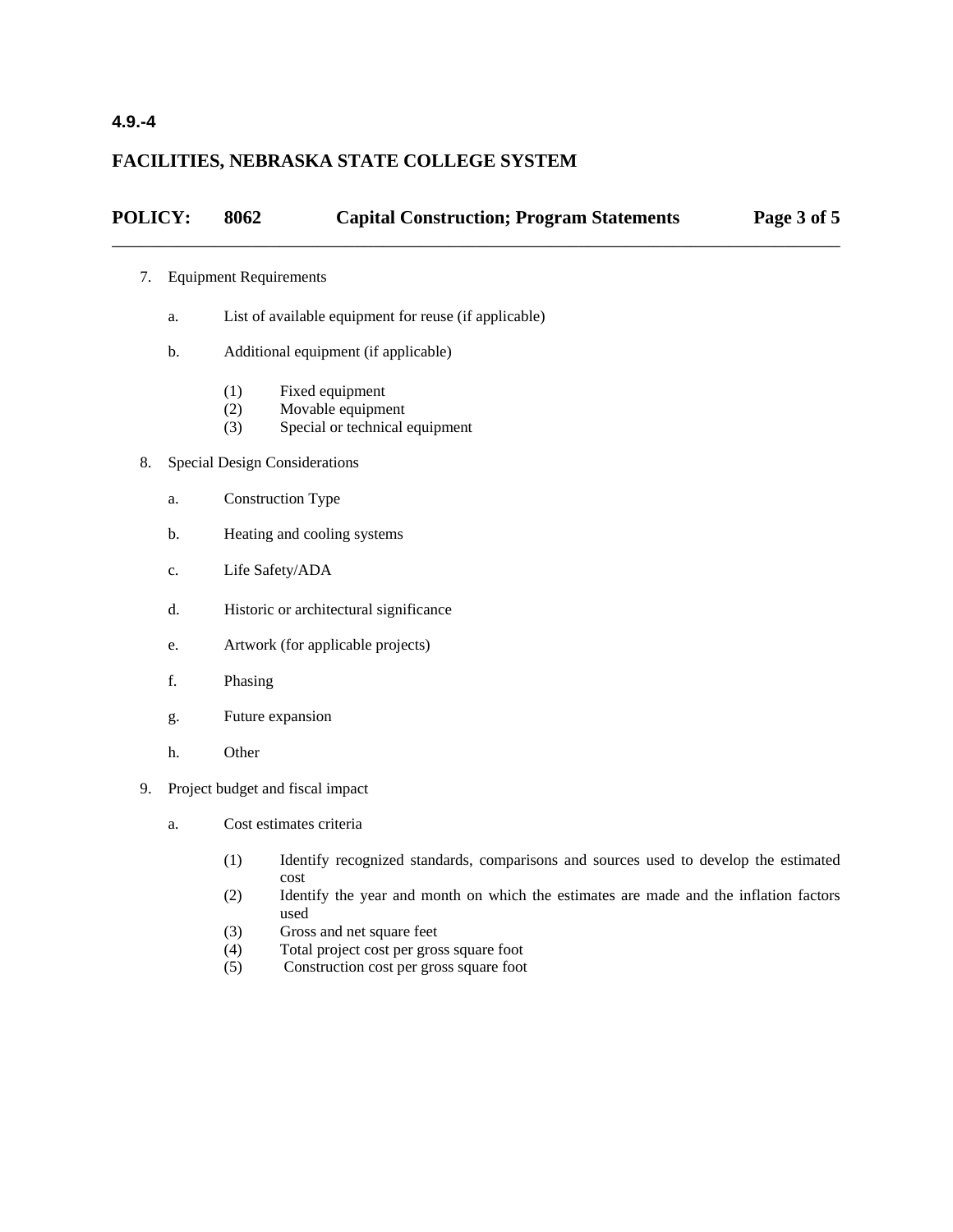## **FACILITIES, NEBRASKA STATE COLLEGE SYSTEM**

| <b>POLICY:</b> | 8062 | <b>Capital Construction; Program Statements</b> | Page 4 of 5 |
|----------------|------|-------------------------------------------------|-------------|
|                |      |                                                 |             |

#### b. Total project cost

- (1) Program planning
- (2) Professional fees
	- professional design consultants
	- in-house consultants
	- other consultants
- (3) Construction
	- general, including mechanical, electrical, elevator
	- fixed equipment
	- site improvements (utilities, sidewalks, parking, landscaping, etc.)
- (4) Moveable equipment
- (5) Special or technical equipment
- (6) Land acquisition
- (7) Artwork (for applicable projects)
- (8) Other costs (agency administration costs, moving, temporary space, testing, surveys, legal fees, insurance, etc.)
- (9) Project contingency
- c. Fiscal Impact based upon first full year of operation (include proposed funding sources and percentage of each)
	- (1) Estimated additional operational and maintenance costs per year
	- (2) Estimated additional programmatic costs per year
	- (3) Applicable building renewal assessment charges

#### 10. Funding

- a. Total funds required
- b. Project Funding sources (amounts and/or percentage of each)
	- (1) State funds
	- (2) Cash funds
	- (3) Federal funds
	- (4) LB 309 funds
	- (5) Revenue bonds
	- (6) Private donations
	- (7) Other sources
- c. Fiscal year expenditures for project duration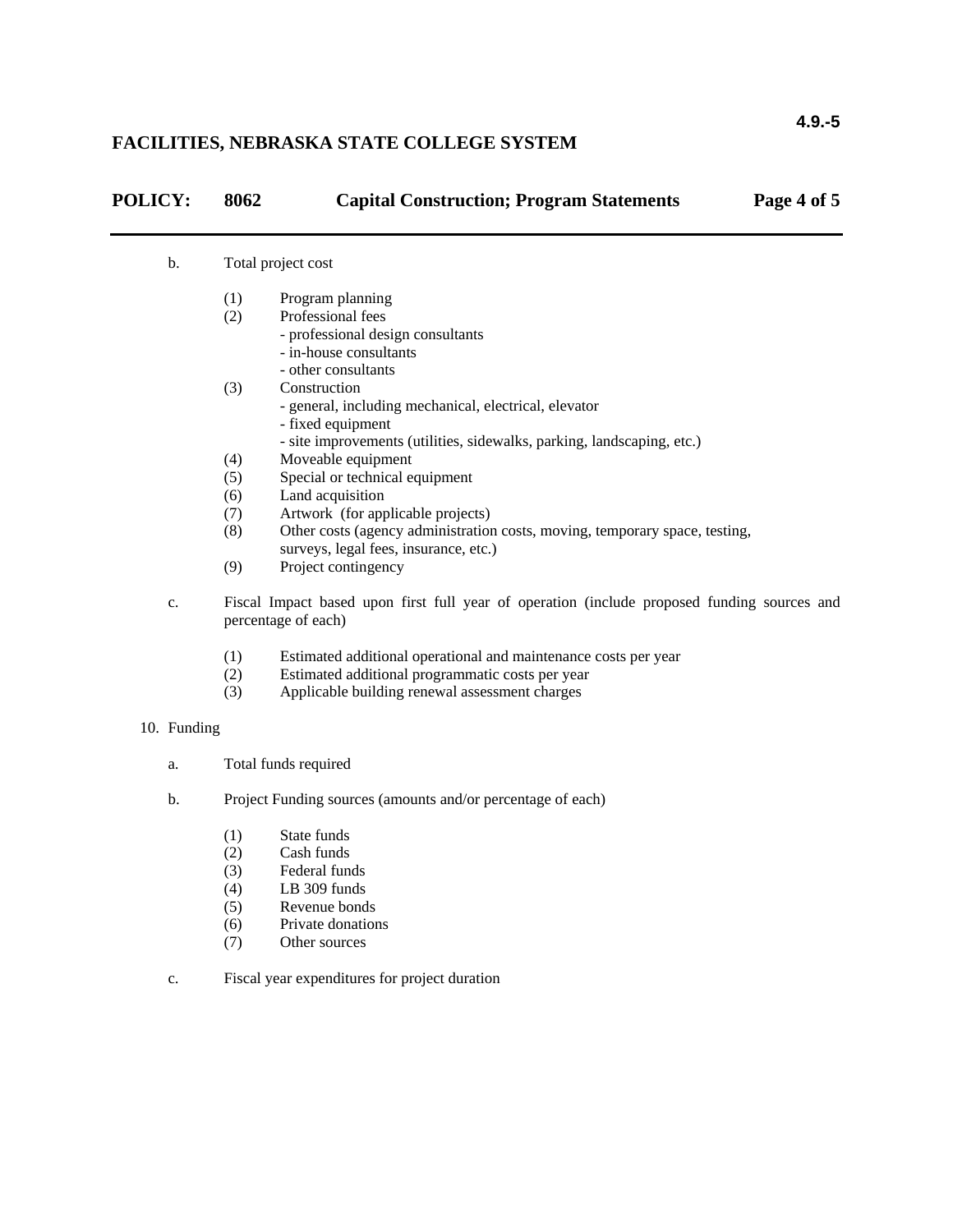# **4.9.-6**

## **FACILITIES, NEBRASKA STATE COLLEGE SYSTEM**

| <b>POLICY:</b> | 8062 | <b>Capital Construction; Program Statements</b> | Page 5 of 5 |
|----------------|------|-------------------------------------------------|-------------|
|                |      |                                                 |             |

#### 11. Time line

- a. Need Statement (if applicable)
- b. Program Statement
- c. Funding
- d. Professional consultants selection
- e. Design Development documents
- f. Receive bids for construction
- g. Award of contract and start of construction
- h. Completion of construction
- 12. Higher Education Supplement
	- a. CCPE Review
		- (1) CCPE review is required
		- (2) CCPE review is not required
	- b. Method of contracting
		- (1) Identify method
		- (2) Provide rationale for method selection

| Legal Reference: RRS 81-1108.41 State comprehensive capital facilities plan; State Comprehensive Capital |
|----------------------------------------------------------------------------------------------------------|
| Facilities Planning Committee; program statement; appropriation for drawings                             |
| and construction; contracts; approval; report; contents                                                  |

Policy Adopted: 3/11/94 Policy Revised: 12/3/98 Policy Revised: 9/10/02 Policy Revised:  $2/12/04$ Policy Revised: 6/7/07 Policy Revised: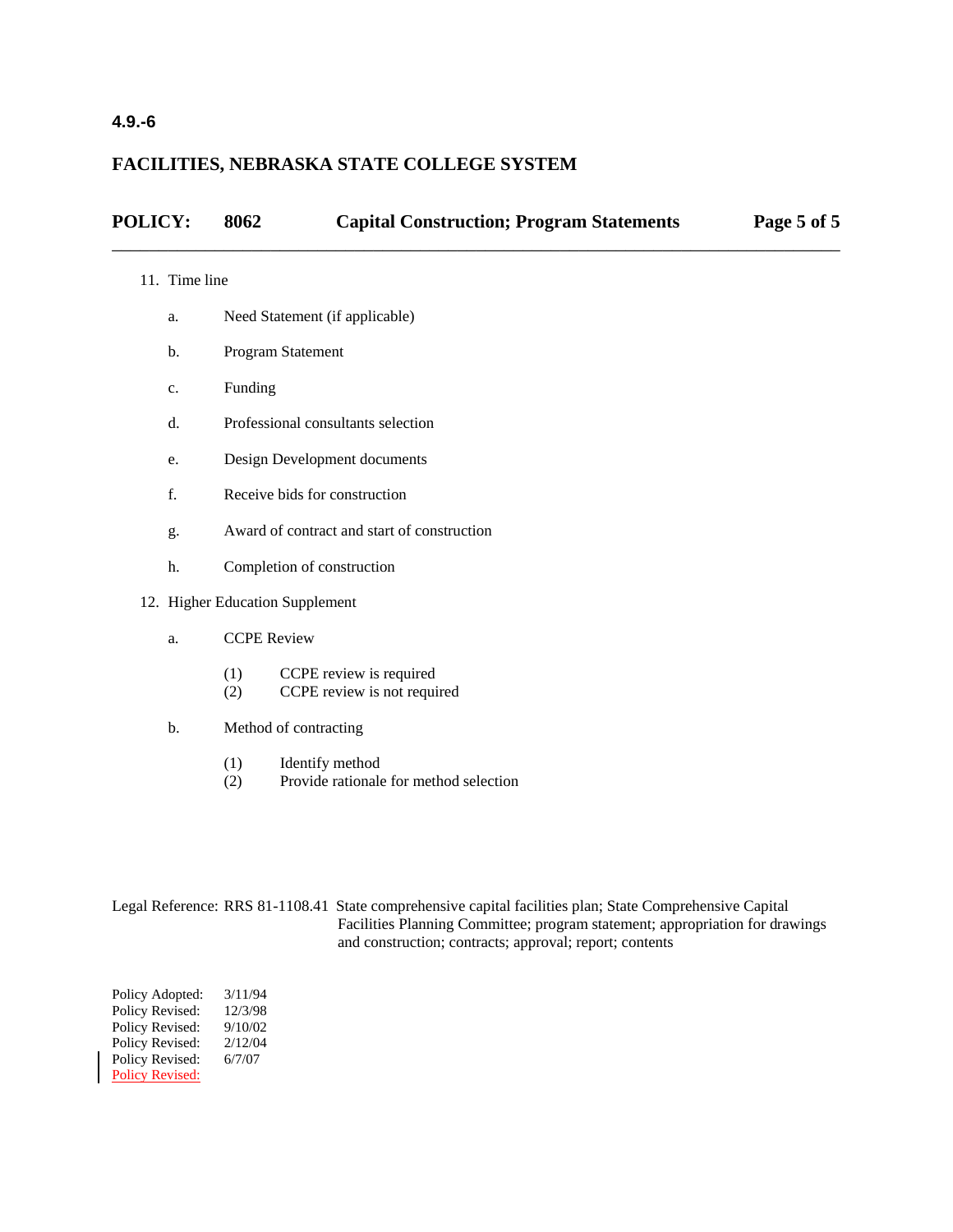*Larry Teahon, Chair Cap Peterson Rich Kunckel* 

January 13, 2009

### **ACTION: Approve the Use of Up to \$150,000 of Capital Improvement Fee Funds for LB 309 Matching Funds for Carhart Science 3rd Floor HVAC Project at Wayne State**

**\_\_\_\_\_\_\_\_\_\_\_\_\_\_\_\_\_\_\_\_\_\_\_\_\_\_\_\_\_\_\_\_\_\_\_\_\_\_\_\_\_\_\_\_\_\_\_\_\_\_\_\_\_\_\_\_\_\_\_\_\_\_\_\_\_\_\_\_\_\_\_\_\_\_\_\_** 

Priority: Financial Strength of the System

Goal: 5. Strengthen fiscal, environmental, technological and physical resources

Strategy: j. Maintain facilities and improve physical environment **\_\_\_\_\_\_\_\_\_\_\_\_\_\_\_\_\_\_\_\_\_\_\_\_\_\_\_\_\_\_\_\_\_\_\_\_\_\_\_\_\_\_\_\_\_\_\_\_\_\_\_\_\_\_\_\_\_\_\_\_\_\_\_\_\_\_\_\_\_\_\_\_\_\_\_\_\_\_** 

Wayne State requests the use of up to \$150,000 in capital improvement fee funds. The funds will be used to match LB 309 Funds for phase one of the Carhart Science HVAC Project.

The System Office recommends the approval of this request.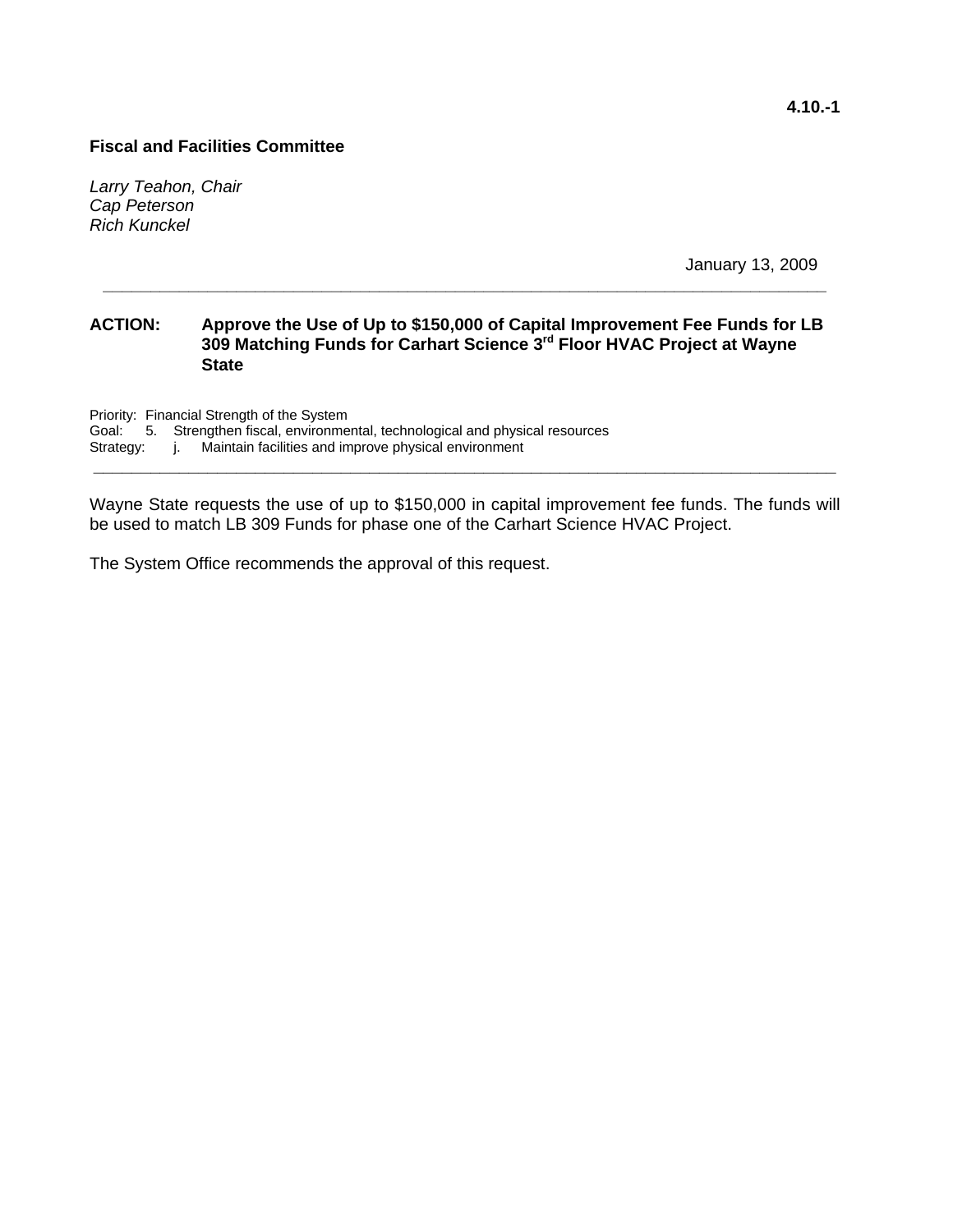*Larry Teahon, Chair Cap Peterson Rich Kunckel* 

January 13, 2009

## ACTION: **Authorize Chancellor to Sign Peterson HVAC and Commons Project Construction Contracts for Wayne State College**

**\_\_\_\_\_\_\_\_\_\_\_\_\_\_\_\_\_\_\_\_\_\_\_\_\_\_\_\_\_\_\_\_\_\_\_\_\_\_\_\_\_\_\_\_\_\_\_\_\_\_\_\_\_\_\_\_\_\_\_\_\_\_\_\_\_\_\_\_\_\_\_\_\_\_\_\_** 

**\_\_\_\_\_\_\_\_\_\_\_\_\_\_\_\_\_\_\_\_\_\_\_\_\_\_\_\_\_\_\_\_\_\_\_\_\_\_\_\_\_\_\_\_\_\_\_\_\_\_\_\_\_\_\_\_\_\_\_\_\_\_\_\_\_\_\_\_\_\_\_\_\_\_\_\_** 

Wayne State requests authorization for the Chancellor to sign two construction contracts. The projects include Phase II of the Peterson HVAC project and another phase of the Commons project.

The Peterson HVAC project is funded by LB 309 and capital improvement fee funds. The Commons project is funded by the Foundation and cash.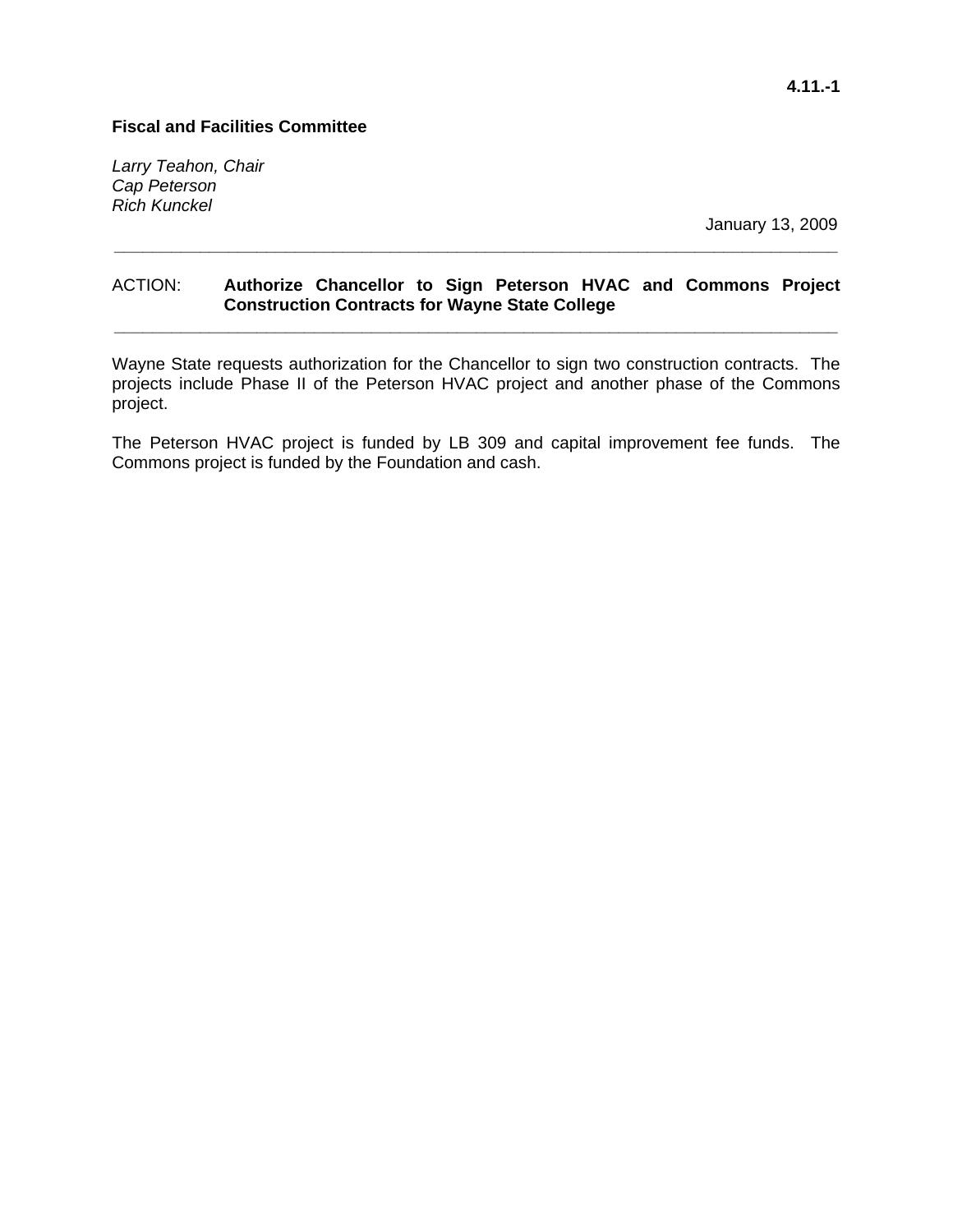#### **Academic, Personnel & Student Affairs Committee**

*Gary Bieganski, Chair Marge Harouff Taylor Dunekacke*

January 13, 2009

#### ACTION: **Quantitative Academic Reports**

Priority: Educational Excellence Throughout the System Goals: 1. Promote educational excellence through academic achievement 4. Strengthen academic programs Strategy: i. Develop and implement a clear policy that defines success **\_\_\_\_\_\_\_\_\_\_\_\_\_\_\_\_\_\_\_\_\_\_\_\_\_\_\_\_\_\_\_\_\_\_\_\_\_\_\_\_\_\_\_\_\_\_\_\_\_\_\_\_\_\_\_\_\_\_\_\_\_\_\_\_\_\_\_\_\_\_\_\_\_\_\_\_** 

The following represents the annual quantitative academic report that identifies the number of graduates on average for the past five years by major and the 5-year average for the number of student credit hours produced by full-time equivalent faculty assigned by department.

**\_\_\_\_\_\_\_\_\_\_\_\_\_\_\_\_\_\_\_\_\_\_\_\_\_\_\_\_\_\_\_\_\_\_\_\_\_\_\_\_\_\_\_\_\_\_\_\_\_\_\_\_\_\_\_\_\_\_\_\_\_\_\_\_\_\_\_\_\_\_\_\_\_\_\_\_** 

When compared to the departmental productivity thresholds established by the Coordinating Commission for Postsecondary Education, all programs but one offered by the Nebraska State Colleges either meet the credit hour production standard or the 5-year requirement for number of graduates per year or both.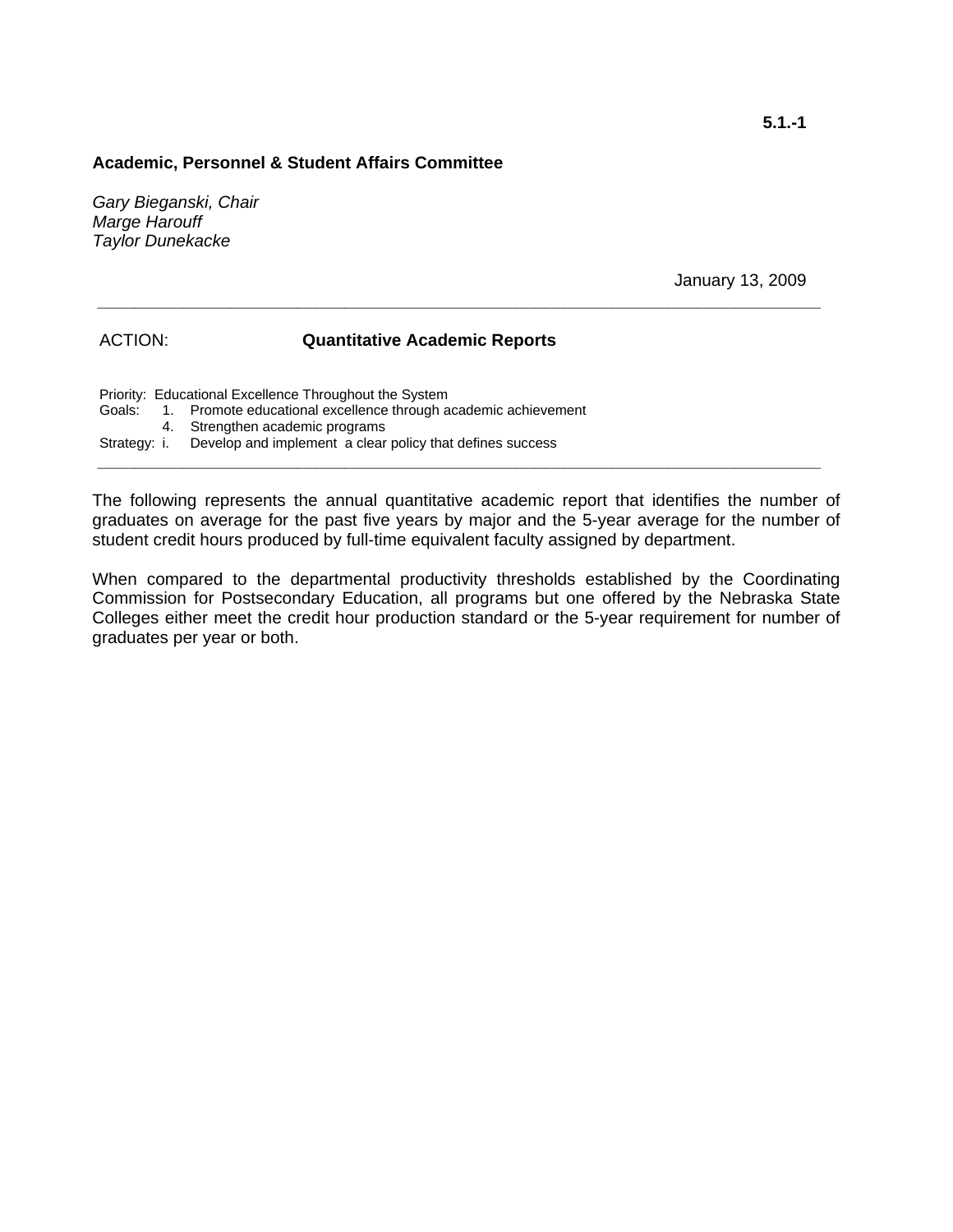## **Chadron Quantitative Academic Report Summary 2004-2008**

|                                              | <b>Student Credit Hour</b><br><b>Production/FTE</b> |                               |
|----------------------------------------------|-----------------------------------------------------|-------------------------------|
|                                              |                                                     | <b>Graduates</b><br>Five-year |
|                                              | Five-year Average                                   | Average                       |
| <b>CCPE Undergraduate Threshold:</b>         | 300.00                                              | $\overline{7}$                |
| <b>CCPE Graduate Threshold:</b>              | 300.00                                              | 5                             |
|                                              |                                                     |                               |
| UNDERGRADUATE DEGREE PROGRAMS                |                                                     |                               |
| <b>SCHOOL OF ARTS &amp; SCIENCES</b>         |                                                     |                               |
| Visual & Performing Arts Department          | 352.95                                              |                               |
| Art                                          |                                                     | 11                            |
| Music                                        |                                                     | $\,6$                         |
| Theatre                                      |                                                     | 4                             |
| Language & Literature Department             | 559.29                                              |                               |
| English                                      |                                                     | 7                             |
| Language Arts                                |                                                     | 1                             |
| Spanish                                      |                                                     | 1                             |
| Speech Communication                         |                                                     | 3                             |
|                                              |                                                     |                               |
| Social Sciences & Justice Studies Department | 579.80                                              |                               |
| History                                      |                                                     | 12                            |
| Social Science                               |                                                     | 6                             |
| <b>Justice Studies</b>                       |                                                     | 41                            |
| Sociology                                    |                                                     | 1                             |
|                                              |                                                     |                               |
| Mathematical Sciences Department             | 667.69                                              |                               |
| Information Science & Technology             |                                                     | 5                             |
| <b>Mathematics</b>                           |                                                     | 8                             |
| Physical & Life Sciences Department          | 655.68                                              |                               |
| Biology                                      |                                                     | 40                            |
| <b>Health Sciences</b>                       |                                                     | 8                             |
| Chemistry                                    |                                                     | 6                             |
| Physical & Life Sciences                     |                                                     | າ<br>ے                        |
| Physics                                      |                                                     | 0                             |
|                                              |                                                     |                               |
| SCHOOL OF PROFESSIONAL & GRADUATE STUDIES    |                                                     |                               |
| <b>Business &amp; Economics Department</b>   | 531.16                                              |                               |
|                                              |                                                     | 84                            |
|                                              |                                                     |                               |
| <b>Applied Sciences Department</b>           | 534.23                                              |                               |
| Family & Consumer Sciences                   |                                                     | 15                            |
| <b>Industrial Management</b>                 |                                                     | $\overline{7}$                |
| Range Management                             |                                                     | 17                            |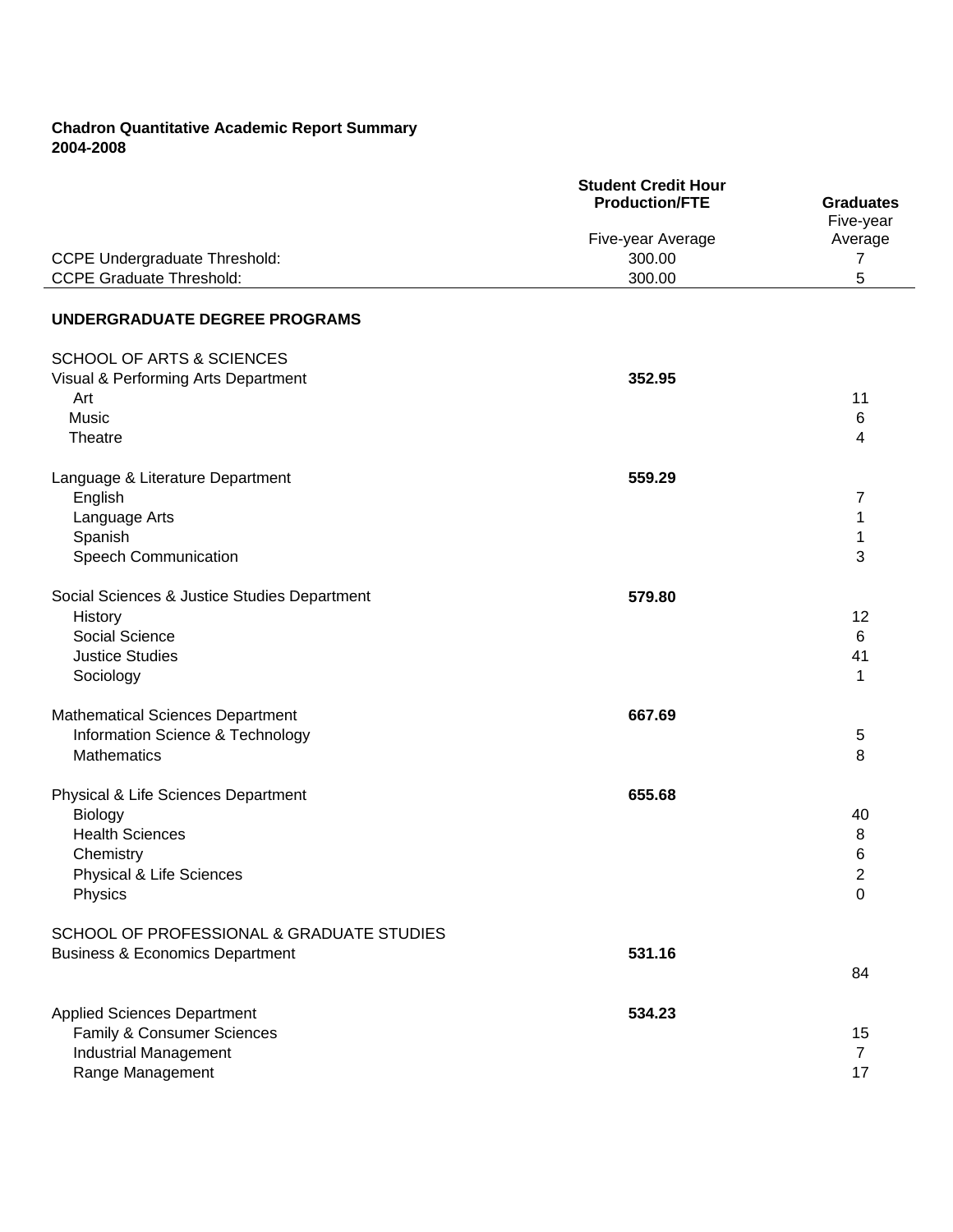| Counseling, Psychology & Social Work<br>Department<br>Psychology<br>Social Work                                                                                                                                                                    | 682.15 | 18<br>$\overline{4}$                                                                  |
|----------------------------------------------------------------------------------------------------------------------------------------------------------------------------------------------------------------------------------------------------|--------|---------------------------------------------------------------------------------------|
| <b>Education Department</b><br><b>Educational Library Media</b><br><b>Elementary Education</b><br><b>Secondary Education</b><br><b>Special Education</b>                                                                                           | 484.85 | $\mathbf{1}$<br>63<br>$\mathbf 0$<br>8                                                |
| Health, Physical Education & Recreation<br>Department<br>Health & Physical Education<br>Recreation                                                                                                                                                 | 592.61 | 11<br>13                                                                              |
| <b>Interdisciplinary Studies</b><br><b>Interdisciplinary Studies</b><br><b>Technical Occupations</b>                                                                                                                                               | 382.44 | 11<br>$\overline{2}$                                                                  |
| <b>GRADUATE DEGREE PROGRAMS</b>                                                                                                                                                                                                                    |        |                                                                                       |
| <b>Business and Economics Department</b><br><b>Business Administration</b>                                                                                                                                                                         | 367.58 | $\overline{7}$                                                                        |
| <b>Education Department</b><br><b>Elementary Education</b><br>Secondary Education<br><b>Education Administration (MSE)</b><br>Education Administration (EdS)<br>Counseling<br>History<br>Language Arts/Humanities/Fine Arts<br>Science/Mathematics | 374.72 | 3<br>6<br>9<br>$\overline{4}$<br>17<br>$\mathbf{1}$<br>$\mathbf{1}$<br>$\overline{2}$ |
| Organizational Management                                                                                                                                                                                                                          | 0.00   | 6                                                                                     |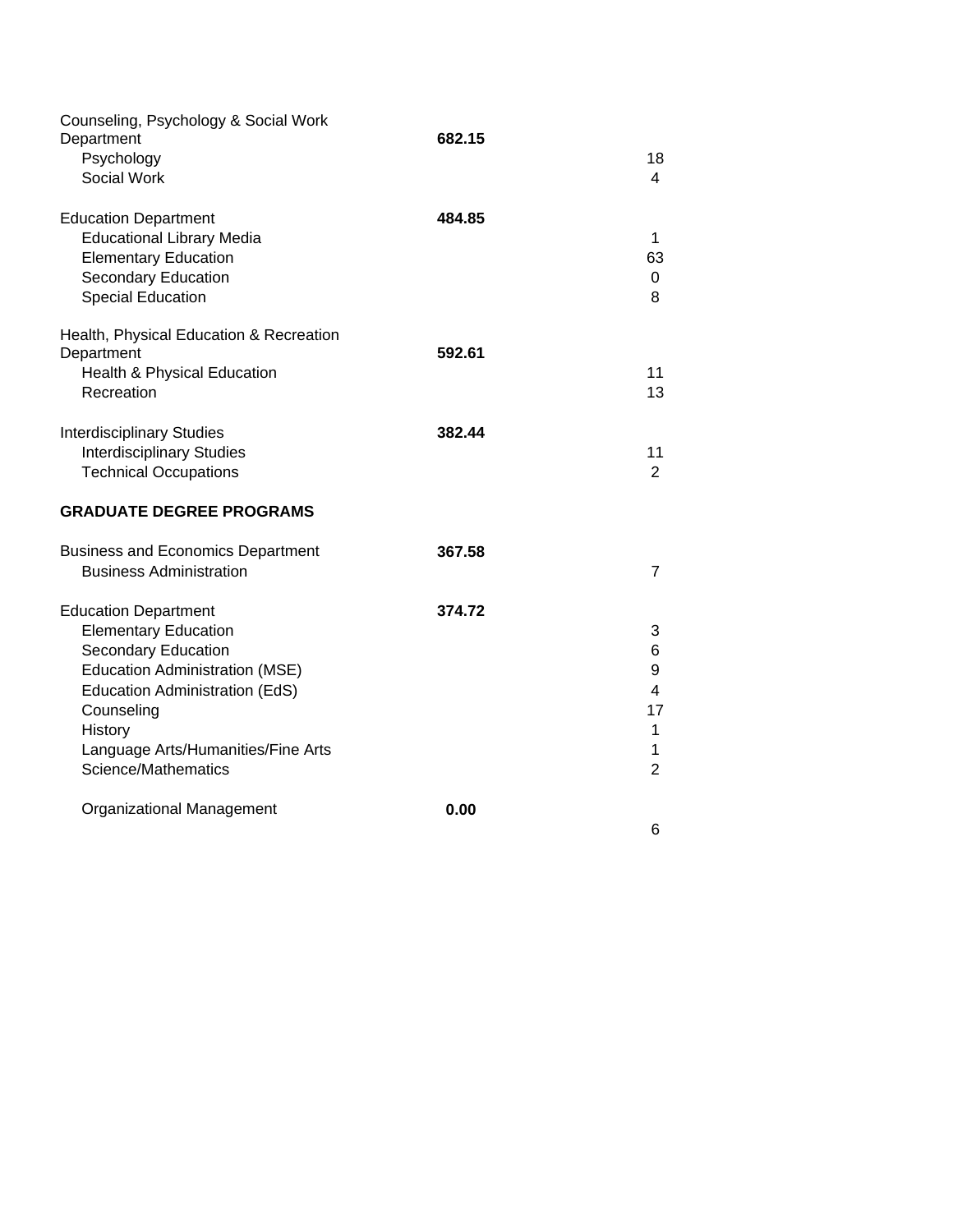### **Peru Quantitative Academic Report Summary 2004-2008**

| <b>CCPE Undergraduate Threshold:</b>                                                                               | <b>Student Credit Hour</b><br><b>Production/FTE</b><br>Five-year Average<br>300.00 | <b>Graduates</b><br>Five-year Average<br>7 |
|--------------------------------------------------------------------------------------------------------------------|------------------------------------------------------------------------------------|--------------------------------------------|
| <b>CCPE Graduate Threshold:</b>                                                                                    | 300.00                                                                             | 5                                          |
| <b>UNDERGRADUATE DEGREE PROGRAMS</b>                                                                               |                                                                                    |                                            |
| SCHOOL OF PROFESSIONAL<br><b>STUDIES</b><br><b>Business Department</b>                                             | 577.96                                                                             |                                            |
| <b>Bachelor of Applied Science</b><br><b>Business Administration</b><br><b>Business Administration Technology</b>  |                                                                                    | 60<br>64<br>11                             |
| <b>Computer Science Department</b><br><b>Computer Science</b>                                                      | 0.00                                                                               | $\mathbf 1$                                |
| <b>Criminal Justice Department</b><br><b>Criminal Justice</b>                                                      | 611.48                                                                             | 15                                         |
| <b>Psychology Department</b><br>Psychology/Sociology                                                               | 636.27                                                                             | 14                                         |
| <b>SCHOOL OF EDUCATION</b><br><b>Education Department</b><br><b>Teacher Education</b><br><b>Physical Education</b> | 726.85                                                                             | 116<br>23                                  |
| SCHOOL OF ARTS AND SCIENCES<br><b>English Department</b><br>English                                                | 478.17                                                                             | 5                                          |
| Performing and Fine Arts Department<br>Art<br>Music<br>Speech and Drama                                            | 478.10                                                                             | 5<br>4<br>$\boldsymbol{0}$                 |
| Social Science Department<br>Social Science                                                                        | 512.19                                                                             | 14                                         |
| <b>Mathematics Department</b><br>Mathematics                                                                       | 509.68                                                                             | $\overline{2}$                             |
| Natural Science Department<br><b>Natural Science</b>                                                               | 497.03                                                                             | 12 <sub>2</sub>                            |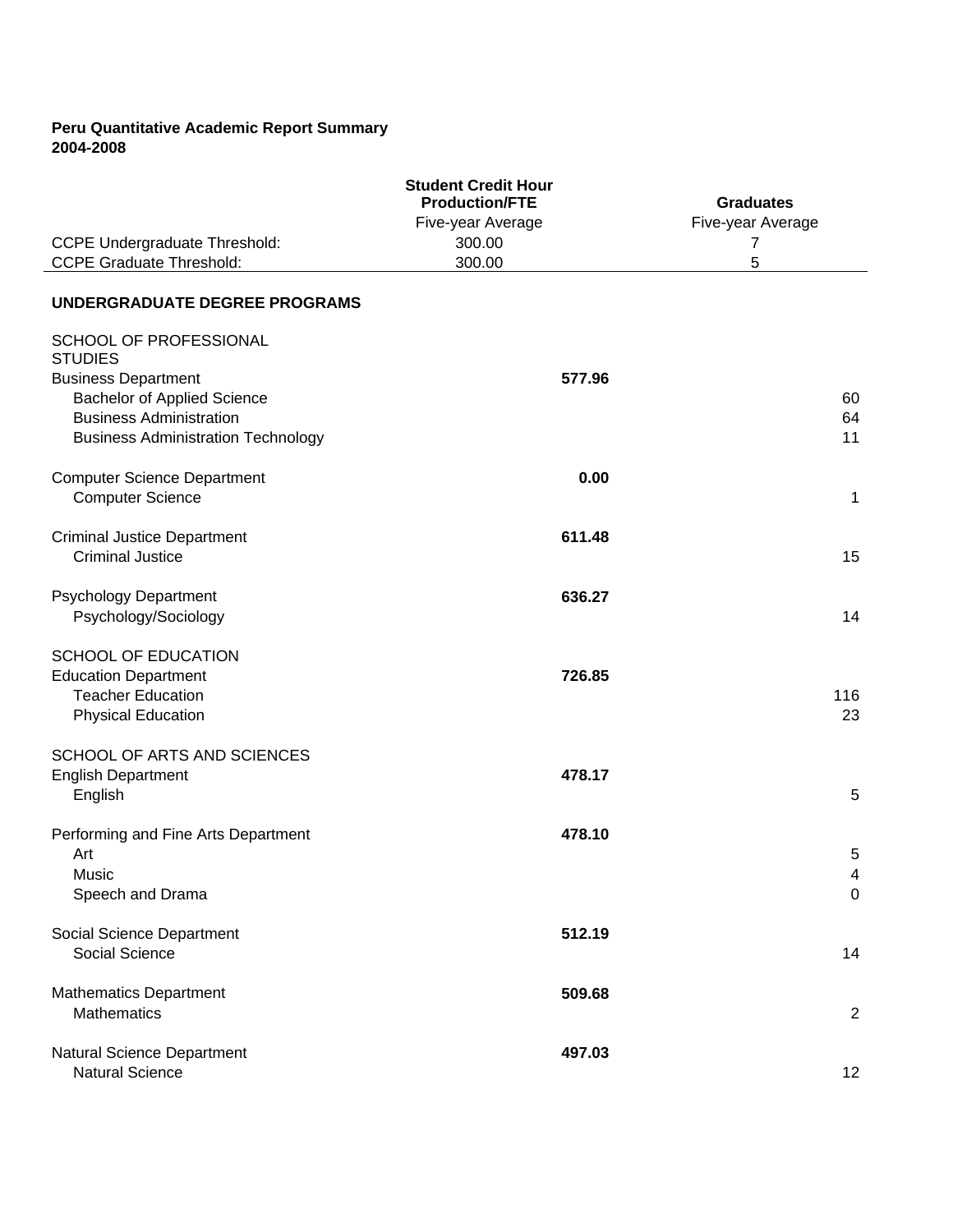| Liberal Arts Department<br>Liberal Arts                    | 804.86 | 2   |
|------------------------------------------------------------|--------|-----|
| <b>GRADUATE DEGREE PROGRAMS</b>                            |        |     |
| <b>Education Department</b><br>Curriculum and Instruction  | 351.64 | 114 |
| <b>Graduate Degree</b><br><b>Organizational Management</b> | 692.10 | 10  |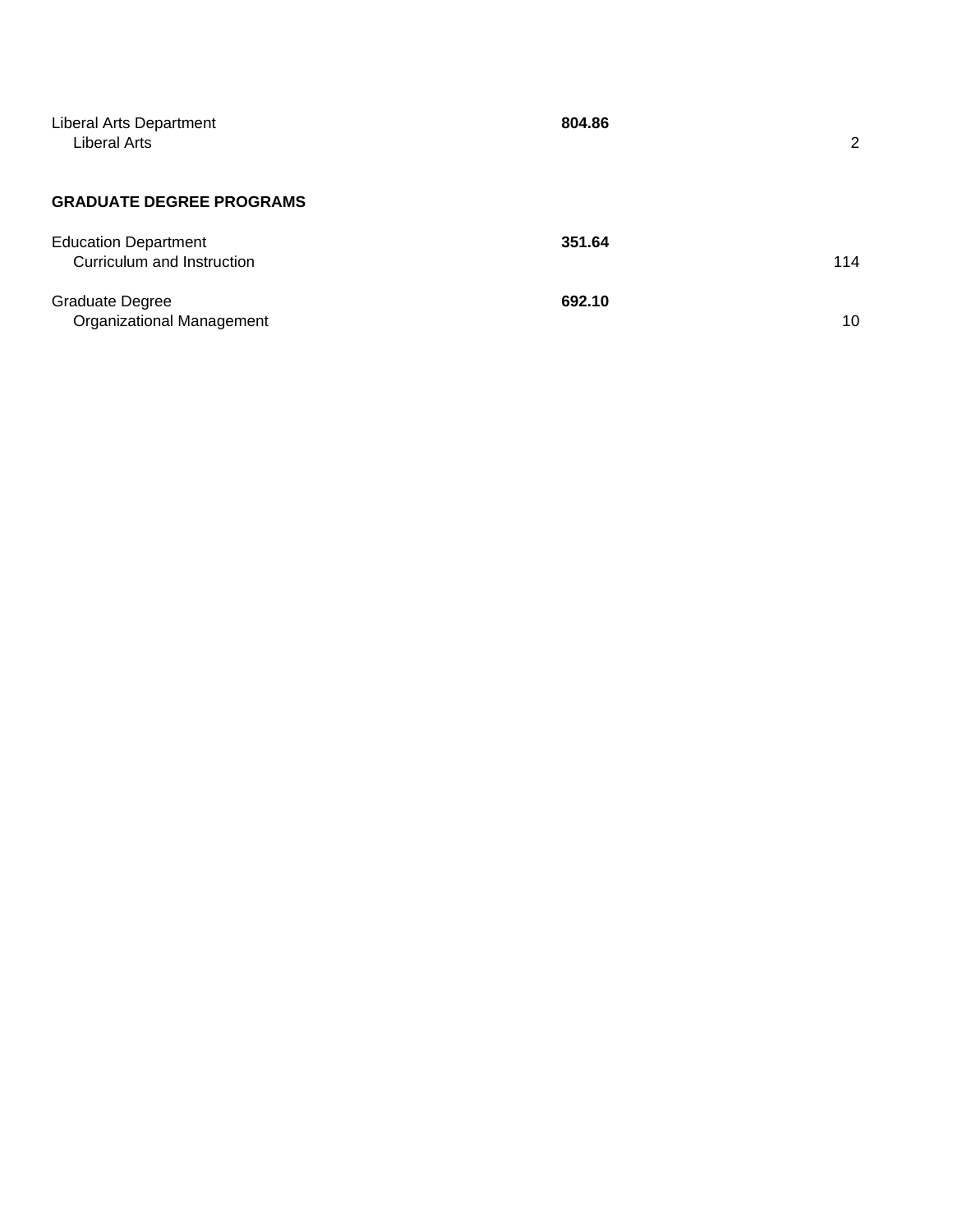## **Wayne Quantitative Academic Report Summary 2004-2008**

|                                                                                                                                                                            | <b>Student Credit Hour</b><br><b>Production/FTE</b><br>Five-year Average | <b>Graduates</b><br>Five-year Average |
|----------------------------------------------------------------------------------------------------------------------------------------------------------------------------|--------------------------------------------------------------------------|---------------------------------------|
| <b>CCPE Undergraduate Threshold:</b><br><b>CCPE Graduate Threshold:</b>                                                                                                    | 300.00<br>300.00                                                         | 7<br>5                                |
|                                                                                                                                                                            |                                                                          |                                       |
| UNDERGRADUATE DEGREE PROGRAMS                                                                                                                                              |                                                                          |                                       |
| <b>SCHOOL OF ARTS &amp; HUMANITIES</b><br>Art & Design Department<br>Art                                                                                                   | 412.17                                                                   | 14                                    |
| <b>Communication Arts Department</b><br><b>Mass Communication</b><br>Speech Communication<br>Theatre                                                                       | 412.01                                                                   | 12 <sup>°</sup><br>15<br>3            |
| Language & Literature Department<br>English<br>Modern Language & Culture                                                                                                   | 494.19                                                                   | 17<br>5                               |
| <b>Music Department</b><br>Music                                                                                                                                           | 308.13                                                                   | $\overline{4}$                        |
| SCHOOL OF BUSINESS & TECHNOLOGY<br><b>Business &amp; Economics Department</b><br><b>Business Administration</b>                                                            | 574.19                                                                   | 138                                   |
| Computer Technology & Information Systems<br>Dept.<br><b>Computer Information Systems</b>                                                                                  | 397.21                                                                   | 23                                    |
| Technology & Applied Sciences Department<br>Family & Consumer Science<br><b>Industrial Technology</b>                                                                      | 513.29                                                                   | 20<br>21                              |
| SCHOOL OF EDUCATION & COUNSELING<br><b>Counseling &amp; Special Education Department</b><br>Human Service Counseling<br><b>Special Education</b>                           | 432.04                                                                   | 25<br>6                               |
| Educational Foundations & Leadership<br>Department<br>Education                                                                                                            | 418.72                                                                   | 80                                    |
| SCHOOL OF NATURAL & SOCIAL SCIENCES<br>Health, Human Performance & Sport Department<br><b>Exercise Science/Wellness</b><br>Health & Physical Education<br>Sport Management | 604.10                                                                   | 19<br>9<br>20                         |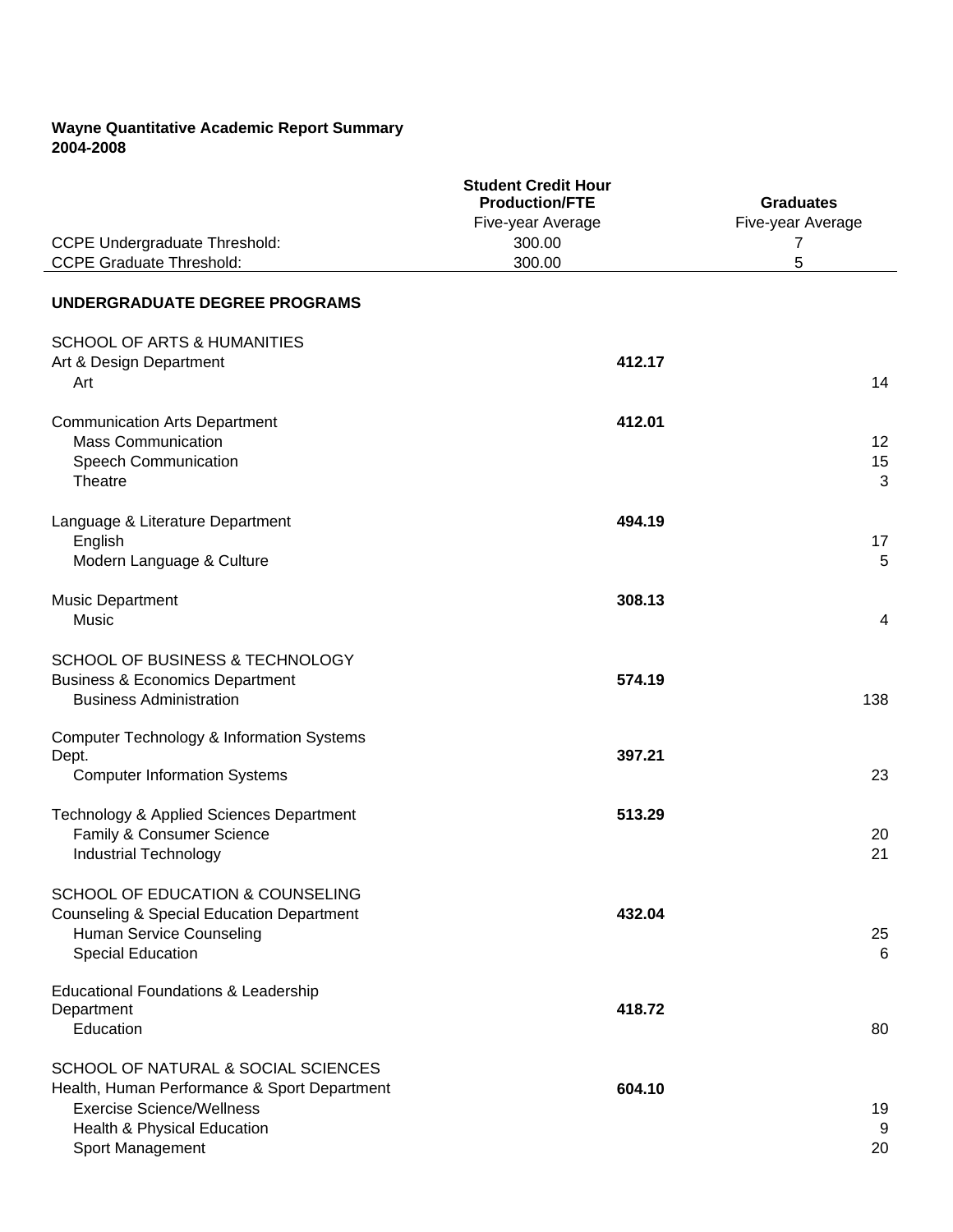| History, Politics & Geography Department<br>Geography<br>History<br><b>Political Science</b><br><b>Social Sciences</b>                                                                                                                                                                    | 719.37 | 7<br>$\overline{7}$<br>$\,6$<br>5                                                                   |
|-------------------------------------------------------------------------------------------------------------------------------------------------------------------------------------------------------------------------------------------------------------------------------------------|--------|-----------------------------------------------------------------------------------------------------|
| Life Sciences Department<br><b>Life Sciences</b>                                                                                                                                                                                                                                          | 416.64 | 25                                                                                                  |
| Physical Sciences & Math Department<br>Chemistry<br>Mathematics<br><b>Natural Science</b><br><b>Physical Science</b>                                                                                                                                                                      | 431.53 | 17<br>$9\,$<br>$\overline{2}$<br>$\mathbf 0$                                                        |
| Sociology, Psychology & Criminal Justice Dept.<br><b>Criminal Justice</b><br>Psychology<br>Social Sciences<br>Sociology                                                                                                                                                                   | 610.91 | 37<br>19<br>$\sqrt{5}$<br>8                                                                         |
| <b>Interdisciplinary Studies</b>                                                                                                                                                                                                                                                          | 292.15 | $\overline{2}$                                                                                      |
| <b>GRADUATE DEGREE PROGRAMS</b>                                                                                                                                                                                                                                                           |        |                                                                                                     |
| Organizational Management                                                                                                                                                                                                                                                                 | 247.69 | 3                                                                                                   |
| SCHOOL OF BUSINESS & TECHNOLOGY<br><b>Business Administration</b>                                                                                                                                                                                                                         | 302.01 | 17                                                                                                  |
| SCHOOL OF EDUCATION & COUNSELING<br><b>Art Education</b><br><b>Communication Arts</b><br>Counseling<br>Curriculum and Instruction<br>English<br>Sport Management/Exercise Science<br>Mathematics<br>School Administration (EdS)<br>Science<br>Social Sciences<br><b>Special Education</b> | 339.06 | 0<br>1<br>21<br>130<br>0<br>9<br>$\mathbf 0$<br>22<br>$\pmb{0}$<br>$\overline{c}$<br>$\overline{2}$ |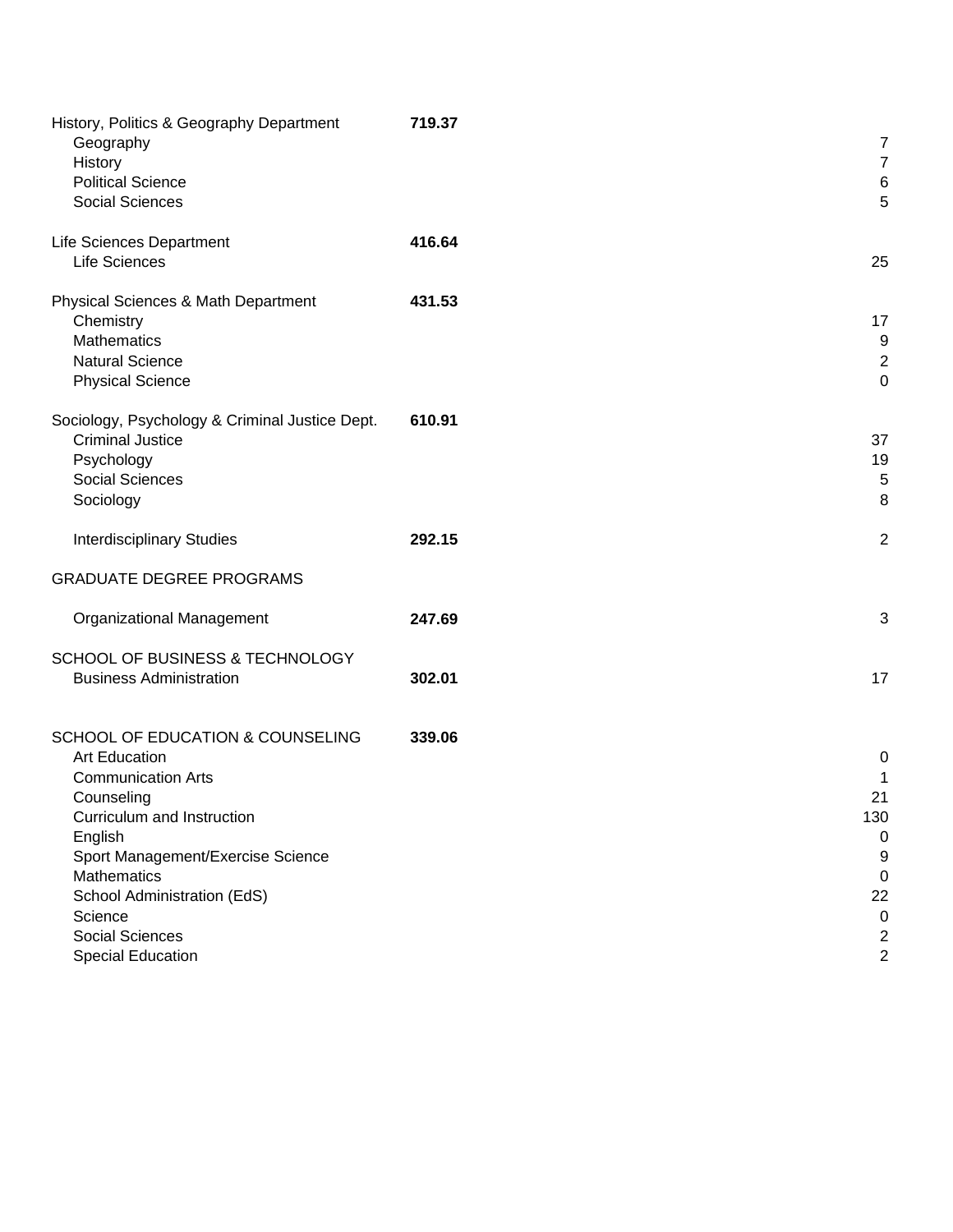### **Academic, Personnel & Student Affairs Committee**

*Gary Bieganski, Chair Marge Harouff Taylor Dunekacke* 

January 13, 2009

#### College Diversity Reports

**\_\_\_\_\_\_\_\_\_\_\_\_\_\_\_\_\_\_\_\_\_\_\_\_\_\_\_\_\_\_\_\_\_\_\_\_\_\_\_\_\_\_\_\_\_\_\_\_\_\_\_\_\_\_\_\_\_\_\_\_\_\_\_\_\_\_\_\_\_\_\_\_\_\_** 

Priority: Educational Excellence Throughout the System Goal: 5. Create a diverse intellectual and social environment Strategy: c. Develop practices that foster a culture of inclusion, openness and collaboration among administrators, faculty, staff, and students **\_\_\_\_\_\_\_\_\_\_\_\_\_\_\_\_\_\_\_\_\_\_\_\_\_\_\_\_\_\_\_\_\_\_\_\_\_\_\_\_\_\_\_\_\_\_\_\_\_\_\_\_\_\_\_\_\_\_\_\_\_\_\_\_\_\_\_\_\_\_\_\_\_\_** 

The NSCS, through experience, believes that a more diverse intellectual and social environment is necessary to fulfill our mission of providing a high quality education.

Belief in the inherent value of diversity to the academic enterprise is manifested in diversity plans that have formally been in place since 1998. These plans target and make specific commitments to underrepresented groups in greater numbers as faculty, students and staff, and promote culturally diverse academic programming and campus activities.

The plans propose realistic goals and initiatives, rather than unattainable dreams. Fashioned with broad input at each college, the plans call upon the institutions to enhance appreciation, and awareness of diversity in ways that take local conditions, communities and resources into account.

Annually each college provides a written report summarizing campus activities that promote cultural appreciation and progress on the implementation of their Diversity Plans. A copy of the 2007-08 report has been provided to the Board and is available for viewing in the System Office.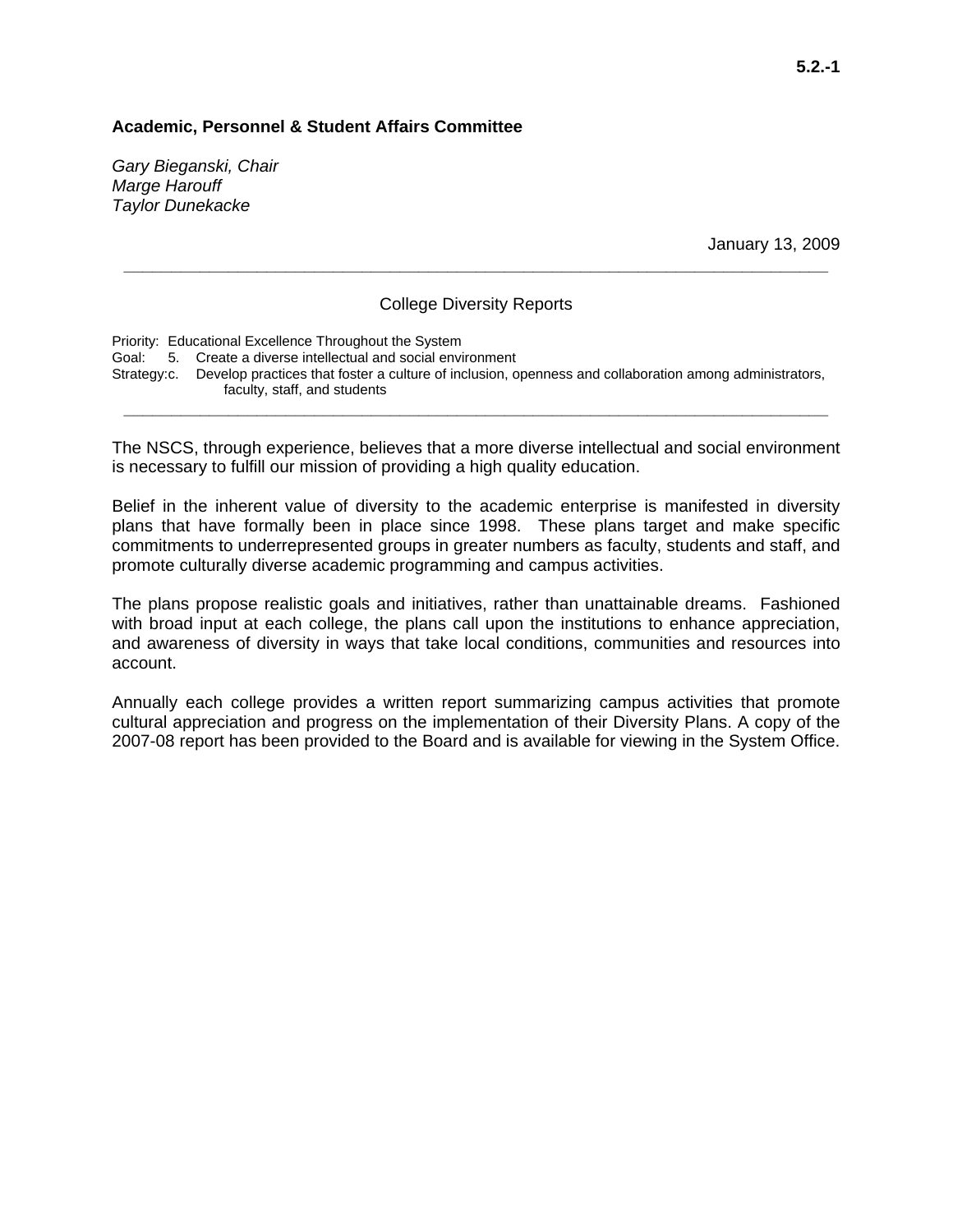# **Chadron State College Annual Report, 2007-2008 Executive Summary**

Chadron State College continues its commitment in realizing the value and importance of diversity within the educational experience at our institution.

The Presidentially appointed Diversity Committee is responsible for coordinating many of the campus diversity goals and events although each member of the college community is responsible for taking an active role in this important task. The Diversity Committee is comprised of faculty, staff, and students.

The essential goals of the Diversity Committee include:

- Diversity Awareness and Appreciation
- Integrating Diversity into the Curriculum
- Recruiting and Retaining Students and Employees of Under-Represented Populations

The Student Services Counselor continues to provide essential support for multicultural activities at Chadron State College. One of the essential functions of this position is to coordinate efforts that emphasize diversity awareness/appreciation and student recruitment and retention at Chadron State College. The role of the Student Services Counselor is to also focus on international student recruitment/enrollment and Study Abroad program opportunities.

#### Diversity Awareness/Appreciation

Numerous speakers and diversity events were held at Chadron State College to provide diversity education and awareness to the college and community:

- Annual Diversity Forum
- "RELEASE" performance coordinated by CSC student Javon Mays
- Annual Chadron State College Pow Wow
- Jerome Kills Small and Phyllis Stone: Native American Storytellers
- Mike Her Many Horses: "Crazy Horse"
- John Bul Dau: "Lost Boy of Sudan"
- Ballet Folklorico 'Quetzalli' de Veracruz: Traditional music and dance group from Mexico
- 3<sup>rd</sup> Annual Diversity Education Conference, sponsored by NE Department of Education
- International Food Tasting Dinner
- Martin Luther King, Jr. Freedom Walk
- International Coffee Hours
- Native American Welcome Day
- Native American Scholarship Program
- Project Strive/TRIO Academic Success Seminars
- Upward Bound Summer Learning Program
- Octoberfest
- Kolos: Singers/dancers from National Agricultural Academy of Ukraine at Kiev
- World Food Day Teleconference
- Multicultural Trip
- 33<sup>rd</sup> Annual London Trip
- Alternative Spring Break: Service learning trip to New Orleans to assist with Hurricane Katrina relief work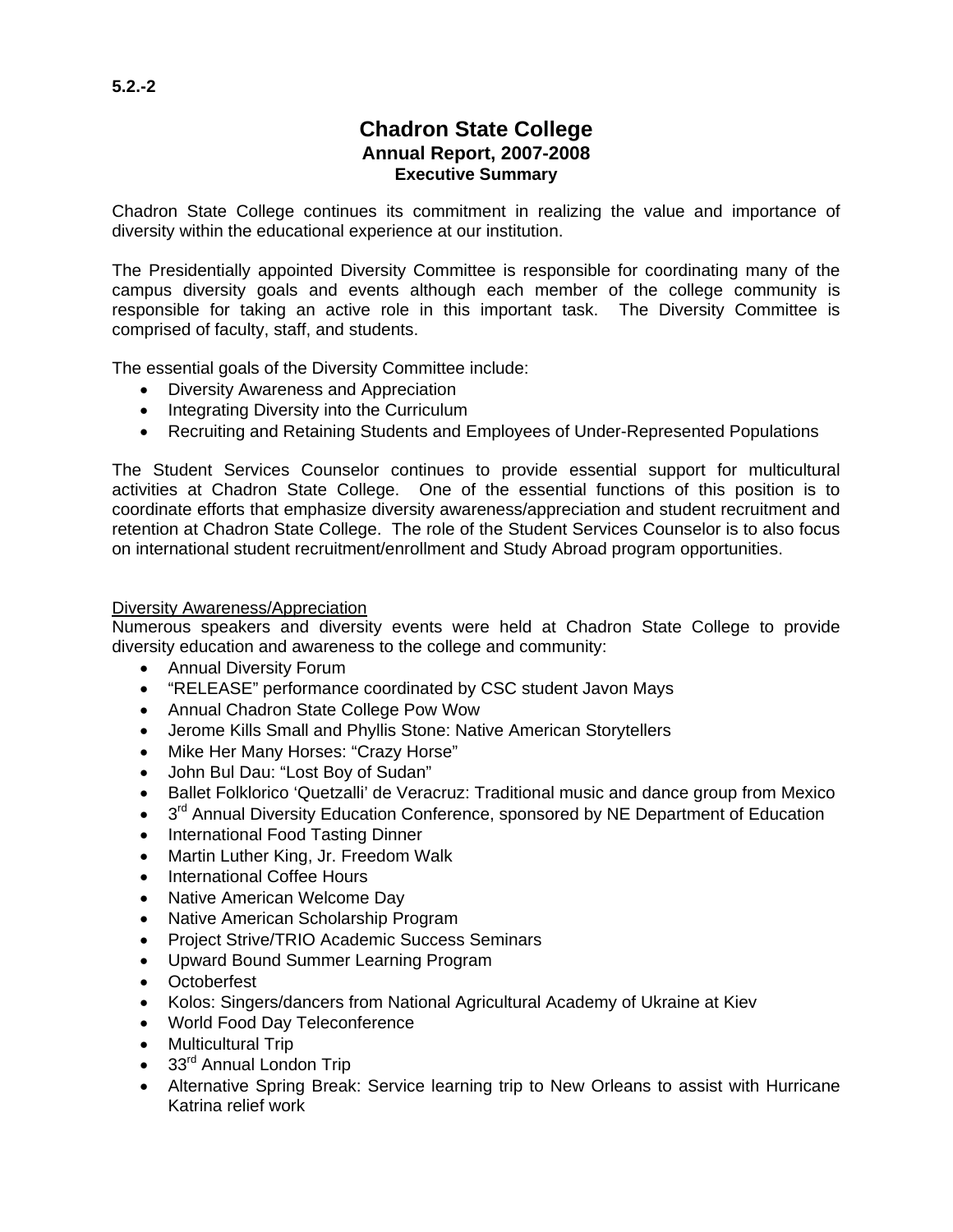- Study Away Alaska
- "Lewis and Clark and Indian Country" traveling exhibit
- Delfeayo Marsalis, New Orleans jazz musician
- Cowboy Poetry and Western Art Show
- Inspector Anthony Moore, London Metropolitan Police
- Dr. Shafiqur Rahman, "Women, Leadership, Islam and Democracy"
- Dr. Archie Beauvais, Issues for Native American Veterans
- Derek Goodwin, Buffalo Soldiers
- "You Make a Difference" recognition program
- Regional Health Fair
- "A Celebration of Souls: Day of Dead in Southern Mexico" traveling exhibit from Field Museum in Chicago
- Monthly Cultural Celebrations:
	- o Hispanic Heritage
	- o Disability Awareness
	- o Native American Heritage
	- o Martin Luther King, Jr.
	- o Black History
	- o Women's History
	- o Asian Pacific Islander
- Mari Sandoz High Plains Heritage Center celebration: "Remembering Indian Lives" presentation by Dr. William Bauer, University of WY

#### Integrating Diversity Into Curriculum

Chadron State College faculty incorporate multicultural perspectives into classroom curriculum through selection of textbooks, required readings, class discussions, classroom activities, debates, speakers, and video presentations.

Faculty also include field trips to regional and international locations as a way to incorporate diversity topics into the educational experience. Field trips this year included: Wounded Knee, Red Cloud Mission School, Crazy Horse, Oglala Lakota College, Journey Museum, Pine Ridge Indian Reservation, Treaty Tree, Fort Robinson, and Fur Trade Museum. The Study Abroad Program also included student travel to London, Paris, Costa Rica and Australia.

CSC sponsored two visiting administrators through the US State Department IREX Program in the fall of 2008. Larysa Pashis from the Ukraine and Luidmila Kochetova from Russia completed case studies in the areas of campus activities and international relations during their stay at CSC.

CSC faculty and administrators travelled again to the National Agricultural University of Ukraine in Kiev to continue a cooperative agreement with them which will allow the Study Abroad Program to expand.

Dr. William Roweton continued in his position as Director of Sponsored Research & Funded Initiatives for Minority Student Achievement and Retention. He has worked on additional grant applications to support implementation of the important initiatives developed by the Title III planning grant. He is also partnering with a primarily Hispanic school, Roosevelt Elementary, in Scottsbluff, Nebraska working with elementary school children to enhance their educational experience in order to encourage them to attend college.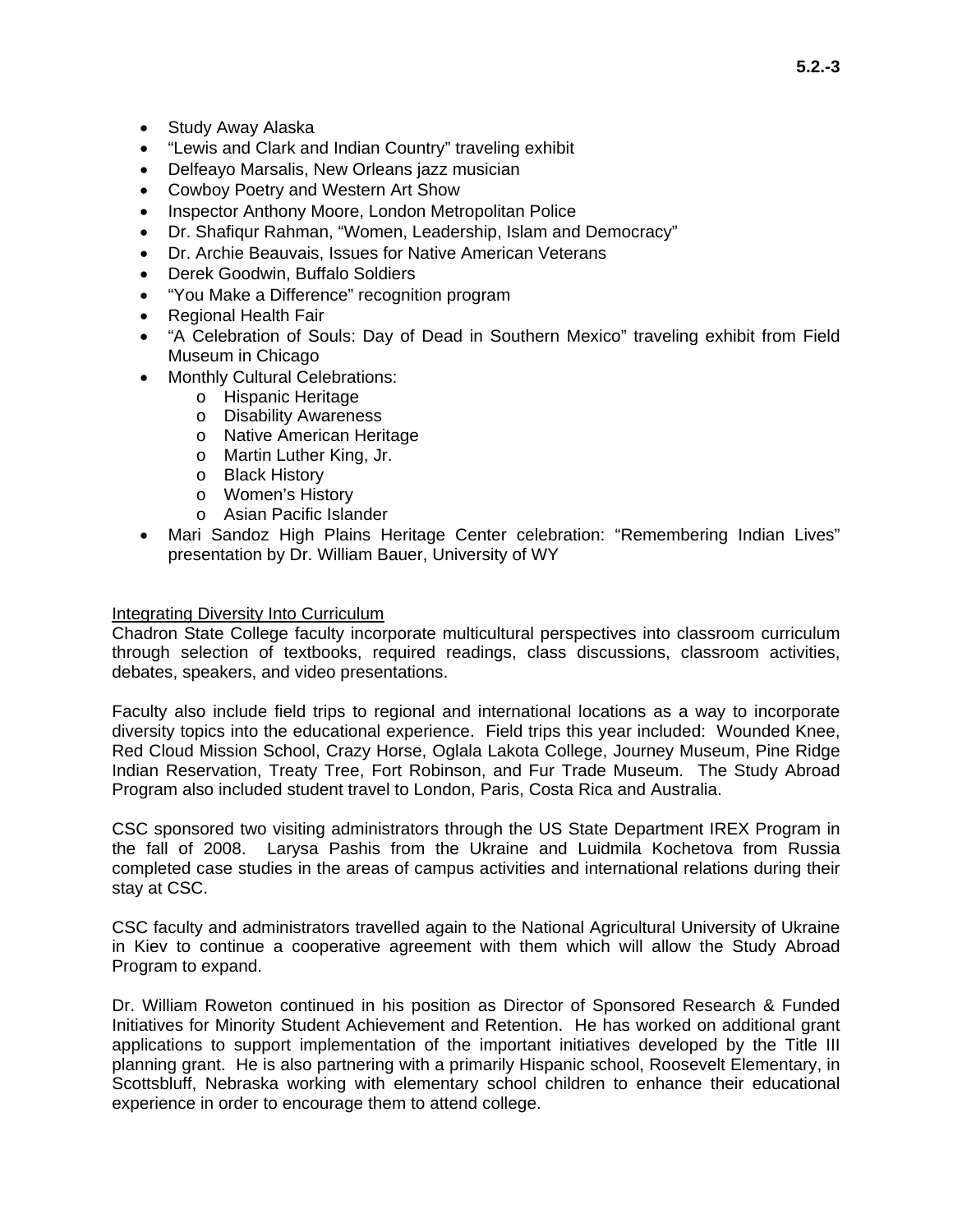### Recruitment and Retention

Recruitment and retention of students and employees from diverse populations will continue to be an area of focus and challenge for Chadron State College. Employment of online instructors who have a diverse background will allow CSC to expand diversity experiences in the classroom for our students.

Advertising in targeted publications as well as attendance at college and career fairs will continue. Participation in regional conferences, hosting diverse groups on campus, collaborating with area community and tribal colleges will continue in order to increase recruitment efforts.

To assist in student recruitment efforts, the CSC Foundation has established scholarship funding for minority students as well as an endowment to support and promote Native American programs and activities.

Additional diversity efforts include participation in the Title III planning grant, Foundations of Excellence, and the Project Strive/TRIO and Upward Bound programs.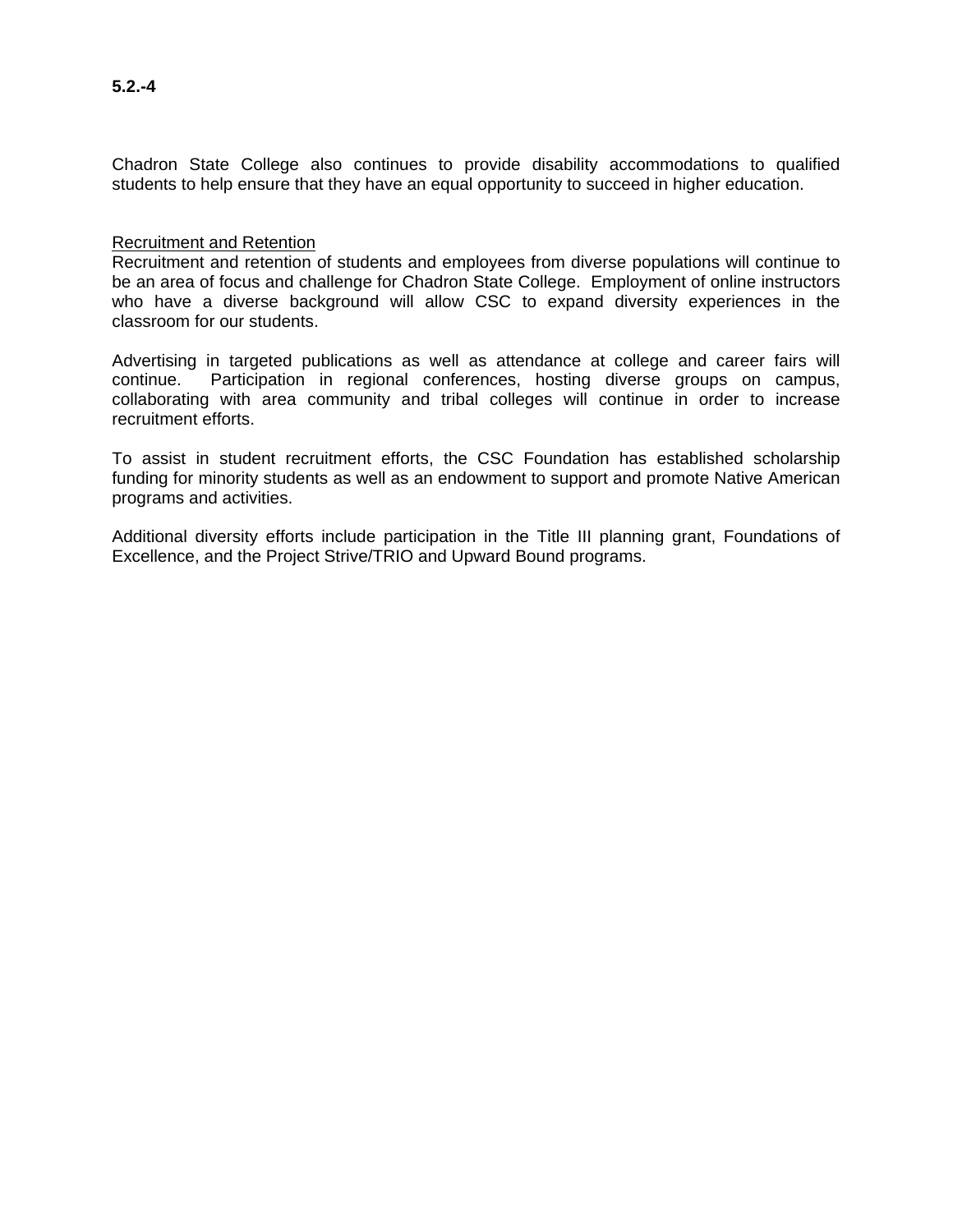# **Peru State College Annual Diversity Report 2008**

This report is organized using the goals of the current Diversity Plan. A process to develop a new plan and initiatives will begin in early 2009.

### **Goal 1 - Increase cultural diversity in all areas of campus life**

Peru State College continues to benefit from the efforts of faculty and staff members who develop and initiate new activities throughout the academic year. Examples of activities for 2008 are noted below.

- Academic programs continue to emphasize multicultural understanding across the curriculum and it seems ever more faculty members report that diversity related activities are a regular part of their course content. The use of guest speakers is a key means of bringing diverse perspectives to students in an interactive fashion. One business course featured eight guest speakers from six countries (Japan, China, Mexico, South Korea, Nicaragua, and Columbia). Several of these speakers also addressed the campus in meetings open to the greater community. The faculty member who teaches the above noted course has developed significant expertise in the area of multiculturalism and is sharing this expertise in new ways that enhance the prestige of the college. She has coauthored a book entitled *The Cross-Cultural Imperative: Leading the Way to Cultural Competency for Effective International Business Communication*, and has made a related presentation at an international business conference.
- The re-establishment and enhancement of the Honors Program has benefited participating students in a variety of ways. In the multicultural area, students in the introductory honors course traveled to a speech given at the Lied Center entitled "Democracy and Religion in America and Israel" which included significant discussion of the history of conflict in the Middle East. Thirty-five students and four faculty members attended.
- The College continues to support a student led Multicultural Club which has been active in promoting understanding of different cultures and attendance at multicultural activities. Phi Alpha Theta and the Multicultural Club co-sponsored an American Indian Heritage Month presentation open to the entire campus community. This year several students from the Multicultural Club generated enough interest in the student body to form a Black Student Union, the formation of which was supported with advice from senior members of the college's administration and promised seed funding. This new student organization was active in educating the student body regarding the voter registration process in time for the presidential election and in providing perspectives on the state referendum about affirmative action policy. They have also been instrumental in sharing ideas regarding how to better observe Martin Luther King Jr. Day and Black History Month. For this coming January, we expect to have faculty members more directly involved in promoting attendance to see John Harris, a speaker who is exceptionally well versed in the life of Dr. King, the civil rights movement, and social justice.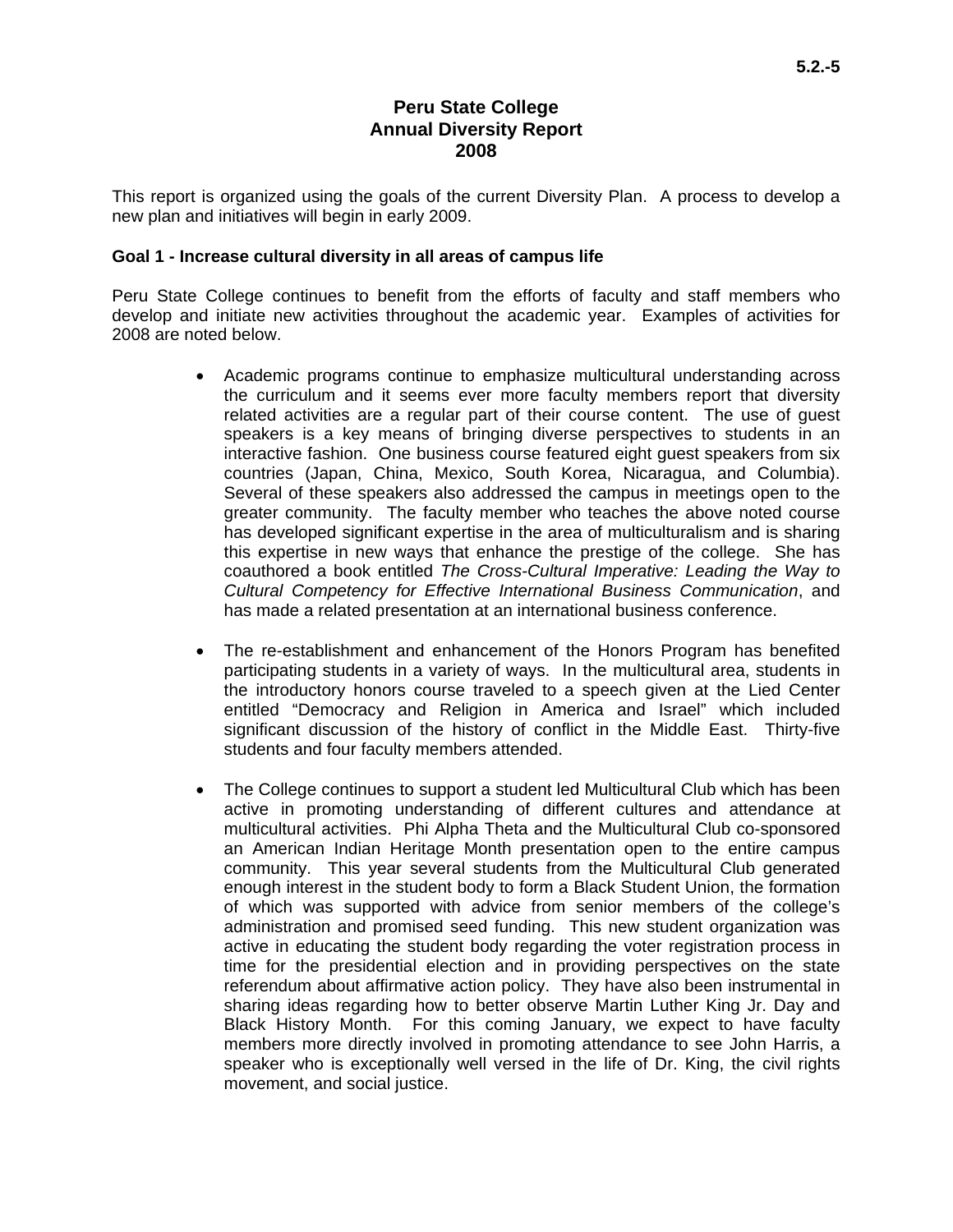• The Academic Resource Center (ARC) has experienced continued significant demand for services to accommodate students with disabilities. ARC personnel have enhanced tutor training with a module on intercultural competence.

### **Goal 2 - Increase the recruitment of underrepresented administrators, faculty and staff**

Students in the classroom will benefit from the transfer of a professional staff person with a minority background to full-time faculty status. This individual will teach more classes and will have the opportunity to interact with greater numbers of students. Attracting qualified minorities to rural Nebraska remains a challenge. The College's search procedures continue to emphasize the importance of identifying qualified minority candidates. The College continues to have its greatest success in hiring female faculty members for full-time and adjunct positions.

### **Goal 3 - Increase the retention of minorities and women who are in administration, faculty, and staff positions**

The College continues its commitment to the success and professional growth of individuals in underrepresented groups on campus. Two of the three individuals in the President's Cabinet are female: the Vice President for Administration and Finance, and the Director of Marketing and Public Affairs. One of the three Associate Deans is female. A review of the campus organizational chart indicates several women are in leadership positions serving as Directors of various campus areas, including human resources, student records, admissions, financial aid, online learning, student support services and the business office. The proportion of women and minorities in the college workforce remains stable, with any turnover in these areas due to reasons other than campus climate.

#### **Goal 4 - Increase the recruitment of minority and female students**

The college's marketing focus in 2008 was on transfer students in urban areas in this region of the country. The Admissions Office has also made visiting community colleges a high priority. During these monthly visits, scholarship opportunities are discussed, including the Davis-Chambers award. These activities, in addition to the expansion of internet programming, have the highest chance of attracting non-traditional students from currently underrepresented backgrounds.

The Admissions Office continues to emphasize recruiting in minority communities, especially in the Omaha and Lincoln urban areas where recruiters participate in the area bus tours and in a variety of school presentations. Recruiters are also active with organizations that serve minority groups. Examples include the Boys/Girls Club Fair, Latino Conference, Urban League Fair; Hispanic Career/College Fair, SHE Conference, Girls, Inc. activities, Early Awareness programs with the Omaha Public Schools, and Native American Conferences.

The campus offers a multicultural leadership scholarship that is available to a student with a multicultural background. This can include race, as well as students who have studied abroad while in high school or who are actively participating in a multicultural organization.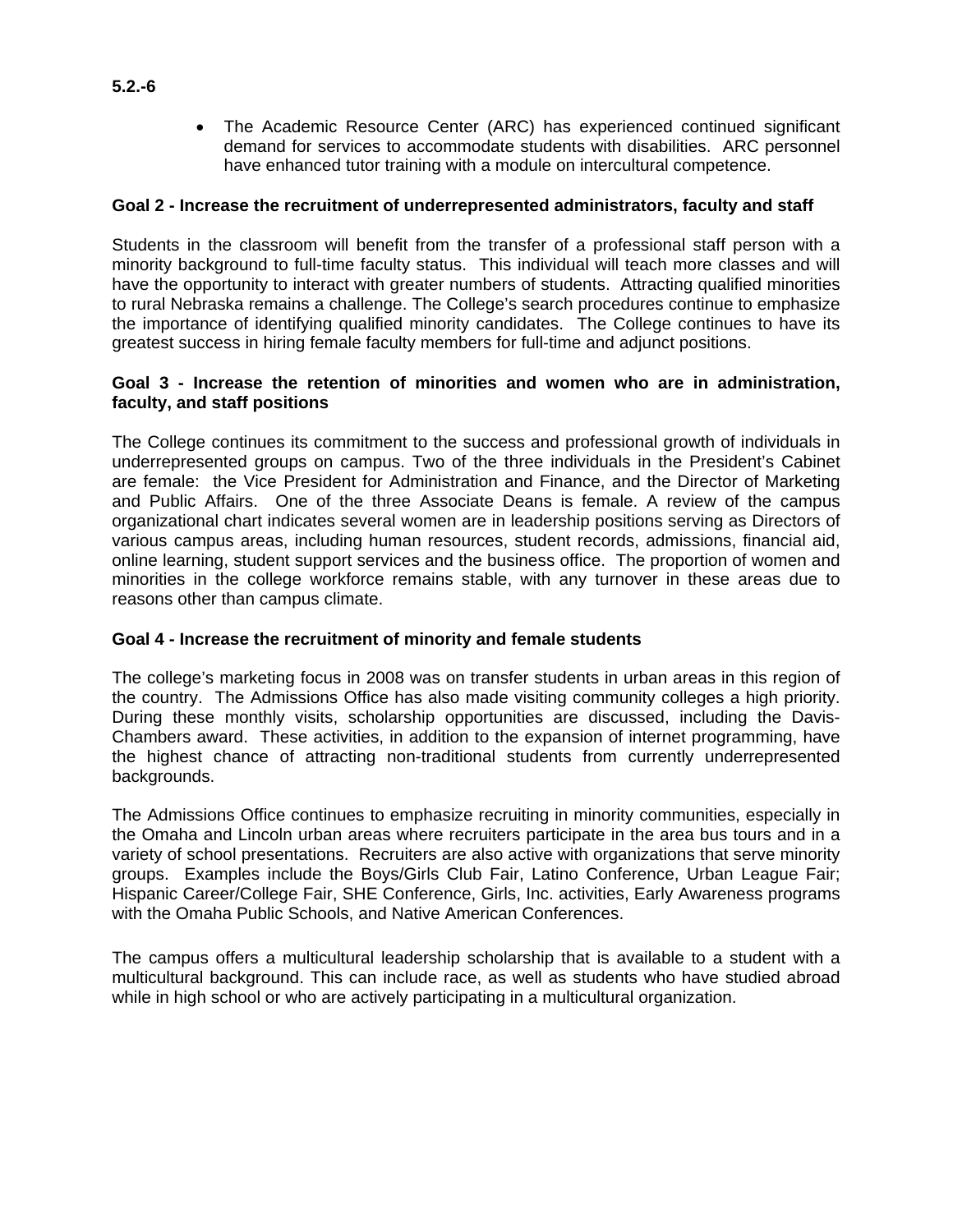The President led a campus initiative to partner with the Building Bright Futures group in Omaha. This organization's mission involves increasing access to, and success in, higher education for transitioning high school students, including those from underrepresented backgrounds. Campus and Bright Futures leaders met to discuss ideas on how to proceed and discussions are ongoing.

#### **Goal 5 - Increase the retention of minority and female students, especially in fields where they are underrepresented**

Most notable this year is the work the Athletics Department and Academic Resource Center (ARC) has done to develop policies to proactively support student athletes in terms of providing meaningful "study table" time with more direct expectations of using the time to work with tutors. Several faculty members are now volunteering a considerable amount of their time to personally serve as athletics program tutors and mentors. The ARC has done an exceptional job of enhancing the Early Warning System as well. The ARC and Multicultural Club continue to provide a sense of community for minority students. It is expected that the Black Student Union will add to this sense of community for African American students.

#### **Summary of Key Statistics** – proportion %'s in parentheses

|                                                                                                                                                                                      | <b>Actual</b><br><b>Fall 2007</b>          | <b>Estimated</b><br><b>Fall 2008</b>        |
|--------------------------------------------------------------------------------------------------------------------------------------------------------------------------------------|--------------------------------------------|---------------------------------------------|
| <b>Total Students</b><br>Students who have requested accommodation for disabilities<br>Students who have self-identified as a racial/ethnic minority<br>Students who are female      | 2307<br>58(2.5)<br>178(7.7)<br>1336 (57.9) | 2328<br>48(2.1)<br>191 (8.2)<br>1354 (58.2) |
| F-T faculty who have self-identified as a racial/ethnic minority<br>F-T faculty members who are female<br>Adjunct faculty members w/a racial/ethnic minority background (est.) 3 (5) | 1(2.2)<br>16(35.6)                         | 1(2.0)<br>18 (36.0)<br>3(3.2)               |
| Adjunct faculty members who are female (est.)                                                                                                                                        | 33 (55)                                    | 48 (51.0)                                   |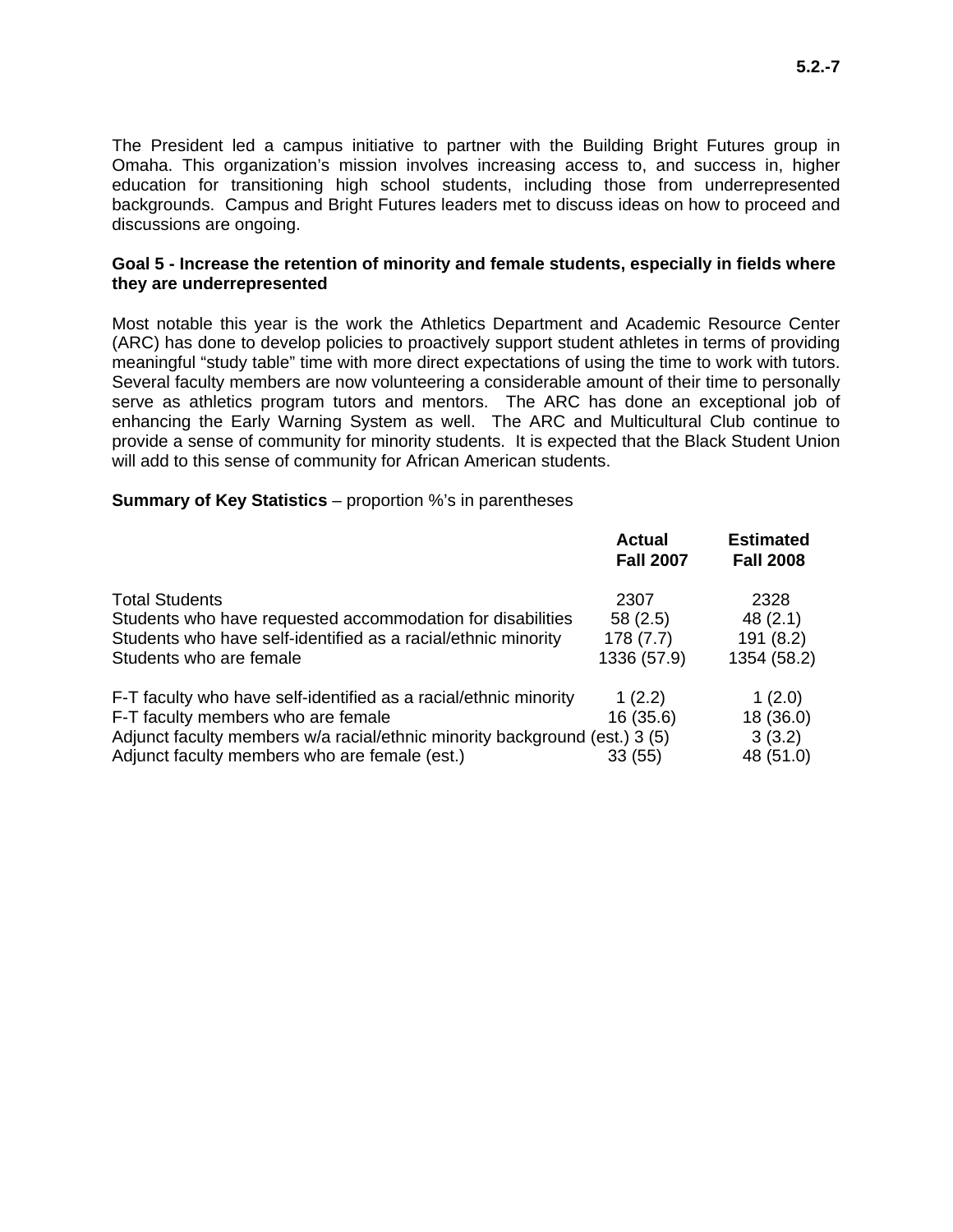### Executive Summary

The Office of Multicultural Affairs (OMA) has taken on a broad range of initiatives to enhance diversity on the Wayne State College campus and in the surrounding communities. The OMA promotes a variety of programs and projects within the framework of several categories including education and awareness, projects and programming, outreach, research, counseling and advising, professional and career development, and recruitment and retention.

### **Education and Awareness**

## **Brown Bag Luncheon Series**

The OMA is pleased to continue the Brown Bag Luncheon Series. This program is considered very informative to the Wayne State College community. The program consists of discussions/presentations on social/cultural issues and awareness thereof through presenters ranging from students and faculty to guest speakers. The program is held once a month over the noon hour.

This year's Brown Bag Series has focused on the struggles that students of color face on a college campus. The panels have also focused on gender issues. The panels are moderated by students allowing them to take a leadership role and to gain public speaking experience.

#### **September**

The Wayne State College Multicultural Center sponsored a program entitled, "Highlighting Successful Latina Women in Nebraska" as part of our Hispanic Heritage month. The event was held on September  $16<sup>th</sup>$ , from 12-2 p.m. The panel comprised of area Latina women, talked about how education has impacted their lives, the importance of getting involved on campus and advocacy for better education for all Latinos in Nebraska.

The student mediator for the September Brown Bag Series was Zaira Cepeda-Uresti.

#### **October**

The Multicultural Center sponsored a program highlighting successful underrepresented males who have graduated from Wayne State College who agreed to sit on a panel for the October 18 Brown Bag Series event. The panel was asked to talk about how education had impacted their lives, the importance of getting involved on campus, and advocacy for better education for all males in Nebraska.

The student mediator for October Brown Bag Series was Both Wiyual.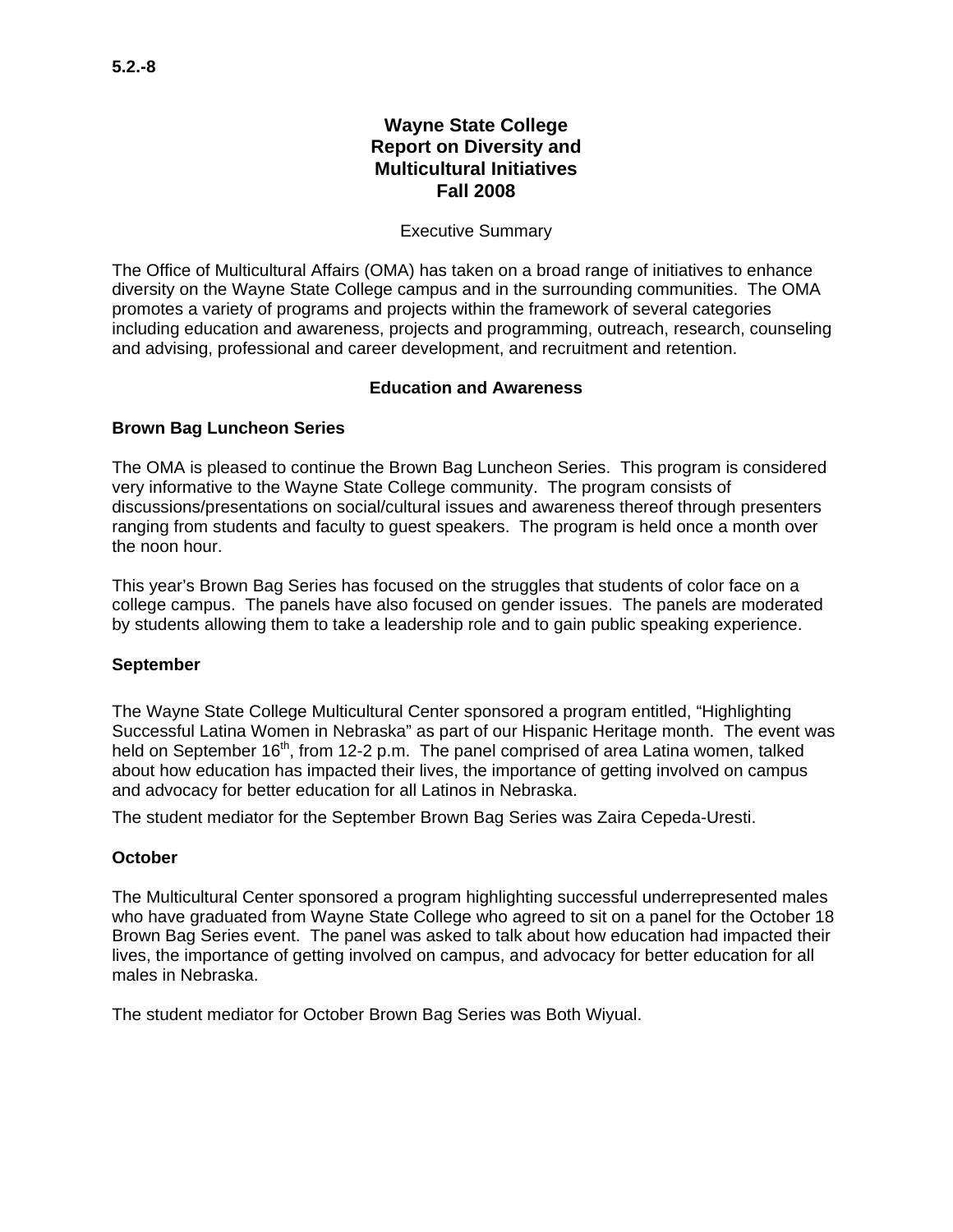The Wayne State College Multicultural Center Brown Bag Series focused on the struggles Native Americans face on college campuses. The panel was part of our Native American Heritage month. The event was held on November  $20<sup>th</sup>$ , from 12-2 p.m. The panel was asked to talk about how education has impacted their lives, the importance of getting involved on campus, and advocacy for better education for all Native Americans in Nebraska. Winnebago high school students were present during the activity.

The student mediators for the November Brown Bag Series were Danielle Red Owl and Nicole Parker.

#### **Haven House**

The OMA provided a diversity presentation for Haven House employees. The presentation included information on cultural competence and how understanding the cultures of women of color will allow them to serve their clients better. The presentation was offered to six employees at Haven House.

#### **Projects and Programming**

#### **Food Pantry**

The Multicultural Center collaborated with the Counseling Center, Northeast Nebraska Public Health Department, Alumni House, WSC Foundation, Student Health Department, Nebraska Minority Public Health Association, and with the Student Life and Human Service Counseling Department to facilitate a student Food Pantry. The Food Pantry is housed in the basement of the Wayne State Alumni House. The Food Pantry is open on Fridays from 9 a.m.-12 p.m. and can only be accessed by Wayne State College students. The Food Pantry has received donations from the Wayne State College Athletic and Physical Education Departments. The counseling department has secured a \$500 grant from the Nebraska Minority Public Health Association for the Pantry.

#### **Wayne State 411**

The *Wayne State 411* is a newsletter dedicated to discussing issues that impact students of color. The *Wayne State 411* is also used for promoting Multicultural activities, students, fashion, recipes and historical events. The *Wayne State 411* is student-driven and it provides students a forum to express their opinions in a positive manner while helping to build teamwork skills and increase leadership opportunities.

#### **The ESL GED Program**

The Multicultural Center will house an English as a Second Language (ESL) General Education Development Diploma (GED) program teaching Hispanic adults basic English. The program will be facilitated by the Northeast Community College Adult Basic Education program. The program is designed to help Hispanic adults become more proficient in English and to meet the requirements for the Nebraska GED test.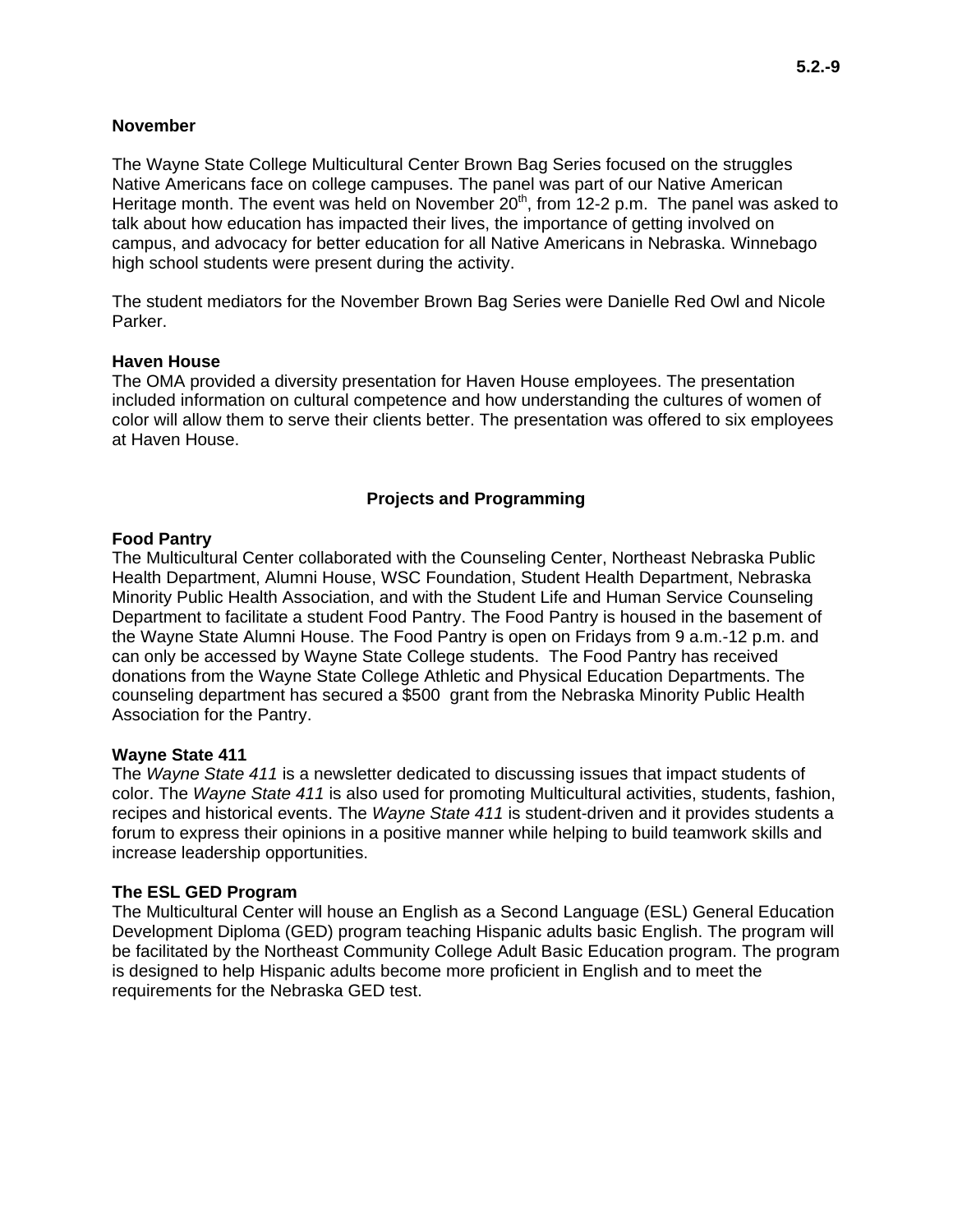## **Library Display**

Hispanic Heritage Month was celebrated in September with the Multicultural Center highlighting famous Hispanic Americans. The display was a timeline from the 1800's to present showing Hispanic Americans' contributions to our society. Native American heritage was celebrated during the month of November. The Multicultural Center provided information regarding Nebraska's four Native American tribes. The display showed where many of Nebraska Native American tribes originated.

## **Hispanic Heritage Month**

The Multicultural Center celebrated Hispanic Heritage month by educating the Wayne State College community on traditional values. The week of September  $15<sup>th</sup>$  was designated as Hispanic Heritage Week. The Latinos Uniting student organization hosted a leadership workshop that was facilitated by Adam Valencia, former WSC Director of Multicultural Affairs. The Hispanic Heritage week brought students from Wakefield, Nebraska to perform traditional dances. Additionally, there was traditional food and music.

### **La Fiesta**

Latinos Uniting collaborated with Latino Production to host a night of Mexican and South American traditional music, dance and food. La Fiesta was an interactive event where participants learned the origins of Latina musical instruments, and traditional dances were performed and taught to audience members. The event took place on October  $7<sup>th</sup>$  as part of Hispanic Heritage Month. Food was donated by Wayne East.

### **Native American Heritage Month**

The month of November was Native American Heritage Month. The Native American Student Alliance (NASA), is a student organization, hosted events that educated the Wayne State College community on Nebraska's four tribes. The NASA student organization collaborated with Winnebago's tribal court, the Santee Tribe of Nebraska and the Ponca Tribe of Nebraska to help fund Native American Heritage month. "The Canary Effect" was shown as part of movie night. The movie documents issues that Native Americans face in American society and how reservation life impacts their youth. The NASA members taught participants how to make Dream Catchers. There was a history lesson on where Nebraska's four tribes—Ponca, Omaha, Santee and Winnebago—originated. Dr. Catherine Rudin presented on the Omaha language and history. The events closed with a performance by the Many Moccasins Dance Troupe from the Winnebago tribe.

#### **Outreach**

## **School Visits**

This year the Office of Multicultural Affairs (OMA), with assistance from the Admissions Office, focused on working with students of color from local school districts while promoting Wayne State College. During the school visits, OMA teamed up with Wayne State student organizations including; Minorities in Accordance Coming Together **(**M.A.C.T**),** Native American Student Alliance (NASA), and Campus Crusade for Christ to helped seniors fill out college applications. Information about Wayne State's Just Juniors and Fridays at WSC events, as well as scholarship information for seniors and parents, was shared during the school visits. The student groups also talked about their experiences at Wayne State College and in higher education.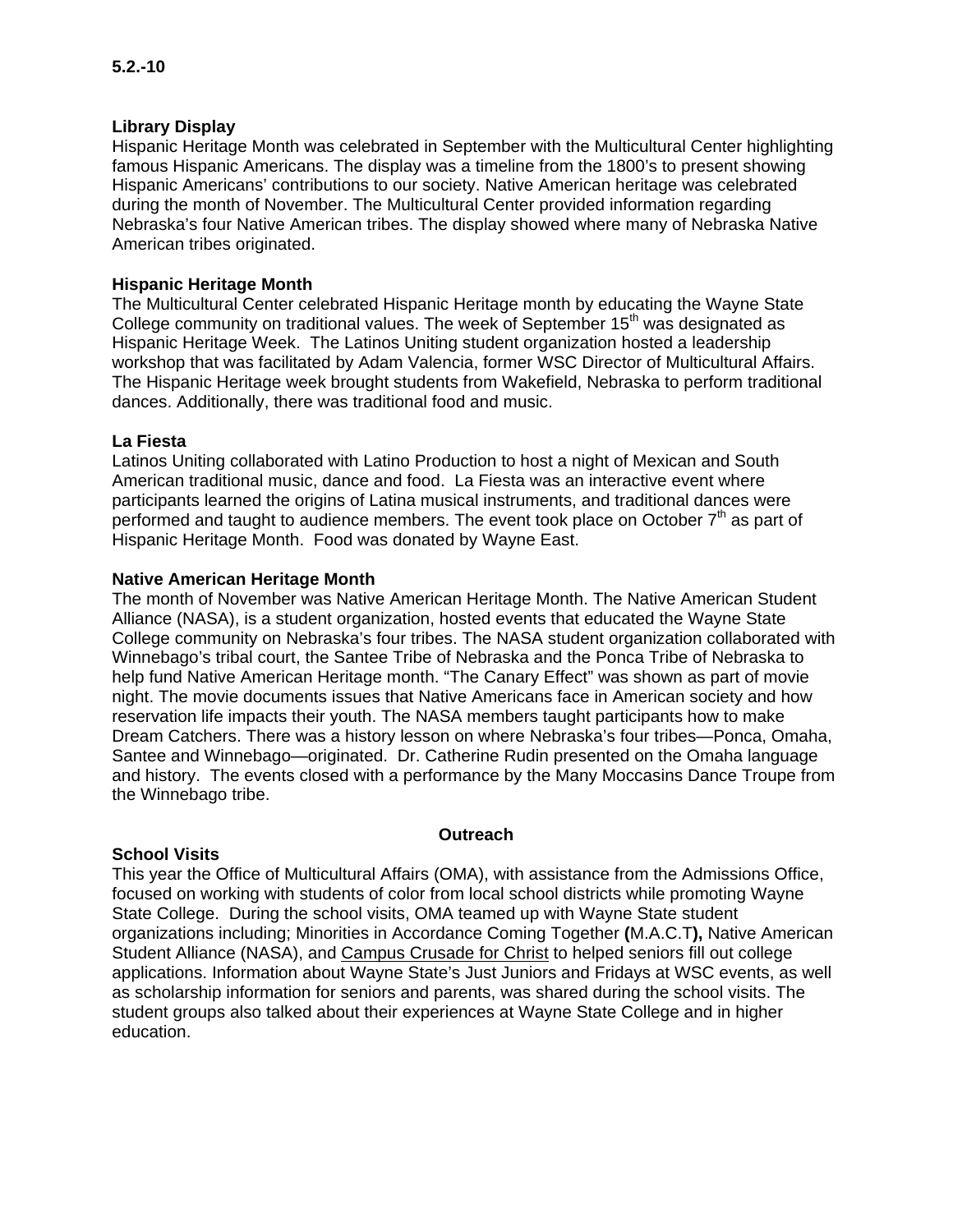This year, the following schools were visited: Santee High School Winnebago High School Walthill High School Umo N Ho Nation High School West Sioux City High School

# **Ponca Tribe of Nebraska**

The OMA and the Native American Student Alliance (NASA) manned an informational booth at Ponca's Open House in Norfolk, Nebraska. The students in the booth discussed and provided written materials about the educational opportunities at Wayne State.

The OMA and Admissions Office facilitated a booth during Ponca's Welcome to School event. The booth had information about college grants and loans. There was also information about the college admissions process and enrollment requirements.

#### **Winnebago College Fair**

The OMA and the Native American Student Alliance student organization represented Wayne State College by hosting a booth at the Winnebago College Fair. The Fair provided  $8<sup>th</sup> -12<sup>th</sup>$ grade students information about the Nebraska State College System and its enrollment requirements. There was also information about college scholarships, Wayne State's Just Juniors and Fridays at Wayne State College events.

#### **Latino Conference**

The OMA and the Latino Uniting student organizations coordinated with Central Community College to provided information about Wayne State College to community college students. Information was available to the students in English and Spanish. The students were also given information on scholarship application deadlines. The Latino Uniting members educated students on activities that they have been involved with on campus.

#### **College Access Night**

The OMA and Latino Uniting were asked by Northern Nebraska Area Health Education Center to present to Hispanic students and parents at Northeast Community College in Norfolk, Nebraska. The presentation focused on gaining access to a college education. The students shared their experiences on gaining acceptance into college. The presentation also provided information about Wayne State's admissions process, tuition costs and scholarship availability.

#### **Leadership Conference**

Together with the President's Council on Diversity, the OMA is currently in the planning stages for a Diversity Conference to be held in March 2009.

#### **Colleges and Universities**

#### **Leadership Conference**

The OMA facilitated a diversity presentation at the Nebraska Community College Leadership conference hosted by Northeast Community College in September. The presentation educated participants on respect and how diversity is used to better life experiences. Participants were also educated on the issues that promote racism and how those prejudices impact people's views of students of color.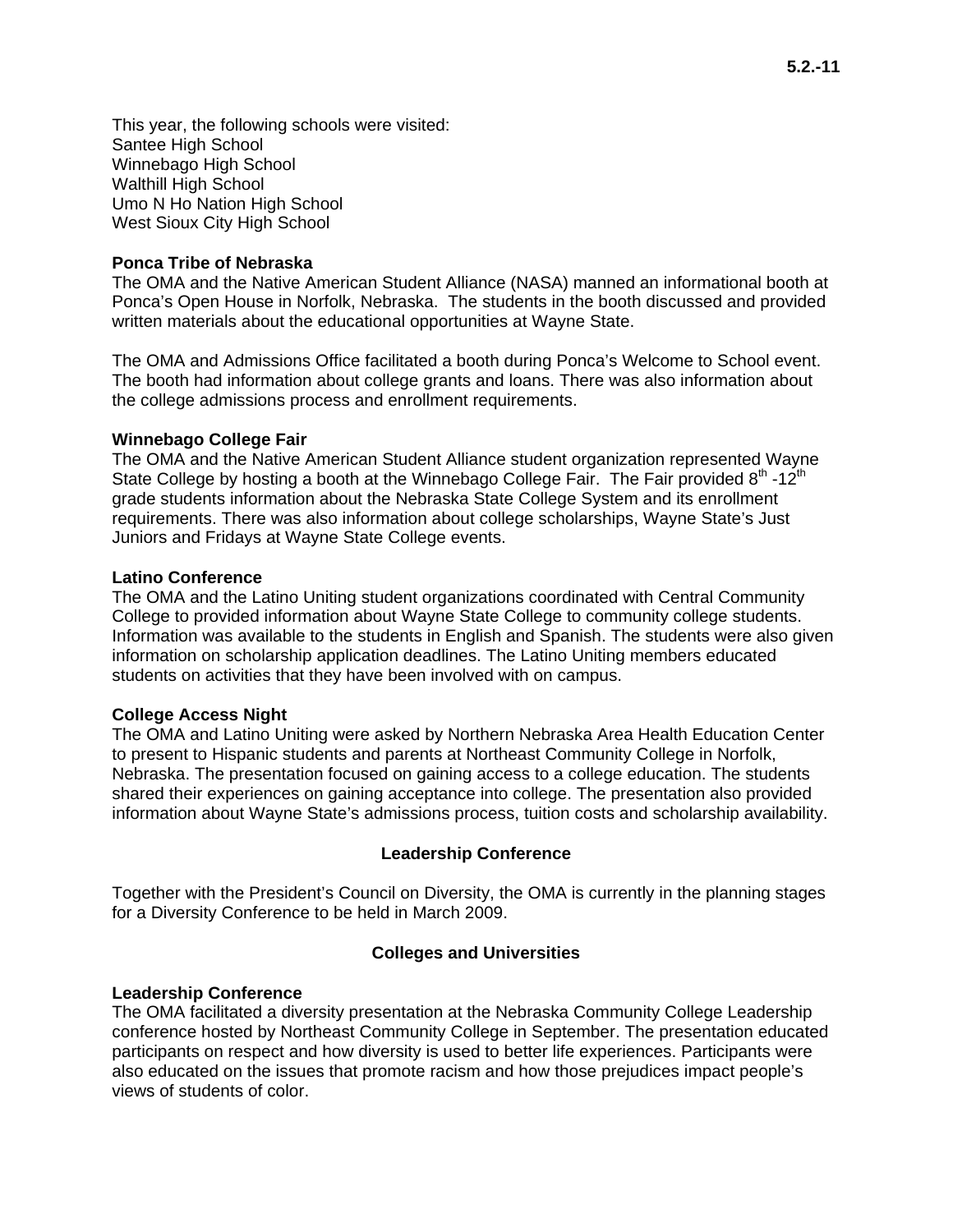#### **Academic, Personnel & Student Affairs Committee**

*Gary Bieganski, Chair Marge Harouff Taylor Dunekacke* 

November 13-14, 2008

#### Collective Bargaining Update

**\_\_\_\_\_\_\_\_\_\_\_\_\_\_\_\_\_\_\_\_\_\_\_\_\_\_\_\_\_\_\_\_\_\_\_\_\_\_\_\_\_\_\_\_\_\_\_\_\_\_\_\_\_\_\_\_\_\_\_\_\_\_\_\_\_\_\_\_\_\_\_\_\_\_\_\_** 

Priority: Educational Excellence Throughout the System Goal: 3. Recruit, retain and invest in excellent faculty and staff Priority: Financial Strength of the System Goal: 1. Ensure financial accountability

A brief description of any activities that may have taken place to date will be provided in Executive Session at the meeting.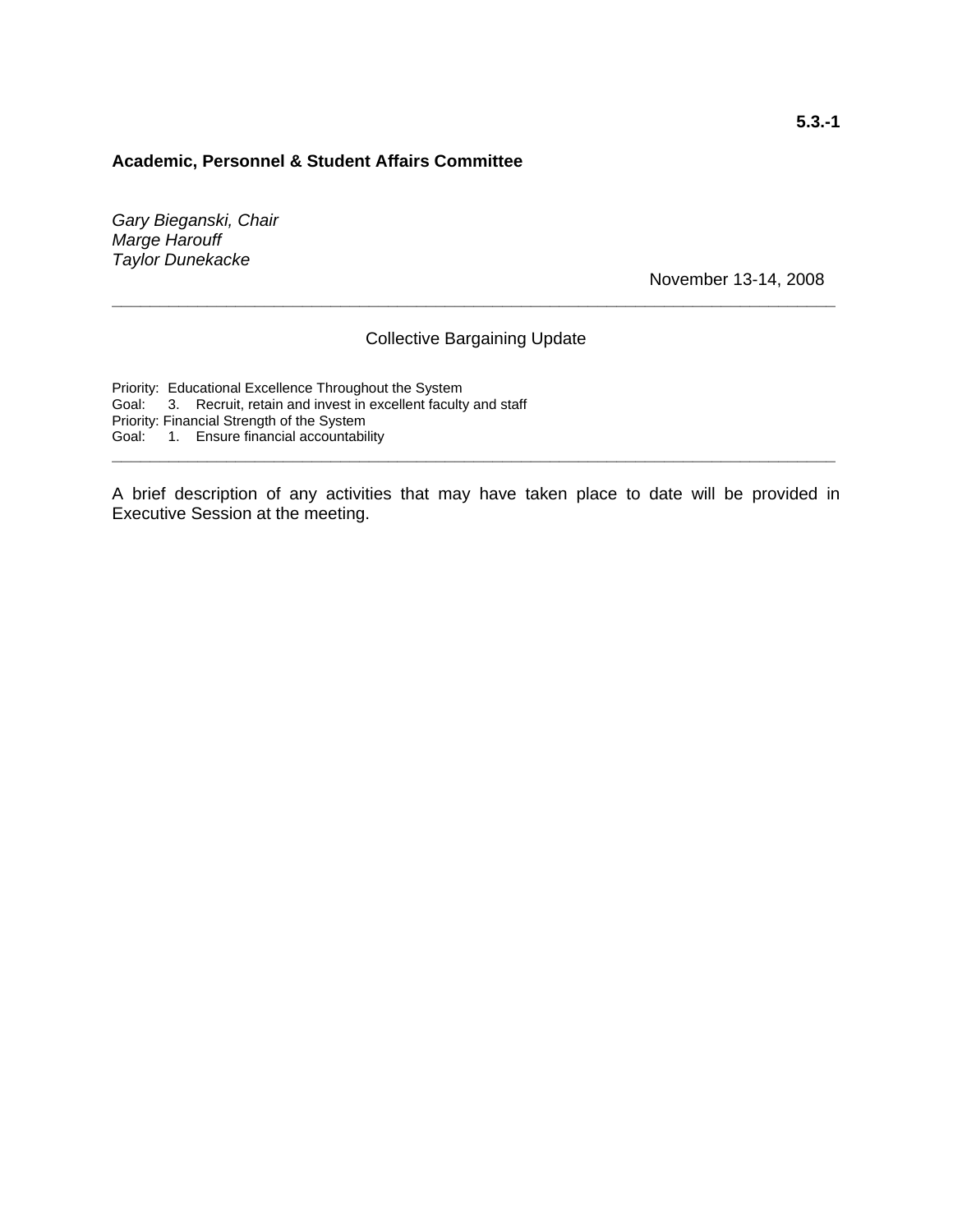#### **Academic, Personnel & Student Affairs Committee**

*Gary Bieganski, Chair Marge Harouff Taylor Dunekacke* 

January 13, 2009

# Voluntary System of Accountability/College Portrait Report

**\_\_\_\_\_\_\_\_\_\_\_\_\_\_\_\_\_\_\_\_\_\_\_\_\_\_\_\_\_\_\_\_\_\_\_\_\_\_\_\_\_\_\_\_\_\_\_\_\_\_\_\_\_\_\_\_\_\_\_\_\_\_\_\_\_\_\_\_\_\_\_\_\_\_\_\_** 

Priority: Educational Excellence Throughout the System

- Goals: 1. Promote educational excellence through academic achievement
	- 2. Create a college experience that enriches the lives of our students and prepares them for their chosen careers

The colleges have met the current reporting requirements. College specific sites are available for review at www.collegeportraits.org.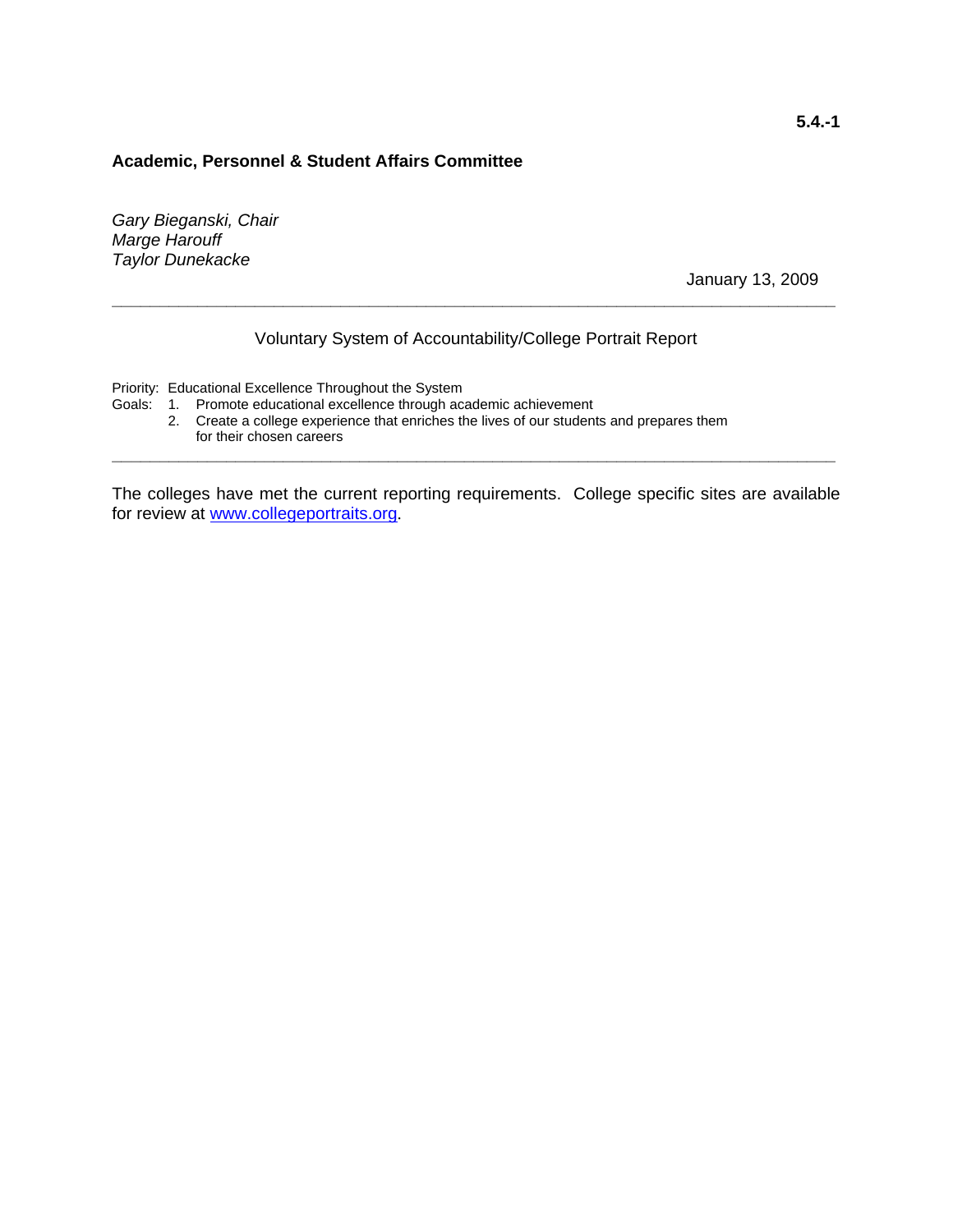### **Academic, Personnel & Student Affairs Committee**

*Gary Bieganski, Chair Marge Harouff Taylor Dunekacke* 

January 13, 2009

## Update on Faculty College Planning

**\_\_\_\_\_\_\_\_\_\_\_\_\_\_\_\_\_\_\_\_\_\_\_\_\_\_\_\_\_\_\_\_\_\_\_\_\_\_\_\_\_\_\_\_\_\_\_\_\_\_\_\_\_\_\_\_\_\_\_\_\_\_\_\_\_\_\_\_\_\_\_\_\_\_\_\_** 

Core Values: Foster Cooperative Ventures Among NSCS Institutions and Other Agencies and Organizations Recruit and Retain Quality Faculty and Staff

Priority: Educational Excellence Throughout the System

Goal; 1. Recruit, retain and invest in excellent faculty and staff

Strategy: c. Develop practices that foster a culture of inclusion, openness and collaboration among administrators, faculty, staff, and students

- d. Increase support for professional development
- e. Support an environment that promotes collaborative research and service
- f. Facilitate system-wide discipline-based meetings to talk about new initiatives

The CSC Faculty Senate has taken the lead in planning the 2009 Faculty College. The dates have been set for May 18 through May 20, 2009 and the theme will be the "First Three Years and Beyond." The intent is to target and support new or junior faculty. Additional information will be provided as details are firmed up.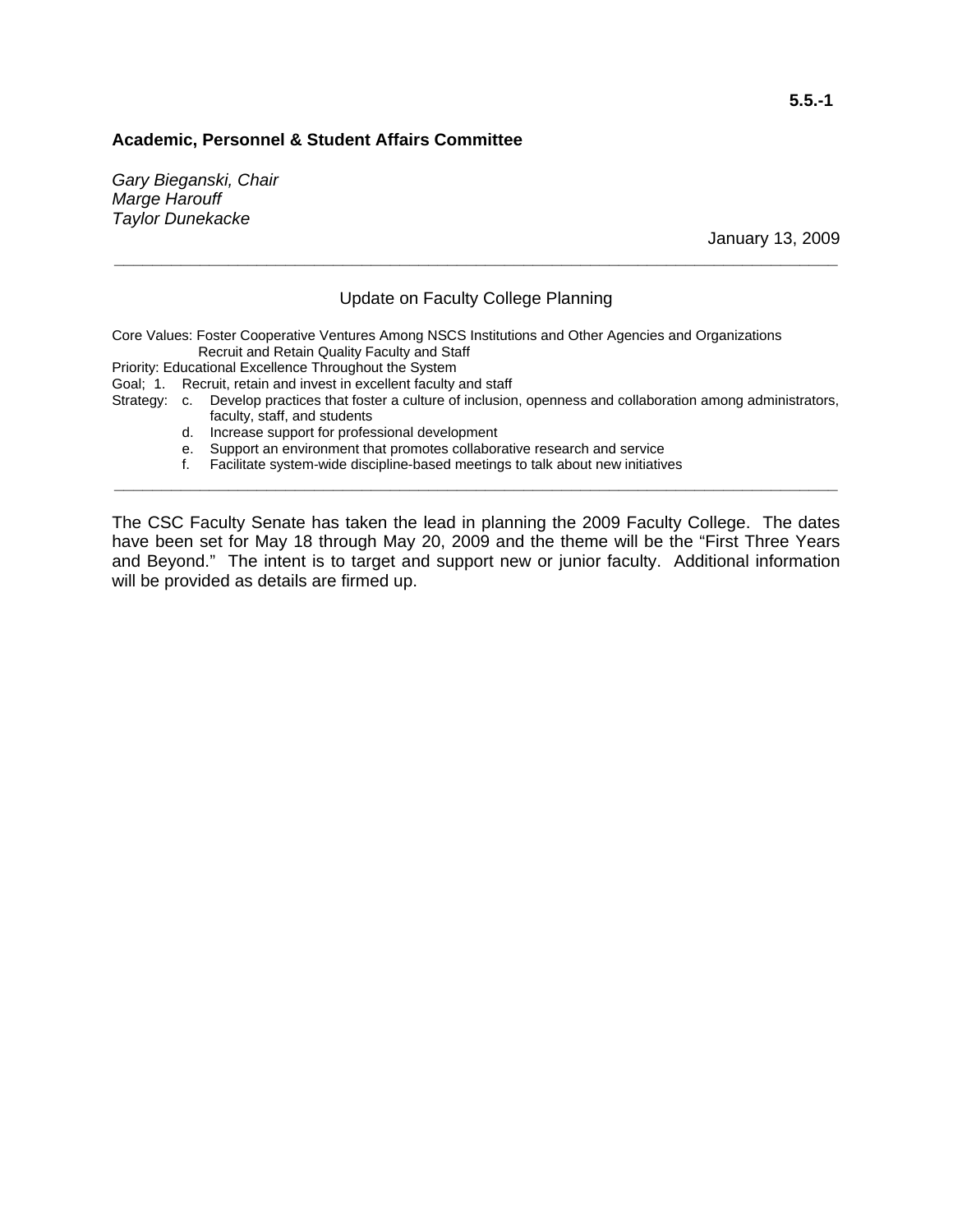*Michelle Suarez, Chair Floyd Vrtiska Amanda Gehle* 

January 13, 2008

## 2009 Board of Trustees' Scholarship Report

\_\_\_\_\_\_**\_\_\_\_\_\_\_\_\_\_\_\_\_\_\_\_\_\_\_\_\_\_\_\_\_\_\_\_\_\_\_\_\_\_\_\_\_\_\_\_\_\_\_\_\_\_\_\_\_\_\_\_\_\_\_\_\_\_\_\_\_\_\_\_\_\_\_\_\_\_**

**\_\_\_\_\_\_\_\_\_\_\_\_\_\_\_\_\_\_\_\_\_\_\_\_\_\_\_\_\_\_\_\_\_\_\_\_\_\_\_\_\_\_\_\_\_\_\_\_\_\_\_\_\_\_\_\_\_\_\_\_\_\_\_\_\_\_\_\_\_\_\_\_\_\_\_\_** 

Priorities: Educational Excellence and Greater Prominence

As of January 4, 59 applications for the NSCS Board of Trustees' Scholarship were received in the System Office. Of that number, 19 were for Chadron, 11 for Peru and 29 for Wayne. An update will be provided at the board meeting, since the scholarship deadline is January 15. The number of scholarships awarded by each college is determined through a formula based on the FTE of the previous fall semester.

All Nebraska students who received ACT scores of 25 or above were mailed postcards about the BOT Scholarships and directed to a specific web page. Posters, high school newspaper press releases, and applications were mailed to high school guidance counselors in Nebraska. Press releases were also sent to Nebraska newspapers.

Once the recipients are selected, the System Office will send press releases to the *Omaha World Herald* and *Lincoln Journal Star* and the colleges will send releases to the recipients' hometown media.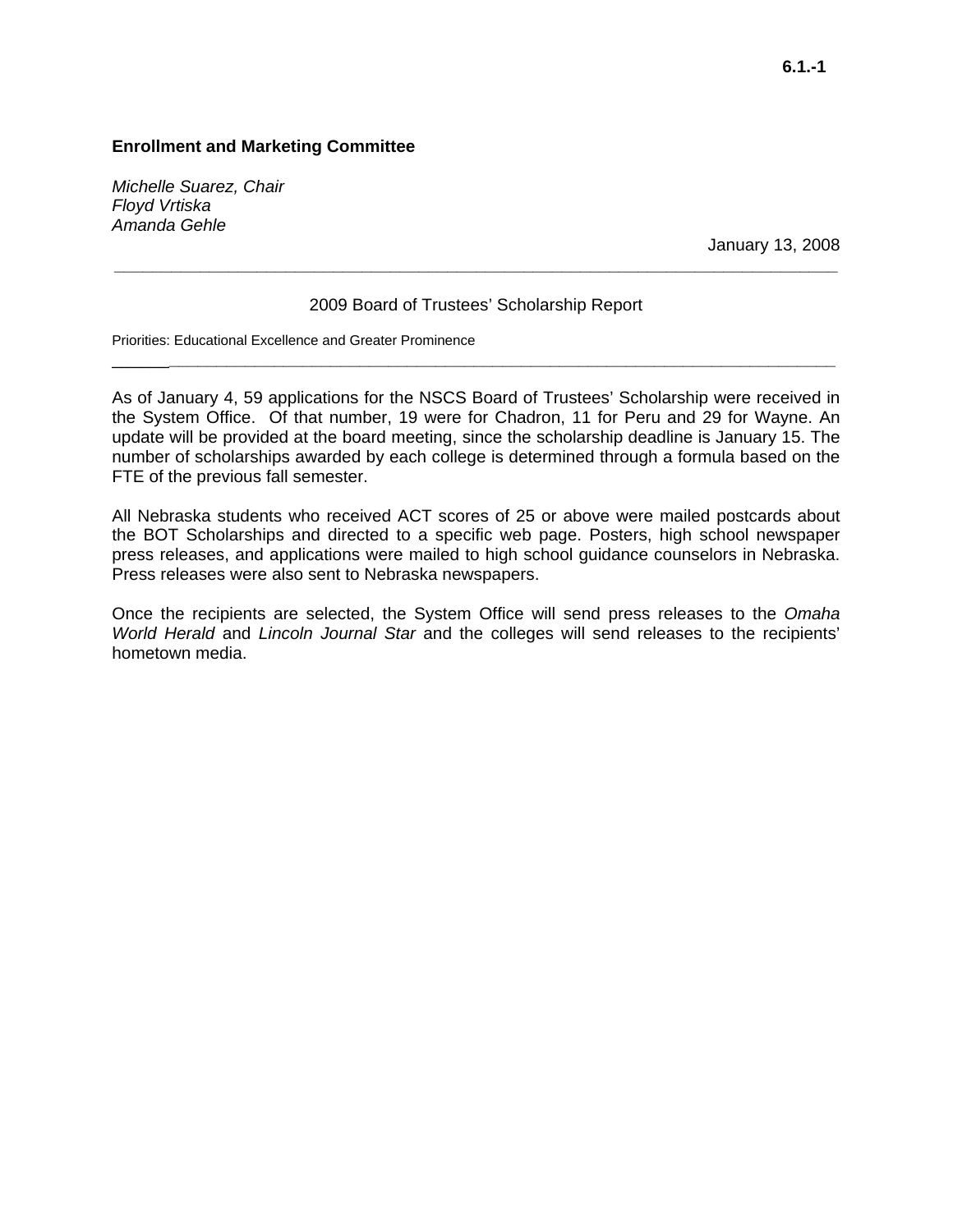*Michelle Suarez, Chair Floyd Vrtiska Amanda Gehle* 

January 13, 2009

#### 2009 Governor's Opportunity Award Report

**\_\_\_\_\_\_\_\_\_\_\_\_\_\_\_\_\_\_\_\_\_\_\_\_\_\_\_\_\_\_\_\_\_\_\_\_\_\_\_\_\_\_\_\_\_\_\_\_\_\_\_\_\_\_\_\_\_\_\_\_\_\_\_\_\_\_\_\_\_\_\_\_\_\_\_\_** 

Priorities: Educational Excellence and Greater Prominence

The System Office received 144 applications for the NSCS Governor's Opportunity Award. Of that number, 34 were for Chadron, 17 for Peru and 90 for Wayne.

\_\_\_\_\_\_**\_\_\_\_\_\_\_\_\_\_\_\_\_\_\_\_\_\_\_\_\_\_\_\_\_\_\_\_\_\_\_\_\_\_\_\_\_\_\_\_\_\_\_\_\_\_\_\_\_\_\_\_\_\_\_\_\_\_\_\_\_\_\_\_\_\_\_\_\_\_**

This is the first year for this award, which reflects a partnership between the NSCS and Governor Dave Heineman. One incoming freshman at each college will receive a scholarship for 2009-2010. The colleges will select a recipient and an alternative by January 15 and the System Office will then notify the Governor's Office.

All Nebraska students who received ACT scores between a 21 and 24 were mailed postcards about the Governor's Opportunity Award and directed to a specific web page that listed requirements and the application. Posters, high school newspaper press releases and applications were mailed to high school guidance counselors in Nebraska in October. Press releases were also sent to Nebraska newspapers.

Once the recipients are selected, the System Office will send press releases to the *Omaha World Herald* and *Lincoln Journal Star* and the colleges will send releases to the recipients' hometown media.

From the number of applications, it would appear that the Governor's Opportunity Award has been well received. We will explore ways in which we might be able to increase the number of recipients next year.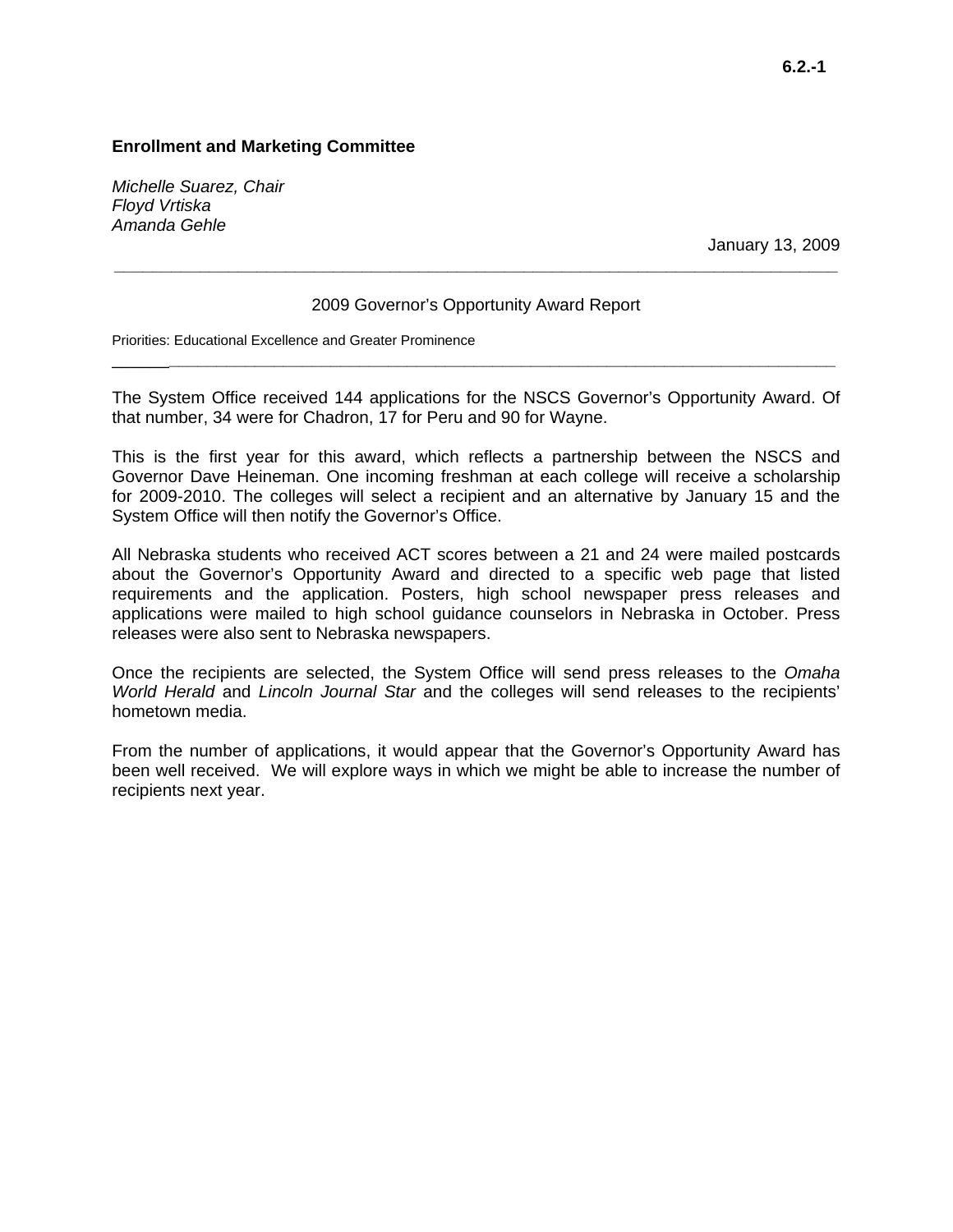*Michelle Suarez, Chair Floyd Vrtiska Amanda Gehle* 

January 13, 2009

#### 2009-10 Davis-Chambers Scholarship

\_\_\_\_\_\_**\_\_\_\_\_\_\_\_\_\_\_\_\_\_\_\_\_\_\_\_\_\_\_\_\_\_\_\_\_\_\_\_\_\_\_\_\_\_\_\_\_\_\_\_\_\_\_\_\_\_\_\_\_\_\_\_\_\_\_\_\_\_\_\_\_\_\_\_\_\_**

**\_\_\_\_\_\_\_\_\_\_\_\_\_\_\_\_\_\_\_\_\_\_\_\_\_\_\_\_\_\_\_\_\_\_\_\_\_\_\_\_\_\_\_\_\_\_\_\_\_\_\_\_\_\_\_\_\_\_\_\_\_\_\_\_\_\_\_\_\_\_\_\_\_\_\_\_** 

Priorities: Educational Excellence and System Prominence

The Davis-Chambers Scholarship was created to recognize academically promising students from diverse racial, ethnic, and cultural backgrounds who often find that financial requirements of postsecondary education are a major obstacle to a college education. The renewable scholarship is provided through the Nebraska State College System for transfers from Nebraska Community Colleges. The scholarship includes full-tuition, room, board, fees, and other expenses.

Application forms were sent to all Nebraska Community Colleges in October and direct mailings were sent to students identified by NSCS staff in November. The application is available on the NSCS website as well as each community college website. The deadline for applications is March 1.

To be eligible for the Davis-Chambers Scholarship, an applicant must meet the following qualifications:

- 1. Be a graduate of an accredited high school located in the State of Nebraska
- 2. Be a transfer student of junior standing from a Nebraska Community College and enrolled or planning to enroll as a full-time undergraduate student at Chadron, Peru or Wayne State College in the fall of 2008
- 3. Have a 3.0 Nebraska Community College cumulative grade point average
- 4. Be a resident of the State of Nebraska
- 5. Must complete an application form for Chadron, Peru or Wayne State College
- 6. Must complete and submit an estimated Free Application for Federal Student Aid (FAFSA)
- 7. Must include a letter of recommendation from a community college professor or official

Other factors may be considered as appropriate, such as honors, activities and evidence of leadership.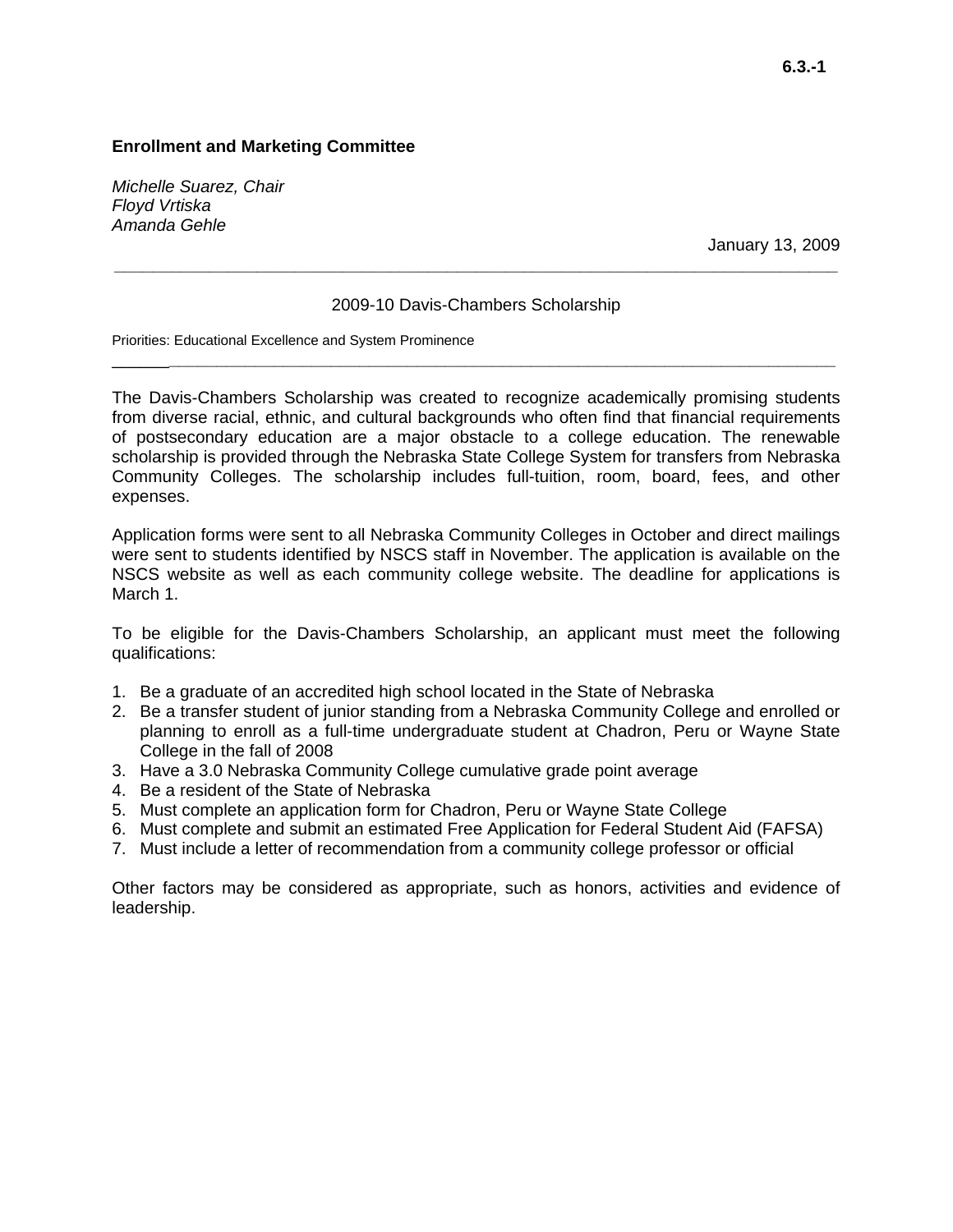*Michelle Suarez, Chair Floyd Vrtiska Amanda Gehle* 

January 13, 2009

## 2009 Scholarship Luncheon

\_\_\_\_\_\_**\_\_\_\_\_\_\_\_\_\_\_\_\_\_\_\_\_\_\_\_\_\_\_\_\_\_\_\_\_\_\_\_\_\_\_\_\_\_\_\_\_\_\_\_\_\_\_\_\_\_\_\_\_\_\_\_\_\_\_\_\_\_\_\_\_\_\_\_\_\_**

**\_\_\_\_\_\_\_\_\_\_\_\_\_\_\_\_\_\_\_\_\_\_\_\_\_\_\_\_\_\_\_\_\_\_\_\_\_\_\_\_\_\_\_\_\_\_\_\_\_\_\_\_\_\_\_\_\_\_\_\_\_\_\_\_\_\_\_\_\_\_\_\_\_\_\_\_** 

Priorities: Educational Excellence and Greater Prominence

An NSCS Scholarship Luncheon will be held Friday, March 27 from noon – 1:30 p.m. at Hillcrest Country Club in Lincoln. Those invited will include those selected as 2009-2010 Board of Trustees scholars, Governor's Award recipients and Davis-Chambers scholars, as well as the Governor, senators, NSCS Board of Trustees, college presidents and admissions directors and System Office staff.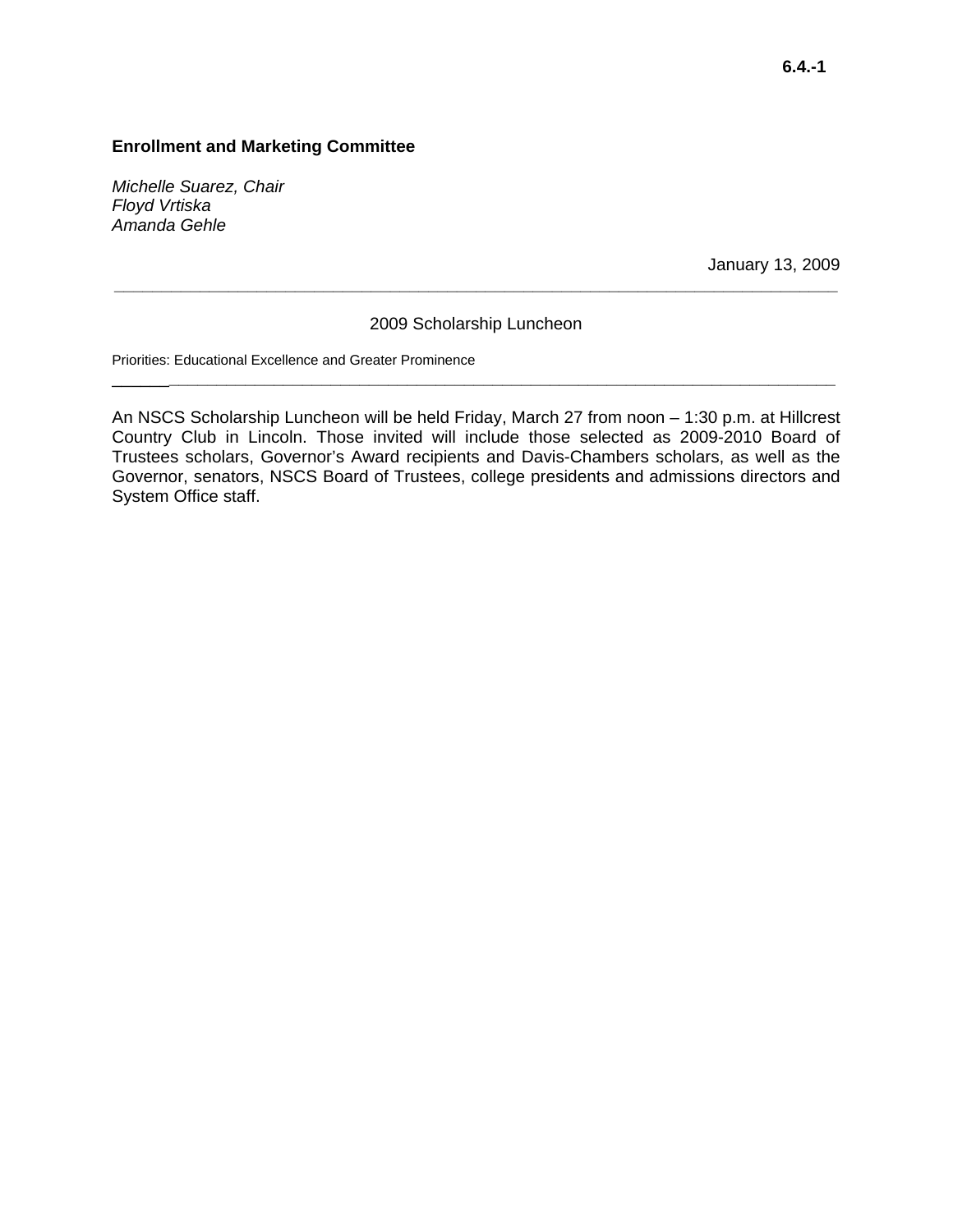*Michelle Suarez, Chair Floyd Vrtiska Amanda Gehle* 

January 13, 2009

## Student Trustees' Selection

\_\_\_\_\_\_**\_\_\_\_\_\_\_\_\_\_\_\_\_\_\_\_\_\_\_\_\_\_\_\_\_\_\_\_\_\_\_\_\_\_\_\_\_\_\_\_\_\_\_\_\_\_\_\_\_\_\_\_\_\_\_\_\_\_\_\_\_\_\_\_\_\_\_\_\_\_**

**\_\_\_\_\_\_\_\_\_\_\_\_\_\_\_\_\_\_\_\_\_\_\_\_\_\_\_\_\_\_\_\_\_\_\_\_\_\_\_\_\_\_\_\_\_\_\_\_\_\_\_\_\_\_\_\_\_\_\_\_\_\_\_\_\_\_\_\_\_\_\_\_\_\_\_\_** 

Priorities: Educational Excellence & System Prominence

Randy Rhine, CSC; Todd Drew, PSC and Curt Frye, WSC, will coordinate the 2009-10 Student Trustees' nomination process at their respective colleges. They will then forward three nominations to the NSCS Office by Friday, February 13. Governor Heineman will be provided with a booklet of all nominations from the system, so he can select the new student trustees in early March.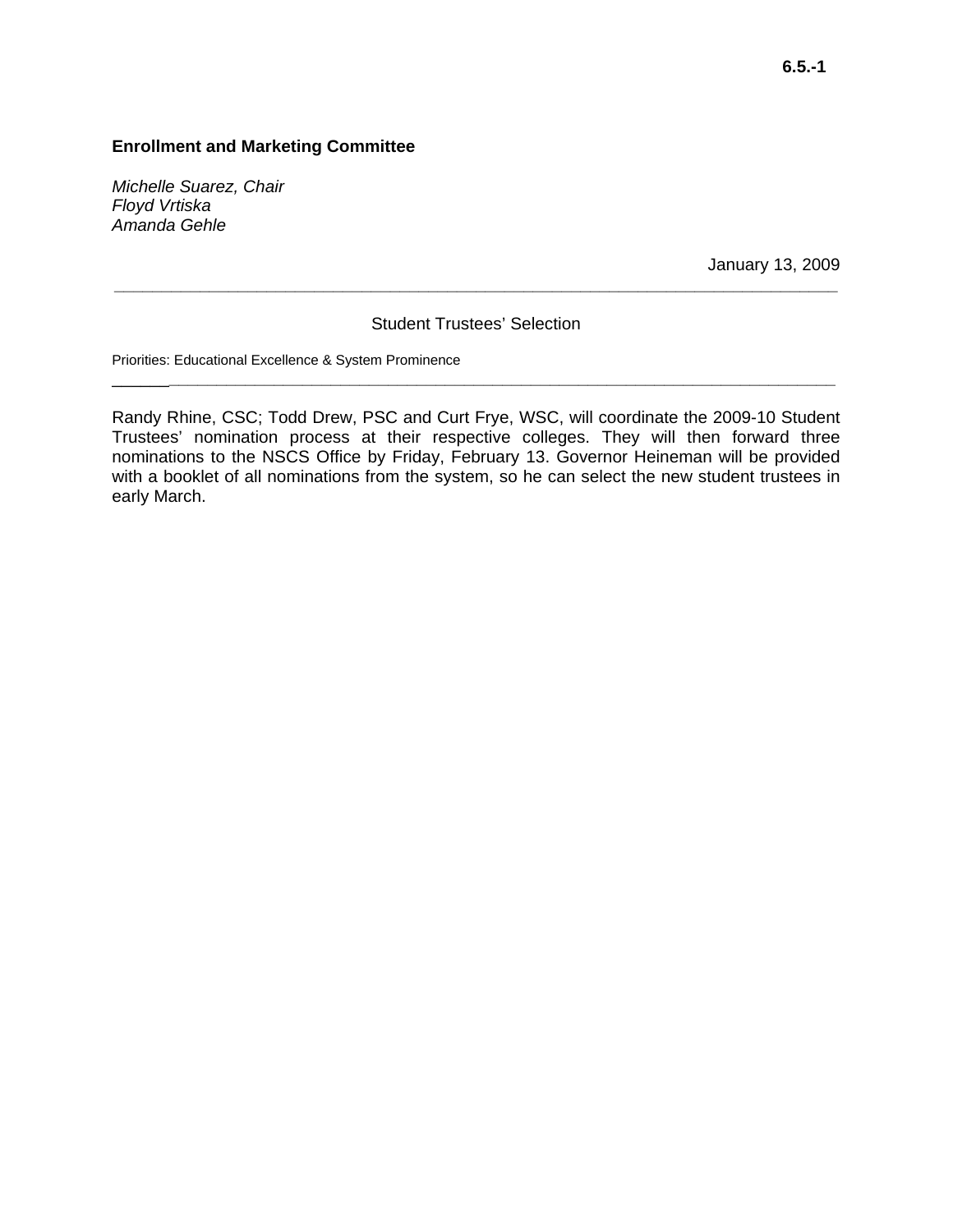*Michelle Suarez, Chair Floyd Vrtiska Amanda Gehle* 

January 13, 2008

## Senators' Reception Dates

**\_\_\_\_\_\_\_\_\_\_\_\_\_\_\_\_\_\_\_\_\_\_\_\_\_\_\_\_\_\_\_\_\_\_\_\_\_\_\_\_\_\_\_\_\_\_\_\_\_\_\_\_\_\_\_\_\_\_\_\_\_\_\_\_\_\_\_\_\_\_\_\_\_\_\_\_\_\_\_** 

Priority: System Prominence

The 2009 Senators' Reception will be held following the Board meeting on Tuesday, January 13 from 4-7 p.m. at The Ferguson Center. The Chadron State College Foundation is sponsoring the event this year.

**\_\_\_\_\_\_\_\_\_\_\_\_\_\_\_\_\_\_\_\_\_\_\_\_\_\_\_\_\_\_\_\_\_\_\_\_\_\_\_\_\_\_\_\_\_\_\_\_\_\_\_\_\_\_\_\_\_\_\_\_\_\_\_\_\_\_\_\_\_\_\_\_\_\_\_\_\_\_\_** 

The date for next year's reception is Tuesday, January 12, 2010.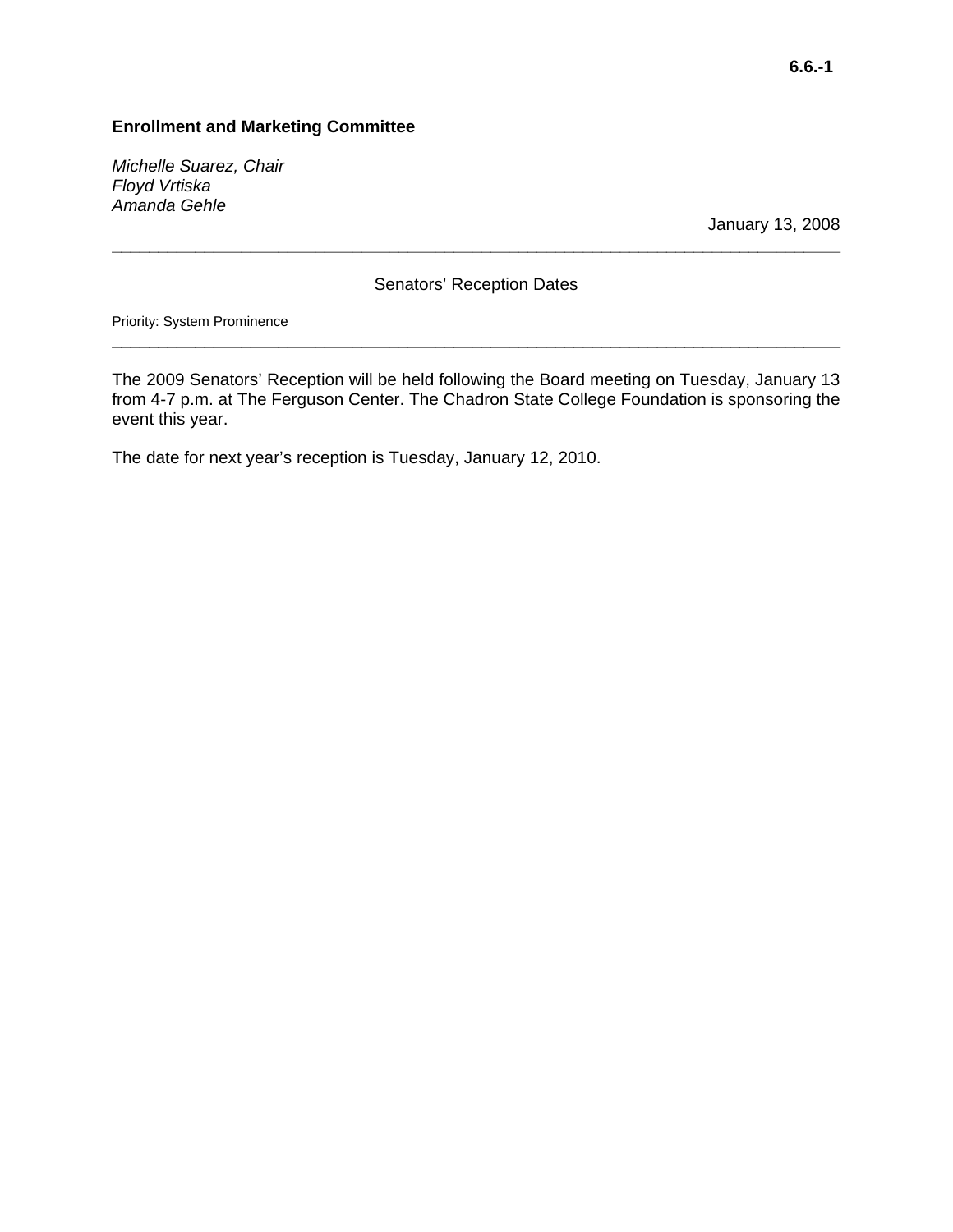### **Chadron State College President's Report January 2009**

#### **Managing Back to Back Crises at Chadron State**

The events of the first week of December were by all accounts the most stressful events Chadron State College has experienced in its nearly 100 years of existence. Although the crises could not have been foreseen, the immediate response to the events by the Chadron State Administration and Staff should be commended. This President's Report is intended to record the tragic events but more importantly to chronicle the communication plans and sequence of actions taken by Chadron State employees as the events unfolded.

On Wednesday, December 3, 2008, the President received a phone call at 5:30 PM from the CSC Athletic Director, Mr. Brad Smith, reporting that a vehicle containing seven members of the CSC wrestling team lost control on black ice on a bridge in Colorado just south of the Wyoming state line. The vehicle flipped over the guardrail and rolled down an embankment. The lead vehicle in the two vehicle convoy containing the wrestling coach, Dr. Scott Ritzen, turned around and returned to the scene of the accident. The initial phone call to the Athletic Director was from the Coach standing at the site of the wreck. When the President received the first call, the wreck had just occurred; the Colorado emergency response was on the scene; five of the seven young men were outside of the vehicle, only one of the five was not injured, a sixth was found in a snow bank after a search of the area, and the seventh was still trapped in the severely damaged vehicle. Although the emergency response team would not allow the coach to get near the accident, it was clear to him there were severe injuries.

The President asked the Athletic Director to immediately call the parents and tell them where their sons were being transported and the phone number of the hospital. Because athletic teams always travel with a file containing family contact information, and because the contact information was in the lead vehicle not in the accident, the contacts were made quickly and the parents were contacted even before all the young men had been removed from the wreck site.

Six of the seven young men were transported to the hospital in Loveland, CO. Three were released after observation and treatment either that evening or the next morning. Of the remaining three, one had serious injuries and two were considered critically injured.

While the Athletic Director contacted the parents, the President contacted the Vice President for Enrollment Management and Student Services, Dr. Randy Rhine, the CSC Communications Coordinator, Mr. Mark Haag, and the Sports Information Director, Mr. Alex Helmbrecht, to develop a communication plan for the campus. The first release of information was posted to the CSC website and sent to the campus via e-mail the evening of the wreck after all the parents had been notified.

The wrestlers from the lead van were taken to a hotel in Loveland, CO, near the Loveland Hospital as were those who were released from the hospital that evening. Chadron State prepared to drive two additional vehicles to Colorado to retrieve the wrestlers who were able to return to Chadron. The Coach was to stay behind to bring one student back who was due to be released the following day. The morning of December  $4<sup>th</sup>$ , the weather had further deteriorated and the President made the decision not to send vehicles to Colorado that day and possibly endanger additional people. The students remained in the hotel until the following day, Friday, December 5<sup>th</sup>, when the College was able to safely send vehicles to retrieve them.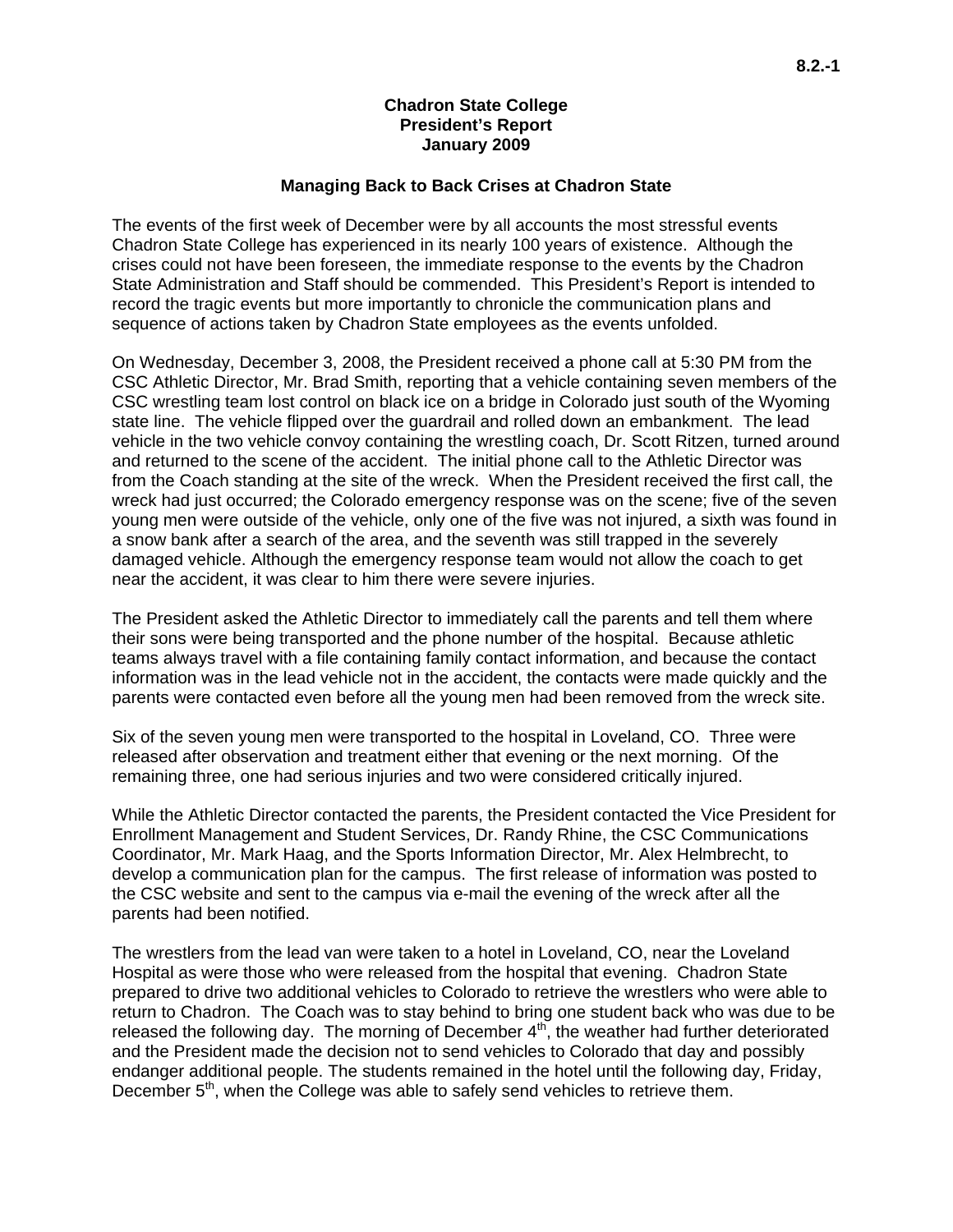# **8.2.-2**

The President and Athletic Director met the returning athletes and coaches as the vehicles arrived back on campus to talk with the athletes and get a sense of how they were feeling, both physically and mentally.

Updated information releases were sent to the campus on Thursday, December  $4<sup>th</sup>$  as information was gained about the condition of the students. Two students were listed in critical condition and would need surgery before being released from the hospital.

Additional information releases were sent to the campus by the Sports Information Director on December  $4<sup>th</sup>$ ,  $5<sup>th</sup>$ ,  $8<sup>th</sup>$ ,  $10<sup>th</sup>$ , and  $11<sup>th</sup>$  following the progress of recovery of the injured students including the two who remained in the hospital for an extended period of time. Information was sent to the campus when the students were released from the hospital, one to go home and the other to an acute rehabilitation facility. The student who was released to an acute rehabilitation facility went home the week of December 15.

Two days after the accident involving the wrestling team, the campus was again thrown into a crisis management mode for an entirely different incident. At 7:00 PM on December 5, 2008, the President was driving back to campus and was stopped by a State Trooper who was barricading 10<sup>th</sup> Street, the north boundary of campus. The Trooper informed the President there had been an incident across the street from the campus. It was obvious the incident was serious as an entire city block was blocked off and several law enforcement agencies were on the scene. The State Trooper assured the President there was no threat to the campus. He did ask for the President's cell phone number and asked her to stand by because the police would likely need to contact her. Dr. Randy Rhine was contacted by law enforcement at approximately the same time the President was and was asked to come to campus. Within 15 minutes a team was assembled in Crites Hall to include the President, the Vice President for Enrollment Management and Student Services, Dr. Randy Rhine, the Marketing and Communications Coordinator, Mr. Mark Haag, the Dean of Students, Ms. Kimberly Bright, the Director of Housing and Residence Life, Ms. Sherri Simons, and the Campus Security Officer, Mr. Dave Lehman. The NSCS Chancellor was notified there was a serious incident being investigated across the street from the campus that likely involved CSC students.

At 7:30 PM, the Dean of Students called each residence hall and asked the RA's and RD's to assemble the students in the lobbies. The Dean and the Security Officer made the rounds to each residence hall and assured the staff and students there was no threat to the campus, asked that they stay in the buildings and not go near the crime scene, and asked them to monitor their CSC e-mail and web for information. The Dean ensured them we would let them know what was going on as soon as we knew.

About 8:00 PM law enforcement contacted the assembled administrators and said there had been a possible homicide and a suspect had been arrested. Both the victim and the suspect were CSC students and roommates. We were asked not to release this information and to assist the police with contact information for the families of both young men and photos of the victim for identification purposes.

CSC's mental health counselor was notified and asked to stand by for possible grief counseling.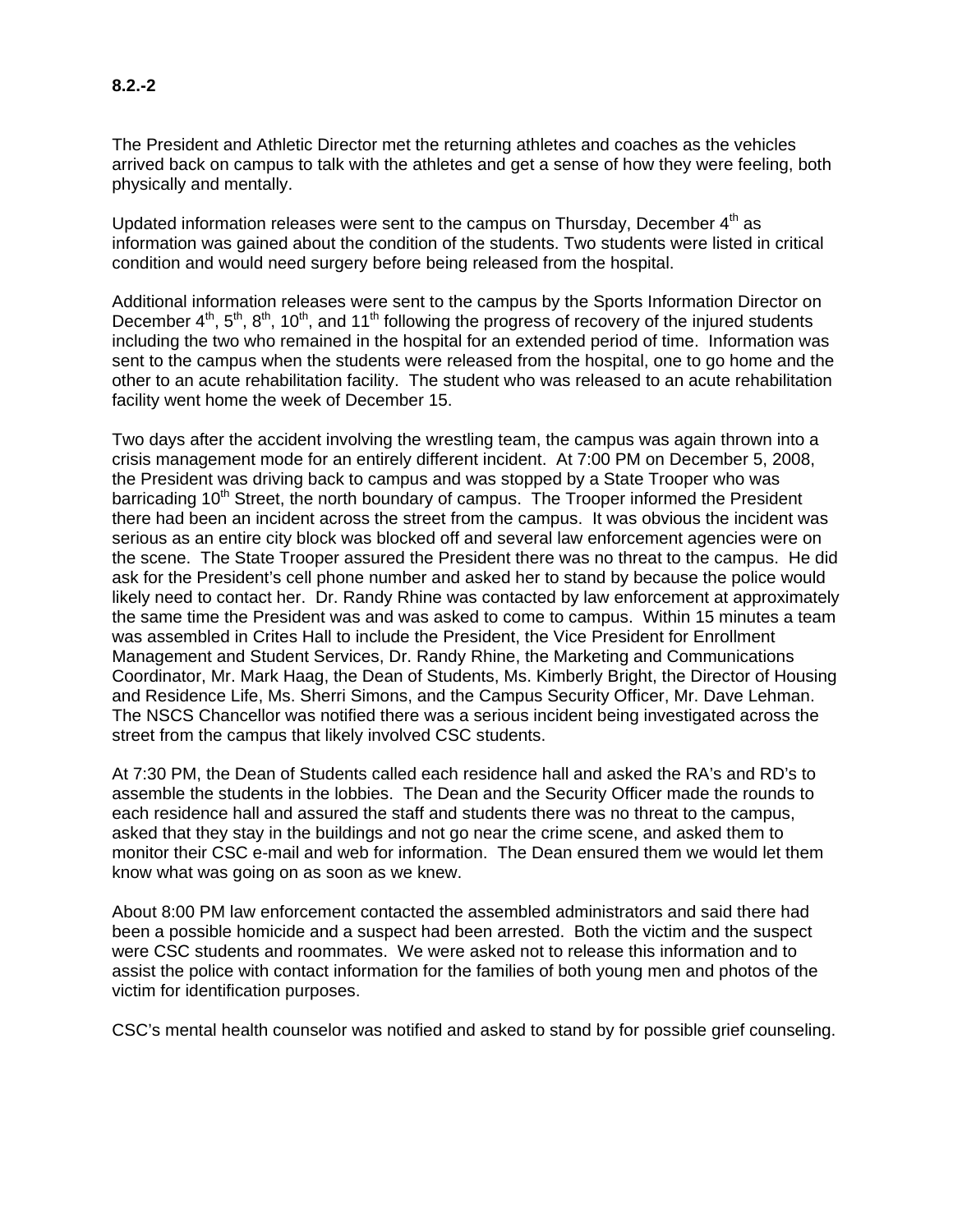Having the Communications Coordinator among the assembled team was invaluable. Shortly after 8:00 PM he sent the first information release to the CSC web site and the student e-mail addresses telling them there was no threat to the campus and that more information would be sent as we were able to release it.

At 9:22 PM the communication was updated listing the Dawes County Attorney's office as the primary contact point for questions about the incident. It was posted on the web and sent to the student, faculty and staff e-mail addresses. We considered it important to reiterate that there was no threat to campus.

At 9:30 PM the Vice President for Enrollment Management and Student Services and the President took contact information and photos of the students to the Chadron Police Department and spoke with the Police Chief and the County Attorney about the sequence and timing of the release of information about the incident and assured them we would not release any details until the County Attorney's office released them. We were assured we would be contacted immediately prior to release of information so we would have time to prepare appropriate releases to the campus. Chadron State has very good relationships with all law enforcement agencies in the region as well as the County Attorney (who is an adjunct faculty member at CSC). For this reason they were willing to work with us and appreciate our need to be able to release information to the campus quickly.

The County Attorney released a statement shortly after 10:00 PM, December 5<sup>th</sup> and Mr. Haag followed it with a release to the campus at 10:14 PM identifying the incident for the first time as a possible homicide.

At 8:27 AM on Saturday, December 6, Mr. Haag posted an update on the incident identifying the suspect's name and that he was a CSC student. The details of the incident as released by the County Attorney were reiterated including identifying the victim as the suspect's roommate but not releasing the victim's name as law enforcement had still not been able to reach the victim's relatives.

At 9:43 AM on Saturday the President issued a statement to the campus via the web and email. The primary intent was to reiterate that there was no threat to campus and to remind the campus community counselors were available for both students and employees and to give contact information.

At 2:14 PM on Saturday the County Attorney released the name of the victim and Mr. Haag sent an updated news release to the campus including what information we could release about the students and additional information about the homicide.

At 3:34 PM on Saturday the President issued a second statement to reassure the campus and to remind students and employees that the stress from the tragic death of a student and the accident injuring several students earlier in the week should not be ignored. The campus community was reminded counselors were on call and available to students and employees.

On Monday, December 8, 2008, the President notified the campus she was calling a meeting for all employees and students at noon to discuss the two tragedies of the previous week and to try to find a way to move forward. The Chief of Police was invited to come to answer questions, if needed. At noon an estimated 200 people assembled in the Student Center including about 100 students. The Police Chief, the Campus Resource Officer and an additional police detective were in attendance as well as the CSC mental health counselor. After short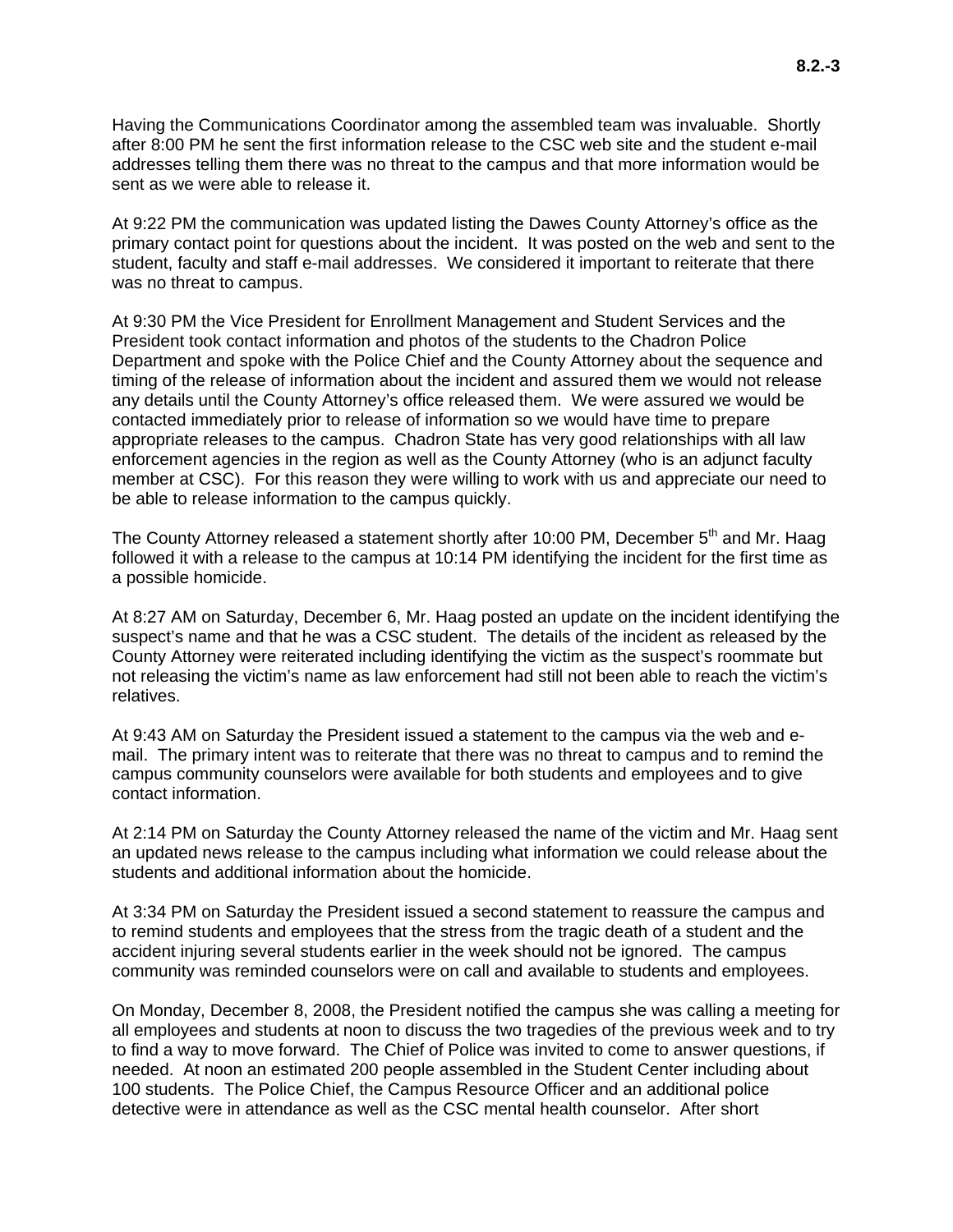introductory comments by the President the assembled group was asked if they had questions or concerns they wanted to voice. A number of questions were asked and fielded by the President, the Counselor, the Dean of Students and the Police officers. The students asked whether a candle light vigil for the victim was being planned. The Dean of Students was asked to take the lead in working with students to organize the memorial. Many of the friends of both young men involved in the homicide were in attendance and were clearly grieving and a number were openly crying.

That same day, the Dean of Students notified all students by e-mail and posted signs that an open counseling session was scheduled for the following day, Tuesday December 9, 2008. Counselors were available from 11:00 AM to lead discussions to help students deal with stress and anxiety caused by the recent events.

On Friday, December 12, exactly one week after the incident, the candle light vigil for the victim was held. About 100 individuals were in attendance. The service was video taped and sent to the victim's family.

Although the events of the first week in December will forever be burned into the collective CSC memory, the staff at CSC did a flawless job of communicating with the campus throughout the events, cooperating with law enforcement, and helping the campus community deal with the tragic events. As President, I cannot thank enough all those involved in dealing with these two tragedies.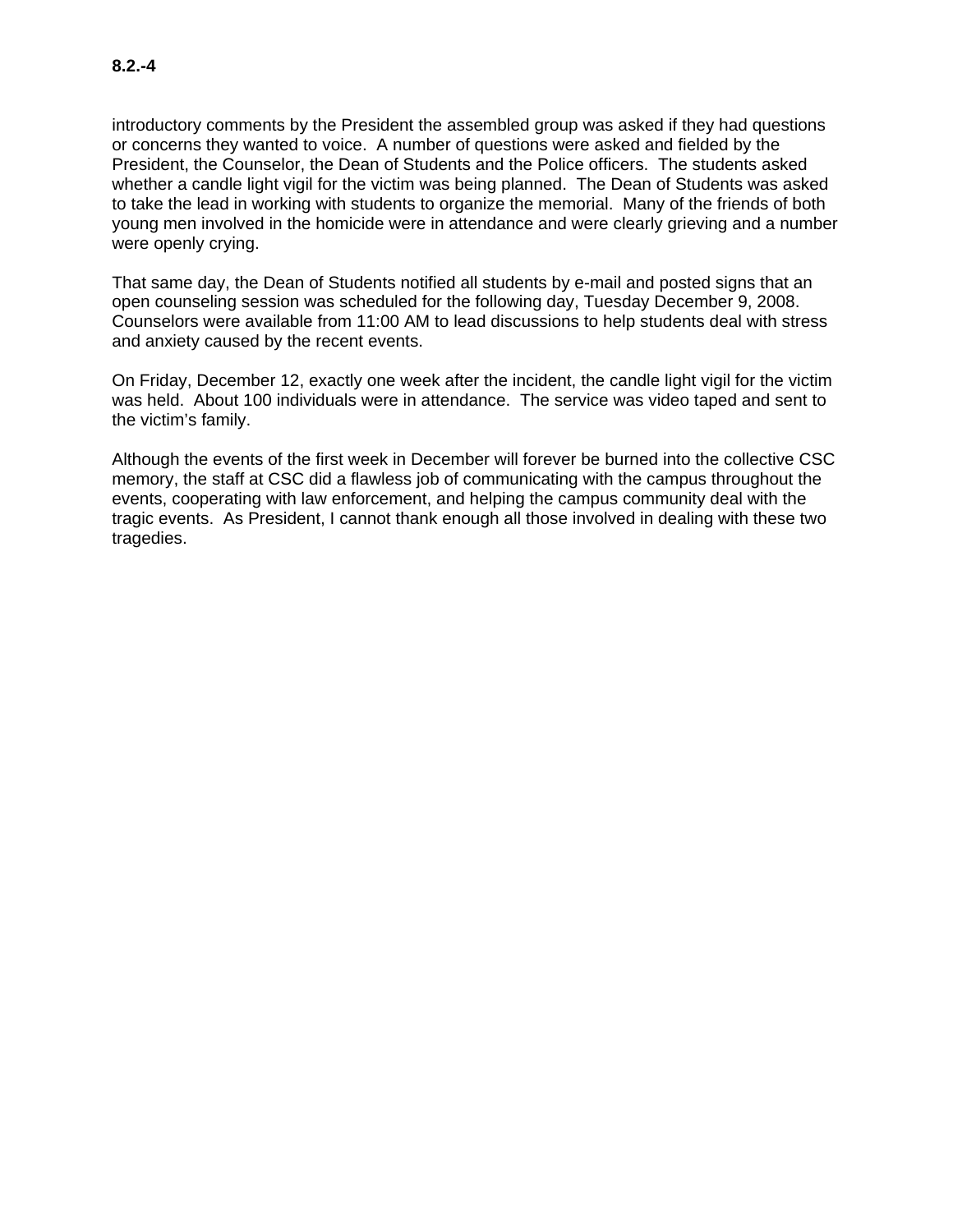#### **Peru State College President's Report January 2009**

#### **Student Academic Competitions**

Faculty and staff at Peru State College have made a concerted effort over the course of the past several years to connect our students with their counterparts not only throughout the state and nation but around the world by engaging in a variety of academic competitions. Our goal is to ensure that our students are equipped both academically and socially to do business in an increasingly competitive global marketplace. The results of those efforts have been outstanding, with one of the most recent competitions earning several Peru State students international acclaim.

This fall, PSC's online Business Policy students captured international attention when they ranked first in a business simulation called the *Business Strategy Game*. The team was among seven schools that tied for the distinction out of more than 2,600 that competed. Kristy Dayton, Jacque Bauer, Jonathan Hemenway, Lauren Steadman, Lana Trofholz, and Brittnay Fry comprised Team Bobcat, which ranked in the top 100 teams every week of the 8-week simulation. The team spent hundreds of hours, under the direction of business professor Alan Jackson, making planning, marketing, manufacturing and financing decisions for a simulated athletic footwear business. It's important to note that while the class was conducted in an online format, some of the team members are on-campus students.

To participate in the game, Business Policy students were divided into management teams and assigned to run an athletic footwear company in head-to-head competition against companies run by other class members. Companies competed in a global market arena, selling branded and private-label athletic footwear in four geographic regions, including Europe-Africa, North America, Asia-Pacific and Latin America. Company operations were designed to parallel those of actual athletic footwear companies like Nike, Adidas-Reebok and New Balance.

The challenge for each company's management team was to craft and execute a competitive strategy that would result in a respected brand image, keep their company in contention for global market leadership, and produce good financial performance as measured by earnings per share, return on equity investment, stock price appreciation and credit rating. All companies began the exercise on the same footing from a global perspective with equal sales volume, global market shares, revenues, profits, costs, product quality and performance, brand recognition, and so on. Company managers had wide strategic latitude in staking out a market position and improving their performance. A sophisticated interactive software program calculated industry and individual company results based on collective team strategies.

Peru State students have also excelled academically on a national stage this year. Two members of the college's Phi Beta Lambda (PBL) chapter, a state and national business association, earned high honors at the association's National Leadership Conference in Atlanta. The PBL competition focused on a wide range of business-related tests, including subjects ranging from financial analysis and economic concepts to human resource management and business ethics.

Sherry Kvasnicka, a senior from Crete, placed second in the Job Interview category, ninth in the Future Business Executive category and was named Nebraska's national Who's Who honoree. Amanda Knickman, a senior from Syracuse, placed sixth in the Small Business Management Plan category. Tammy Meyers, a senior from Peru, was a finalist in the Job Interview category.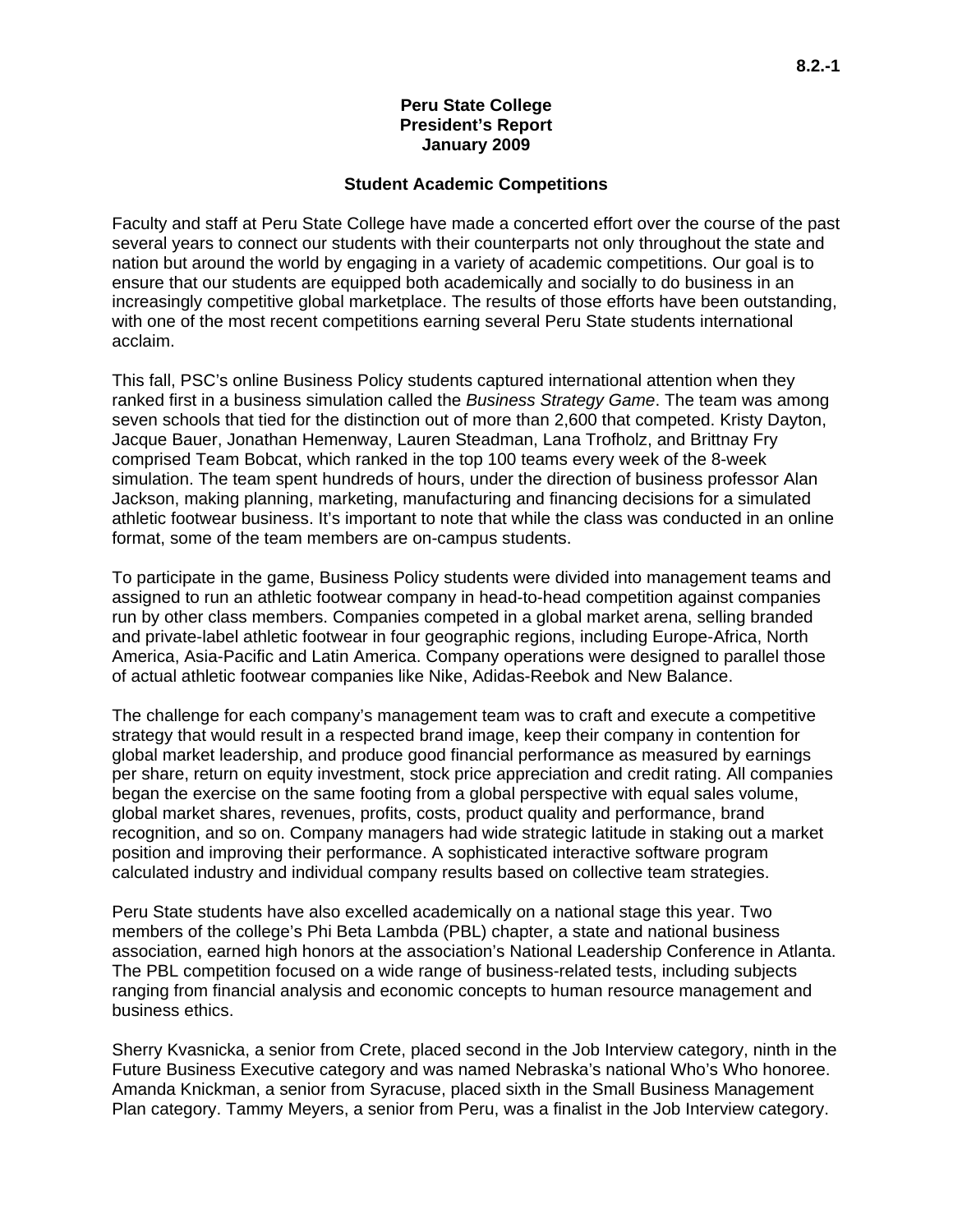Additionally, Peru State's PBL Chapter earned recognition as one of the top chapters in the Mountain Plains Region for having the most professional division members. The Peru State chapter of PBL was previously honored at the statewide conference with the Gold Excellence Award for their commitment to the organization by participating in various community service projects and other activities.

Business isn't the only area of excellence at Peru State. Our science students are also making their mark at the state level. Two PSC students placed in the top 10 at the Biochemistry Research Challenge this year, a biennial competition for PSC and University of Nebraska at Omaha (UNO) junior and senior science majors. More than 170 students participated in the week-long event.

Heather Robinson, a senior from Gretna, and Stephanie Hoffman, a senior from Omaha, conducted independent research that focused on isolating the enzyme lactate dehydrogenase. The enzyme was used to study the physiological ways in which fish regulate body temperature. The comparison was conducted on Atlantic halibut and tuna because of their known differences in thermo regulation.

The duo created a poster on the subject and defended their research to a panel of five judges. Students were judged by faculty from PSC, UNO, Creighton University, the University of Nebraska Medical Center and the College of St. Mary.

The common thread between all of these competitive successes is that they lend even more credibility and distinction to our academic programs. It shows that Peru State College graduates are well prepared to compete among the best and brightest in the world and come out on top. Our hope is that these success stories encourage more students to get involved in campus organizations, which helps aid retention.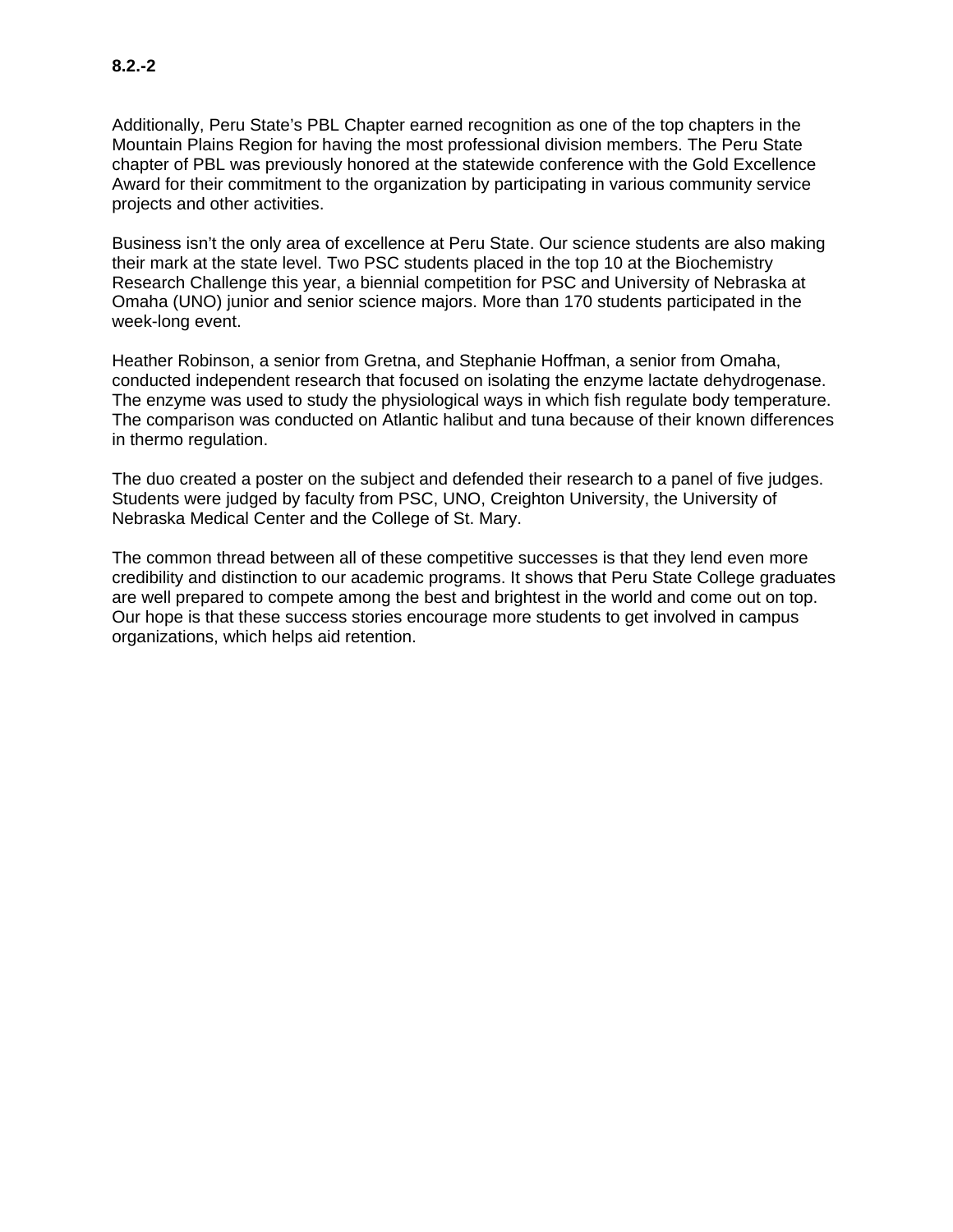## **Wayne State College President's Report January 2009**

## **WSC Puts the "Student" in "Student-Athlete"**

There are several ways to measure the success of college athletics. Most fans and analysts look at the win-loss columns. But there are other indicators of success often overlooked that are critical to our mission as an institution of higher learning. Yes, winning means something and we're proud to have won our fair share of games this fall. In fact, men's golf, football and women's volleyball had great seasons.

The Wayne State College men's golf team finished the 2008 fall season with a strong third place finish out of 20 teams at the Hastings College Fall Invitational played Oct. 9-10 in Hastings. Men's golf started the first week of the season by edging Nebraska-Kearney by one shot to win the All Nebraska Collegiate Invitational played Sept. 7-8 at Wild Horse Golf Club in Gothenburg.

The Wayne State College football team finished the fall season ranked 20th in the final D2Football.com Division II Top 25 Media Poll released Dec. 17. The Wildcats put together a 9-3 record and advanced to the NCAA Division II playoffs for the first time in school history. Wayne State ended the season as Northern Sun Conference South Division Co-Champions and finished with a national ranking for the first time since 1993, when the Wildcats went 9-1 that season to finish 13th in NCAA Division II.

The Wayne State College volleyball team was ranked 25th in the final Bison/American Volleyball Coaches Association (AVCA) Division II Top 25 Coaches Poll released Dec. 15. The Wildcats finished the season with a 23-10 record and advanced to the NCAA Division II National Volleyball Tournament for the fourth straight season. It also marks the second time in the last three seasons that WSC ended the season ranked in the Top 25.

But let's put aside statistics and consider the Wayne State student-athlete as a student. What can we say about the success of the Wildcats in the classroom? Wayne State had 25 student athletes named to the Northern Sun Conference All-Academic Team this fall. Athletes have to be prominent contributors on the field and maintain at least a 3.2 GPA in the classroom. Football had eight selections followed by volleyball and women's cross country with six each.

Senior football player Luke Hoffman was First Team Academic All-American. He was the second leading tackler on the team and had a 3.87 GPA majoring in elementary education. He was First Team All-NSIC and First Team Super Region #3 linebacker for WSC. Sophomore volleyball player Jennifer Hefner was Second Team Academic All-Region. She led WSC in kills, blocks and points per game and was First Team All-NSIC. Jennifer had a 3.92 GPA majoring in biology while amassing her impressive numbers on the court.

The WSC volleyball team has earned the AVCA Team Academic Award three straight years and four of the last six seasons. WSC was one of 39 NCAA DII schools to maintain at least a 3.30 cumulative team GPA. Wayne State's team GPA was 3.401.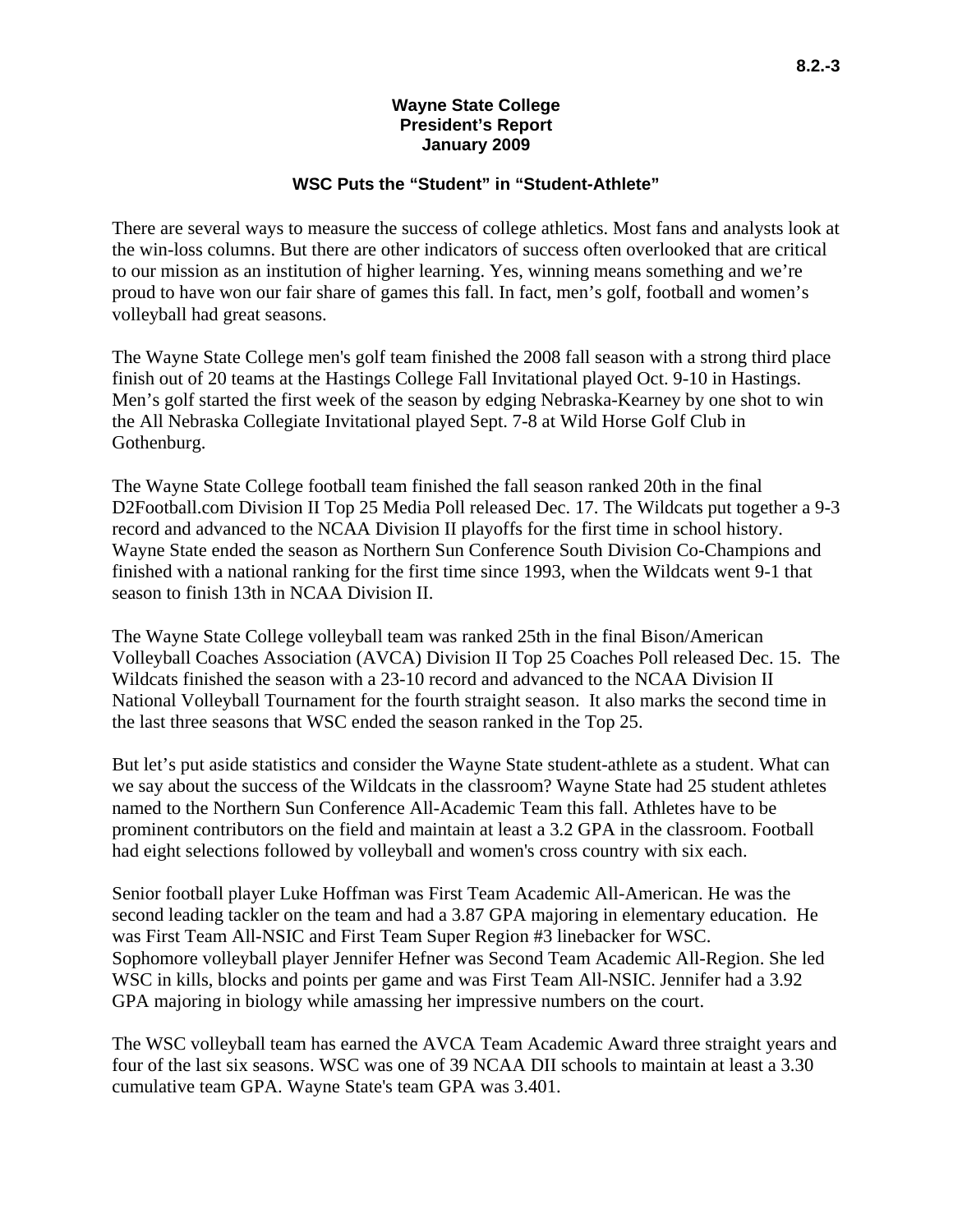**8.2.-4** 

One of the keys to student-athletes' success at Wayne State College is the Athletic Academic Program (AAP). From the program's inception in 1996, AAP athletes have consistently seen between 41% and 50% grade improvement from midterm to final grades. During the fall semester, the program employed three graduate students as mentors: two in athletics and one in humanities. The trio performed well, working individually with up to seven athletes two times per week.

All transfer students, partial qualifiers, and freshmen student-athletes with a cumulative GPA of 2.25 or lower are included in the program. Mentors work with these students to increase the probability of success in passing academic subjects; improve student self confidence and motivation; develop study skills; and supplement instructional resources.

Fall semester also marked the first time the Learning Center provided tutoring while athletes were in their study table sessions. The Learning Center plans to continue making tutors available for athletes on Sunday, Monday, Tuesday and Wednesday nights when study tables are in session. The service is not just for AAP athletes, but all athletes who are required to attend at least two of the four study tables per week.

# **ALL SPORTS TERM & CUMULATIVE GPA**

|                    | <b>Term GPA</b> | <b>Cum GPA</b> |
|--------------------|-----------------|----------------|
| Baseball           | 2.83            | 3.026          |
| Softball           | 3.13            | 3.276          |
| Football           | 2.364           | 2.621          |
| Volleyball         | 3.327           | 3.373          |
| Soccer             | 3.027           | 2.963          |
| Men's Basketball   | 2.88            | 3.01           |
| Women's Basketball | 3.024           | 3.367          |
| Men's Golf         | 2.889           | 2.995          |
| Women's Golf       | 3.33            | 3.427          |
| Men's Track        | 2.789           | 2.933          |
| Women's Track      | 3.359           | 3.401          |
| Men's XC           | 2.83            | 2.866          |
| Women's XC         | 3.532           | 3.49           |
| All Sports         | 2.804           | 2.966          |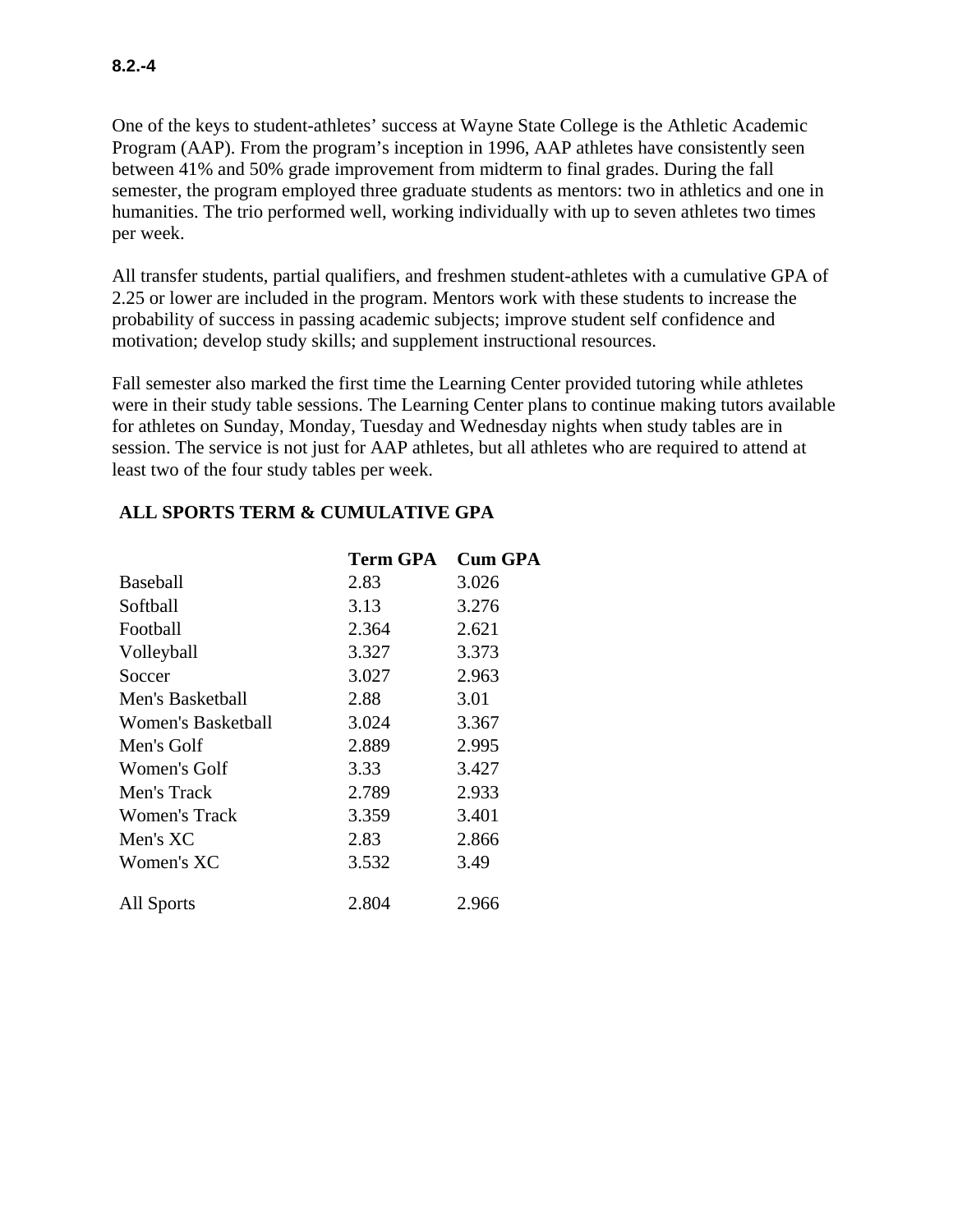At the last board meeting, a friendly wager was placed on the playoff game between the Wildcats and the Chadron Eagles. There is one last order of business in regards to this year's Division II football playoffs:

 Eagles fight, Eagles fight As we put over one more win. Eagles fight, Eagles fight Let us cheer for the mighty red. Eagles fight, Eagles fight For the best we will always be. Hey we will stand and shout Give a fight, fight for Chadron State.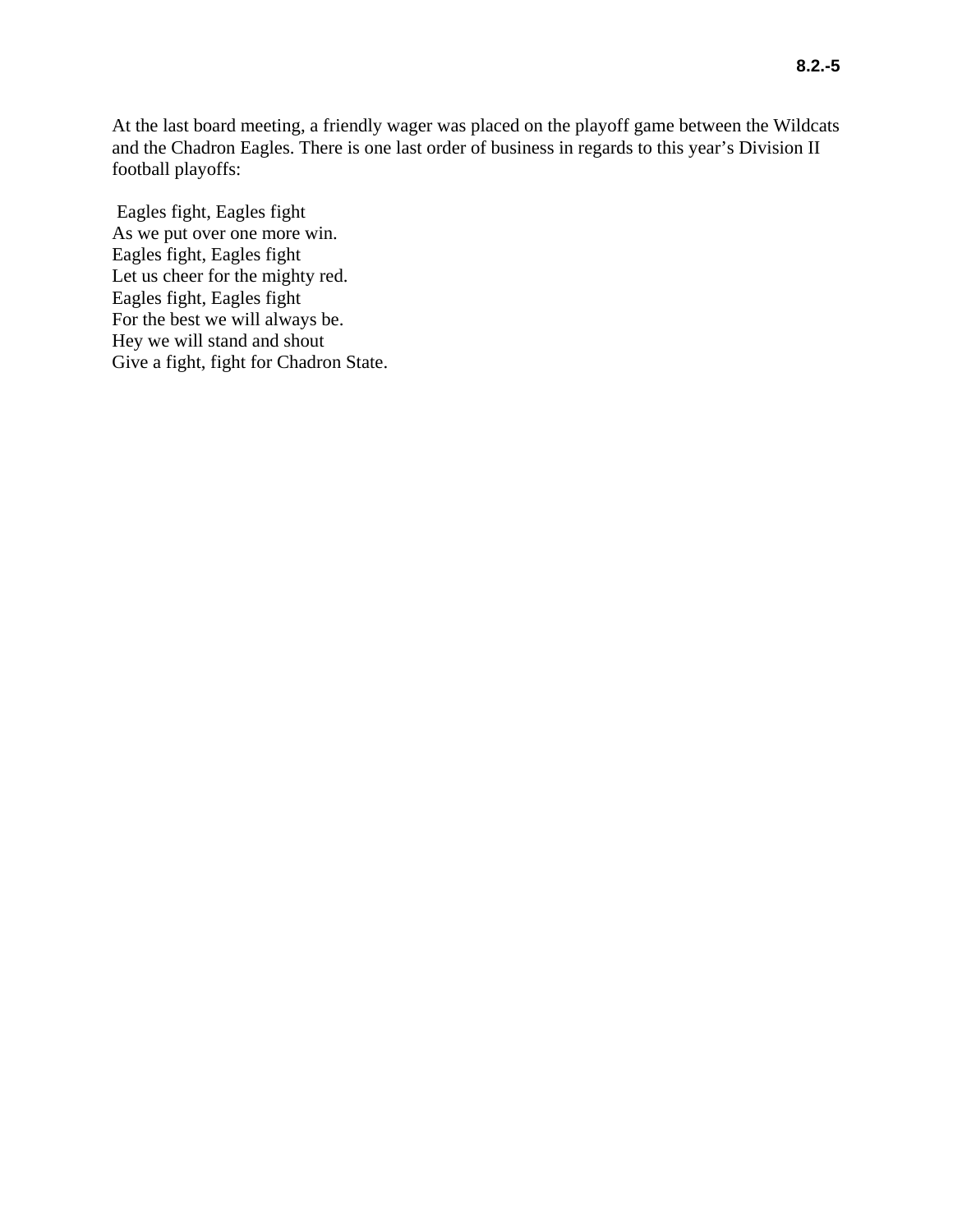**CSC President's Report will be hand carried to the January 13, 2009 Board of Trustees' Meeting**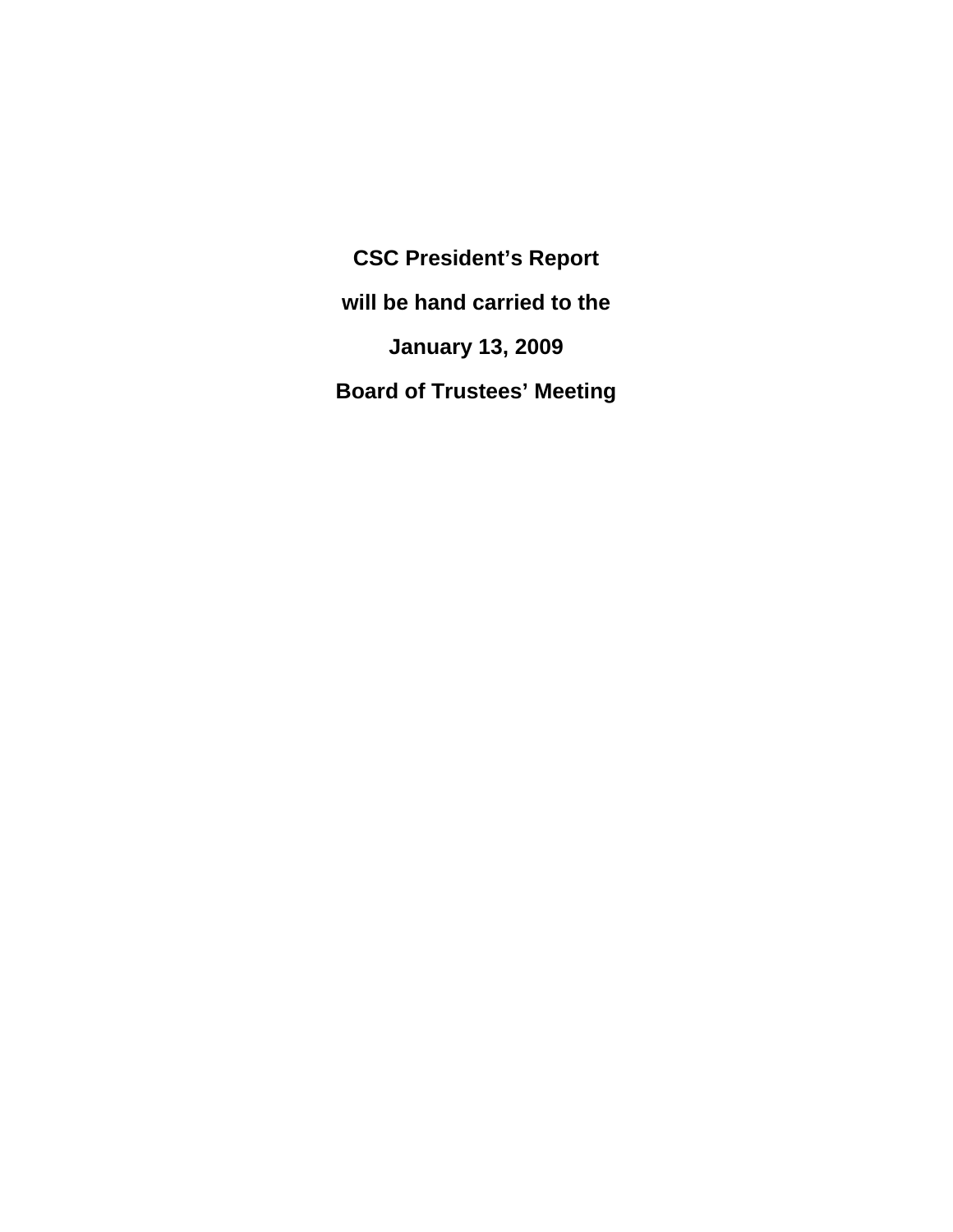## **Chancellor's Report**

#### 1. Budget Update

#### Deficit Request

The NSCS included two items in the deficit request for the current fiscal year (2008-09). The first was a request to transfer \$83,000 from our final state appropriation toward repayment of LB1 (2002) bonds to our final state appropriation toward repayment of LB 1100 (1998) bonds. The second was a request in partnership with the University of Nebraska for one-time costs related to the new Student Information System beyond the initial deficit amount provided in 2008. The NSCS share of the \$11,461,493 request is \$1,200,000.

#### Biennium Budget Request

The Board of Trustees initially approved a biennium budget request of \$5,227,772 for 2009-10 and an additional \$3,535,535 for 2010-11 for a total base adjustment requested of \$8,763,307 over the biennium for the NSCS. Included in the \$8.8 million request were core needs (those items needed to continue current operations) of \$6.3 million and strategic initiatives totaling \$2.5 million. These early numbers still included a "to be determined" amount for ongoing SAP/SIS costs which were later identified to be an additional \$505,000 request.

At its September meeting, the Board, at the request of the Governor, reconsidered the biennium budget request. As a result, and given the concerns over the economy, the biennium request was pared down significantly. All strategic initiatives were removed from the request, with the exception of \$1 million in the first year of the biennium as a one-time request toward Campus Safety and Security initiatives at the Colleges. The identified \$6.8 million in core needs, including the \$0.5 million for ongoing SAP/SIS ongoing costs, was reduced to a request of \$4.4 million. Given the \$6.8 million of core needs, even if the \$4.4 million request is entirely funded, that will still leave approximately \$2.4 million of core needs to be covered through budget reductions and/or tuition rate adjustments. If the \$4.4 million request is not funded, the balance to be dealt with through budget reductions and/or tuition adjustments is increased significantly.

#### System-wide Planning

Several factors, including state revenue projections, state funding requirements for K-12 and other entities, and current economic projections all cause concern for NSCS funding for the 2009-11 biennium. Given the current situation, I have asked the Colleges to begin going through planning exercises for the potential of budget reductions. This planning takes into consideration what we currently believe to the "worst case scenario" with no additional state funding provided. Actual funding from the state will not be known until late-April or early-May when the legislature takes its final budget actions. It is critical that we begin planning well in advance to meet required timelines to make adjustments to staffing and operations, as becomes necessary.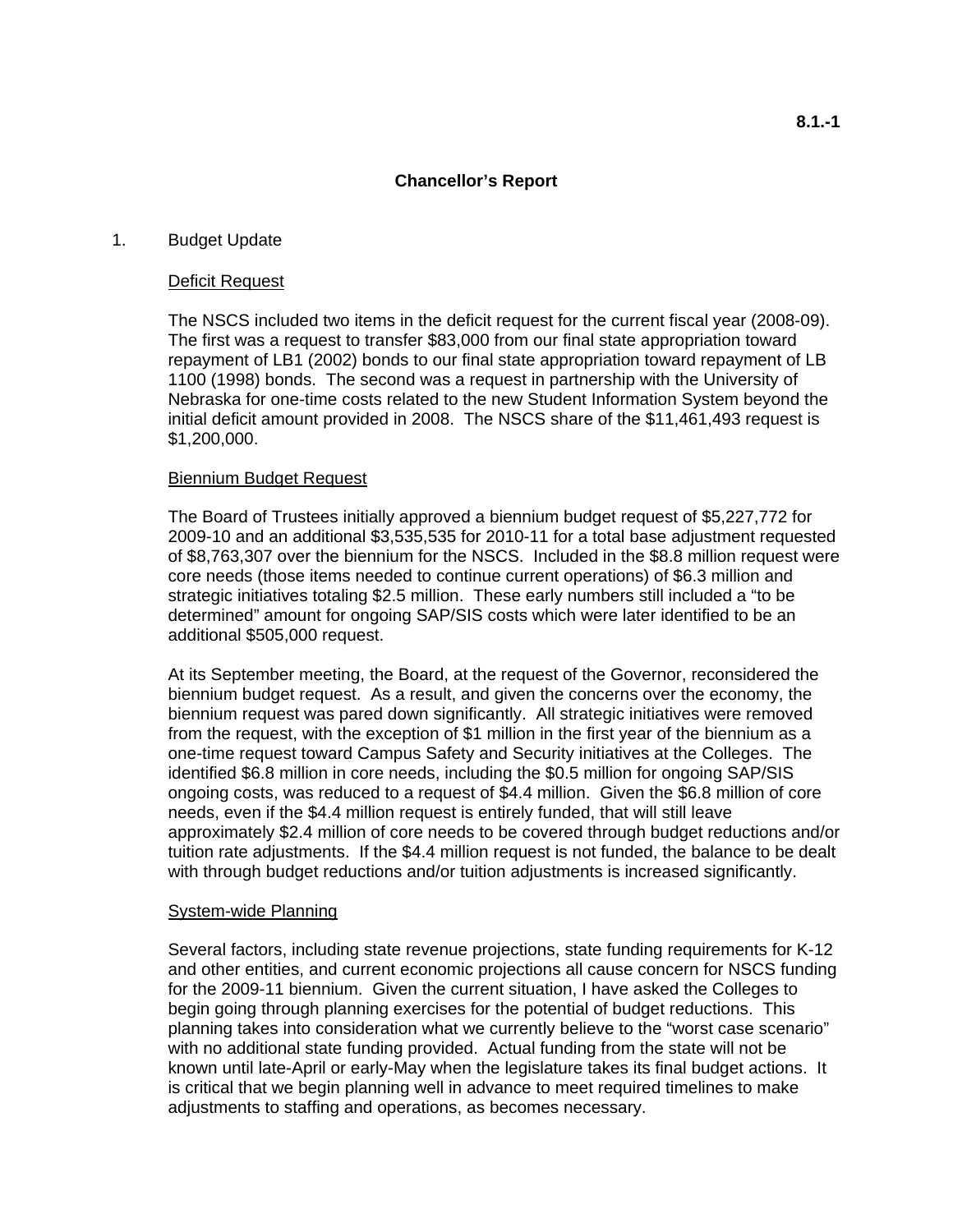# **8.1.-2**

Our first official indicator of potential state funding will be provided when the Governor gives his "State of the State" address planned for January 15, 2008. We will continue to keep the Board informed as we move forward through this important process over the next several months.

2. Student Information System

Implementation has begun on the new student information system. This includes teams from each of the colleges, the university, and project consultation partners at CedarCrestone. The process began on December 1, with the initial three weeks dedicated to defining academic structure, followed by prototyping of the college community. NSCS staff is dedicated to implementation sessions in Lincoln for the next six week process. Following this six week period the colleges may experience less required travel, but the teams will remain dedicated to the project throughout the entire twenty month implementation period. It is important to note the very serious time commitment required and the great degree of dedication already shown by the colleges' very capable team members.

SAP also remains on an aggressive implementation schedule with teams anticipating a July 1 go-live date. Up to this point the process has included project preparation, analysis of campus requirements, and design of elements (e.g.: business process; data structure; data conversion; security; and technical support). The next six months will focus on data conversion, content, reporting, interfaces, testing, and training.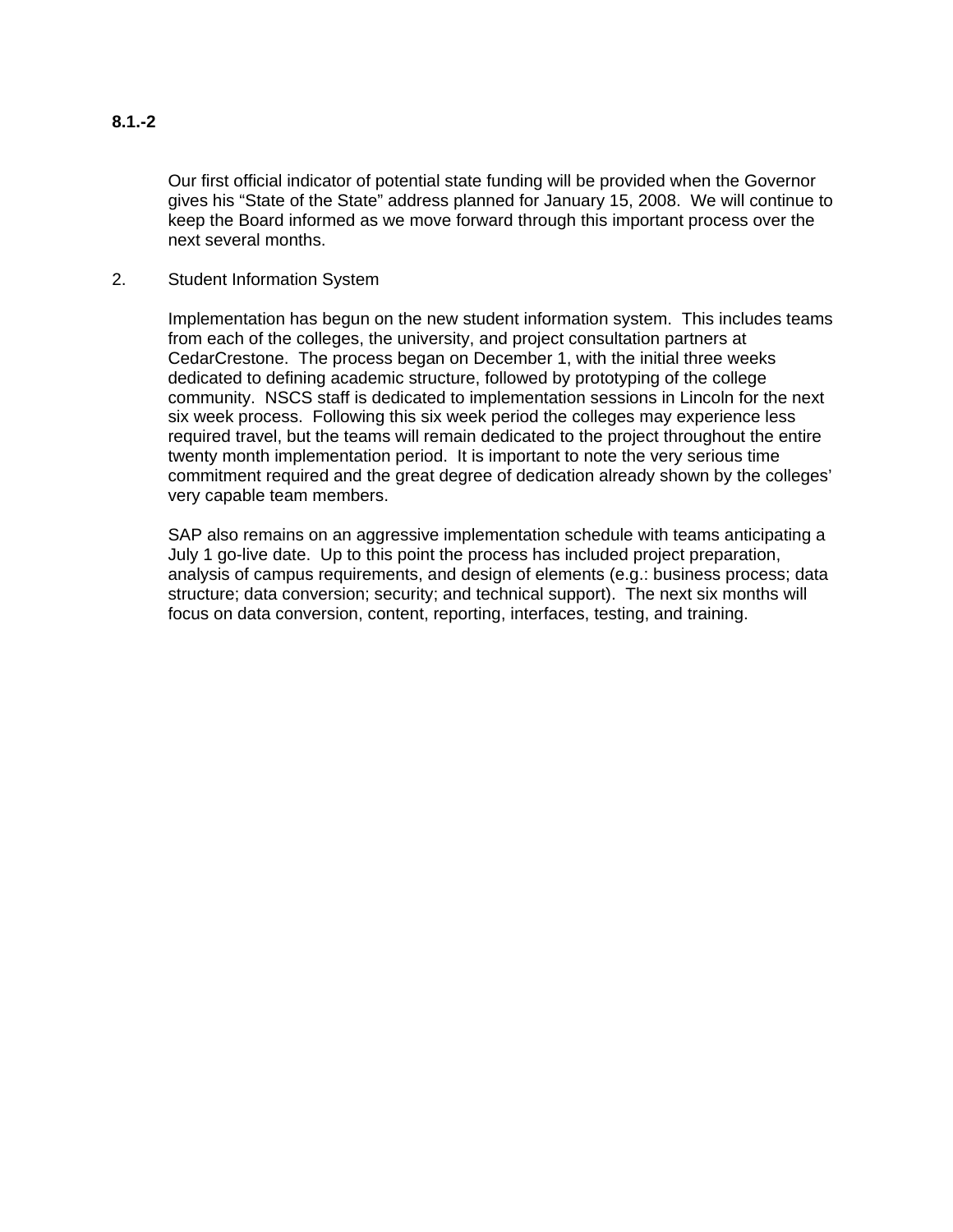### **Fiscal and Facilities Committee**

*Larry Teahon, Chair Cap Peterson Rich Kunckel* 

January 13, 2009

#### Physical Plant Status Reports for Information (October – December 2008)

**\_\_\_\_\_\_\_\_\_\_\_\_\_\_\_\_\_\_\_\_\_\_\_\_\_\_\_\_\_\_\_\_\_\_\_\_\_\_\_\_\_\_\_\_\_\_\_\_\_\_\_\_\_\_\_\_\_\_\_\_\_\_\_\_\_\_\_\_\_\_\_\_\_\_\_\_** 

Priority: Financial Strength of the System Goal: 3. Strengthen fiscal, environmental, technological and physical resources Strategy: j. Maintain facilities and improve physical environment

Each college has provided a status report of physical plant projects for the Board's information. These are found on the following pages.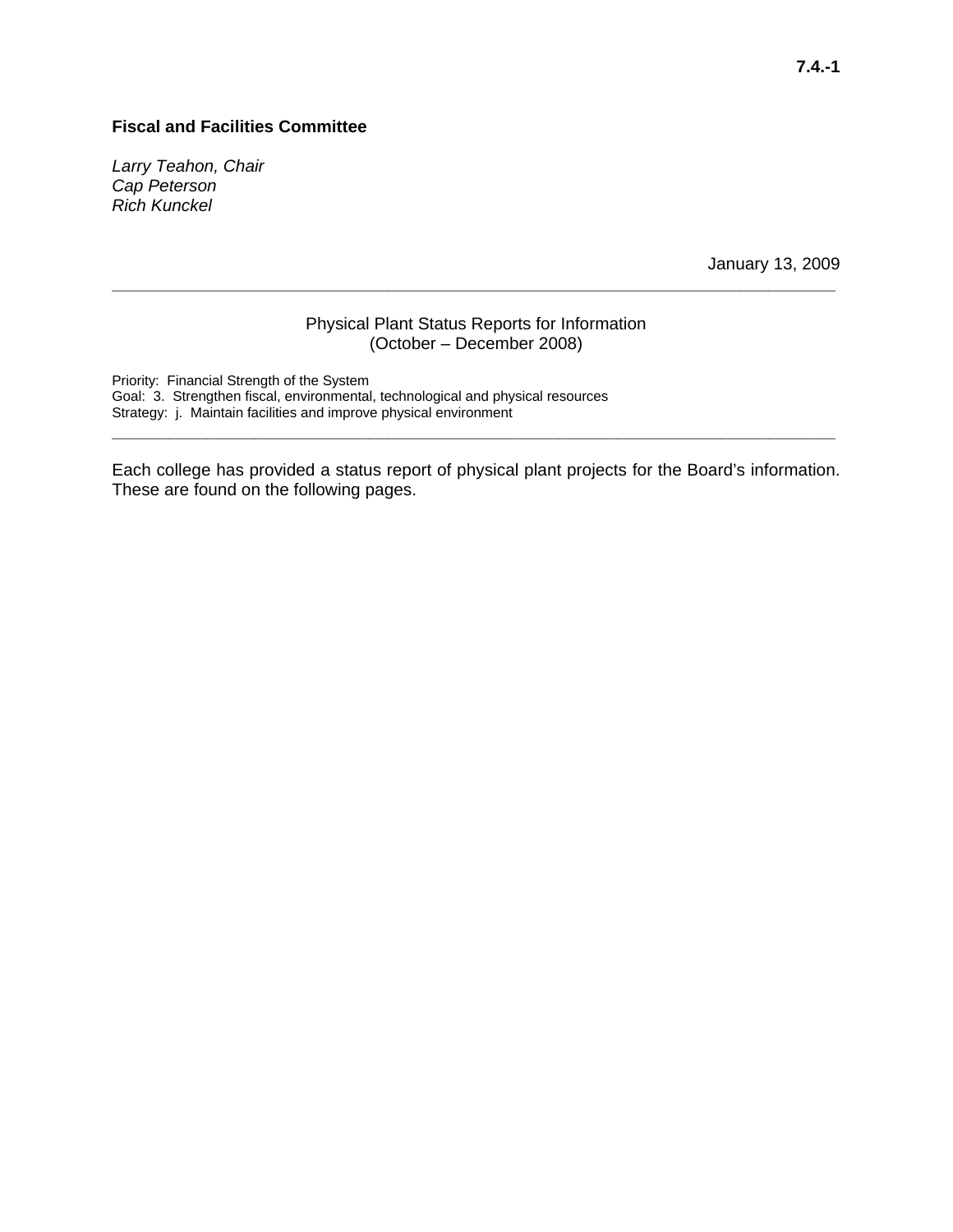# College: Chadron State College **by College Meeting Date: January 13, 2009**

| <b>Project Description</b>                                                                               | <b>Status</b>                                 | <b>Fund Source</b> |  |  |
|----------------------------------------------------------------------------------------------------------|-----------------------------------------------|--------------------|--|--|
|                                                                                                          |                                               |                    |  |  |
| LB 309 Projects                                                                                          |                                               |                    |  |  |
| Heat Plant Replace Condensate                                                                            | Complete                                      | <b>LB 309/CIF</b>  |  |  |
| Pumps<br>Reta King Library Fire Sprinklers                                                               | <b>Substantially Complete</b>                 | <b>LB 309/CIF</b>  |  |  |
| Memorial Hall Chiller Tie-In                                                                             | Complete                                      | <b>LB 309/CIF</b>  |  |  |
| Memorial Hall Roof Replacement                                                                           | Complete                                      | <b>LB 309/CIF</b>  |  |  |
| NPAC Handicapped Accessible                                                                              | In Progress                                   | <b>LB 309/CIF</b>  |  |  |
| Ramp                                                                                                     |                                               |                    |  |  |
|                                                                                                          |                                               |                    |  |  |
|                                                                                                          | <b>Revenue Bond Projects (including BANS)</b> |                    |  |  |
|                                                                                                          |                                               |                    |  |  |
|                                                                                                          |                                               |                    |  |  |
|                                                                                                          | LB 605 Projects                               |                    |  |  |
| <b>Administration Building</b>                                                                           | In Progress                                   | LB 605             |  |  |
| Renovation                                                                                               |                                               |                    |  |  |
|                                                                                                          |                                               |                    |  |  |
|                                                                                                          | LB 1100 Projects                              |                    |  |  |
| <b>NPAC Controls Upgrade</b>                                                                             | In Progress                                   | LB1100             |  |  |
| Miller Hall Window Replacement                                                                           | <b>Substantially Complete</b>                 | LB 1100            |  |  |
|                                                                                                          |                                               |                    |  |  |
|                                                                                                          | <b>Contingency Maintenance Projects</b>       |                    |  |  |
| Andrews Hall Floor/Wing Renov.                                                                           | Complete                                      | Contingency Maint. |  |  |
| Campus Furnishings                                                                                       | In Progress                                   | Contingency Maint. |  |  |
| <b>Crites Hall Reroof</b>                                                                                | In Progress                                   | Contingency Maint. |  |  |
| Kent Hall/Andrews Hall Window                                                                            | In Progress                                   | Contingency Maint. |  |  |
| Replacement                                                                                              |                                               |                    |  |  |
| <b>Residence Hall Carpet</b>                                                                             | In Progress                                   | Contingency Maint. |  |  |
| <b>Residence Hall Security</b>                                                                           | In Progress                                   | Contingency Maint. |  |  |
| Electronics                                                                                              |                                               |                    |  |  |
| <b>Student Center Specialty Equip</b>                                                                    | In Progress                                   | Contingency Maint. |  |  |
|                                                                                                          |                                               |                    |  |  |
| <b>Other Capital Construction Projects</b>                                                               |                                               |                    |  |  |
| (Include all projects using non-state or state funds that do not "fit" into any of the other categories) |                                               |                    |  |  |
| 12 <sup>th</sup> Street Repairs                                                                          | In Progress                                   | Cash               |  |  |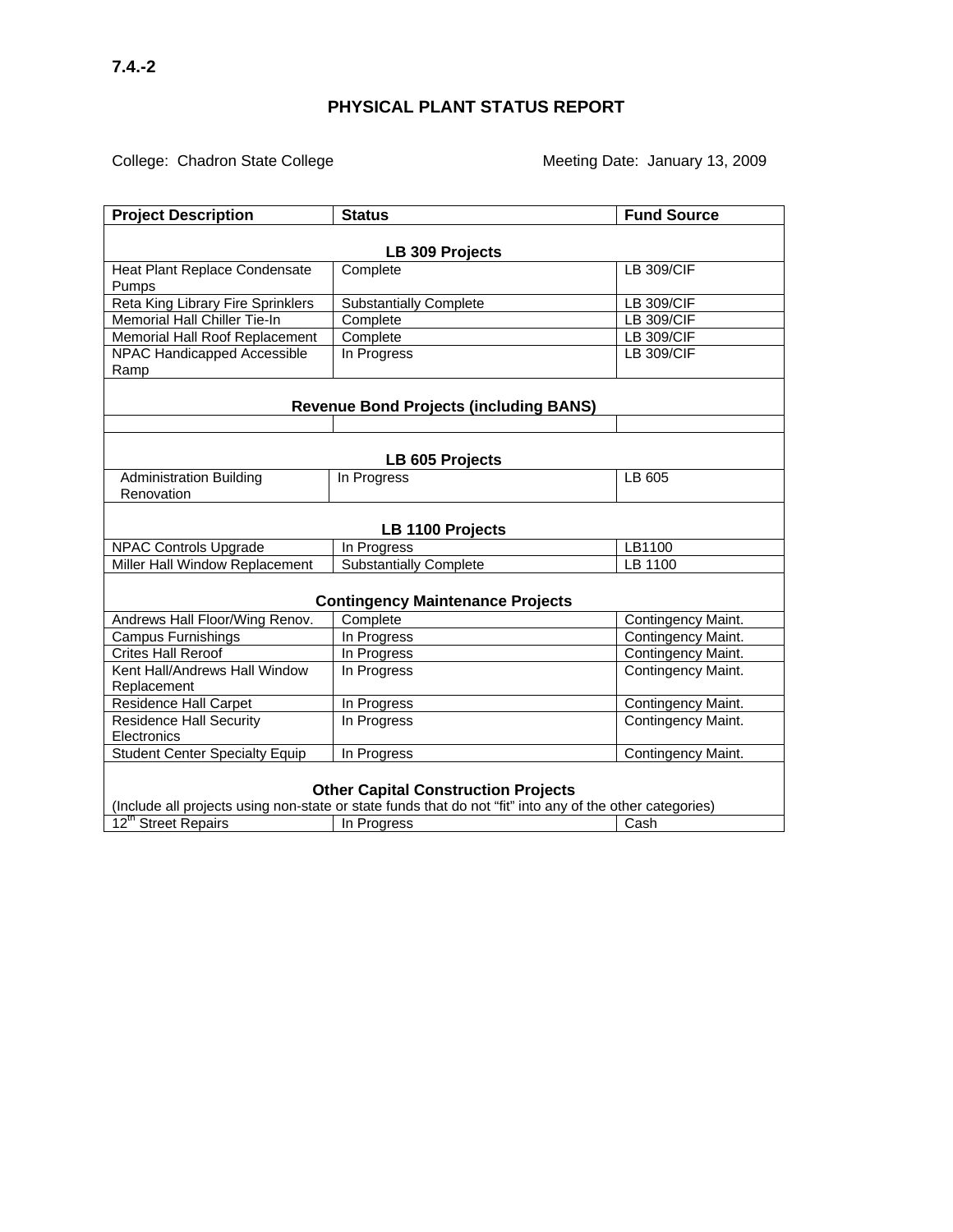# **PHYSICAL PLANT STATUS REPORT**

College: Peru State College **Meeting Date: January 13, 2008** 

| <b>Project Description</b>                                                                               | <b>Status</b>                                                                | <b>Fund Source</b>     |  |  |
|----------------------------------------------------------------------------------------------------------|------------------------------------------------------------------------------|------------------------|--|--|
|                                                                                                          |                                                                              |                        |  |  |
|                                                                                                          | LB 309 Projects                                                              |                        |  |  |
| <b>Administration Building Elevator Code</b>                                                             | Draft Project Manual submitted for<br>approval                               | LB 309                 |  |  |
| AV Larson Roof Design                                                                                    | Design Complete                                                              | LB 309                 |  |  |
| AV Larson Roof Replacement (Upper)                                                                       | Complete, Final Payment In Progress                                          | LB 309                 |  |  |
| Hoyt Roof Replacement                                                                                    | Complete                                                                     | LB 309                 |  |  |
| Jindra Fine Arts Code Upgrade Study                                                                      | In Progress-Architect Selection<br>interviews scheduled for Jan. 12,<br>2009 | LB 309                 |  |  |
|                                                                                                          | LB 605 Projects (2006)                                                       |                        |  |  |
| Al Wheeler Addition/Renovation                                                                           | Substantial Completion accepted by                                           | LB 605, LB 1100, Cash, |  |  |
| ጼ                                                                                                        | Board of Trustees, Sept. 5, 2008,                                            | Foundation             |  |  |
| AD Majors Demolition and Parking Lot                                                                     | Balance - Work In Progress                                                   |                        |  |  |
| Construction                                                                                             |                                                                              |                        |  |  |
|                                                                                                          |                                                                              |                        |  |  |
|                                                                                                          | <b>Revenue Bond Projects (including BANS)</b>                                |                        |  |  |
| Eliza Morgan                                                                                             | Next Step is to Design Phase II of the                                       | <b>Bonds</b>           |  |  |
|                                                                                                          | Renovation - The project is on hold                                          |                        |  |  |
|                                                                                                          | waiting for funding                                                          |                        |  |  |
| <b>Delzell Hall Restrooms</b>                                                                            | Program Statement Approved -                                                 | <b>Bonds</b>           |  |  |
|                                                                                                          | ventilation portion of the project                                           |                        |  |  |
|                                                                                                          | complete                                                                     |                        |  |  |
|                                                                                                          |                                                                              |                        |  |  |
|                                                                                                          |                                                                              |                        |  |  |
| <b>Contingency Maintenance Projects</b>                                                                  |                                                                              |                        |  |  |
|                                                                                                          |                                                                              |                        |  |  |
|                                                                                                          |                                                                              |                        |  |  |
|                                                                                                          | <b>Other Capital Construction Projects</b>                                   |                        |  |  |
| (Include all projects using non-state or state funds that do not "fit" into any of the other categories) |                                                                              |                        |  |  |
| New College Entry                                                                                        | Foundation Fundraising In Progress                                           | Foundation             |  |  |
| Theater Improvements -                                                                                   | In Progress                                                                  | Cash                   |  |  |
| Control Logic equipment                                                                                  |                                                                              |                        |  |  |
|                                                                                                          |                                                                              |                        |  |  |
| installation                                                                                             |                                                                              |                        |  |  |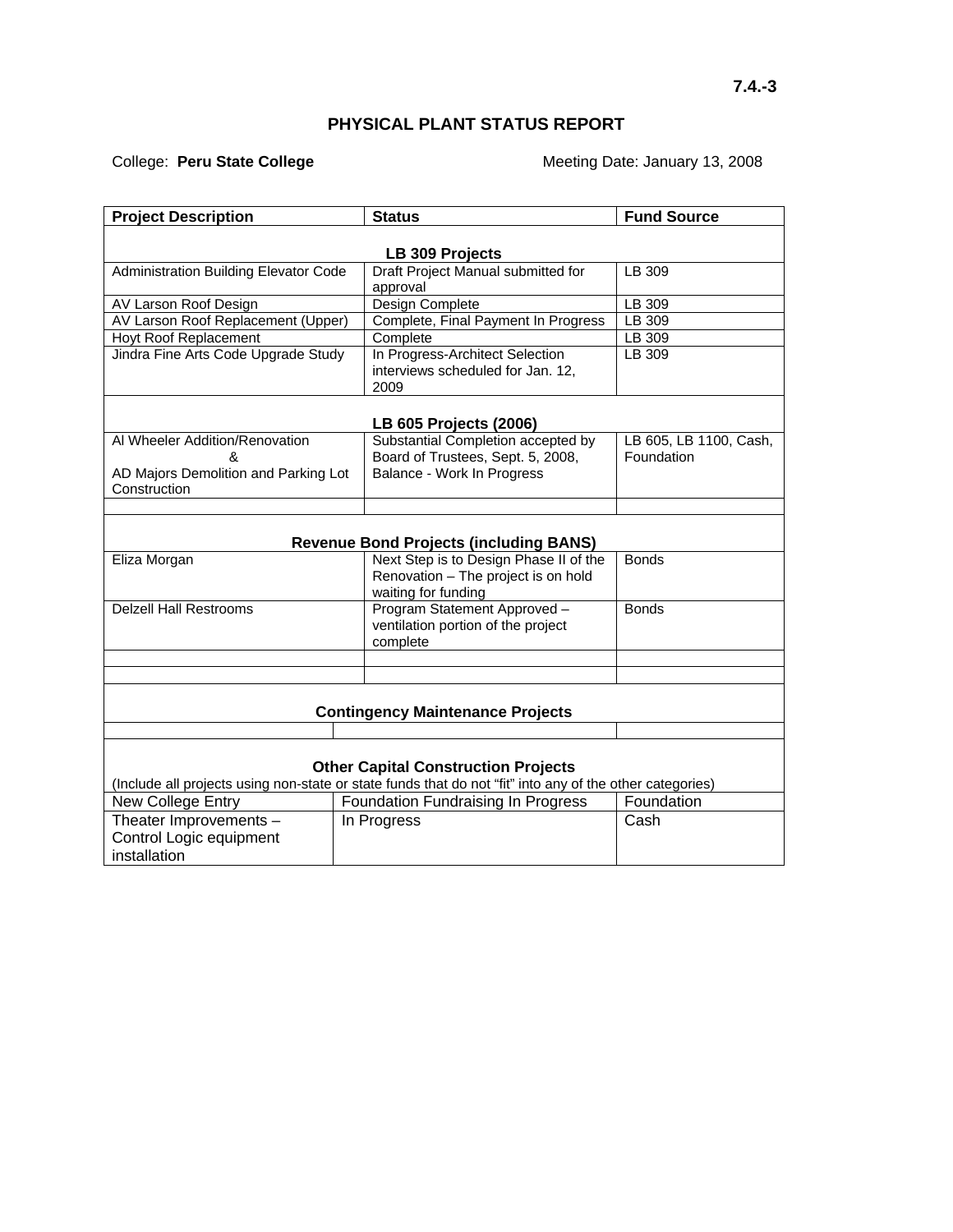# College: Wayne State College **Mater College 19 and Meeting Date: January 13, 2009**

| <b>Project Description</b>                                        | <b>Status</b>                                                                                            | <b>Fund Source</b>        |  |  |
|-------------------------------------------------------------------|----------------------------------------------------------------------------------------------------------|---------------------------|--|--|
|                                                                   |                                                                                                          |                           |  |  |
| <b>Carhart Science HVAC</b>                                       | LB 309 Projects<br>Construction contract signed (Begin                                                   | LB 309                    |  |  |
| Phase I                                                           | May 2009)                                                                                                |                           |  |  |
| <b>Campus Services Steam</b>                                      | <b>Construction in Process</b>                                                                           | LB 309                    |  |  |
| <b>Traps</b>                                                      |                                                                                                          |                           |  |  |
| Peterson HVAC Upgrade                                             | <b>Substantially Complete</b>                                                                            | LB 309                    |  |  |
| Phase I                                                           |                                                                                                          |                           |  |  |
| Peterson HVAC Upgrade<br>Phase 2                                  | In Design (Will bid in January)                                                                          | LB 309                    |  |  |
| <b>Rice Auditorium ADA Elevator</b>                               | <b>Construction in Process</b>                                                                           | LB 309                    |  |  |
|                                                                   |                                                                                                          |                           |  |  |
|                                                                   | LB 1100 Projects (99-00)<br><b>Construction in Process</b>                                               |                           |  |  |
| Rice Auditorium Sprinkler<br>System                               |                                                                                                          | LB 1100 FY 09             |  |  |
|                                                                   |                                                                                                          |                           |  |  |
|                                                                   | LB 605 Projects (2006)                                                                                   |                           |  |  |
| <b>Rice Basement</b>                                              | <b>Construction in Process (Substantially</b>                                                            | LB 605                    |  |  |
|                                                                   | complete 1/31/09)                                                                                        |                           |  |  |
| Stadium (weight                                                   | <b>Construction in Process (Substantially</b>                                                            | LB 605                    |  |  |
| room/lockers/offices)                                             | complete 1/31/09)                                                                                        |                           |  |  |
| <b>Carhart Science Renovations</b><br>Phase I                     | Construction Contract signed (Begin                                                                      | LB605/Cash/<br>Foundation |  |  |
|                                                                   | May 2009)                                                                                                |                           |  |  |
|                                                                   | <b>Revenue Bond Projects (including BANS)</b>                                                            |                           |  |  |
|                                                                   |                                                                                                          |                           |  |  |
| <b>Contingency Maintenance Projects</b>                           |                                                                                                          |                           |  |  |
| Bowen Hall Doors/Locks/ Hall                                      | <b>Construction in Process</b>                                                                           | Contingency Maint.        |  |  |
| Ceiling & Lights                                                  |                                                                                                          |                           |  |  |
| Student Weight/Cardio Room                                        | <b>Construction in Process</b>                                                                           | Contingency Maint.        |  |  |
|                                                                   |                                                                                                          |                           |  |  |
| <b>Other Capital Construction Projects</b>                        |                                                                                                          |                           |  |  |
|                                                                   | (Include all projects using non-state or state funds that do not "fit" into any of the other categories) | Foundation/Cash           |  |  |
| JG Lewis Commons Phase III<br><b>Hahn Administration Entrance</b> | In Design (Will bid in January)<br><b>Construction in Process</b>                                        | Cash                      |  |  |
| Renovations                                                       |                                                                                                          |                           |  |  |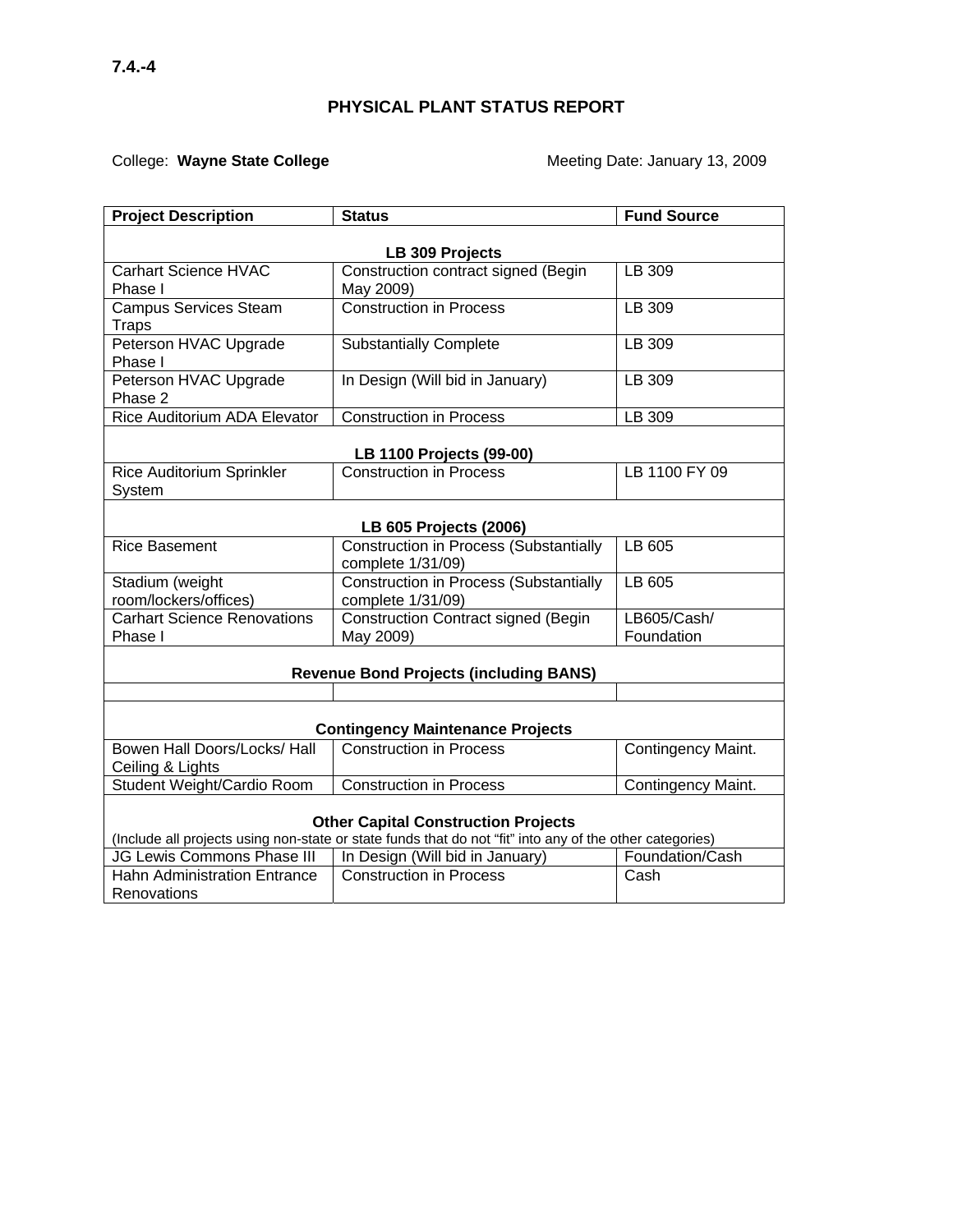# **Fiscal and Facilities Committee**

*Larry Teahon, Chair Cap Peterson Rich Kunckel* 

January 13, 2009

# Governor's Budget Recommendations **\_\_\_\_\_\_\_\_\_\_\_\_\_\_\_\_\_\_\_\_\_\_\_\_\_\_\_\_\_\_\_\_\_\_\_\_\_\_\_\_\_\_\_\_\_\_\_\_\_\_\_\_\_\_\_\_\_\_\_\_\_\_\_\_\_\_\_\_\_\_\_\_\_\_\_\_\_\_\_**

**\_\_\_\_\_\_\_\_\_\_\_\_\_\_\_\_\_\_\_\_\_\_\_\_\_\_\_\_\_\_\_\_\_\_\_\_\_\_\_\_\_\_\_\_\_\_\_\_\_\_\_\_\_\_\_\_\_\_\_\_\_\_\_\_\_\_\_\_\_\_\_\_\_\_\_\_\_\_\_** 

The Governor is planning to deliver his State of the State message on January 15. We will provide an update to the Board following the release of the Governor's proposed budget on that date.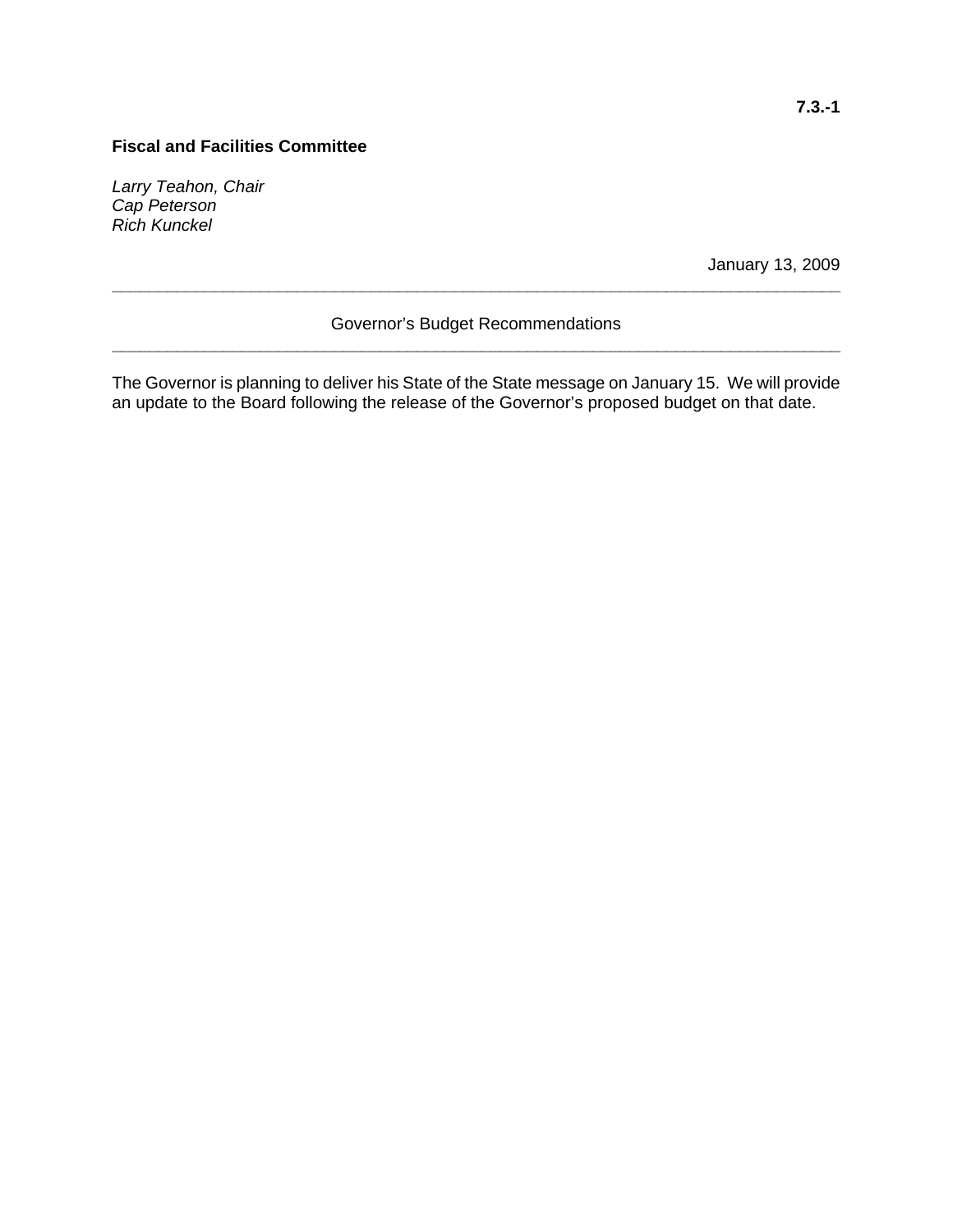#### **Fiscal and Facilities Committee**

*Larry Teahon, Chair Cap Peterson Rich Kunckel* 

January 13, 2009

#### Contracts and Change Orders for Information Only

**\_\_\_\_\_\_\_\_\_\_\_\_\_\_\_\_\_\_\_\_\_\_\_\_\_\_\_\_\_\_\_\_\_\_\_\_\_\_\_\_\_\_\_\_\_\_\_\_\_\_\_\_\_\_\_\_\_\_\_\_\_\_\_\_\_\_\_\_\_\_\_\_\_\_\_\_** 

Priority: Financial Strength of the System Goal: 3. Strengthen fiscal, environmental, technological and physical resources Strategy: j. Maintain facilities and improve physical environment

Board policies 7015 and 8065 require that the colleges report the following contract awards and change orders to the Board as information.

**\_\_\_\_\_\_\_\_\_\_\_\_\_\_\_\_\_\_\_\_\_\_\_\_\_\_\_\_\_\_\_\_\_\_\_\_\_\_\_\_\_\_\_\_\_\_\_\_\_\_\_\_\_\_\_\_\_\_\_\_\_\_\_\_\_\_\_\_\_\_\_\_\_\_\_\_** 

**CONTRACTS** – 1) construction contracts for less than \$100,000; b) architect/engineer fees of less than \$55,000; c) consultant contracts for less than \$50,000 (between \$25,000 and \$50,000 must have Chancellor's approval); and d) exempt contracts exceeding \$25,000.

| <b>NSCS Office</b>  |                                             |
|---------------------|---------------------------------------------|
| Location on Campus: | <b>System Office</b>                        |
| Contracted Work:    | Public relations and communication services |
| Contract Amount:    | Not to exceed \$5,000                       |
| Fund Source:        | <b>Trust Funds</b>                          |
| Contractor:         | Parsons Public Relations, Inc.              |

| <b>Peru State College</b> |                                                                   |
|---------------------------|-------------------------------------------------------------------|
| Location on Campus:       | AD Majors Sewer Repair and Reroute                                |
| Contracted Work:          | Design sanitary sewer replacement and construction administration |
| Contract Amount:          | \$7,090                                                           |
| Fund Source:              | Cash                                                              |
| Contractor:               | JEO Consulting                                                    |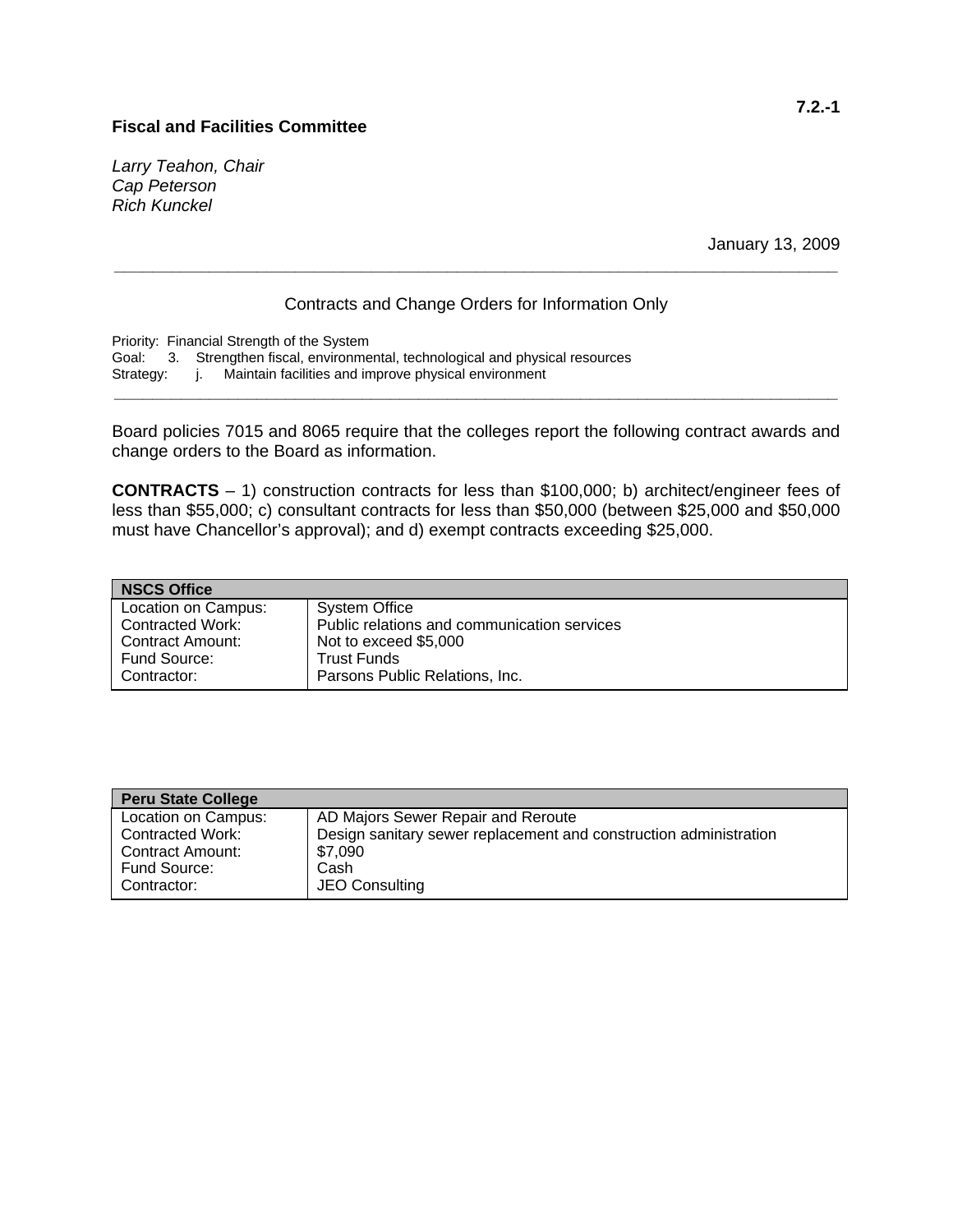| <b>Wayne State College</b>                     |                                                                    |
|------------------------------------------------|--------------------------------------------------------------------|
| Location on Campus:                            | 1308 Walnut Street Property                                        |
| <b>Contracted Work:</b>                        | Demolition                                                         |
| <b>Contract Amount:</b>                        | \$7,800                                                            |
| Fund Source:                                   | Cash                                                               |
| Contractor:                                    | Milo Meyer Construction, Wayne, NE                                 |
| Location on Campus:                            | Hahn Administration Building                                       |
| <b>Contracted Work:</b>                        | Install new ceiling tile & grid                                    |
| Contract Amount:                               | \$3,330                                                            |
| Fund Source:                                   | Cash                                                               |
| Contractor:                                    | RaDec Construction, Hartington, NE                                 |
| Location on Campus:                            | <b>Rice Auditorium</b>                                             |
| <b>Contracted Work:</b>                        | Repair sidewalk on east side of auditorium                         |
| <b>Contract Amount:</b>                        | \$4,415                                                            |
| Fund Source:                                   | Cash                                                               |
| Contractor:                                    | RaDec Construction, Hartington, NE                                 |
| Location on Campus:                            | <b>Campus Services Building</b>                                    |
| <b>Contracted Work:</b>                        | Prep & pour slab for salt/gravel storage bunker                    |
| <b>Contract Amount:</b>                        | \$3,165                                                            |
| Fund Source:                                   | Cash                                                               |
| Contractor:                                    | RaDec Construction, Hartington, NE<br>Hahn Administration Building |
| Location on Campus:<br><b>Contracted Work:</b> | Install carpeting in display cases                                 |
| <b>Contract Amount:</b>                        | \$590                                                              |
| Fund Source:                                   | Cash                                                               |
| Contractor:                                    | Complete Floors, Norfolk, NE                                       |
| Location on Campus:                            | Hahn Administration Building                                       |
| <b>Contracted Work:</b>                        | Construct office in Room 302                                       |
| <b>Contract Amount:</b>                        | \$19,450                                                           |
| Fund Source:                                   | Cash                                                               |
| Contractor:                                    | Otte Construction, Wayne, NE                                       |
| Location on Campus:                            | Morey Hall                                                         |
| <b>Contracted Work:</b>                        | Remodel RD apartment and guest room bath                           |
| Contract Amount:                               | \$4,480                                                            |
| Fund Source:                                   | <b>Contingency Maintenance</b>                                     |
| Contractor:                                    | Otte Construction, Wayne, NE                                       |
| Location on Campus:                            | College Center                                                     |
| <b>Contracted Work:</b>                        | Additional civil engineering services                              |
| Contract Amount:                               | \$1,957.89                                                         |
| Fund Source:                                   | Appropriation/NECC                                                 |
| Contractor:                                    | Beringer Ciaccio Dennell Mabrey (BCDM), Omaha, NE                  |
| Location on Campus:                            | <b>College Center</b>                                              |
| <b>Contracted Work:</b>                        | Additional professional services for College Store design          |
| <b>Contract Amount:</b>                        | \$1,150                                                            |
| Fund Source:                                   | Appropriation/NECC                                                 |
| Contractor:                                    | Beringer Ciaccio Dennell Mabrey (BCDM), Omaha, NE                  |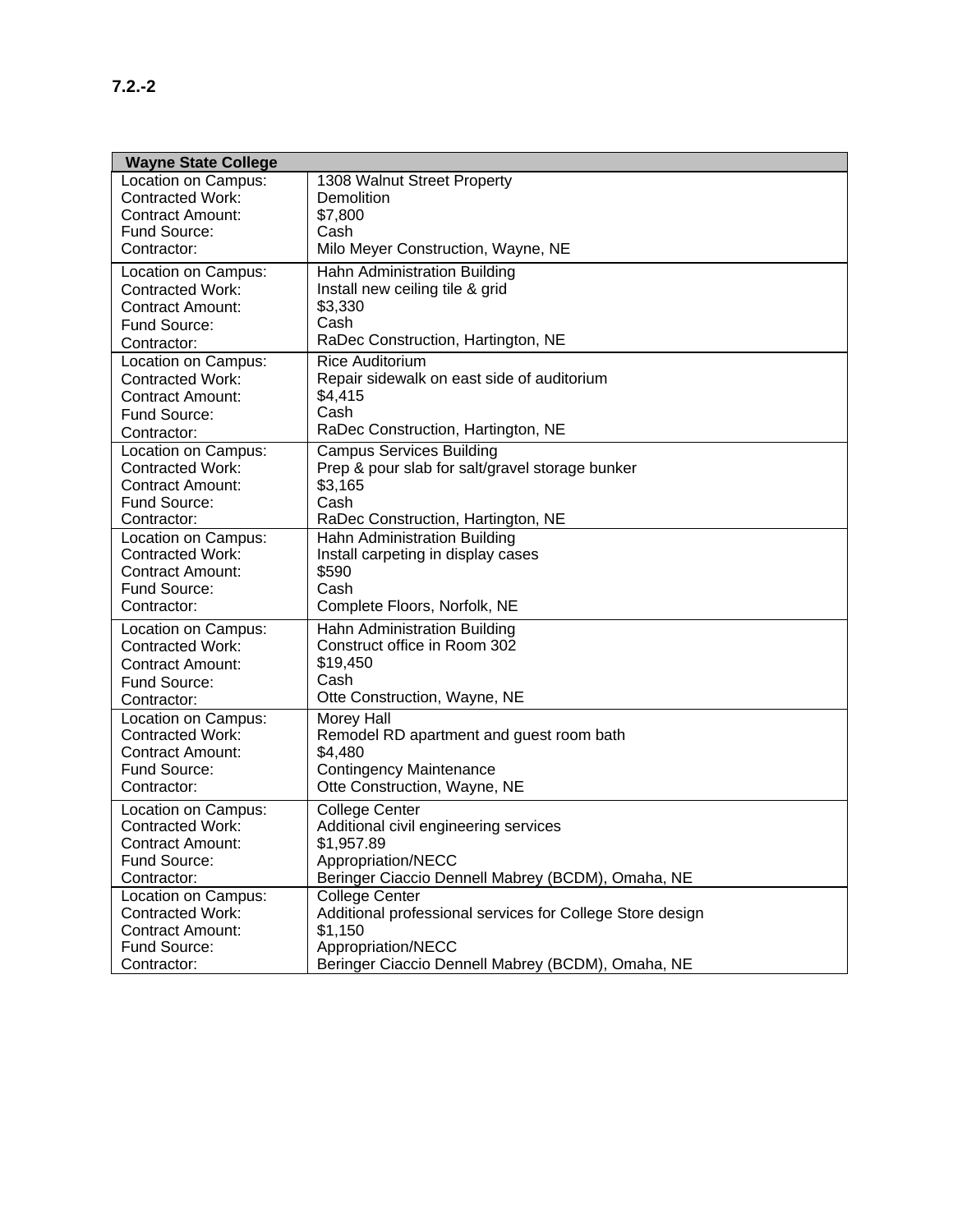**CHANGE ORDERS** – (including architect/engineer fees, construction contracts, equipment purchases and all other miscellaneous expenditures) which are less than \$20,000. If approval of change order is critical to project schedule, \$20,000 to \$60,000 range change orders may be approved by Chancellor and ratified at next Board meeting.

| <b>Chadron State College</b> |                                                                        |
|------------------------------|------------------------------------------------------------------------|
| Location on Campus:          | Residence Halls                                                        |
| No. & Description:           | #1 reduce storage capacity from 18TB to 9TB; add performance bond      |
| <b>Change Order Amount:</b>  | (\$8,458) deduct                                                       |
| Fund Source:                 | <b>Contingency Maintenance</b>                                         |
| Contractor:                  | Golden West Technologies                                               |
| Location on Campus:          | Residence Halls                                                        |
| No. & Description:           | #12 completion date moved to 11/29/08                                  |
| <b>Change Order Amount:</b>  | <b>NA</b>                                                              |
| Fund Source:                 | <b>Contingency Maintenance</b>                                         |
| Contractor:                  | Golden West Technologies                                               |
| Location on Campus:          | <b>Residence Halls</b>                                                 |
| No. & Description:           | #3 completion date moved to 12/31/08 and add 5 cameras                 |
| Change Order Amount:         | \$8,008.45                                                             |
| Fund Source:                 | <b>Contingency Maintenance</b>                                         |
| Contractor:                  | Golden West Technologies                                               |
| Location on Campus:          | <b>Administration Building</b>                                         |
| No. & Description:           | #3 omit floor drain, infill raceway, additional subfloor prep and trim |
| <b>Change Order Amount:</b>  | \$4,747.60                                                             |
| Fund Source:                 | LB 605                                                                 |
| Contractor:                  | <b>Fuller Construction</b>                                             |
| Location on Campus:          | <b>Nelson Physical Activity Center</b>                                 |
| No. & Description:           | #2 install two steam heat exchanger valves                             |
| Change Order Amount:         | \$5,000                                                                |
| Fund Source:                 | LB 1100                                                                |
| Contractor:                  | Trane                                                                  |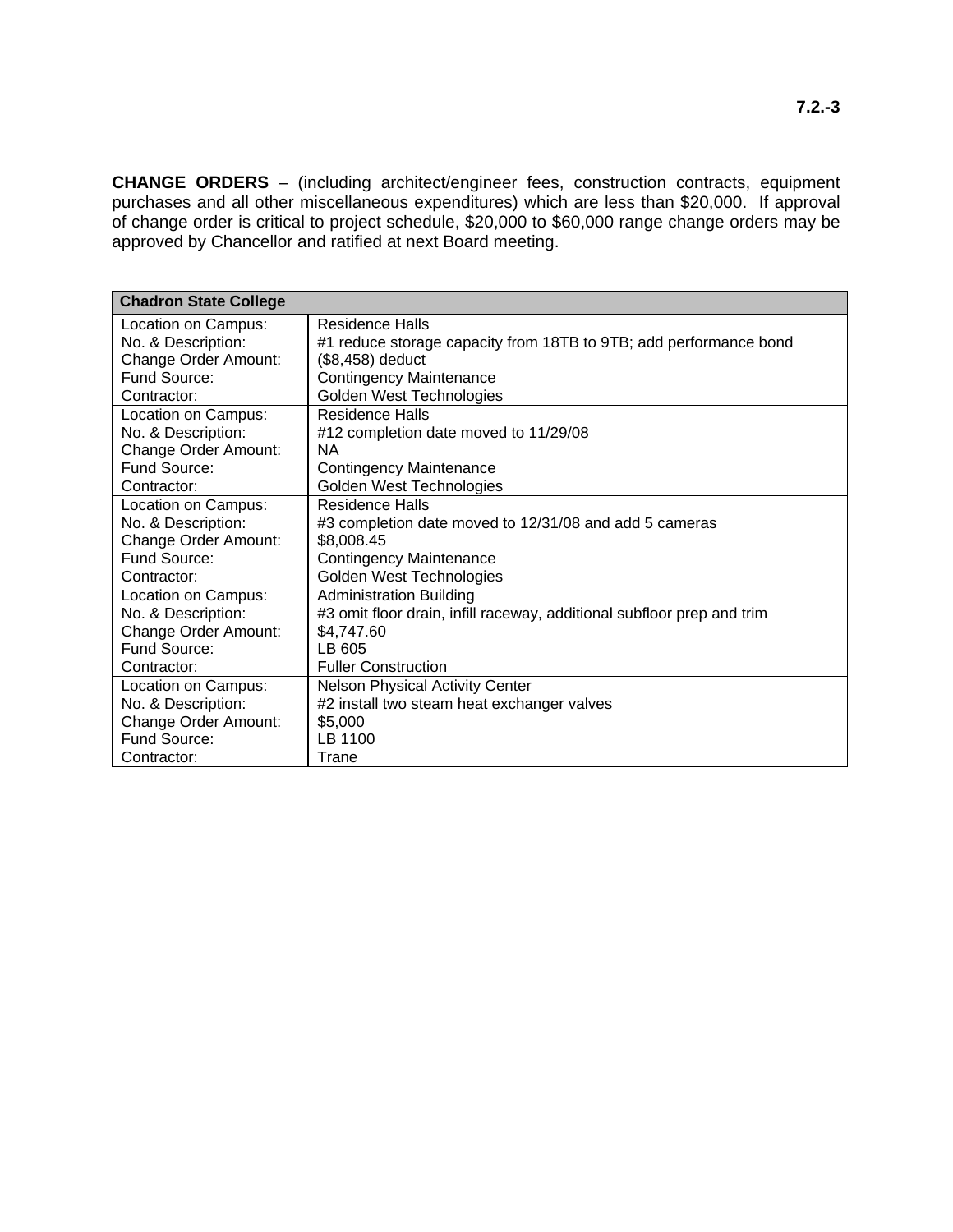| <b>Peru State College</b> |                                                                         |
|---------------------------|-------------------------------------------------------------------------|
| Location on Campus:       | Al Wheeler Activity Center                                              |
| No. & Description:        | #026 Add fire alarm, electrical for batting cage, expansion plate cover |
| Change Order Amount:      | \$5,275                                                                 |
| Fund Source:              | LB 605/Cash/CIF                                                         |
| Contractor:               | Lueder                                                                  |
| Location on Campus:       | Al Wheeler Activity Center                                              |
| No. & Description:        | #027 Remove cap on floor drain, add door closers                        |
| Change Order Amount:      | \$3,340                                                                 |
| Fund Source:              | LB 605/Cash/CIF                                                         |
| Contractor:               | Lueder                                                                  |
| Location on Campus:       | Al Wheeler Activity Center                                              |
| No. & Description:        | #028 Change to exterior rated pair cabling, change weight room dr swing |
| Change Order Amount:      | \$4,024                                                                 |
| Fund Source:              | LB 605/Cash/CIF                                                         |
| Contractor:               | Lueder                                                                  |
| Location on Campus:       | Al Wheeler Activity Center                                              |
| No. & Description:        | #029 Change railing and add railing at retaining wall                   |
| Change Order Amount:      | \$5,833                                                                 |
| Fund Source:              | LB 605/Cash/CIF                                                         |
| Contractor:               | Lueder                                                                  |
| Location on Campus:       | Al Wheeler Activity Center                                              |
| No. & Description:        | #030 Fire alarm modification per Fire Marshall, modify framing          |
| Change Order Amount:      | \$17,837                                                                |
| Fund Source:              | LB 605/Cash/CIF                                                         |
| Contractor:               | Lueder                                                                  |

| <b>Wayne State College</b>  |                                    |
|-----------------------------|------------------------------------|
| Location on Campus:         | Bowen Hall Re-roof                 |
| No. & Description:          | #1 general construction            |
| <b>Change Order Amount:</b> | \$14,237.29                        |
| Fund Source:                | <b>Contingency Maintenance</b>     |
| Contractor:                 | BHI, Inc., Harrisburg, SD          |
| Location on Campus:         | Rice Auditorium & Stadium          |
| No. & Description:          | #1 general construction            |
| <b>Change Order Amount:</b> | (\$6,956) deduct                   |
| Fund Source:                | LB 605                             |
| Contractor:                 | RaDec Construction, Hartington, NE |

l.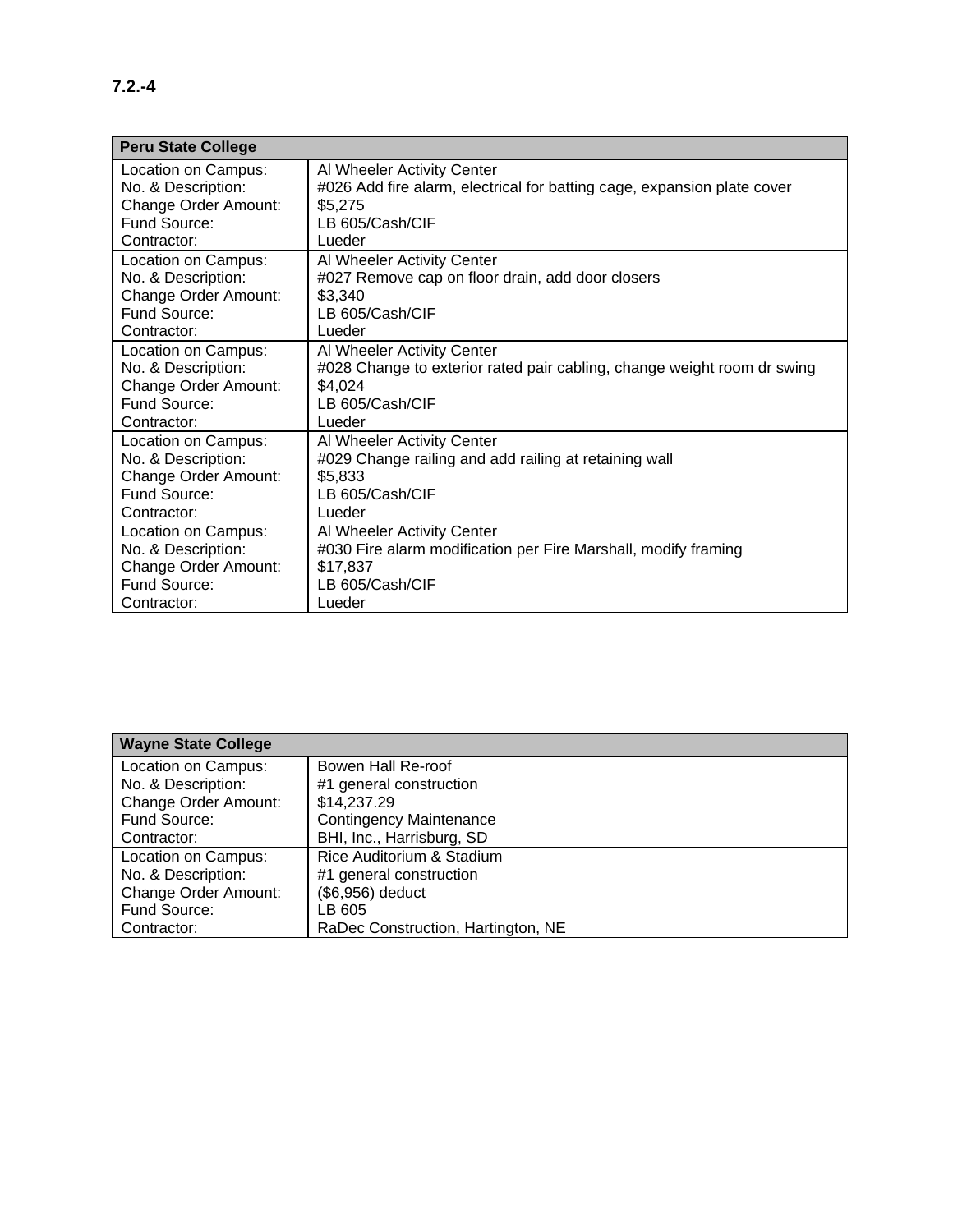## **Fiscal and Facilities Committee**

*Larry Teahon, Chair Cap Peterson Rich Kunckel* 

Grant Applications and Awards for Information Only

**\_\_\_\_\_\_\_\_\_\_\_\_\_\_\_\_\_\_\_\_\_\_\_\_\_\_\_\_\_\_\_\_\_\_\_\_\_\_\_\_\_\_\_\_\_\_\_\_\_\_\_\_\_\_\_\_\_\_\_\_\_\_\_\_\_\_\_\_\_\_\_\_\_\_\_\_** 

Chadron Applications

- CSC Alternative Break and Service-Learning Program (Midwest Consortium for Service Learning in Higher Education -- \$8,500
- Nature Explore Outdoor Learning Environment (The Nebraska Environmental Trust – PIE Mini Grant) -- \$2,468

Wayne Applications

- IdeA Networks of Biomedical Research Excellence (INBRE) (National Institutes of Health through the University of Nebraska Medical Center) -- \$748,030
- Language Arts Festival 2009 (Nebraska Humanities Council) -- \$1,440
- NAS Student Presentations 2009 (The Nebraska Academy of Sciences) -- \$2,000

Wayne Awards

- HHS Prevention Mini-Grant for FY09 (Health & Human Services through Region 4 Behavioral Health System) -- \$14,000
- Wayne State College Food Pantry (Nebraska Minority Public Health Association) -- \$500

Priority: Financial Strength of the System

- Goals: 3. Strengthen fiscal, environmental, technological and physical resources
- 5. Secure public and private funding sources
- Strategies: f. Keep Board of Trustees informed on the financial status of the colleges and system g. Continually find ways to stretch limited resources as far as possible

Board policy 6024 states that grant applications and awards that have, as part of the Agreement, an obligation to accept fiscal responsibility in future years, or which require maintenance of effort on the part of the college, require Board approval. Grant applications and awards not requiring maintenance of effort or an obligation to accept fiscal responsibility in future years are attached for information only.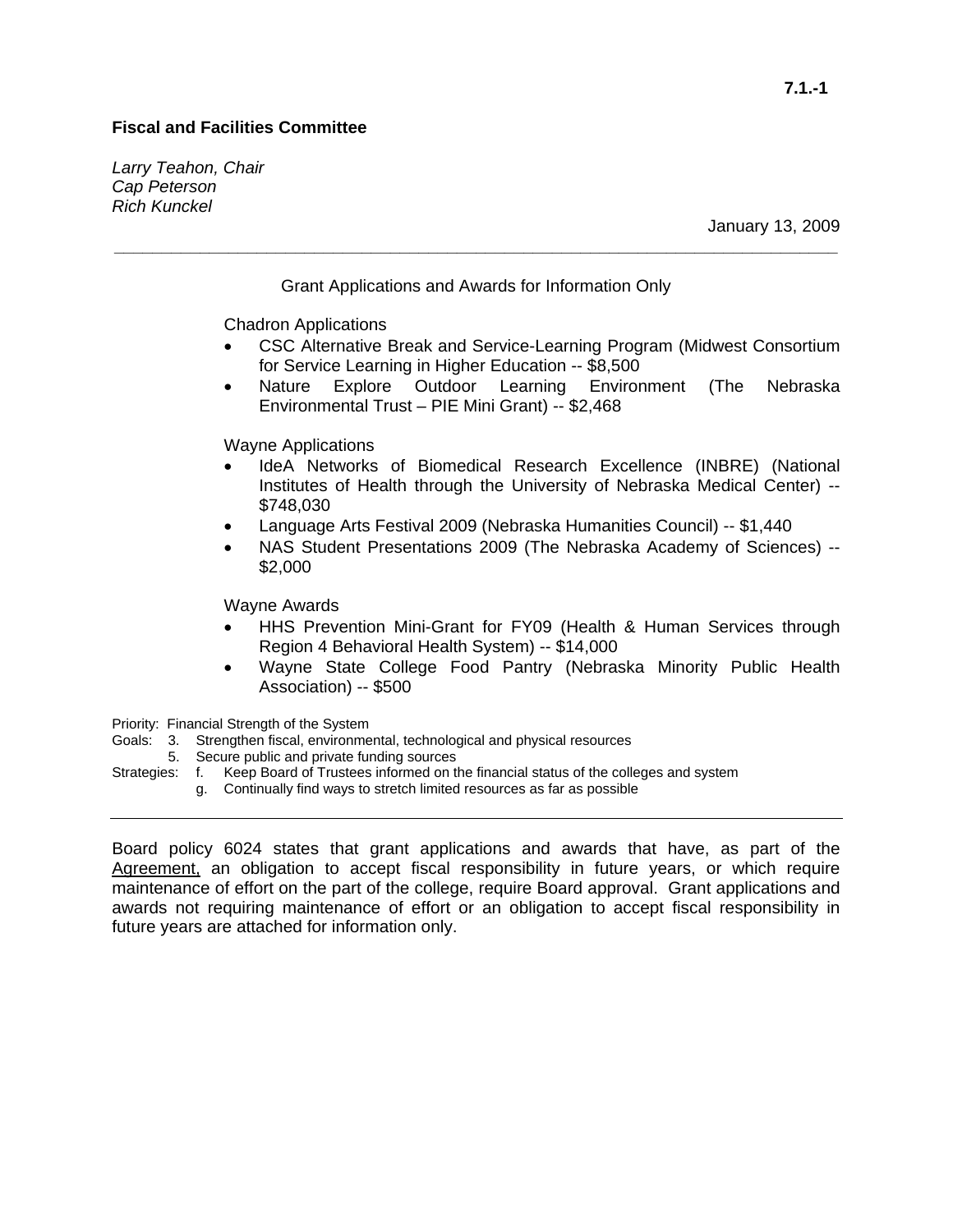| College: Chadron State College                                                                                                                                                                                                                                                                                                                                                                                                                                                                                                                                               |                                                                                                                         | Date: October 22, 2008 |        |         |
|------------------------------------------------------------------------------------------------------------------------------------------------------------------------------------------------------------------------------------------------------------------------------------------------------------------------------------------------------------------------------------------------------------------------------------------------------------------------------------------------------------------------------------------------------------------------------|-------------------------------------------------------------------------------------------------------------------------|------------------------|--------|---------|
| Notice of Intent                                                                                                                                                                                                                                                                                                                                                                                                                                                                                                                                                             | Application: X                                                                                                          | Accept Award:          |        |         |
| Name of Program: CSC Alternative Break and Service-Learning Program                                                                                                                                                                                                                                                                                                                                                                                                                                                                                                          |                                                                                                                         |                        |        |         |
|                                                                                                                                                                                                                                                                                                                                                                                                                                                                                                                                                                              | Funding Source: Midwest Consortium for Service Learning in Higher Education                                             |                        |        |         |
| Amount Requested: \$8,500                                                                                                                                                                                                                                                                                                                                                                                                                                                                                                                                                    | Amount Awarded:<br>Funding Period: 1/1/09 - 12/31/09                                                                    |                        |        |         |
| Closing Date for Application Submission: October, 2008                                                                                                                                                                                                                                                                                                                                                                                                                                                                                                                       |                                                                                                                         |                        |        |         |
| When reporting Grant Award--<br>Has Grant Application been approved by the Board?                                                                                                                                                                                                                                                                                                                                                                                                                                                                                            | No                                                                                                                      | Date Approved:         |        |         |
| Does this grant include Indirect Cost Funds for the College's use?                                                                                                                                                                                                                                                                                                                                                                                                                                                                                                           |                                                                                                                         |                        | Yes:   | No: X   |
| Will this grant require State Matching Funds?                                                                                                                                                                                                                                                                                                                                                                                                                                                                                                                                |                                                                                                                         |                        | Yes:   | No: $X$ |
| postage, space rental, equipment, etc.):                                                                                                                                                                                                                                                                                                                                                                                                                                                                                                                                     | If yes, indicate dollar amount and specific uses of funds (i.e., salaries, honorariums, travel, office supplies, phone, |                        |        |         |
| Will this grant require In-Kind Funds?                                                                                                                                                                                                                                                                                                                                                                                                                                                                                                                                       |                                                                                                                         |                        | Yes: X | No:     |
| If yes, describe briefly (i.e., faculty release time, support personnel, use of office space, telephone, office supplies,<br>etc.): Part of a faculty/staff salary and benefits plus some operating costs.                                                                                                                                                                                                                                                                                                                                                                   |                                                                                                                         |                        |        |         |
| No: X<br>Yes:<br>Is State Maintenance of Effort or Future Fiscal Responsibility required?                                                                                                                                                                                                                                                                                                                                                                                                                                                                                    |                                                                                                                         |                        |        |         |
| Are there restrictions imposed by regulation on claiming indirect costs?<br>Yes:<br>No: X                                                                                                                                                                                                                                                                                                                                                                                                                                                                                    |                                                                                                                         |                        |        |         |
| How many FTE positions will the grant fund?<br>FTE: 0                                                                                                                                                                                                                                                                                                                                                                                                                                                                                                                        |                                                                                                                         |                        |        |         |
| How many of these are new positions?<br>New FTE: 0                                                                                                                                                                                                                                                                                                                                                                                                                                                                                                                           |                                                                                                                         |                        |        |         |
| Briefly describe the purpose(s) of this application/award: The 2009 CSC Alternative Break and Service-Learning<br>Program is intended to make service learning operational on campus and to promote these activities in the<br>College's curricular and co-curricular arenas. To facilitate this program, faculty, students, and staff will be offered<br>opportunities to compete for mini-grants to conduct service learning activities and to access service learning<br>experts and resources. Support will allow some to attend the annual service learning conference. |                                                                                                                         |                        |        |         |
| Is this grant a continuation of a previous/existing grant?                                                                                                                                                                                                                                                                                                                                                                                                                                                                                                                   |                                                                                                                         |                        | Yes:   | No: X   |
| If a continuation grant, describe the previous grant in terms of amount, funding period, and any differences in<br>program:                                                                                                                                                                                                                                                                                                                                                                                                                                                  |                                                                                                                         |                        |        |         |
| Has this grant application been previously denied?                                                                                                                                                                                                                                                                                                                                                                                                                                                                                                                           |                                                                                                                         |                        | Yes:   | No: X   |
| If yes, please state the reason:                                                                                                                                                                                                                                                                                                                                                                                                                                                                                                                                             |                                                                                                                         |                        |        |         |
| Person responsible for the preparation of the application: Ms. Deena Kennell                                                                                                                                                                                                                                                                                                                                                                                                                                                                                                 |                                                                                                                         |                        |        |         |
| Administrator responsible for approving the application: Janie Park, PhD, President                                                                                                                                                                                                                                                                                                                                                                                                                                                                                          |                                                                                                                         |                        |        |         |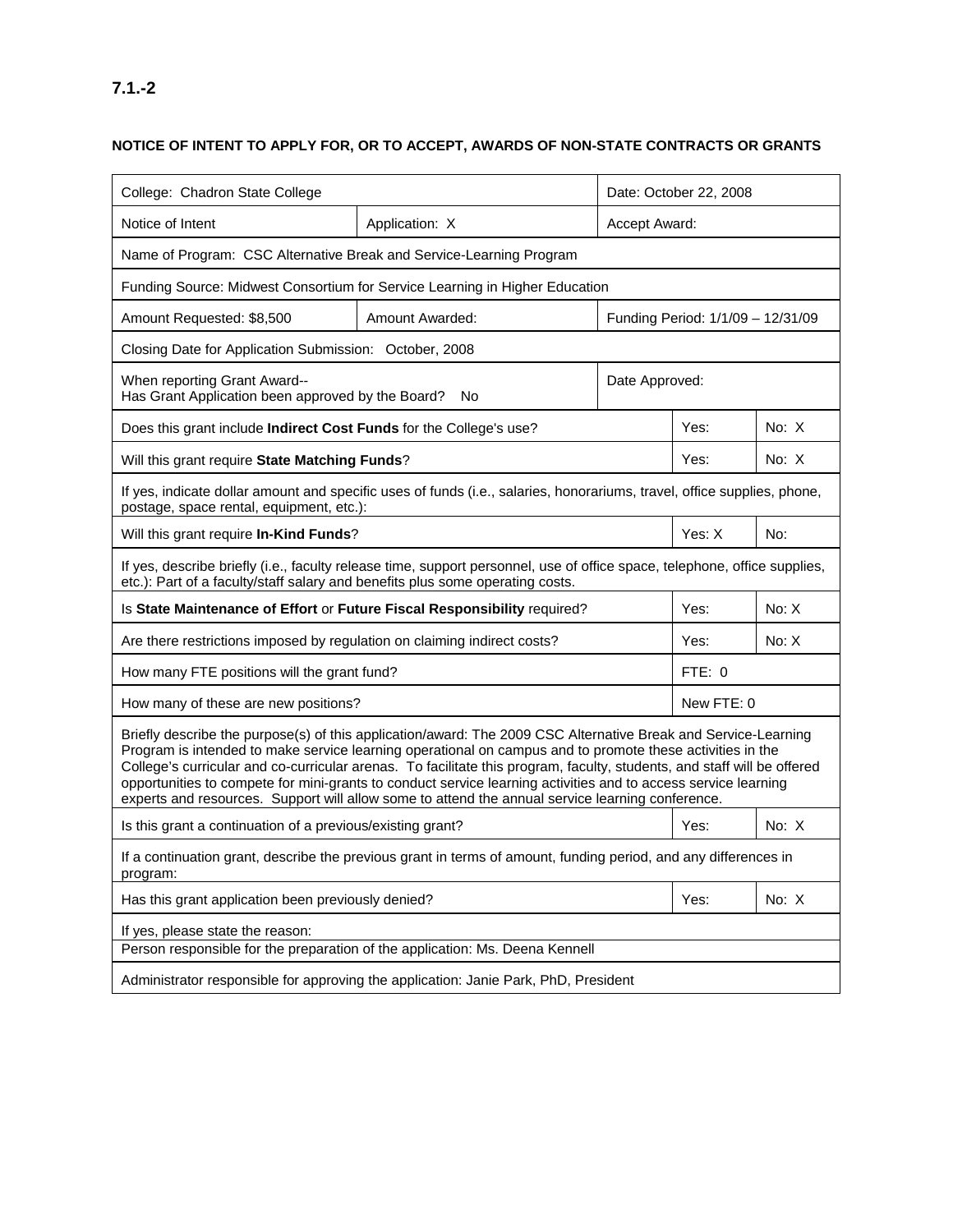| College: Chadron State College                                                                                                                                                                                                                                                                                                                                                                |                                                                                                                                                                                                                    | Date: November 20, 2008                       |        |       |
|-----------------------------------------------------------------------------------------------------------------------------------------------------------------------------------------------------------------------------------------------------------------------------------------------------------------------------------------------------------------------------------------------|--------------------------------------------------------------------------------------------------------------------------------------------------------------------------------------------------------------------|-----------------------------------------------|--------|-------|
| Notice of Intent                                                                                                                                                                                                                                                                                                                                                                              | Application: X                                                                                                                                                                                                     | Accept Award:                                 |        |       |
| Name of Program: Nature Explore Outdoor Learning Environment                                                                                                                                                                                                                                                                                                                                  |                                                                                                                                                                                                                    |                                               |        |       |
| Funding Source: The Nebraska Environmental Trust-PIE Mini Grant                                                                                                                                                                                                                                                                                                                               |                                                                                                                                                                                                                    |                                               |        |       |
| Amount Requested:<br>\$2,468.00                                                                                                                                                                                                                                                                                                                                                               | Amount Awarded:                                                                                                                                                                                                    | <b>Funding Period:</b><br>$1/1/09 - 10/30/09$ |        |       |
| Closing Date for Application Submission: November 26, 2008                                                                                                                                                                                                                                                                                                                                    |                                                                                                                                                                                                                    |                                               |        |       |
| When reporting Grant Award--<br>Has Grant Application been approved by the Board?                                                                                                                                                                                                                                                                                                             | No                                                                                                                                                                                                                 | Date Approved:                                |        |       |
| Does this grant include Indirect Cost Funds for the College's use?                                                                                                                                                                                                                                                                                                                            |                                                                                                                                                                                                                    |                                               | Yes:   | No: X |
| Will this grant require State Matching Funds?                                                                                                                                                                                                                                                                                                                                                 |                                                                                                                                                                                                                    |                                               | Yes:   | No: X |
| Will this grant require In-Kind Funds?                                                                                                                                                                                                                                                                                                                                                        |                                                                                                                                                                                                                    |                                               | Yes: X | No:   |
|                                                                                                                                                                                                                                                                                                                                                                                               | If yes, describe briefly (i.e., faculty release time, support personnel, use of office space, telephone, office supplies,<br>etc.): Assorted building and plant materials essential for the garden's construction. |                                               |        |       |
| No: X<br>Yes:<br>Is State Maintenance of Effort or Future Fiscal Responsibility required?                                                                                                                                                                                                                                                                                                     |                                                                                                                                                                                                                    |                                               |        |       |
| Are there restrictions imposed by regulation on claiming indirect costs?                                                                                                                                                                                                                                                                                                                      |                                                                                                                                                                                                                    | Yes:                                          | No: X  |       |
| How many FTE positions will the grant fund?<br>0                                                                                                                                                                                                                                                                                                                                              |                                                                                                                                                                                                                    |                                               |        |       |
| How many of these are new positions?<br>0                                                                                                                                                                                                                                                                                                                                                     |                                                                                                                                                                                                                    |                                               |        |       |
| Briefly describe the purpose(s) of this application/award:                                                                                                                                                                                                                                                                                                                                    |                                                                                                                                                                                                                    |                                               |        |       |
| The primary goal of the project is to certify the CSC Child Development Project, the Nature Explore Outdoor Learning<br>Environment. This certification is granted by the Dimensions Educational Research Foundation-Arbor Day Foundation. Also,<br>funding will allow us to work with landscape design consultants, to develop an outdoor classroom design, and to orchestrate<br>resources. |                                                                                                                                                                                                                    |                                               |        |       |
| No: X<br>Is this grant a continuation of a previous/existing grant?<br>Yes:                                                                                                                                                                                                                                                                                                                   |                                                                                                                                                                                                                    |                                               |        |       |
| If a continuation grant, describe the previous grant in terms of amount, funding period, and any differences in<br>program:                                                                                                                                                                                                                                                                   |                                                                                                                                                                                                                    |                                               |        |       |
| Has this grant application been previously denied?<br>Yes:                                                                                                                                                                                                                                                                                                                                    |                                                                                                                                                                                                                    | No: X                                         |        |       |
| If yes, please state the reason:                                                                                                                                                                                                                                                                                                                                                              |                                                                                                                                                                                                                    |                                               |        |       |
| Person responsible for the preparation of the application: Dr. Kim Madsen                                                                                                                                                                                                                                                                                                                     |                                                                                                                                                                                                                    |                                               |        |       |
|                                                                                                                                                                                                                                                                                                                                                                                               | Administrator responsible for approving the application: Janie Park, PhD, President                                                                                                                                |                                               |        |       |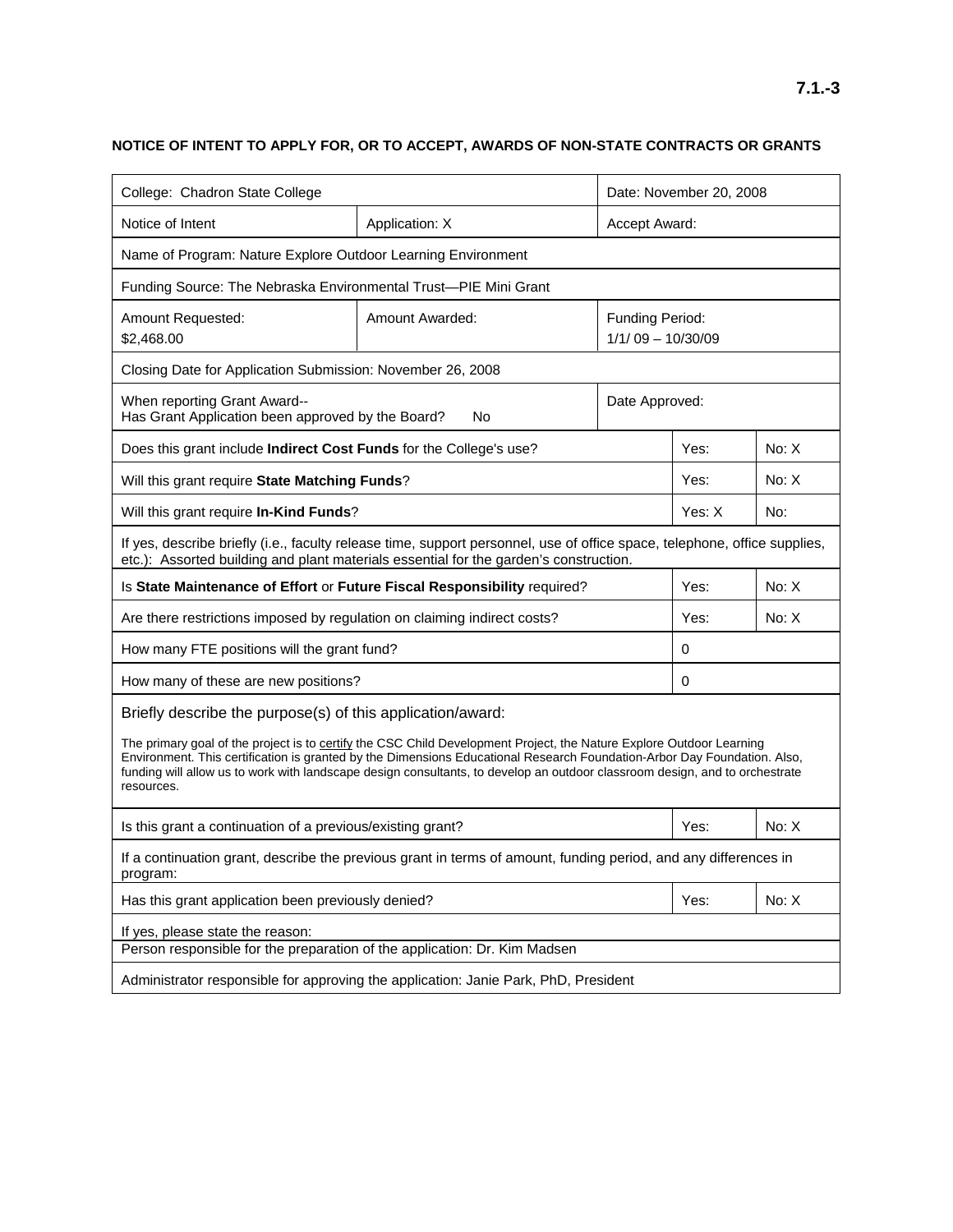# **7.1.-4**

| College: Wayne State College                                                                                                                                                                                                                                                                                                                                                                                                                                                                                                                                                                                                                                                                                                                                      |                 | Date: January 13, 2009            |               |       |  |  |
|-------------------------------------------------------------------------------------------------------------------------------------------------------------------------------------------------------------------------------------------------------------------------------------------------------------------------------------------------------------------------------------------------------------------------------------------------------------------------------------------------------------------------------------------------------------------------------------------------------------------------------------------------------------------------------------------------------------------------------------------------------------------|-----------------|-----------------------------------|---------------|-------|--|--|
| Notice of Intent                                                                                                                                                                                                                                                                                                                                                                                                                                                                                                                                                                                                                                                                                                                                                  | Application: X  | Accept Award:                     |               |       |  |  |
| Name of Program: IdeA Networks of Biomedical Research Excellence (INBRE)                                                                                                                                                                                                                                                                                                                                                                                                                                                                                                                                                                                                                                                                                          |                 |                                   |               |       |  |  |
| Funding Source: National Institutes of Health through the University of Nebraska Medical Center                                                                                                                                                                                                                                                                                                                                                                                                                                                                                                                                                                                                                                                                   |                 |                                   |               |       |  |  |
| Amount Requested: \$748,030                                                                                                                                                                                                                                                                                                                                                                                                                                                                                                                                                                                                                                                                                                                                       | Amount Awarded: | Funding Period: 05/01/09-04/30/14 |               |       |  |  |
| Closing Date for Application Submission:                                                                                                                                                                                                                                                                                                                                                                                                                                                                                                                                                                                                                                                                                                                          |                 |                                   |               |       |  |  |
| When reporting Grant Award--<br>Date Approved:<br>Has Grant Application been approved by the Board?                                                                                                                                                                                                                                                                                                                                                                                                                                                                                                                                                                                                                                                               |                 |                                   |               |       |  |  |
| Does this grant include Indirect Cost Funds for the College's use?                                                                                                                                                                                                                                                                                                                                                                                                                                                                                                                                                                                                                                                                                                |                 |                                   | Yes: X        | No:   |  |  |
| Will this grant require State Matching Funds?                                                                                                                                                                                                                                                                                                                                                                                                                                                                                                                                                                                                                                                                                                                     |                 |                                   | Yes:          | No: X |  |  |
| If yes, indicate dollar amount and specific uses of funds (i.e., salaries, honorariums, travel, office supplies, phone,<br>postage, space rental, equipment, etc.):                                                                                                                                                                                                                                                                                                                                                                                                                                                                                                                                                                                               |                 |                                   |               |       |  |  |
| Will this grant require In-Kind Funds?                                                                                                                                                                                                                                                                                                                                                                                                                                                                                                                                                                                                                                                                                                                            |                 |                                   | Yes:          | No: X |  |  |
| If yes, describe briefly (i.e., faculty release time, support personnel, use of office space, telephone, office supplies,<br>$etc.$ ):                                                                                                                                                                                                                                                                                                                                                                                                                                                                                                                                                                                                                            |                 |                                   |               |       |  |  |
| Is State Maintenance of Effort or Future Fiscal Responsibility required?                                                                                                                                                                                                                                                                                                                                                                                                                                                                                                                                                                                                                                                                                          |                 |                                   | Yes:          | No: X |  |  |
| Are there restrictions imposed by regulation on claiming indirect costs?                                                                                                                                                                                                                                                                                                                                                                                                                                                                                                                                                                                                                                                                                          |                 |                                   | Yes: X        | No:   |  |  |
| How many FTE positions will the grant fund?                                                                                                                                                                                                                                                                                                                                                                                                                                                                                                                                                                                                                                                                                                                       |                 |                                   | FTE: 0.87     |       |  |  |
| How many of these are new positions?                                                                                                                                                                                                                                                                                                                                                                                                                                                                                                                                                                                                                                                                                                                              |                 |                                   | New FTE: 0.87 |       |  |  |
| Briefly describe the purpose(s) of this application/award: This five-year proposal by the University of Nebraska<br>Medical Center for the IdeA Networks of Biomedical Research Excellence (INBRE), of which Wayne State is a<br>participant, is designed to develop and sponsor research activity at undergraduate institutions and to involve<br>undergraduate students in the research enterprise. It provides funding for supplies, travel, and salary/benefits for<br>three faculty members and scholar support for students involved in biomedical research. The project goal is to<br>enhance the competitive biomedical research capability throughout the State of Nebraska through collaboration<br>among the state's institutions of higher education. |                 |                                   |               |       |  |  |
| Is this grant a continuation of a previous/existing grant?                                                                                                                                                                                                                                                                                                                                                                                                                                                                                                                                                                                                                                                                                                        |                 |                                   | Yes:          | No: X |  |  |
| If a continuation grant, describe the previous grant in terms of amount, funding period, and any differences in<br>program: While not technically a continuation, this proposal would fund Phase III of the three-year Biomedical<br>Research Infrastructure Network (BRIN) grant awarded for the period 09/01-09/04 and the five-year IdeA Networks<br>of Biomedical Research Excellence (INBRE) grant awarded for the period 09/04-04/09.                                                                                                                                                                                                                                                                                                                       |                 |                                   |               |       |  |  |
| Has this grant application been previously denied?                                                                                                                                                                                                                                                                                                                                                                                                                                                                                                                                                                                                                                                                                                                |                 | Yes:                              | No: X         |       |  |  |
| If yes, please state the reason:<br>Person responsible for the preparation of the application: Dr. Shawn Pearcy, Professor, Life Sciences Department,<br>Dr. Doug Christensen, Professor, Life Sciences Department, and Dr. Sharmin Sikich, Asst. Professor, Physical<br>Sciences and Mathematics Department.<br>Administrator responsible for approving the application: Beth Kroger, Administration and Finance                                                                                                                                                                                                                                                                                                                                                 |                 |                                   |               |       |  |  |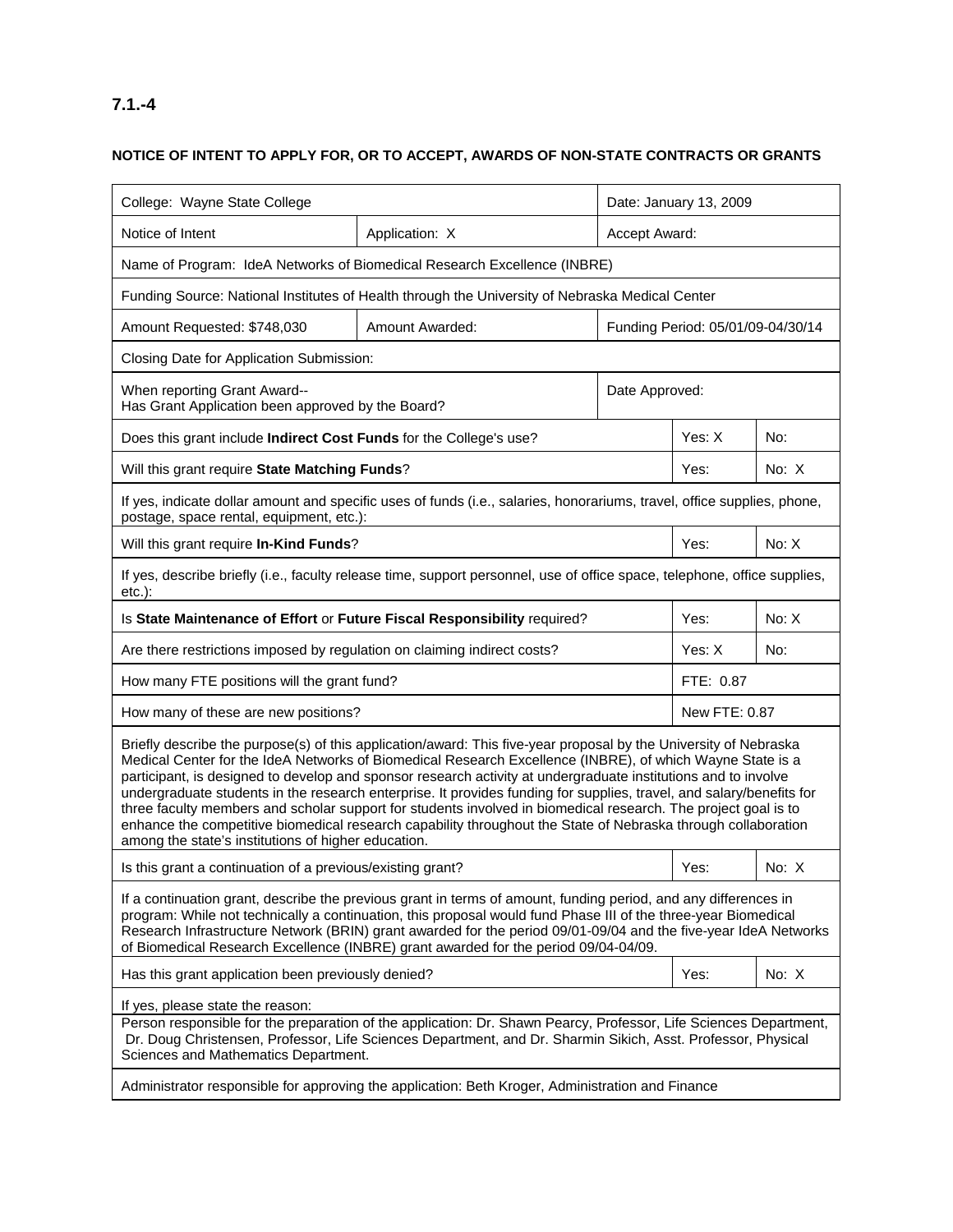| College: Wayne State College                                                                                                                                                                                                                                      |                   | Date: January 13, 2009      |            |         |  |  |
|-------------------------------------------------------------------------------------------------------------------------------------------------------------------------------------------------------------------------------------------------------------------|-------------------|-----------------------------|------------|---------|--|--|
| Notice of Intent                                                                                                                                                                                                                                                  | Application:<br>X | Accept Award:               |            |         |  |  |
| Name of Program: Language Arts Festival 2009                                                                                                                                                                                                                      |                   |                             |            |         |  |  |
| Funding Source: Nebraska Humanities Council                                                                                                                                                                                                                       |                   |                             |            |         |  |  |
| Amount Requested: 1,440                                                                                                                                                                                                                                           | Amount Awarded:   | Funding Period: 01/09-04/09 |            |         |  |  |
|                                                                                                                                                                                                                                                                   |                   |                             |            |         |  |  |
| Closing Date for Application Submission: January 1, 2009<br>When reporting Grant Award--<br>Date Approved:<br>Has Grant Application been approved by the Board?                                                                                                   |                   |                             |            |         |  |  |
| Does this grant include Indirect Cost Funds for the College's use?                                                                                                                                                                                                |                   |                             | Yes:       | No: $X$ |  |  |
| Will this grant require State Matching Funds?                                                                                                                                                                                                                     |                   |                             | Yes: X     | No:     |  |  |
| If yes, indicate dollar amount and specific uses of funds (i.e., salaries, honorariums, travel, office supplies, phone,<br>postage, space rental, equipment, etc.): State matching funds include artist fees and travel expenses, and<br>communication expenses.  |                   |                             |            |         |  |  |
| Will this grant require In-Kind Funds?                                                                                                                                                                                                                            |                   |                             | Yes: X     | No:     |  |  |
| If yes, describe briefly (i.e., faculty release time, support personnel, use of office space, telephone, office supplies,<br>etc.): In-kind support includes time commitment of several faculty and staff, copying expenses and supplies.                         |                   |                             |            |         |  |  |
| Is State Maintenance of Effort or Future Fiscal Responsibility required?                                                                                                                                                                                          |                   |                             | Yes:       | No: $X$ |  |  |
| Are there restrictions imposed by regulation on claiming indirect costs?                                                                                                                                                                                          |                   |                             | Yes:       | No: $X$ |  |  |
| How many FTE positions will the grant fund?                                                                                                                                                                                                                       |                   |                             | FTE: 0     |         |  |  |
| How many of these are new positions?                                                                                                                                                                                                                              |                   |                             | New FTE: 0 |         |  |  |
| Briefly describe the purpose(s) of this application/award: This project would provide an opportunity for Nebraska<br>middle and secondary schools to gather together and celebrate the language arts. Funds would be used for artist<br>fees and travel expenses. |                   |                             |            |         |  |  |
| Is this grant a continuation of a previous/existing grant?                                                                                                                                                                                                        |                   |                             | Yes:       | No: X   |  |  |
| If a continuation grant, describe the previous grant in terms of amount, funding period, and any differences in<br>program:                                                                                                                                       |                   |                             |            |         |  |  |
| Has this grant application been previously denied?                                                                                                                                                                                                                |                   | Yes:                        | No: X      |         |  |  |
| If yes, please state the reason:<br>Person responsible for the preparation of the application: Dr. Janet Gilligan, Professor, Language and Literature<br>Department                                                                                               |                   |                             |            |         |  |  |
| Administrator responsible for approving the application: Beth Kroger, Administration and Finance                                                                                                                                                                  |                   |                             |            |         |  |  |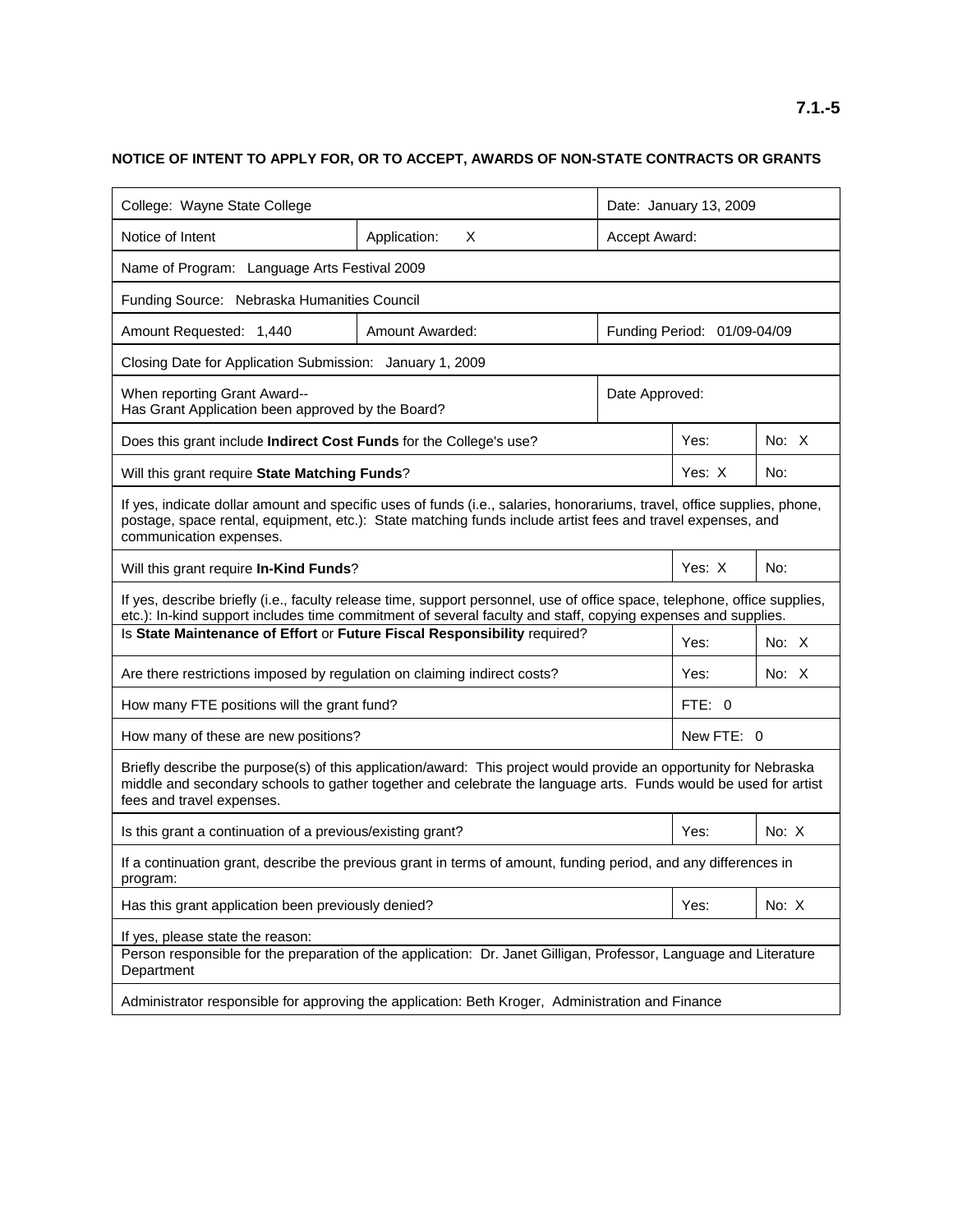## **NOTICE OF INTENT TO APPLY FOR, OR TO ACCEPT, AWARDS OF NON-STATE CONTRACTS OR GRANTS**

| College: Wayne State College                                                                                                                                                                             |                                                                     |                             |            |         |  |  |
|----------------------------------------------------------------------------------------------------------------------------------------------------------------------------------------------------------|---------------------------------------------------------------------|-----------------------------|------------|---------|--|--|
| Notice of Intent                                                                                                                                                                                         |                                                                     | Date: January 13, 2009      |            |         |  |  |
|                                                                                                                                                                                                          | Application: X                                                      | Accept Award:               |            |         |  |  |
| Name of Program: NAS Student Presentations 2009                                                                                                                                                          |                                                                     |                             |            |         |  |  |
| Funding Source: The Nebraska Academy of Sciences                                                                                                                                                         |                                                                     |                             |            |         |  |  |
| Amount Requested: \$2,000                                                                                                                                                                                | Amount Awarded:                                                     | Funding Period: 11/08-05/09 |            |         |  |  |
| Closing Date for Application Submission: 10/31/08                                                                                                                                                        |                                                                     |                             |            |         |  |  |
| When reporting Grant Award--                                                                                                                                                                             | Date Approved:<br>Has Grant Application been approved by the Board? |                             |            |         |  |  |
| Does this grant include <b>Indirect Cost Funds</b> for the College's use?                                                                                                                                |                                                                     |                             | Yes:       | No: $X$ |  |  |
| Will this grant require State Matching Funds?                                                                                                                                                            |                                                                     |                             | Yes:       | No: $X$ |  |  |
| If yes, indicate dollar amount and specific uses of funds (i.e., salaries, honorariums, travel, office supplies, phone,<br>postage, space rental, equipment, etc.):                                      |                                                                     |                             |            |         |  |  |
| Will this grant require In-Kind Funds?                                                                                                                                                                   |                                                                     |                             | Yes:       | No: X   |  |  |
| If yes, describe briefly (i.e., faculty release time, support personnel, use of office space, telephone, office supplies,<br>$etc.$ ):                                                                   |                                                                     |                             |            |         |  |  |
| Is State Maintenance of Effort or Future Fiscal Responsibility required?                                                                                                                                 |                                                                     | Yes:                        | No: $X$    |         |  |  |
| Are there restrictions imposed by regulation on claiming indirect costs?                                                                                                                                 |                                                                     | Yes:                        | No: $X$    |         |  |  |
| How many FTE positions will the grant fund?                                                                                                                                                              |                                                                     | FTE: 0                      |            |         |  |  |
| How many of these are new positions?                                                                                                                                                                     |                                                                     |                             | New FTE: 0 |         |  |  |
| Briefly describe the purpose(s) of this application/award: This request would provide funding for attendance at the<br>spring NAS meeting by students and faculty. It is to assist with travel expenses. |                                                                     |                             |            |         |  |  |
| Is this grant a continuation of a previous/existing grant?                                                                                                                                               |                                                                     |                             | Yes:       | No: $X$ |  |  |
| If a continuation grant, describe the previous grant in terms of amount, funding period, and any differences in<br>program:                                                                              |                                                                     |                             |            |         |  |  |
| Has this grant application been previously denied?                                                                                                                                                       |                                                                     | Yes:                        | No: X      |         |  |  |
| If yes, please state the reason:<br>Person responsible for the preparation of the application: Dr. David Peitz, Professor, Physical Sciences & Math<br>Department                                        |                                                                     |                             |            |         |  |  |
| Administrator responsible for approving the application: Beth Kroger, Vice President, Administration and Finance                                                                                         |                                                                     |                             |            |         |  |  |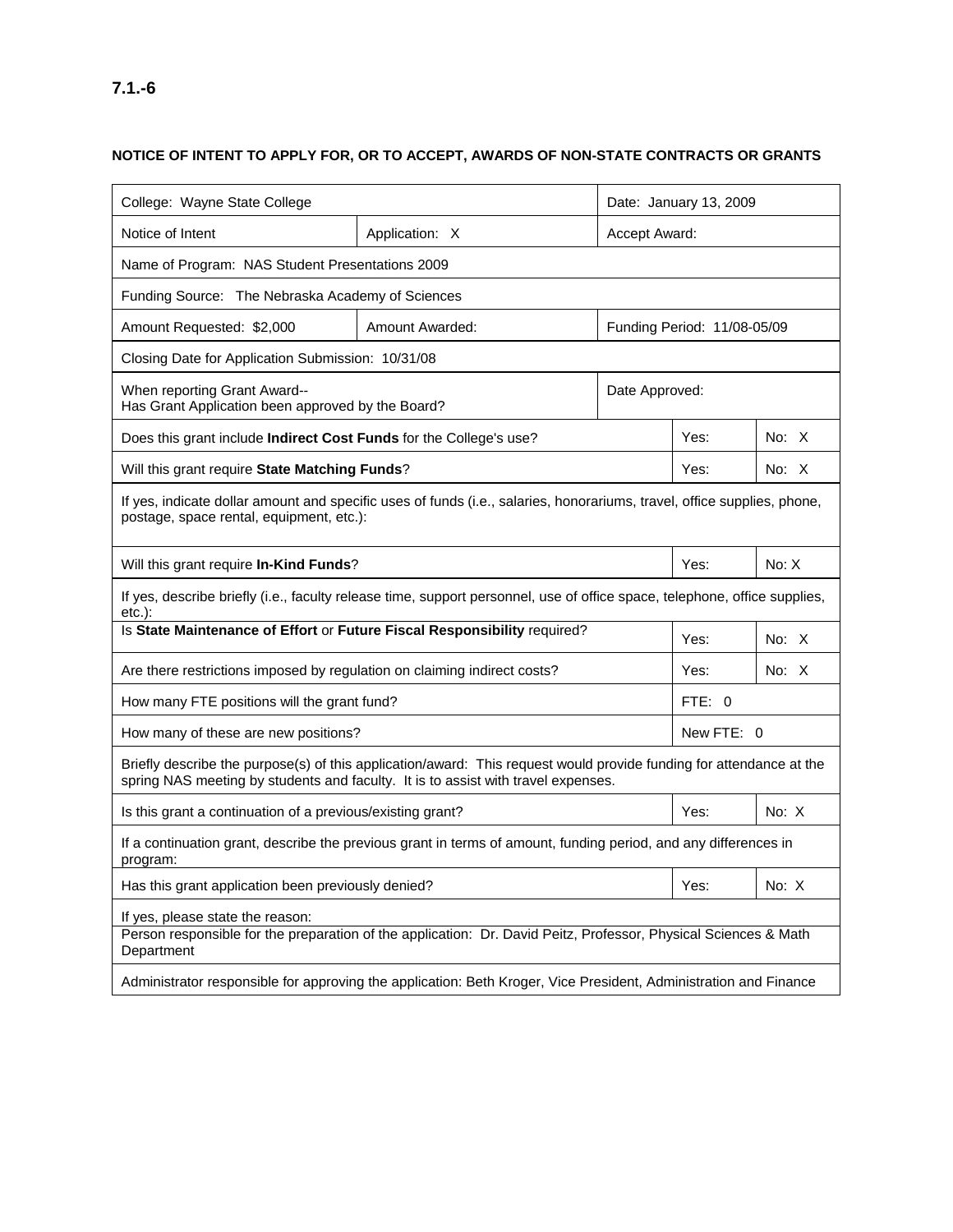## **NOTICE OF INTENT TO APPLY FOR, OR TO ACCEPT, AWARDS OF NON-STATE CONTRACTS OR GRANTS**

| College: Wayne State College                                                                                                                                                                                                                                                                                                                                                                                                                                                                                                                         |                          | Date: January 13, 2009            |            |         |  |  |
|------------------------------------------------------------------------------------------------------------------------------------------------------------------------------------------------------------------------------------------------------------------------------------------------------------------------------------------------------------------------------------------------------------------------------------------------------------------------------------------------------------------------------------------------------|--------------------------|-----------------------------------|------------|---------|--|--|
| Notice of Intent                                                                                                                                                                                                                                                                                                                                                                                                                                                                                                                                     | Application:             | Accept Award: X                   |            |         |  |  |
| Name of Program: HHS Prevention Mini-Grant for FY09                                                                                                                                                                                                                                                                                                                                                                                                                                                                                                  |                          |                                   |            |         |  |  |
| Funding Source: Health & Human Services through Region 4 Behavioral Health System                                                                                                                                                                                                                                                                                                                                                                                                                                                                    |                          |                                   |            |         |  |  |
| Amount Requested: \$14,000                                                                                                                                                                                                                                                                                                                                                                                                                                                                                                                           | Amount Awarded: \$14,000 | Funding Period: 10/10/08-06/30/09 |            |         |  |  |
| Closing Date for Application Submission: September 15, 2008                                                                                                                                                                                                                                                                                                                                                                                                                                                                                          |                          |                                   |            |         |  |  |
| When reporting Grant Award--<br>Has Grant Application been approved by the Board? No                                                                                                                                                                                                                                                                                                                                                                                                                                                                 |                          | Date Approved:                    |            |         |  |  |
| Does this grant include Indirect Cost Funds for the College's use?                                                                                                                                                                                                                                                                                                                                                                                                                                                                                   |                          |                                   | Yes:       | No: $X$ |  |  |
| Will this grant require State Matching Funds?                                                                                                                                                                                                                                                                                                                                                                                                                                                                                                        |                          |                                   | Yes:       | No: X   |  |  |
| If yes, indicate dollar amount and specific uses of funds (i.e., salaries, honorariums, travel, office supplies, phone,<br>postage, space rental, equipment, etc.):                                                                                                                                                                                                                                                                                                                                                                                  |                          |                                   |            |         |  |  |
| Will this grant require In-Kind Funds?                                                                                                                                                                                                                                                                                                                                                                                                                                                                                                               |                          |                                   | Yes: X     | No:     |  |  |
| If yes, describe briefly (i.e., faculty release time, support personnel, use of office space, telephone, office supplies,<br>etc.): In-kind funds include time commitment of college counselor.                                                                                                                                                                                                                                                                                                                                                      |                          |                                   |            |         |  |  |
| Is State Maintenance of Effort or Future Fiscal Responsibility required?                                                                                                                                                                                                                                                                                                                                                                                                                                                                             |                          |                                   | Yes:       | No: X   |  |  |
| Are there restrictions imposed by regulation on claiming indirect costs?                                                                                                                                                                                                                                                                                                                                                                                                                                                                             |                          |                                   | Yes:       | No: $X$ |  |  |
| How many FTE positions will the grant fund?                                                                                                                                                                                                                                                                                                                                                                                                                                                                                                          |                          | FTE: 0                            |            |         |  |  |
| How many of these are new positions?                                                                                                                                                                                                                                                                                                                                                                                                                                                                                                                 |                          |                                   | New FTE: 0 |         |  |  |
| Briefly describe the purpose(s) of this application/award. This award will provide funding to bring BASICS Training<br>instructors to campus. Training will be provided to WSC staff, TRUST Coalition members and the private sector<br>who would be working with at-risk students to prevent the onset and reduce the progression of substance abuse<br>including underage drinking and impaired driving among 18-25 year old WSC students. The award will also provide<br>funds to evaluate the project through a pre-and post-assessment process. |                          |                                   |            |         |  |  |
| Is this grant a continuation of a previous/existing grant?                                                                                                                                                                                                                                                                                                                                                                                                                                                                                           |                          |                                   | Yes:       | No: X   |  |  |
| If a continuation grant, describe the previous grant in terms of amount, funding period, and any differences in<br>program:                                                                                                                                                                                                                                                                                                                                                                                                                          |                          |                                   |            |         |  |  |
| Has this grant application been previously denied?                                                                                                                                                                                                                                                                                                                                                                                                                                                                                                   |                          |                                   | Yes:       | No: X   |  |  |
| If yes, please state the reason:                                                                                                                                                                                                                                                                                                                                                                                                                                                                                                                     |                          |                                   |            |         |  |  |
| Person responsible for the preparation of the application: Kathy Mohlfeld, Counselor, Counseling Office                                                                                                                                                                                                                                                                                                                                                                                                                                              |                          |                                   |            |         |  |  |
| Administrator responsible for approving the application: Beth Kroger, Administration and Finance                                                                                                                                                                                                                                                                                                                                                                                                                                                     |                          |                                   |            |         |  |  |